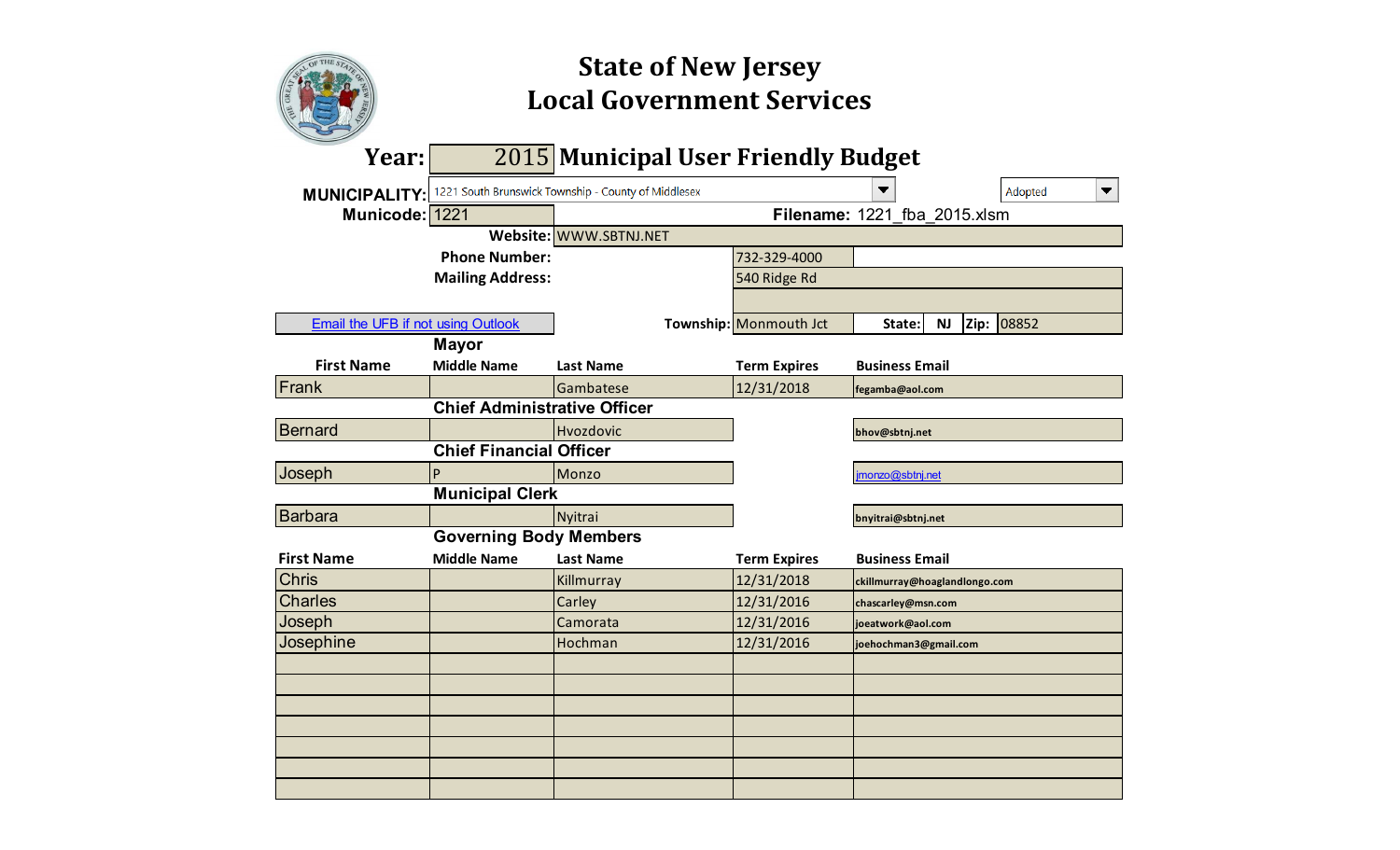### **USER FRIENDLY BUDGET SECTION - PROPERTY TAX BREAKDOWN**

| 2014 Calendar Year Property Tax Levies - ALL entities levying property taxes |                      |                                                                             |                     |                           | <b>Current Year 2015 Budget</b>                             |                         |                  |
|------------------------------------------------------------------------------|----------------------|-----------------------------------------------------------------------------|---------------------|---------------------------|-------------------------------------------------------------|-------------------------|------------------|
|                                                                              | <b>Calendar Year</b> | <b>Calendar Year</b>                                                        | $%$ of              | <b>Avg Residential</b>    | <b>Taxes</b>                                                | <b>Actual/Estimated</b> | <b>Tax Levy</b>  |
|                                                                              | <b>Tax Rate</b>      | <b>Tax Levy</b>                                                             | <b>Total Levy</b>   | <b>Taxpayer Impact</b>    |                                                             |                         |                  |
| Municipal Purpose Tax                                                        | 0.772                | \$27,814,964.70                                                             | 16.48%              | \$1,458.31                | Municipal Purpose Tax                                       | <b>ACTUAL</b>           | \$29,328,664.67  |
| Municipal Library                                                            | 0.072                | \$2,615,446.41                                                              | 1.55%               | \$136.01                  | Municipal Library                                           | <b>ACTUAL</b>           | \$2,633,702.76   |
| Municipal Open Space                                                         | 0.040                | \$1,440,502.42                                                              | 0.85%               | \$75.56                   | Municipal Open Space                                        | <b>ACTUAL</b>           | \$1,450,000.00   |
| Fire Districts (avg. rate/total levies)                                      | 0.059                | \$1,937,219.00                                                              | 1.15%               | $\overline{$}111.45$      | Fire Districts (total levies)                               | <b>ACTUAL</b>           | \$2,026,060.00   |
| Other Special Districts (total levies)                                       |                      |                                                                             | $0.00\%$            | \$0.00                    | Other Special Districts (total levies)                      |                         |                  |
| <b>Local School District</b>                                                 | 2.884                | \$103,833,490.50                                                            | 61.52%              | \$5,447.88                | <b>Local School District</b>                                | <b>ACTUAL</b>           | \$105,563,611.00 |
| Regional School District                                                     |                      |                                                                             | $0.00\%$            | \$0.00                    | <b>Regional School District</b>                             |                         |                  |
| <b>County Purposes</b>                                                       | 0.800                | \$28,795,076.56                                                             | 17.06%              | \$1,511.20                | <b>County Purposes</b>                                      | <b>ACTUAL</b>           | \$29,269,920.80  |
| County Library                                                               |                      |                                                                             | $0.00\%$            | \$0.00                    | County Library                                              |                         |                  |
| County Board of Health                                                       |                      |                                                                             | $0.00\%$            | \$0.00                    | County Board of Health                                      |                         |                  |
| County Open Space                                                            | 0.066                | \$2,348,720.06                                                              | 1.39%               | \$124.67                  | County Open Space                                           | <b>ACTUAL</b>           | \$2,387,997.92   |
| Other County Levies (total)                                                  |                      |                                                                             | $0.00\%$            | \$0.00                    | Other County Levies (total)                                 |                         |                  |
| Total (Calendar Year 2014 Budget)                                            | 4.693                | \$168,785,419.65                                                            | 100.00%             | \$8,865.08                | Total ESTIMATED amount to be raised by taxes                |                         | \$172,659,957.15 |
| Total Taxable Valuation as of                                                | October 1, 2014      | \$3,623,964,916.00                                                          |                     |                           | Revenue Anticipated, Excluding Tax Levy                     |                         | 18,056,408.00    |
| (To be used to calculate the current year tax rate)                          |                      |                                                                             |                     |                           | Budget Appropriations, before Reserve for Uncollected Taxes |                         | 48, 583, 386. 48 |
| Current Year Average Residential Assessment                                  |                      | \$188,900.00                                                                |                     |                           | Total Non-Municipal Tax Levy                                |                         | \$140,697,589.72 |
|                                                                              |                      |                                                                             |                     |                           | Amount to be Raised by Taxes - Before RUT                   |                         | \$171,224,568.20 |
|                                                                              |                      | <b>Prior Year to Current Year Comparison</b>                                |                     |                           | Reserve for Uncollected Taxes (RUT)                         |                         | \$1,435,388.95   |
|                                                                              |                      |                                                                             |                     |                           | Total Amount to be Raised by Taxes                          |                         | \$172,659,957.15 |
|                                                                              |                      |                                                                             |                     |                           |                                                             |                         |                  |
|                                                                              | Prior Year           | <b>Comparison - Municipal Purposes Tax Rate</b><br><b>Current Year</b>      |                     |                           | % of Tax Collections used to Calculate RUT                  |                         | 99.17%           |
|                                                                              |                      |                                                                             | $\%$ Change $(+/-)$ |                           |                                                             |                         |                  |
|                                                                              | 0.772                | 0.809                                                                       | 4.79%               |                           |                                                             |                         |                  |
|                                                                              |                      |                                                                             |                     |                           | If % used exceeds the actual collection % then              |                         |                  |
|                                                                              |                      | <b>Comparison - Municipal Purposes Tax Levy</b>                             |                     |                           | reference the statutory exception used                      |                         |                  |
|                                                                              | Prior Year           | <b>Current Year</b>                                                         | $% Change (+/-)$    | $$ Change (+/-)$          |                                                             |                         |                  |
|                                                                              | \$27,814,964.70      | \$29,328,664.67                                                             | 5.44%               | \$1,513,699.97            | <b>Tax Collections - ACTUAL as of Prior Year</b>            |                         |                  |
|                                                                              |                      |                                                                             |                     |                           | Total Tax Revenue, Collections CY 2014                      |                         | 169,970,807.89   |
|                                                                              |                      | Comparison - Impact on Avg. Residential Tax Payment (Municipal Purposes Onl |                     |                           | Total Tax Levy, CY 2014                                     |                         | 171,387,655.10   |
|                                                                              | Prior Year           | <b>Current Year</b>                                                         | $% Change (+/-)$    | $\text{\$ Change } (+/-)$ | % of Taxes Collected, CY 2014                               |                         | 99.17%           |
|                                                                              | \$1,458.31           | \$1,528.20                                                                  | 4.79%               | \$69.89                   |                                                             |                         |                  |
|                                                                              |                      |                                                                             |                     |                           | Delinquent Taxes - December 31, 2014                        |                         | \$1,521,957.17   |
|                                                                              |                      |                                                                             |                     |                           |                                                             |                         |                  |
|                                                                              |                      |                                                                             |                     | <b>Sheet UFB-1</b>        |                                                             |                         |                  |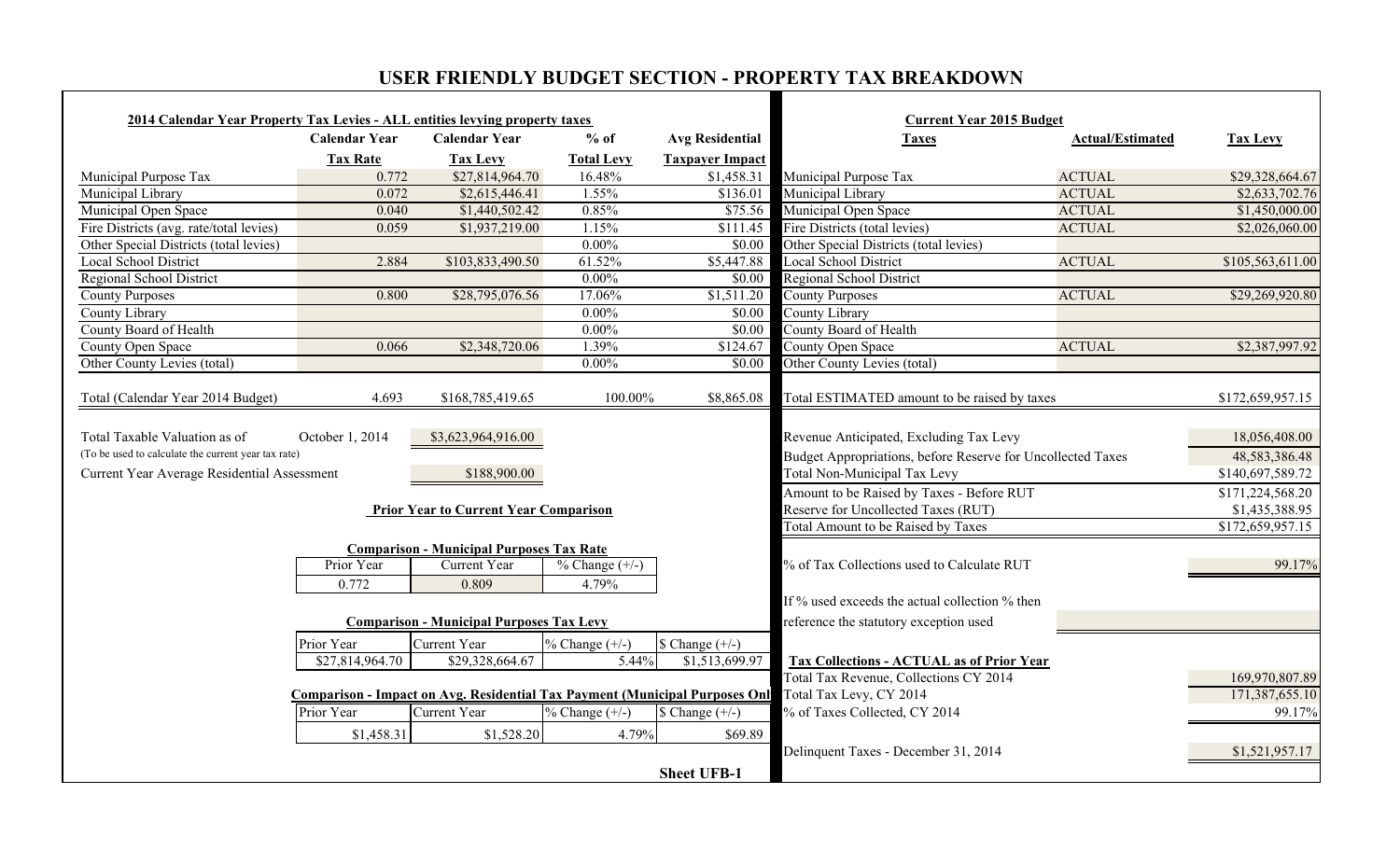#### **USER FRIENDLY BUDGET SECTION - ANTICIPATED REVENUE SUMMARY (ALL OPERATING FUNDS)**

| <b>FCOA</b> |                                                       | % Difference<br>Current vs.<br><b>Prior Year</b> | <b>S</b> Difference<br><b>Current vs. Prior</b><br>Year | <b>Total Realized</b><br><b>Revenue (Prior</b><br>Year) | <b>Total Anticipated</b><br><b>Revenue (Current</b><br>Year) | General<br><b>Budget</b> | <b>Open Space</b><br><b>Budget</b> | Water/Sewer<br><b>Utility</b> | <b>Utility</b> | <b>Utility</b> | <b>Utility</b> | <b>Utility</b> | <b>Utility</b> |
|-------------|-------------------------------------------------------|--------------------------------------------------|---------------------------------------------------------|---------------------------------------------------------|--------------------------------------------------------------|--------------------------|------------------------------------|-------------------------------|----------------|----------------|----------------|----------------|----------------|
| 08          | Surplus                                               | 20.09%                                           | \$650,000.00                                            | \$2,585,000.00                                          | \$3,235,000.00                                               | \$3,090,000.00           |                                    | \$145,000.00                  |                |                |                |                |                |
| 08          | Local Revenue                                         | $-0.43%$                                         | \$117,260.37                                            | \$27,702,560.37                                         | \$27,585,300.00                                              | \$2,384,000.00           | \$33,000.00                        | \$25,168,300.00               |                |                |                |                |                |
| 09          | State Aid (without offsetting appropriation)          | 0.00%                                            | \$0.00                                                  | \$5,191,679.00                                          | \$5,191,679.00                                               | \$5,191,679.00           |                                    |                               |                |                |                |                |                |
| 08          | <b>Uniform Construction Code Fees</b>                 | $-34.04%$                                        | (\$794,586.00)                                          | \$3,128,586.00                                          | \$2,334,000.00                                               | \$2,334,000.00           |                                    |                               |                |                |                |                |                |
|             | <b>Special Revenue Items w/ Prior Written Consent</b> |                                                  |                                                         |                                                         |                                                              |                          |                                    |                               |                |                |                |                |                |
|             | <b>Shared Services Agreements</b>                     | 5.24%                                            | \$26,490.01                                             | \$479,509.99                                            | \$506,000.00                                                 | \$476,000.00             |                                    | \$30,000.00                   |                |                |                |                |                |
| 08          | Additional Revenue Offset by Appropriations           | #DIV/0!                                          | \$0.00                                                  |                                                         | \$0.00                                                       |                          |                                    |                               |                |                |                |                |                |
| 10          | Public and Private Revenue                            | $-535.439$                                       | (\$319,804.92)                                          | \$379,533.92                                            | \$59,729.00                                                  | \$59,729.00              |                                    |                               |                |                |                |                |                |
| 08          | Other Special Items                                   | $-54.47%$                                        | (\$2,009,230.60                                         | \$5,697,964.1                                           | \$3,688,733.53                                               | \$3,060,000.00           | \$618,333.53                       | \$10,400.00                   |                |                |                |                |                |
| 15          | Receipts from Delinquent Taxes                        | $-17.39%$                                        | (\$254,037.89)                                          | \$1,715,037.89                                          | \$1,461,000.00                                               | \$1,461,000.00           |                                    |                               |                |                |                |                |                |
|             | Amount to be raised by taxation                       |                                                  |                                                         |                                                         |                                                              |                          |                                    |                               |                |                |                |                |                |
|             | <b>Local Tax for Municipal Purposes</b>               | $-4.55%$                                         | \$1,335,369.59                                          | \$30,664,034.26                                         | \$29,328,664.67                                              | \$29,328,664.67          |                                    |                               |                |                |                |                |                |
|             | Minimum Library Tax                                   | 0.69%                                            | \$18,256.35                                             | \$2,615,446.41                                          | \$2,633,702.76                                               | \$2,633,702.76           |                                    |                               |                |                |                |                |                |
| 54          | Open Space Levy Tax                                   | 0.63%                                            | \$9,083.4                                               | \$1,440,502.52                                          | \$1,449,585.97                                               |                          | \$1,449,585.97                     |                               |                |                |                |                |                |
| 07          | Addition to Local District School Tax                 | #DIV/0!                                          | \$0.00                                                  |                                                         | \$0.00                                                       |                          |                                    |                               |                |                |                |                |                |
| 08          | Deficit General Budget                                | #DIV/0!                                          | \$0.00                                                  |                                                         | \$0.00                                                       |                          |                                    |                               |                |                |                |                |                |
|             | Total                                                 | 105.33%                                          | $($4,126,459)$ .                                        | \$81,599,854.49                                         | \$77,473,394.93                                              | \$50,018,775.43          | \$2,100,919.50                     | \$25,353,700.00               | \$0.00         | \$0.00         | \$0.00         | \$0.00         | \$0.00         |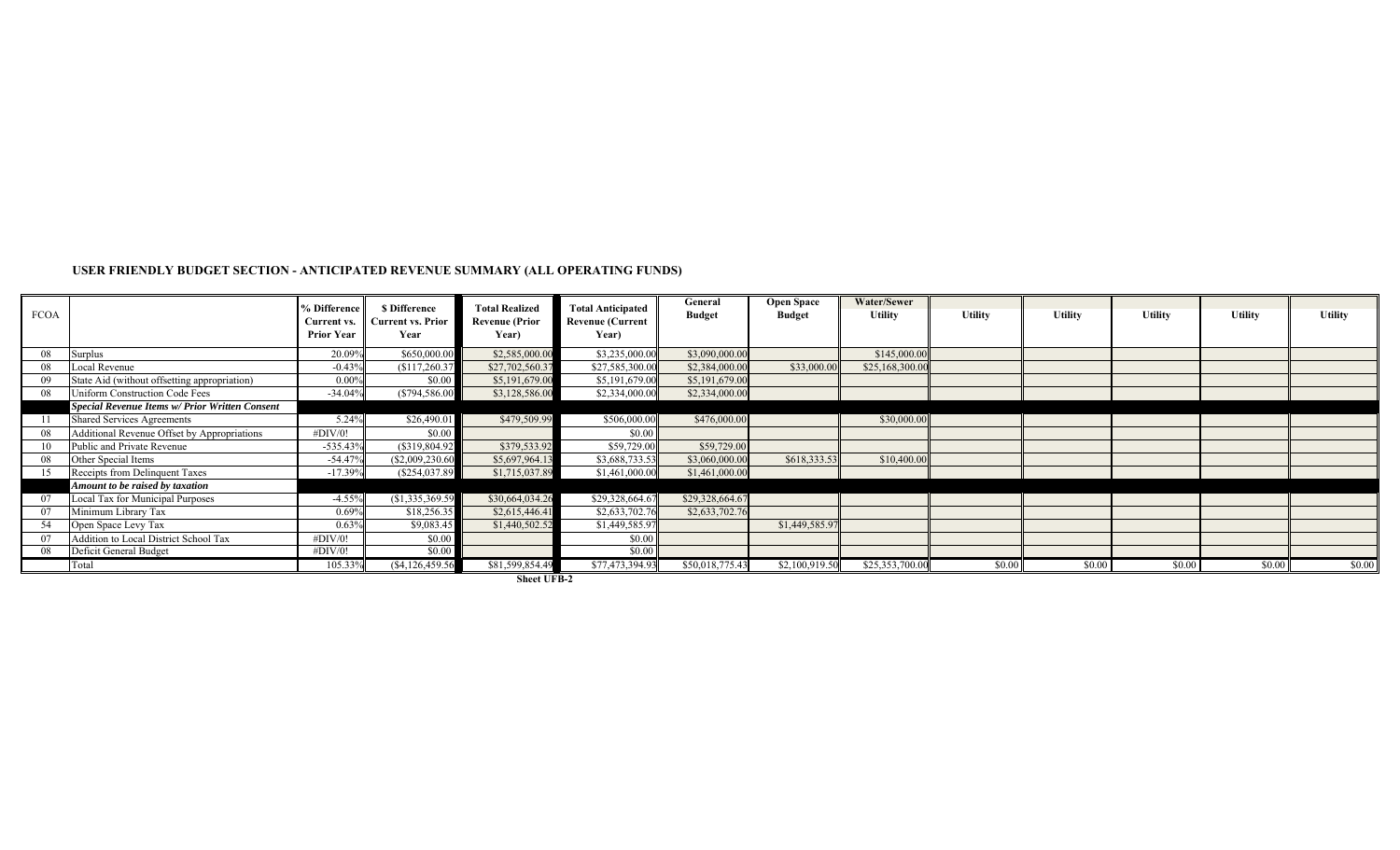#### **USER FRIENDLY BUDGET SECTION - APPROPRIATIONS SUMMARY (ALL OPERATING FUNDS)**

| FCOA |                                  | <b>Budgeted Positions</b><br>Full-Time Part-Time % Difference | Current v.<br><b>Prior Year</b> | <b>S</b> Difference<br><b>Current v. Prior</b><br>Year | <b>Total Modified</b><br><b>Service Type</b><br>(Prior Year) | Total<br><b>Appropriation for Appropriation for</b><br><b>Service Type</b><br>(Current Year) | General<br><b>Budget</b> | <b>Public&amp;Private</b><br><b>Offsets</b> | <b>Open Space</b><br><b>Budget</b> | Water/Sewer<br><b>Utility</b> | <b>Utility</b> | <b>Utility</b> | <b>Utility</b> | <b>Utility</b> | <b>Utility</b> |
|------|----------------------------------|---------------------------------------------------------------|---------------------------------|--------------------------------------------------------|--------------------------------------------------------------|----------------------------------------------------------------------------------------------|--------------------------|---------------------------------------------|------------------------------------|-------------------------------|----------------|----------------|----------------|----------------|----------------|
| 20   | General Government               |                                                               | 2.42%                           | \$96,189.4                                             | \$3,884,140.2                                                | \$3,980,329.                                                                                 | \$2,774,929.7            |                                             | \$100,000.00                       | \$1,105,400.0                 |                |                |                |                |                |
|      | Land-Use Administration          |                                                               | 8.97%                           | \$38.217.                                              | \$387,695.00                                                 | \$425,912.8                                                                                  | \$425,912.82             |                                             |                                    | \$0.00                        |                |                |                |                |                |
|      | <b>Uniform Construction Code</b> |                                                               | 8.00%                           | \$82,973.3                                             | \$954,045.00                                                 | \$1,037,018.3                                                                                | \$1,017,018.3            |                                             |                                    | \$20,000,0                    |                |                |                |                |                |
| 23   | Insurance                        |                                                               | 10.30%                          | \$831,608.                                             | \$7,242,888.0                                                | \$8,074,496.0                                                                                | \$6,868,496.0            |                                             |                                    | \$1,206,000.0                 |                |                |                |                |                |
| 25   | <b>Public Safety</b>             |                                                               | 1.02%                           | \$111,595.                                             | \$10,799,028.1                                               | \$10,910,624.1                                                                               | \$10,893,824.            | \$2,800.00                                  |                                    | \$14,000.0                    |                |                |                |                |                |
| 26   | Public Works                     |                                                               | $-2.15%$                        | (S201, 137.35)                                         | \$9,567,184.4                                                | \$9,366,047.1                                                                                | \$5,625,389.2            | \$56,929.00                                 |                                    | \$3,683,728.8                 |                |                |                |                |                |
|      | Health and Human Services        |                                                               | $-5.37%$                        | (\$32,422.50                                           | \$635,826.00                                                 | \$603,403.50                                                                                 | \$603,403.50             |                                             |                                    | \$0.00                        |                |                |                |                |                |
| 28   | Parks and Recreation             |                                                               | 0.46%                           | \$9,232.1                                              | \$1,977,291.4                                                | \$1,986,523.6                                                                                | \$1,986,523.6            |                                             |                                    | \$0.00                        |                |                |                |                |                |
|      | Education (including Library)    |                                                               | 0.67%                           | \$18,257.00                                            | \$2,715,446.0                                                | \$2,733,703.0                                                                                | \$2,733,703.0            |                                             |                                    | \$0.00                        |                |                |                |                |                |
| -30  | Unclassified                     |                                                               | $-8.35%$                        | (\$700,197.87                                          | \$9,087,079.0                                                | \$8,386,881.1                                                                                |                          |                                             |                                    | \$8,386,881.1                 |                |                |                |                |                |
|      | Utilities and Bulk Purchases     |                                                               | 3.85%                           | \$273,105.00                                           | \$6,827,045.0                                                | \$7.100.150.0                                                                                | \$1,688,650.0            |                                             |                                    | \$5,411,500.0                 |                |                |                |                |                |
|      | Landfill / Solid Waste Disposal  |                                                               | 5.76%                           | \$55,000.0                                             | \$900,000.00                                                 | \$955,000.00                                                                                 | \$955,000.00             |                                             |                                    | \$0.00                        |                |                |                |                |                |
| 35   | Contingency                      |                                                               | #DIV/0!                         | \$0.00                                                 | \$0.00                                                       | \$0.00                                                                                       |                          |                                             |                                    | \$0.00                        |                |                |                |                |                |
| -36  | <b>Statutory Expenditures</b>    |                                                               | 4.02%                           | \$225,726.1                                            | \$5,394,171.9                                                | \$5,619,898.0                                                                                | \$5,019,898.0            |                                             |                                    | \$600,000,0                   |                |                |                |                |                |
|      | Judgements                       |                                                               | #DIV/0!                         | \$0.00                                                 | \$0.00                                                       | \$0.00                                                                                       |                          |                                             |                                    | \$0.00                        |                |                |                |                |                |
|      | <b>Shared Services</b>           |                                                               | 2.10%                           | \$10,250.0                                             | \$478,872.00                                                 | \$489,122.0                                                                                  | \$489,122.00             |                                             |                                    | \$0.00                        |                |                |                |                |                |
|      | Court and Public Defender        |                                                               | 3.99%                           | \$19,807.0                                             | \$476,170.00                                                 | \$495,977.0                                                                                  | \$495,977.00             |                                             |                                    | \$0.00                        |                |                |                |                |                |
| -44  | Capital                          |                                                               | 0.00%                           | \$0.00                                                 | \$200,000.00                                                 | \$200,000.00                                                                                 | \$100,000.0              |                                             | \$100,000.00                       | \$000                         |                |                |                |                |                |
| -45  | Debt                             |                                                               | $-3.05%$                        | (S391,960.3)                                           | \$13,229,879.7                                               | \$12,837,919.4                                                                               | \$6,010,809.9            |                                             | \$1,900.919.5                      | \$4,926,190.0                 |                |                |                |                |                |
| 46   | Deferred Charges                 |                                                               | $-71.06%$                       | (S593, 387.0)                                          | \$1,428,387.0                                                | \$835,000.0                                                                                  | \$835,000.0              |                                             |                                    | \$0.00                        |                |                |                |                |                |
| -48  | Debt - Type 1 School District    |                                                               | #DIV/0!                         | \$0.00                                                 |                                                              | \$0.00                                                                                       |                          |                                             |                                    | \$0.00                        |                |                |                |                |                |
| -50  | Reserve for Uncollected Taxes    |                                                               | $-48.22%$                       | (S692,096.                                             | \$2,127,485.7                                                | \$1,435,388.9                                                                                | \$1,435,388.9            |                                             |                                    | \$0.00                        |                |                |                |                |                |
| -55  | Surplus General Budget           |                                                               | #DIV/0!                         | (\$800,000.00                                          | \$800,000.00                                                 | \$0.00                                                                                       |                          |                                             |                                    | \$0.00                        |                |                |                |                |                |
|      | Total                            | 0.00<br>0.00                                                  | 102.12%                         | (S1, 639, 239.99)                                      | \$79,112,634.92                                              | \$77,473,394.93<br>$Choot IFD 3$                                                             | \$49,959,046.43          | \$59,729.00                                 | \$2,100,919.50                     | \$25,353,700.0                | \$0.00         | \$0.00         | \$0.00         | \$0.00         | \$0.00         |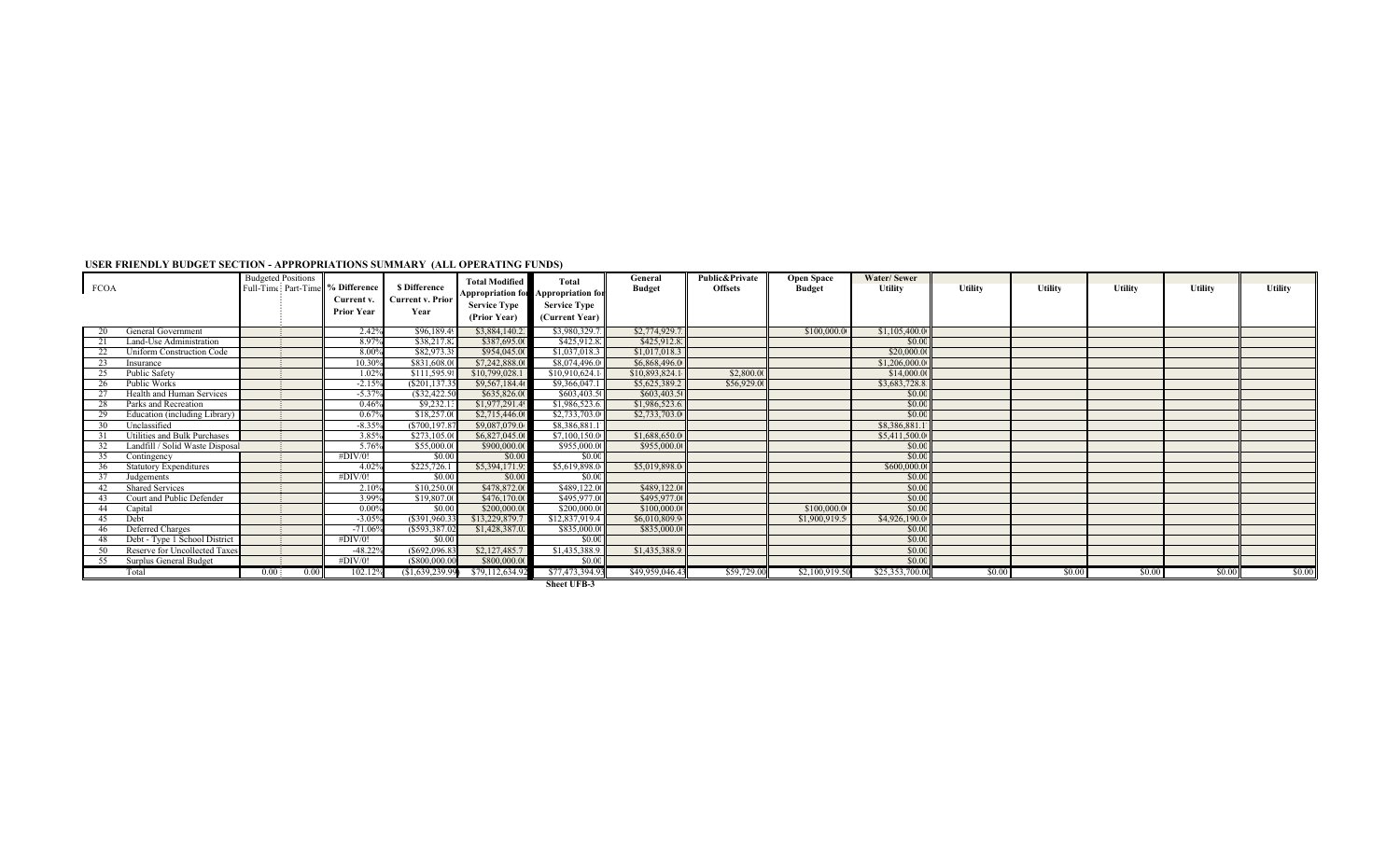## **USER FRIENDLY BUDGET SECTION STRUCTURAL BUDGET IMBALANCES**

| Vidare Vear Appropriation Increases<br><b>Representation Contract Contract Contract Contract Contract Contract Contract Contract Contract Contract Contract Contract Contract Contract Contract Contract Contract Contract Contract Contract Contract Contract Contract</b><br>Revenues at Rist | Structural Imbalance Offices<br>Line Item.<br>Put "X" in cell to the left that<br>corresponds to the type of imbalance. | Amount | <b>Comment/Explanation</b> |
|-------------------------------------------------------------------------------------------------------------------------------------------------------------------------------------------------------------------------------------------------------------------------------------------------|-------------------------------------------------------------------------------------------------------------------------|--------|----------------------------|
|                                                                                                                                                                                                                                                                                                 |                                                                                                                         |        |                            |
|                                                                                                                                                                                                                                                                                                 | <b>NONE</b>                                                                                                             |        |                            |
|                                                                                                                                                                                                                                                                                                 |                                                                                                                         |        |                            |
|                                                                                                                                                                                                                                                                                                 |                                                                                                                         |        |                            |
|                                                                                                                                                                                                                                                                                                 |                                                                                                                         |        |                            |
|                                                                                                                                                                                                                                                                                                 |                                                                                                                         |        |                            |
|                                                                                                                                                                                                                                                                                                 |                                                                                                                         |        |                            |
|                                                                                                                                                                                                                                                                                                 |                                                                                                                         |        |                            |
|                                                                                                                                                                                                                                                                                                 |                                                                                                                         |        |                            |
|                                                                                                                                                                                                                                                                                                 |                                                                                                                         |        |                            |
|                                                                                                                                                                                                                                                                                                 |                                                                                                                         |        |                            |
|                                                                                                                                                                                                                                                                                                 |                                                                                                                         |        |                            |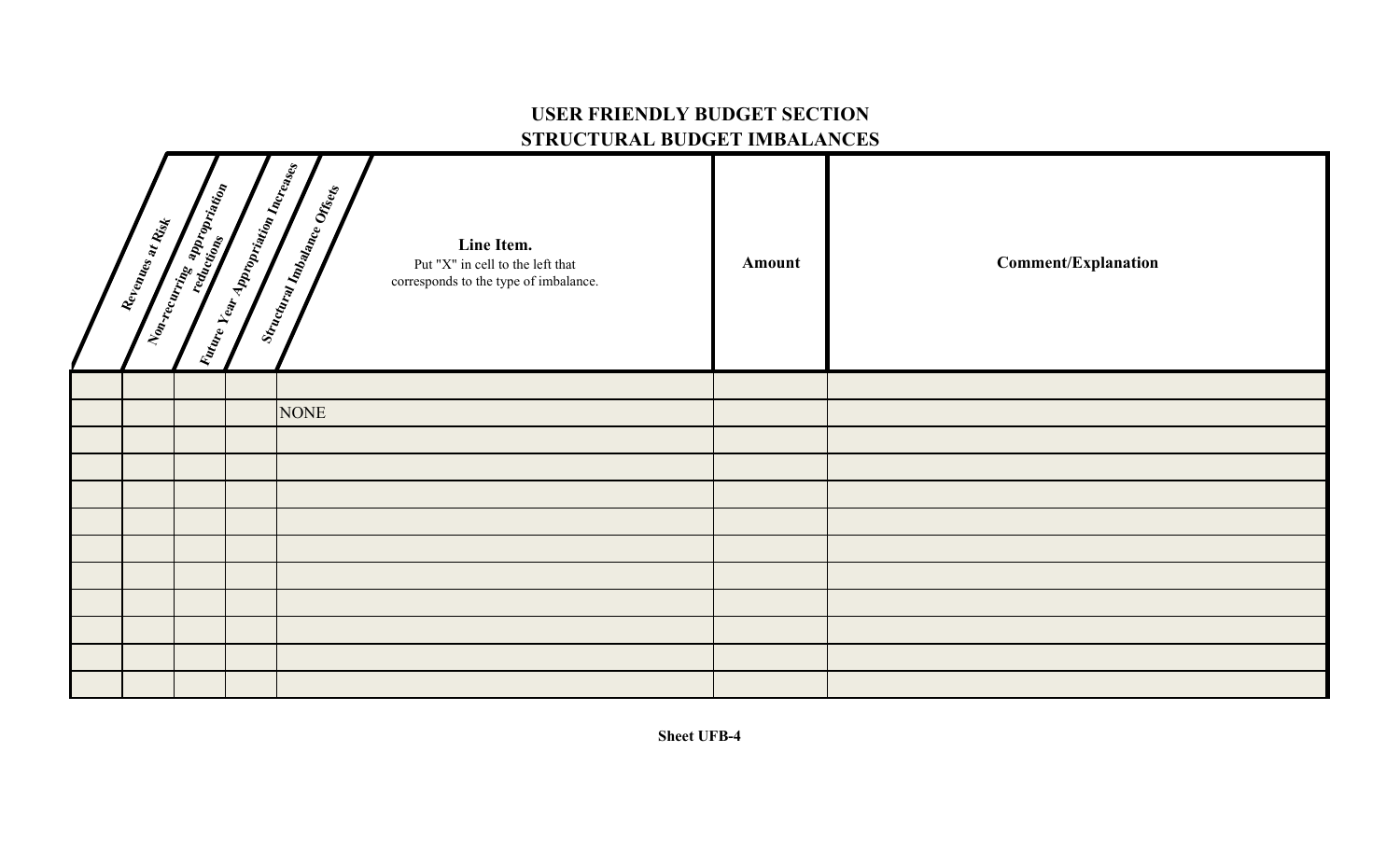|                                                                     |                |                                                                                             |                    | ASSESSED PROPERTY VALUATIONS - EXEMPT PROPERTY - PROPERTY TAX APPEAL DATA |              |                                                                             |            |
|---------------------------------------------------------------------|----------------|---------------------------------------------------------------------------------------------|--------------------|---------------------------------------------------------------------------|--------------|-----------------------------------------------------------------------------|------------|
|                                                                     |                | <b>Property Tax Assessments - Taxable Properties (October 1, 2014 Value)</b>                |                    |                                                                           |              | <b>Property Tax Assessments - Exempt Properties (October 1, 2014 Value)</b> |            |
|                                                                     | # of Parcels   | <b>Assessed Value</b>                                                                       | % of Total         |                                                                           | # of Parcels | Assessed Value                                                              | % of Total |
| Vacant Land                                                         | 1,130          | \$91,042,100.00                                                                             | 2.51%              | 15A Public Schools                                                        | 15           | \$151,124,400.00                                                            | 38.76%     |
| Residential<br>2                                                    | 12,531         | \$2,367,054,100.00                                                                          | 65.32%             | 15B Other Schools                                                         |              | \$5,700,000.00                                                              | 1.46%      |
| 3A/3B Farm                                                          | 344            | \$17,192,600.00                                                                             | 0.47%              | 15C Public Property                                                       | 275          | \$130,595,100.00                                                            | 33.49%     |
| Commercial<br>4A                                                    | 351            | \$283,762,500.00                                                                            | 7.83%              | 15D Church and Charities                                                  | 56           | \$36,577,300.00                                                             | 9.38%      |
| Industrial<br>4B                                                    | 200            | \$768,957,900.00                                                                            | 21.22%             | 15E Cemeteries & Graveyards                                               | 11           | \$20,081,800.00                                                             | 5.15%      |
| 4C<br>Apartments                                                    | 17             | \$88,730,000.00                                                                             | 2.45%              | 15F Other Exempt                                                          | 87           | \$45,846,300.00                                                             | 11.76%     |
| 5A/5B Railroad                                                      |                |                                                                                             | $0.00\%$           |                                                                           |              |                                                                             |            |
| 6A/6B Business Personal Property                                    | $\mathfrak{Z}$ | \$7,125,716.00                                                                              | 0.20%              |                                                                           |              |                                                                             |            |
| Total                                                               | 14,576         | \$3,623,864,916.00                                                                          | 100.00%            | Total                                                                     | 445          | \$389,924,900.00                                                            | 100.00%    |
|                                                                     |                |                                                                                             |                    |                                                                           |              |                                                                             |            |
| Average Ratio (%), Assessed to True Value                           |                | 45.53%                                                                                      |                    |                                                                           |              |                                                                             |            |
| <b>Equalized Valuation, Taxable Properties</b>                      |                | \$7,959,290,393.15                                                                          |                    | Percentage of Exempt vs.                                                  |              |                                                                             |            |
|                                                                     |                |                                                                                             |                    | Non-Exempt Properties                                                     | 2.96%        |                                                                             |            |
| Total # of property tax appeals filed in $2014$<br>County Tax Board |                |                                                                                             | 83.00              |                                                                           |              |                                                                             |            |
|                                                                     |                | <b>State Tax Court</b>                                                                      | 60.00              |                                                                           |              |                                                                             |            |
| Number of 2014 County Tax Board decisions appealed to Tax Court     |                |                                                                                             | 0.00               |                                                                           |              |                                                                             |            |
| Number of pending property tax appeals in State Tax Court           |                |                                                                                             | 79.00              |                                                                           |              |                                                                             |            |
|                                                                     |                |                                                                                             |                    |                                                                           |              |                                                                             |            |
| Amount paid out by municipality for tax appeals in 2014             |                |                                                                                             | \$317,352.63       |                                                                           |              |                                                                             |            |
|                                                                     |                |                                                                                             |                    |                                                                           |              |                                                                             |            |
|                                                                     |                |                                                                                             |                    |                                                                           |              |                                                                             |            |
|                                                                     | $#$ of         | Prior Budget Year's Payments in Lieu of Tax (PILOT) - 5 Year Exemptions/Abatements<br>PILOT |                    | Taxes if Billed in Full                                                   |              |                                                                             |            |
|                                                                     | Parcels        | Billing/Revenue                                                                             | Assessed Value     | 2014 Total Tax Rate                                                       |              |                                                                             |            |
| Commercial/Industrial Exemption<br>G                                |                |                                                                                             |                    |                                                                           |              |                                                                             |            |
| <b>Dwelling Exemption</b>                                           |                |                                                                                             |                    |                                                                           |              |                                                                             |            |
| <b>Dwelling Abatement</b>                                           |                |                                                                                             |                    |                                                                           |              |                                                                             |            |
| New Dwelling/Conversion Exemption<br>K                              |                |                                                                                             |                    |                                                                           |              |                                                                             |            |
| New Dwelling/Conversion Abatement                                   |                |                                                                                             |                    |                                                                           |              |                                                                             |            |
| Multiple Dwelling Exemption<br>N                                    |                |                                                                                             |                    |                                                                           |              |                                                                             |            |
| Multiple Dwelling Abatement<br>$\Omega$                             |                |                                                                                             |                    |                                                                           |              |                                                                             |            |
| Total 5 Yr Exemptions/Abatements                                    | $\theta$       | $\overline{0.00}$                                                                           | $\overline{0.00}$  | 0.00                                                                      |              |                                                                             |            |
|                                                                     |                |                                                                                             | <b>Sheet UFB-5</b> |                                                                           |              |                                                                             |            |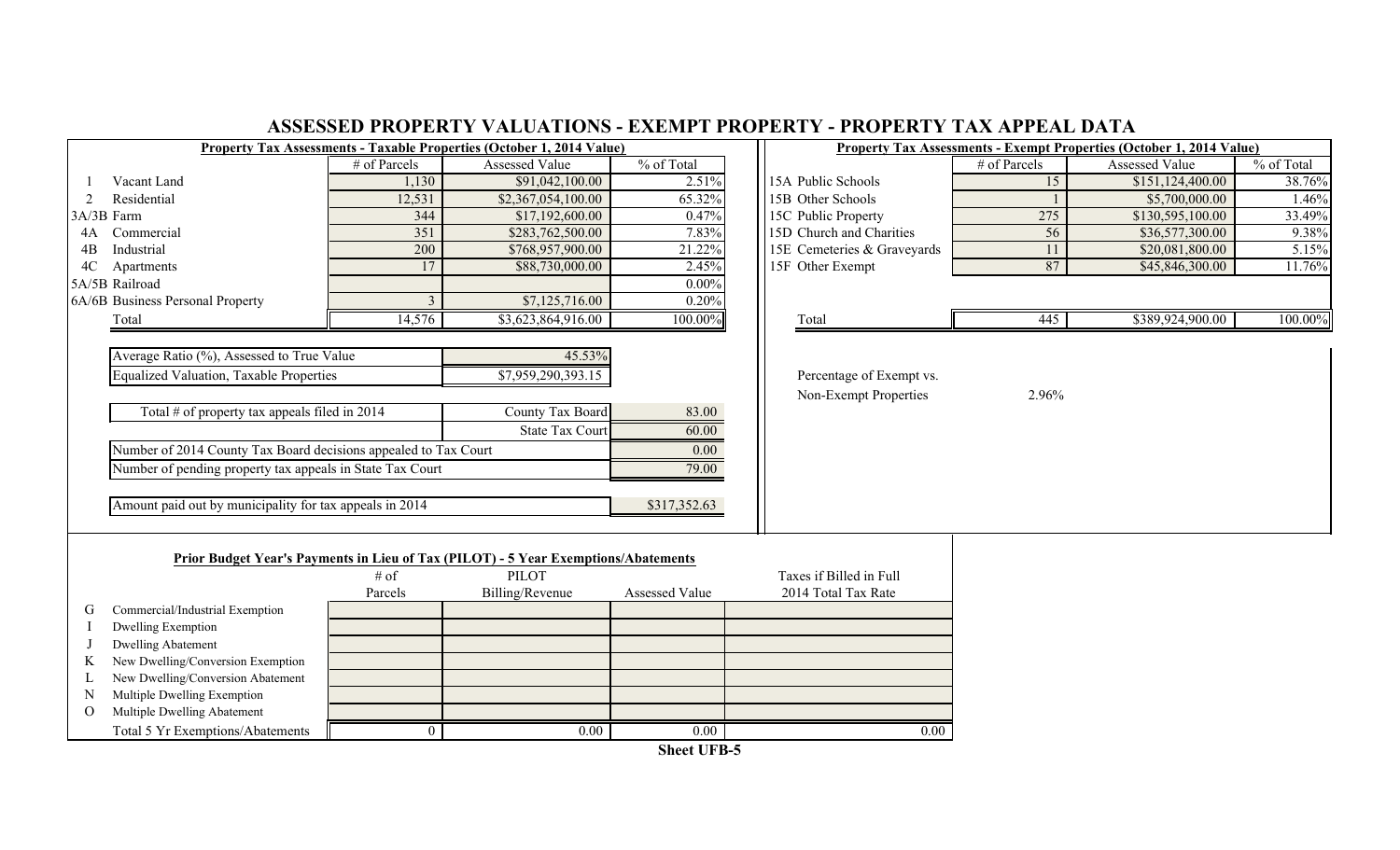|                                                                                |                                   |             |                         |                                                                                                |                                                                                |                                   |        |        |                                                                                                | USER FRIENDLY BUDGET SECTION<br><b>Long Term Tax Exemptions</b> |                                                                                |         |       |                                                                                                |                                                                     |                                                                                |       |                                                  |                            |
|--------------------------------------------------------------------------------|-----------------------------------|-------------|-------------------------|------------------------------------------------------------------------------------------------|--------------------------------------------------------------------------------|-----------------------------------|--------|--------|------------------------------------------------------------------------------------------------|-----------------------------------------------------------------|--------------------------------------------------------------------------------|---------|-------|------------------------------------------------------------------------------------------------|---------------------------------------------------------------------|--------------------------------------------------------------------------------|-------|--------------------------------------------------|----------------------------|
| Prior Budget Year's Payments in Lieu of Tax (PILOT) - Long Term Tax Exemptions |                                   |             |                         |                                                                                                | Prior Budget Year's Payments in Lieu of Tax (PILOT) - Long Term Tax Exemptions |                                   |        |        |                                                                                                |                                                                 | Prior Budget Year's Payments in Lieu of Tax (PILOT) - Long Term Tax Exemptions |         |       |                                                                                                |                                                                     | Prior Budget Year's Payments in Lieu of Tax (PILOT) - Long Term Tax Exemptions |       |                                                  |                            |
| Project<br>Name                                                                | Type of Project<br>(use drop-down |             |                         | Taxes if Billed<br>In Full<br>for data entry) PILOT Billing Assessed Value 2014 Total Tax Rate | Project<br>Name                                                                | Type of Project<br>(use drop-down |        |        | Taxes if Billed<br>In Full<br>for data entry) PILOT Billing Assessed Value 2014 Total Tax Rate | Project<br>Name                                                 | Type of Project<br>(use drop-down                                              |         |       | Taxes if Billed<br>In Full<br>for data entry) PILOT Billing Assessed Value 2014 Total Tax Rate | Project<br>Name                                                     | Type of Project<br>(use drop-down<br>for data entry)                           |       | PILOT Billing Assessed Value 2014 Total Tax Rate | Taxes if Billed<br>In Full |
| <b>BCDC - CHARLESTON PLACE</b>                                                 | Aff. Housing                      | \$36,359.00 | 3 950 000               | \$186,124,00                                                                                   |                                                                                |                                   |        |        |                                                                                                |                                                                 |                                                                                |         |       |                                                                                                |                                                                     |                                                                                |       |                                                  |                            |
| <b>OAK WOODS</b>                                                               | Aff. Housing                      | \$42,965.00 | 1 931 000               | \$90 293 56                                                                                    |                                                                                |                                   |        |        |                                                                                                |                                                                 |                                                                                |         |       |                                                                                                |                                                                     |                                                                                |       |                                                  |                            |
| <b>CIL WOODS</b>                                                               | Aff. Housing                      | \$8 106 00  | 676,000                 | \$316097                                                                                       |                                                                                |                                   |        |        |                                                                                                |                                                                 |                                                                                |         |       |                                                                                                |                                                                     |                                                                                |       |                                                  |                            |
| <b>SO. BRUNSWICK VOA</b>                                                       | Aff. Housing                      | \$9,630,00  | 950,000                 | \$44,422.00                                                                                    |                                                                                |                                   |        |        |                                                                                                |                                                                 |                                                                                |         |       |                                                                                                |                                                                     |                                                                                |       |                                                  |                            |
| ARC - 9 HELEN DRIVE                                                            | Aff. Housing                      | \$4,000.00  | 177.500                 | \$8 299 90                                                                                     |                                                                                |                                   |        |        |                                                                                                |                                                                 |                                                                                |         |       |                                                                                                |                                                                     |                                                                                |       |                                                  |                            |
| <b>ARC-24 PALMER ROAD</b>                                                      | Aff. Housing                      | \$4,000.00  | 171.500                 | \$8,081.08                                                                                     |                                                                                |                                   |        |        |                                                                                                |                                                                 |                                                                                |         |       |                                                                                                |                                                                     |                                                                                |       |                                                  |                            |
| ARC - 125 KENDALL ROAD                                                         | Aff. Housing                      | \$400000    | 162,500                 | \$7,657,00                                                                                     |                                                                                |                                   |        |        |                                                                                                |                                                                 |                                                                                |         |       |                                                                                                |                                                                     |                                                                                |       |                                                  |                            |
| ARC - 24 KINSLEY ROAD                                                          | Aff. Housing                      | \$4,000.00  | 140 500                 | \$6,620.36                                                                                     |                                                                                |                                   |        |        |                                                                                                |                                                                 |                                                                                |         |       |                                                                                                |                                                                     |                                                                                |       |                                                  |                            |
|                                                                                |                                   |             |                         |                                                                                                |                                                                                |                                   |        |        |                                                                                                |                                                                 |                                                                                |         |       |                                                                                                |                                                                     |                                                                                |       |                                                  |                            |
|                                                                                |                                   |             |                         |                                                                                                |                                                                                |                                   |        |        |                                                                                                |                                                                 |                                                                                |         |       |                                                                                                |                                                                     |                                                                                |       |                                                  |                            |
|                                                                                |                                   |             |                         |                                                                                                |                                                                                |                                   |        |        |                                                                                                |                                                                 |                                                                                |         |       |                                                                                                |                                                                     |                                                                                |       |                                                  |                            |
|                                                                                |                                   |             |                         |                                                                                                |                                                                                |                                   |        |        |                                                                                                |                                                                 |                                                                                |         |       |                                                                                                |                                                                     |                                                                                |       |                                                  |                            |
|                                                                                |                                   |             |                         |                                                                                                |                                                                                |                                   |        |        |                                                                                                |                                                                 |                                                                                |         |       |                                                                                                |                                                                     |                                                                                |       |                                                  |                            |
|                                                                                |                                   |             |                         |                                                                                                |                                                                                |                                   |        |        |                                                                                                |                                                                 |                                                                                |         |       |                                                                                                |                                                                     |                                                                                |       |                                                  |                            |
|                                                                                |                                   |             |                         |                                                                                                |                                                                                |                                   |        |        |                                                                                                |                                                                 |                                                                                |         |       |                                                                                                |                                                                     |                                                                                |       |                                                  |                            |
|                                                                                |                                   |             |                         |                                                                                                |                                                                                |                                   |        |        |                                                                                                |                                                                 |                                                                                |         |       |                                                                                                |                                                                     |                                                                                |       |                                                  |                            |
|                                                                                |                                   |             |                         |                                                                                                |                                                                                |                                   |        |        |                                                                                                |                                                                 |                                                                                |         |       |                                                                                                |                                                                     |                                                                                |       |                                                  |                            |
|                                                                                |                                   |             |                         |                                                                                                |                                                                                |                                   |        |        |                                                                                                |                                                                 |                                                                                |         |       |                                                                                                |                                                                     |                                                                                |       |                                                  |                            |
|                                                                                |                                   |             |                         |                                                                                                |                                                                                |                                   |        |        |                                                                                                |                                                                 |                                                                                |         |       |                                                                                                |                                                                     |                                                                                |       |                                                  |                            |
|                                                                                |                                   |             |                         |                                                                                                |                                                                                |                                   |        |        |                                                                                                |                                                                 |                                                                                |         |       |                                                                                                |                                                                     |                                                                                |       |                                                  |                            |
|                                                                                |                                   |             |                         |                                                                                                |                                                                                |                                   |        |        |                                                                                                |                                                                 |                                                                                |         |       |                                                                                                |                                                                     |                                                                                |       |                                                  |                            |
|                                                                                |                                   |             |                         |                                                                                                |                                                                                |                                   |        |        |                                                                                                |                                                                 |                                                                                |         |       |                                                                                                |                                                                     |                                                                                |       |                                                  |                            |
|                                                                                |                                   |             |                         |                                                                                                |                                                                                |                                   |        |        |                                                                                                |                                                                 |                                                                                |         |       |                                                                                                |                                                                     |                                                                                |       |                                                  |                            |
|                                                                                |                                   |             |                         |                                                                                                |                                                                                |                                   |        |        |                                                                                                |                                                                 |                                                                                |         |       |                                                                                                |                                                                     |                                                                                |       |                                                  |                            |
|                                                                                |                                   |             |                         |                                                                                                |                                                                                |                                   |        |        |                                                                                                |                                                                 |                                                                                |         |       |                                                                                                |                                                                     |                                                                                |       |                                                  |                            |
|                                                                                |                                   |             |                         |                                                                                                |                                                                                |                                   |        |        |                                                                                                |                                                                 |                                                                                |         |       |                                                                                                |                                                                     |                                                                                |       |                                                  |                            |
|                                                                                |                                   |             |                         |                                                                                                |                                                                                |                                   |        |        |                                                                                                |                                                                 |                                                                                |         |       |                                                                                                |                                                                     |                                                                                |       |                                                  |                            |
| Total Long Term Exemptions - Column Total                                      |                                   |             | 113,060.00 1,424,500.00 | 261.204.34                                                                                     | Total Long Term Exemptions - Column Total                                      |                                   | \$0.00 | \$0.00 |                                                                                                | \$0.00 Total Long Term Exemptions - Column Total                |                                                                                | S0.00 T | S0.00 |                                                                                                | \$0.00 Total Long Term Exemptions - Column Total                    |                                                                                | S0.00 | S0.00                                            | \$0.00                     |
|                                                                                |                                   |             |                         |                                                                                                |                                                                                |                                   |        |        |                                                                                                |                                                                 |                                                                                |         |       |                                                                                                |                                                                     |                                                                                |       |                                                  |                            |
| Mark "X" if Grand Total                                                        |                                   |             |                         |                                                                                                |                                                                                |                                   |        |        |                                                                                                |                                                                 |                                                                                |         |       |                                                                                                | Total Long Term Exemptions - GRAND TOTA \$113,060.00 \$1,424,500.00 |                                                                                |       |                                                  | \$261.204.34               |
|                                                                                |                                   |             |                         |                                                                                                |                                                                                |                                   |        |        |                                                                                                | Sheet UFB-6                                                     |                                                                                |         |       |                                                                                                |                                                                     |                                                                                |       |                                                  | <b>Sheet UFB-6C</b>        |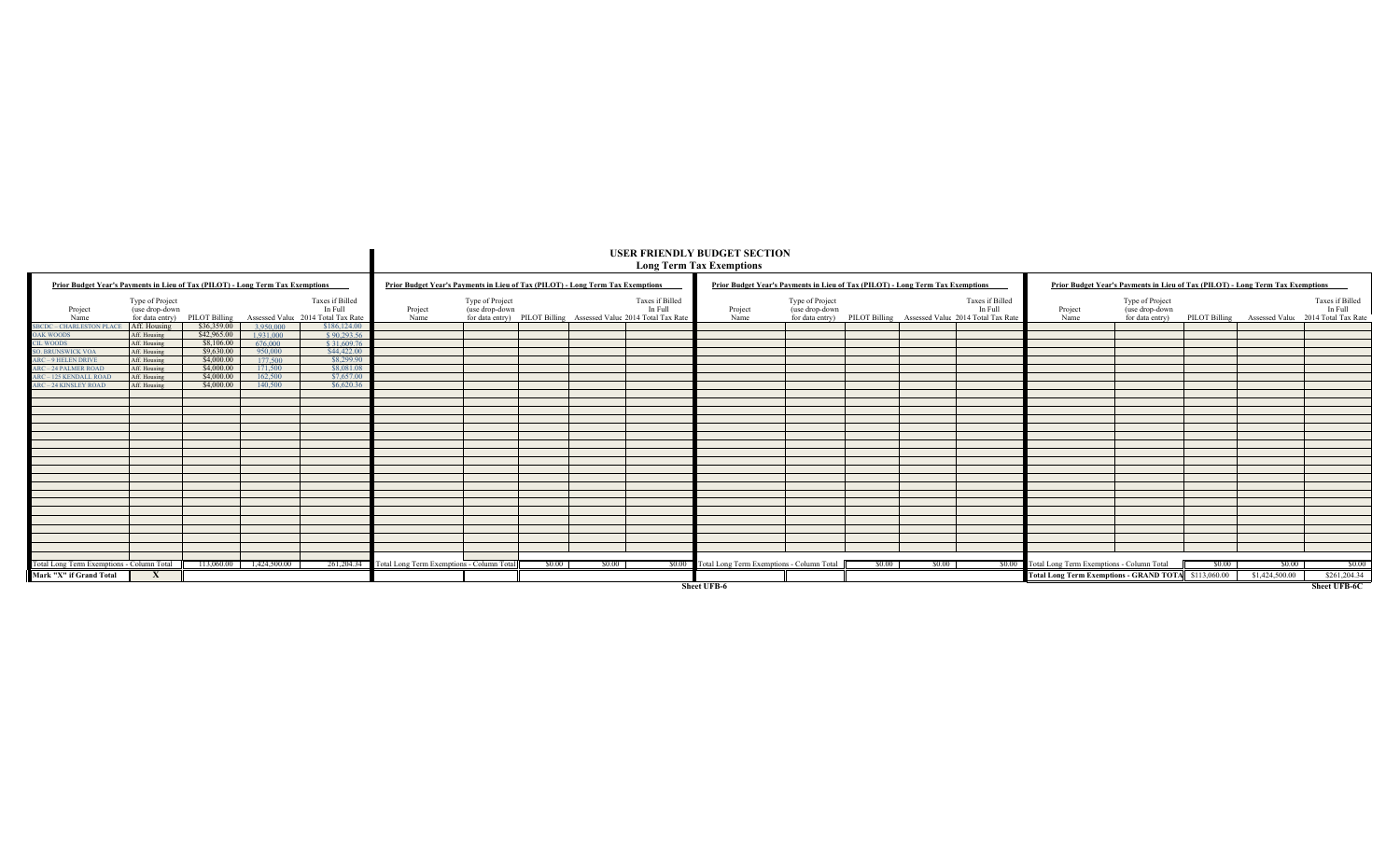## **USER FRIENDLY BUDGET SECTION BUDGETED PERSONNEL COSTS**

| Organization / Individuals Eligible for Benefit | $#$ of<br>Full-Time | # of<br>Part-Time<br>Employees Employees | Total<br>Personnel<br>Cost | Base<br>Pay     | Overtime<br>and other<br>Compensation | Pension<br>(Estimate) | <b>Health Benefits</b><br>Net of<br>Cost Share | Employment<br>Taxes and<br>Other Benefits |
|-------------------------------------------------|---------------------|------------------------------------------|----------------------------|-----------------|---------------------------------------|-----------------------|------------------------------------------------|-------------------------------------------|
| Governing Body                                  | 0.00                | 5.00                                     | 131,679.18                 | \$44,145.00     | \$0.00                                | \$5,262.08            | \$78,895.00                                    | \$3,377.09                                |
| Supervisory Staff (Department Heads & Managers) | 12.00               | 0.00                                     | 1,931,045.00               | \$1,450,000.00  | \$0.00                                | \$172,840.00          | \$197,280.00                                   | \$110,925.00                              |
| Police Officers (Including Superior Officers)   | 77.00               | 3.00                                     | 12,197,662.50              | \$8,100,000.00  | \$225,000.00                          | \$1,969,920.00        | \$1,265,880.00                                 | \$636,862.50                              |
| Fire Fighters (Including Superior Officers)     | 0.00                | 0.00                                     | 0.00                       | \$0.00          | \$0.00                                | \$0.00                | \$0.00                                         | \$0.00                                    |
| All Other Union Employees not listed above      | 179.00              | 75.00                                    | 20,645,382.74              | \$14,470,000.00 | \$372,358.33                          | \$1,724,824.00        | \$2,942,760.00                                 | \$1,135,440.41                            |
| All Other Non-Union Employees not listed above  | 13.00               | 11.00                                    | 1,528,990.00               | \$1,100,000.00  | \$0.00                                | \$131,120.00          | \$213,720.00                                   | \$84,150.00                               |
| Totals                                          | 281.00              | 94.00                                    | 36,434,759.42              | \$25,164,145.00 | \$597,358.33                          | \$4,003,966.08        | \$4,698,535.00                                 | \$1,970,755.00                            |

# Is the Local Government required to comply with NJSA 11A **(Civil Service) ?** - YES or NO

0 | **NO** 

Note - **Base Pay** is the annualized rate of pay to which overtime (if eligible) and/or pension is calculated. Either calculation is fine at the discretion of the Local Unit. Overtime and other compensation is any other item that is charged as a salary and wage expense but not included in Base Pay.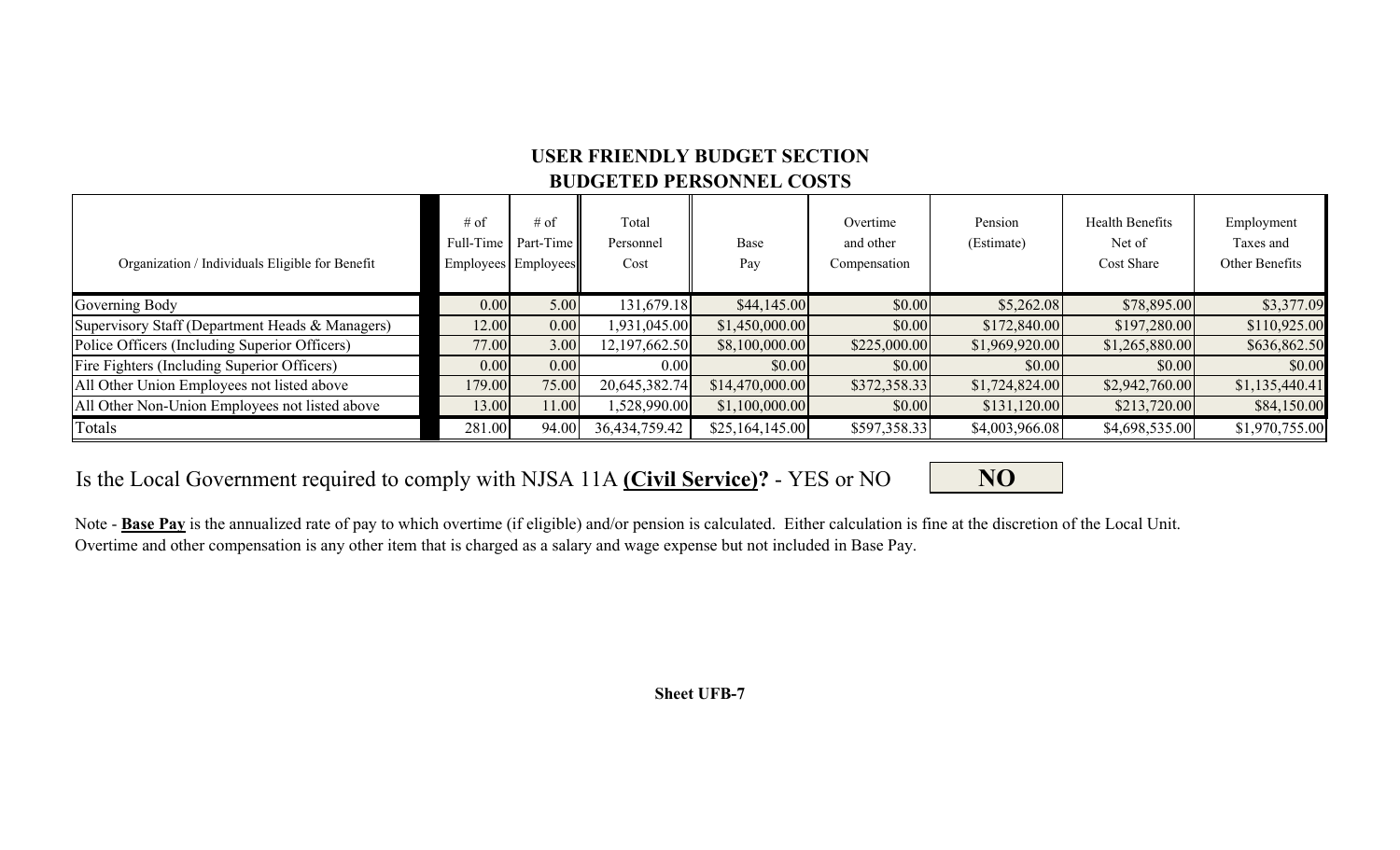|                                                           |                          | <b>Current Year</b> |                      |
|-----------------------------------------------------------|--------------------------|---------------------|----------------------|
|                                                           | <b>Current Year # of</b> | <b>Annual Cost</b>  |                      |
|                                                           | <b>Covered Members</b>   | <b>Estimate per</b> | <b>Total Current</b> |
|                                                           | (Medical $& Rx$ )        | <b>Employee</b>     | <b>Year Cost</b>     |
| <b>Active Employees - Health Benefits - Annual Cost</b>   |                          |                     |                      |
| <b>Single Coverage</b>                                    | 69.00                    | \$11,581.22         | \$799,104.18         |
| Parent & Child                                            | 17.00                    | \$17,173.58         | \$291,950.86         |
| Employee & Spouse (or Partner)                            | 44.00                    | \$23,141.55         | \$1,018,228.20       |
| Family                                                    | 110.00                   | \$29,040.65         | \$3,194,471.50       |
| Employee Cost Sharing Contribution (enter as negative - ) |                          |                     | (\$780,000.00)       |
| Subtotal                                                  | 240.00                   | \$80,937.00         | \$4,523,754.74       |
| <b>Elected Officials - Health Benefits - Annual Cost</b>  |                          |                     |                      |
| Single Coverage                                           | $\theta$                 | \$0.00              | \$0.00               |
| Parent & Child                                            | $\overline{0}$           | \$0.00              | \$0.00               |
| Employee & Spouse (or Partner)                            |                          | \$23,272.80         | \$23,272.80          |
| Family                                                    | $\overline{2}$           | \$29,091.12         | \$58,182.24          |
| Employee Cost Sharing Contribution (enter as negative - ) |                          |                     | $(\$2,560.00)$       |
| Subtotal                                                  | 3.00                     | \$52,363.92         | \$78,895.04          |
| <b>Retirees - Health Benefits - Annual Cost</b>           |                          |                     |                      |
| Single Coverage                                           | 34                       | \$8,688.77          | \$295,418.18         |
| Parent & Child                                            | $\overline{4}$           | \$20,232.77         | \$80,931.08          |
| Employee & Spouse (or Partner)                            | 52                       | \$20,638.44         | \$1,073,198.88       |
| Family                                                    | 33                       | \$33,421.12         | \$1,102,896.96       |
| Employee Cost Sharing Contribution (enter as negative - ) |                          |                     |                      |
| Subtotal                                                  | 123.00                   | \$82,981.10         | \$2,552,445.10       |
| <b>GRAND TOTAL</b>                                        | 366.00                   | \$216,282.02        | \$7,155,094.88       |

### **USER FRIENDLY BUDGET SECTION - HEALTH BENEFITS**

Note - other health insurances such as dental and vision are not included in this analysis. Therefore, the total from this sheet will not agree with the budgeted appropriation.

Is medical coverage provided by the SHBP (Yes or No)? Is prescription drug coverage provided by the SHBP (Yes or No)?

| n and bheet win not a<br>NO |
|-----------------------------|
| NO                          |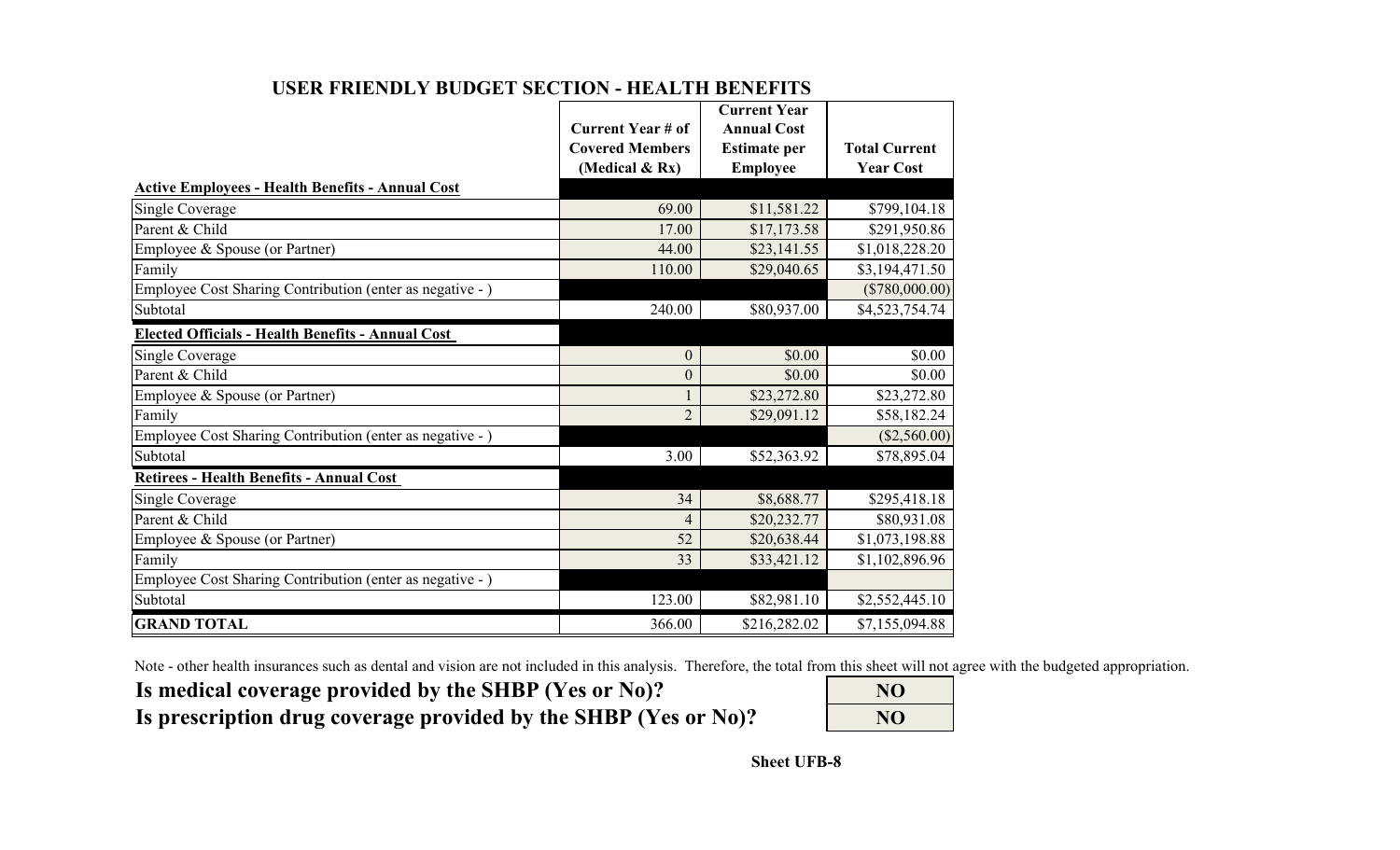### **USER FRIENDLY BUDGET SECTION ACCUMULATED ABSENSE LIABILITY**

**Legal basis for benefit**

|                                               |                      |                                                                |                         | Logar pagio foi poliotti |                         |
|-----------------------------------------------|----------------------|----------------------------------------------------------------|-------------------------|--------------------------|-------------------------|
|                                               | <b>Gross Days of</b> |                                                                |                         |                          | <b>Individual</b>       |
|                                               | <b>Accumulated</b>   | <b>Dollar Value of Compensated</b>                             | Labor                   | Local                    | Employment              |
| Organization/Individuals Eligible for Benefit | <b>Absence</b>       | <b>Absences</b>                                                | Agreement               | Ordinance                | <b>Agreement</b>        |
| Non Police                                    | 15082.00             | \$2,263,915.00                                                 | $\overline{\mathbf{X}}$ | $\overline{\mathbf{X}}$  | $\overline{\mathbf{X}}$ |
| Police                                        | 10396.00             | \$2,889,937.00                                                 | $\overline{\mathbf{X}}$ | $\overline{\mathbf{X}}$  | $\overline{\mathbf{x}}$ |
|                                               |                      |                                                                |                         |                          |                         |
|                                               |                      |                                                                |                         |                          |                         |
|                                               |                      |                                                                |                         |                          |                         |
|                                               |                      |                                                                |                         |                          |                         |
|                                               |                      |                                                                |                         |                          |                         |
|                                               |                      |                                                                |                         |                          |                         |
|                                               |                      |                                                                |                         |                          |                         |
|                                               |                      |                                                                |                         |                          |                         |
|                                               |                      |                                                                |                         |                          |                         |
|                                               |                      |                                                                |                         |                          |                         |
|                                               |                      |                                                                |                         |                          |                         |
|                                               |                      |                                                                |                         |                          |                         |
|                                               |                      |                                                                |                         |                          |                         |
|                                               |                      |                                                                |                         |                          |                         |
|                                               |                      |                                                                |                         |                          |                         |
|                                               |                      |                                                                |                         |                          |                         |
|                                               |                      |                                                                |                         |                          |                         |
|                                               |                      |                                                                |                         |                          |                         |
|                                               |                      |                                                                |                         |                          |                         |
|                                               |                      |                                                                |                         |                          |                         |
|                                               |                      |                                                                |                         |                          |                         |
|                                               |                      |                                                                |                         |                          |                         |
|                                               |                      |                                                                |                         |                          |                         |
|                                               |                      |                                                                |                         |                          |                         |
|                                               |                      |                                                                |                         |                          |                         |
|                                               |                      |                                                                |                         |                          |                         |
|                                               |                      |                                                                |                         |                          |                         |
|                                               |                      |                                                                |                         |                          |                         |
|                                               |                      |                                                                |                         |                          |                         |
|                                               |                      |                                                                |                         |                          |                         |
|                                               |                      |                                                                |                         |                          |                         |
|                                               |                      |                                                                |                         |                          |                         |
| <b>Totals</b>                                 | 25478.00             | \$5,153,852.00                                                 |                         |                          |                         |
|                                               |                      |                                                                |                         |                          |                         |
| Total Funds Reserved as of end of 2014        |                      | \$0.00<br>\$0.00                                               |                         |                          |                         |
| <b>Total Funds Appropriated in 2015</b>       | $\overline{1}$       | $\sim$ $\sim$ $\sim$<br>$\mathbf{r}$ . The set of $\mathbf{r}$ |                         |                          |                         |

**UFB-9 Accumulated Absense Liability**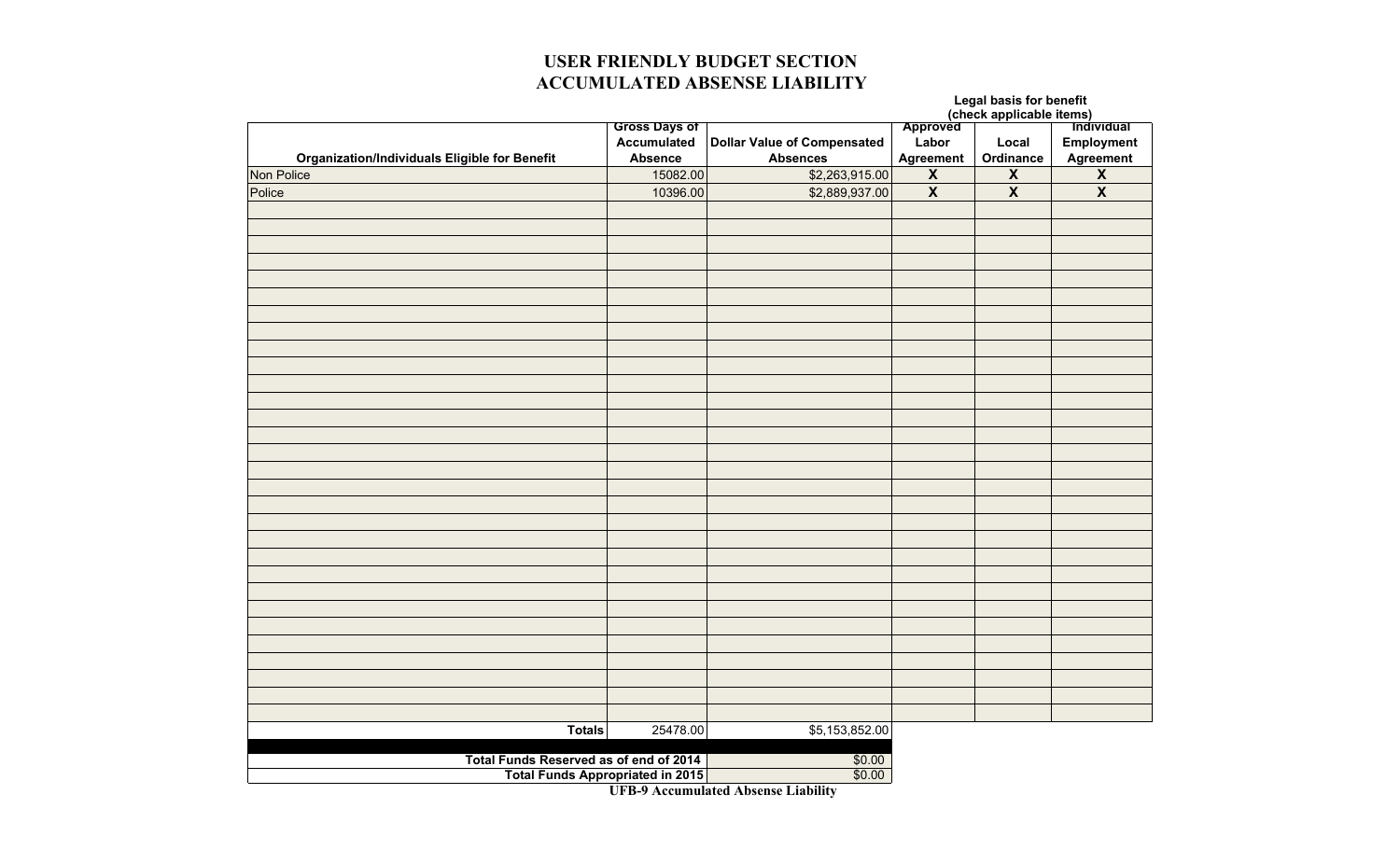|                                                |                  |                    |                 | USER FRIENDLY BUDGET SECTION - OUTSTANDING DEBT; PER CAPITA AND BUDGET IMPACT |                 |                       |                 |                       |
|------------------------------------------------|------------------|--------------------|-----------------|-------------------------------------------------------------------------------|-----------------|-----------------------|-----------------|-----------------------|
|                                                | Gross            |                    | <b>Net</b>      |                                                                               | Current Year    | 2016                  | 2017            | All Additional Future |
|                                                | Debt             | Deductions         | Debt            |                                                                               | <b>Budget</b>   | <b>Budget</b>         | <b>Budget</b>   | Years' Budgets        |
|                                                |                  |                    |                 |                                                                               |                 |                       |                 |                       |
| Local School Debt                              | \$68,435,000.00  | \$68,435,000.00    | \$0.00          | Utility Fund - Principal                                                      | \$3,600,000.00  | \$3,365,000.00        | \$3,460,000.00  | \$25,797,000.00       |
| Regional School Debt                           |                  |                    | \$0.00          | Utility Fund - Interest                                                       | \$1,266,190.00  | \$1,146,084.22        | \$1,038,478.46  | \$4,128,563.46        |
|                                                |                  |                    |                 | Bond Anticipation Notes - Principal                                           |                 |                       |                 |                       |
| <b>Utility Fund Debt</b>                       |                  |                    |                 | <b>Bond Anticipation Notes - Interest</b>                                     | \$8,970.00      | \$9,000.00            | \$9,000.00      |                       |
| Water/Sewer                                    | \$50,236,250.00  | \$50,236,250.00    | \$0.00          | Bonds - Principal                                                             | \$5,895,000.00  | \$6,050,000.00        | \$6,200,000.00  | \$33,423,000.00       |
|                                                |                  |                    | \$0.00          | Bonds - Interest                                                              | \$1,720,383.50  | \$1,540,764.01        | \$1,362,732.76  | \$4,272,686.00        |
|                                                |                  |                    | \$0.00          | Loans & Other Debt - Principal                                                |                 |                       |                 |                       |
|                                                |                  |                    | \$0.00          | Loans & Other Debt - Interest                                                 |                 |                       |                 |                       |
| $\boldsymbol{0}$                               |                  |                    | \$0.00          |                                                                               |                 |                       |                 |                       |
|                                                |                  |                    | \$0.00 Total    |                                                                               | \$12,490,543.50 | \$12,110,848.23       | \$12,070,211.22 | \$67,621,249.46       |
| <b>Municipal Purposes</b>                      |                  |                    |                 |                                                                               |                 |                       |                 |                       |
| Debt Authorized                                | \$8,153,905.05   |                    | \$8,153,905.05  | <b>Total Principal</b>                                                        | \$9,495,000.00  | \$9,415,000.00        | \$9,660,000.00  | \$59,220,000.00       |
| <b>Notes Outstanding</b>                       |                  |                    | \$0.00          | <b>Total Interest</b>                                                         | \$2,995,543.50  | \$2,695,848.23        | \$2,410,211.22  | \$8,401,249.46        |
| <b>Bonds Outstanding</b>                       | \$51,568,000.00  |                    | \$51,568,000.00 | % of Total Current Year Budget                                                | 0.16122365      |                       |                 |                       |
| Loans and Other Debt                           |                  |                    | \$0.00          |                                                                               |                 |                       |                 |                       |
|                                                |                  |                    |                 | Description                                                                   |                 | Debt Not Listed Above |                 |                       |
| Total (Current Year)                           | \$178,393,155.05 | \$118,671,250.00   | \$59,721,905.05 | <b>Total Guarantees - Governmental</b>                                        |                 |                       |                 |                       |
|                                                |                  |                    |                 | <b>Total Guarantees - Other</b>                                               |                 |                       |                 |                       |
|                                                |                  |                    |                 | <b>Total Capital/Equipment Leases</b>                                         | \$287,375.96    | \$278,368.22          | \$280,000.00    | \$280,000.00          |
| Population (2010 census)                       | 41,677           |                    |                 | <b>Total Other</b>                                                            |                 |                       |                 |                       |
|                                                |                  |                    |                 |                                                                               |                 |                       |                 |                       |
| Per Capita Gross Debt                          | \$4,280.37       |                    |                 | <b>Bond Rating</b>                                                            | Moody's         | Standard & Poors      | Fitch           |                       |
| Per Capita Net Debt                            | \$1,432.97       |                    |                 | Rating Aa3                                                                    |                 | <b>AA Stable</b>      |                 |                       |
|                                                |                  |                    |                 | Year of Last Rating                                                           | 2014            | 2014                  |                 |                       |
| 3 Yr. Average Property Valuation               |                  | \$7,802,073,896.67 |                 |                                                                               |                 |                       |                 |                       |
|                                                |                  |                    |                 | Mark "X" if Municipality has no bond rating                                   |                 |                       |                 |                       |
| Net Debt as % of 3 Year Avg Property Valuation |                  | 0.77%              |                 |                                                                               |                 |                       |                 |                       |
|                                                |                  |                    |                 | <b>Sheet UFB-10</b>                                                           |                 |                       |                 |                       |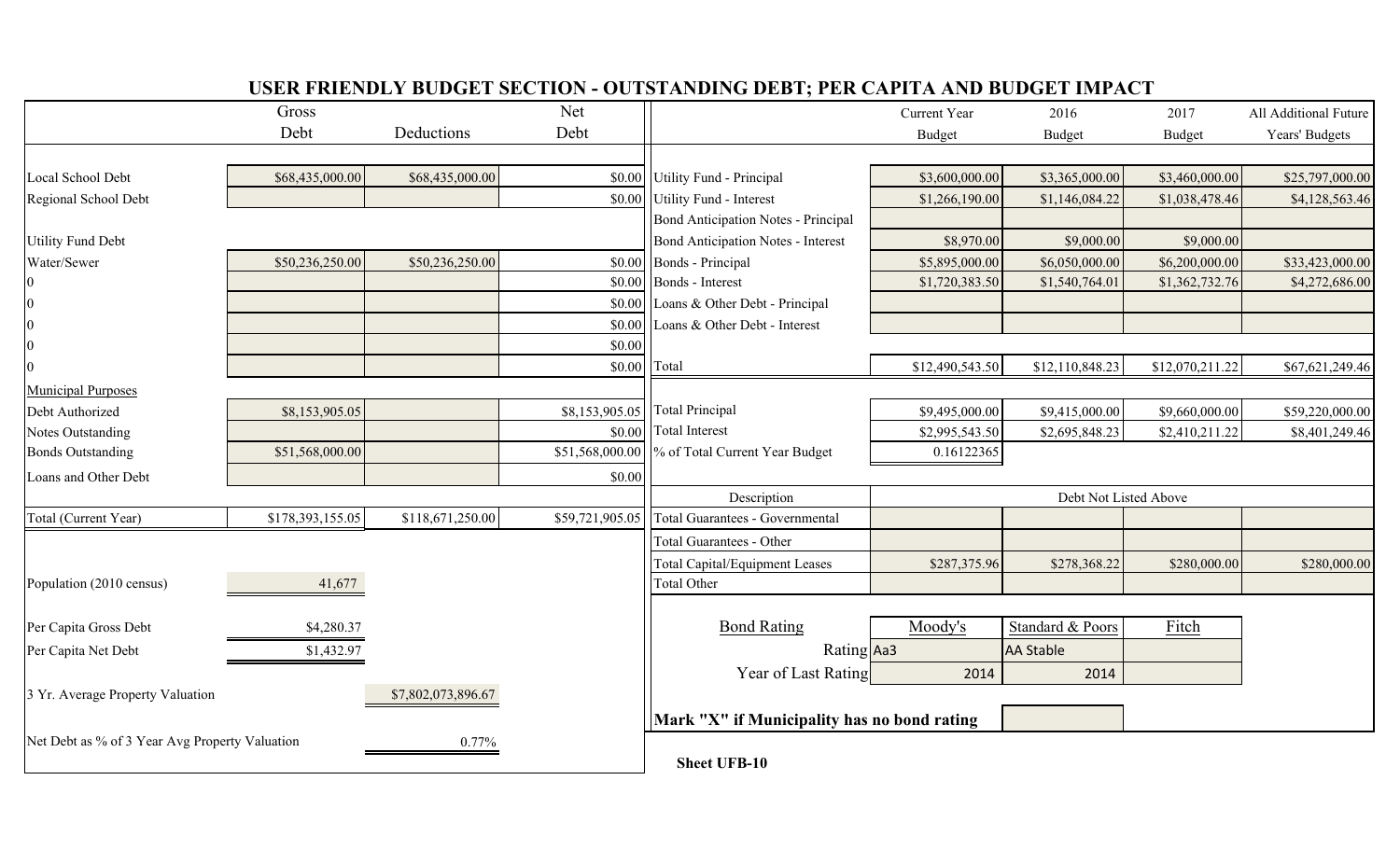## **USER FRIENDLY BUDGET SECTION - SHARED SERVICES PROVIDED AND RECEIVED**

| Providing or<br>Receiving<br>Services? | Providing Services To/Receiving<br><b>Services From</b> | Type of Shared Service Provided | Notes (Enter more specifics if needed) | <b>Begin Date</b> | <b>End Date</b> | Amount to be<br>Received/Paid |
|----------------------------------------|---------------------------------------------------------|---------------------------------|----------------------------------------|-------------------|-----------------|-------------------------------|
|                                        | <b>Providing Rocky Hill Borough</b>                     | <b>Animal Control</b>           |                                        | 1/1/2015          | 12/31/2015      | \$1,000.00                    |
|                                        | <b>Providing Milltown Borough</b>                       | Mobile Data Computer Maint      |                                        | 1/1/2004          | 12/31/2017      | \$9,000.00                    |
|                                        | <b>Providing Cranbury Twp</b>                           | Mobile Data Computer Maint      |                                        | 1/1/2011          | 12/31/2015      | \$21,000.00                   |
|                                        | <b>Providing Monroe Twp</b>                             | Mobile Data Computer Maint      |                                        | 1/1/2014          | 12/31/2016      | \$43,000.00                   |
|                                        | <b>Providing Helmetta Borough</b>                       | Mobile Data Computer Maint      |                                        | 1/1/2004          | 12/31/2017      | \$5,000.00                    |
|                                        | <b>Providing Middlesex County College</b>               | Mobile Data Computer Maint      |                                        | 1/1/2015          | 12/31/2017      | \$13,000.00                   |
|                                        | <b>Receiving Fire District 1</b>                        | <b>Fire Protection</b>          |                                        | 1/1/2014          | 12/31/2014      | \$130,000.00                  |
|                                        | <b>Receiving Fire District 2</b>                        | <b>Fire Protection</b>          |                                        | 1/1/2014          | 12/31/2014      | \$187,000.00                  |
|                                        | <b>Receiving Fire District 3</b>                        | <b>Fire Protection</b>          |                                        | 1/1/2014          | 12/31/2014      | \$68,000.00                   |
|                                        | <b>Receiving Middlesex County Joint Ins Fund</b>        | Liability and Workers Comp      |                                        | 1/1/2015          | 12/31/2017      | \$943,000.00                  |
|                                        | <b>Receiving Montgomery Twp</b>                         | <b>Animal Control</b>           |                                        | 3/1/2015          | 6/30/2015       | \$6,000.00                    |
|                                        | <b>Providing Cranbury Twp</b>                           | <b>Sewer Maintenance</b>        |                                        | 1/1/2015          | 3/31/2015       | \$30,000.00                   |
|                                        |                                                         |                                 |                                        |                   |                 |                               |
|                                        |                                                         |                                 |                                        |                   |                 |                               |
|                                        |                                                         |                                 |                                        |                   |                 |                               |
|                                        |                                                         |                                 |                                        |                   |                 |                               |
|                                        |                                                         |                                 |                                        |                   |                 |                               |
|                                        |                                                         |                                 |                                        |                   |                 |                               |
|                                        |                                                         |                                 |                                        |                   |                 |                               |
|                                        |                                                         |                                 |                                        |                   |                 |                               |
|                                        |                                                         |                                 |                                        |                   |                 |                               |
|                                        |                                                         |                                 |                                        |                   |                 |                               |
|                                        |                                                         |                                 |                                        |                   |                 |                               |
|                                        |                                                         |                                 |                                        |                   |                 |                               |
|                                        |                                                         |                                 |                                        |                   |                 |                               |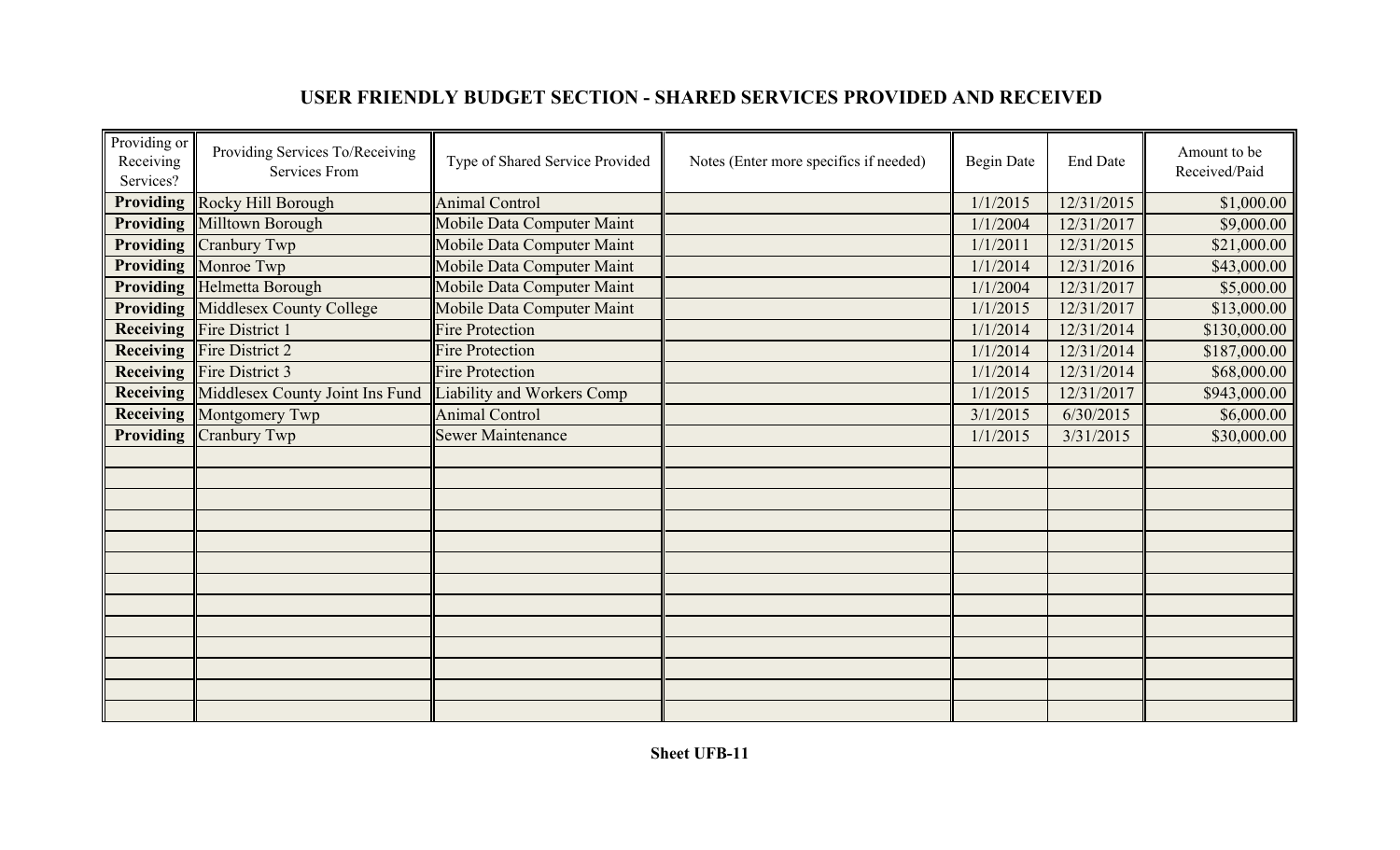### **USER FRIENDLY BUDGET SECTION - LIST OF AUTHORITIES AND FIRE DISTRICT S**

**Please set forth below the names of all authorities and fire districts that serve your municipality**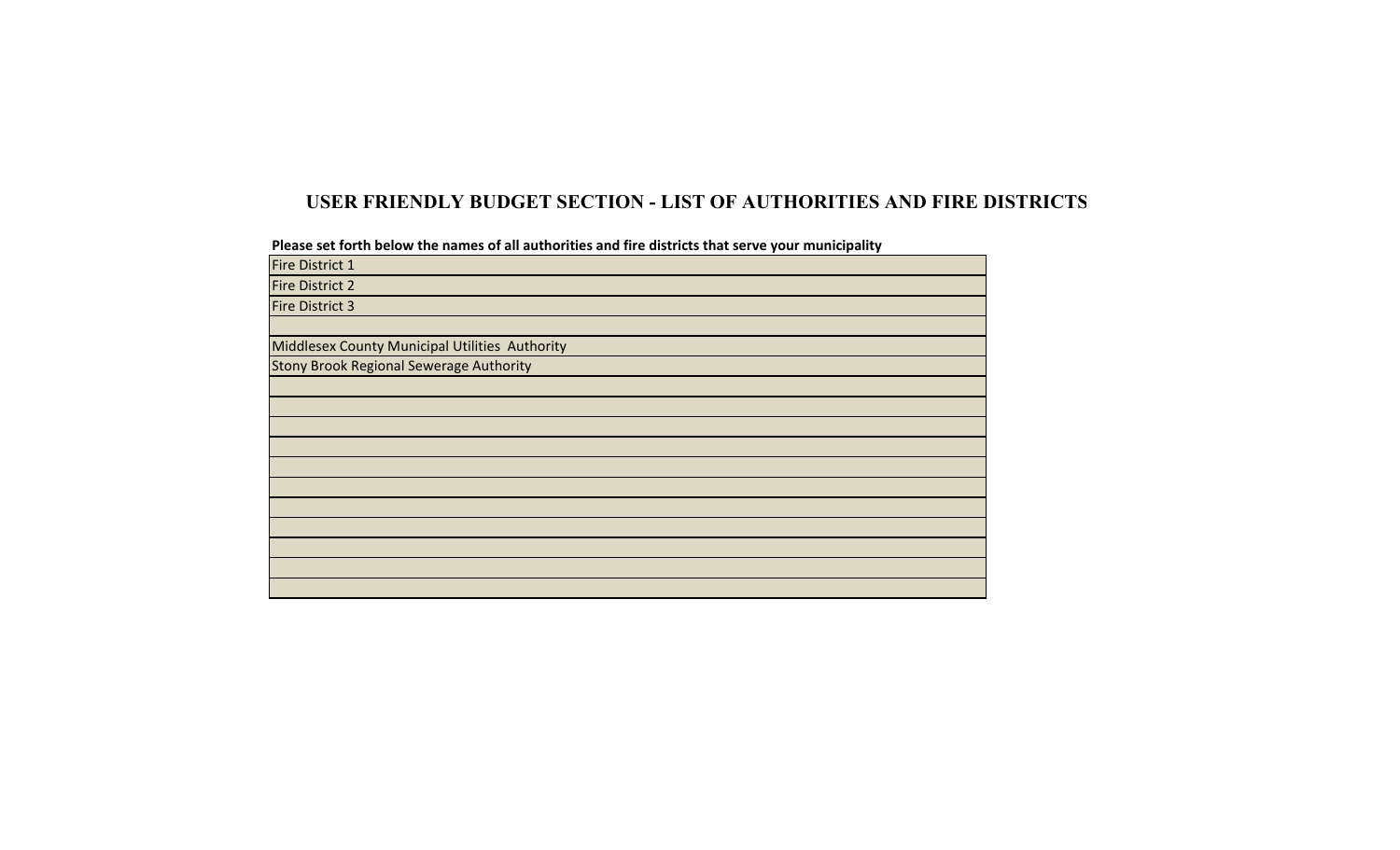# **2015 MUNICIPAL DATA SHEET**

|                                                                                                                                                                                                                                                                          | (Must accompany 2015 Budget)                                                                                     |                                                                                                                  |                                                                             |
|--------------------------------------------------------------------------------------------------------------------------------------------------------------------------------------------------------------------------------------------------------------------------|------------------------------------------------------------------------------------------------------------------|------------------------------------------------------------------------------------------------------------------|-----------------------------------------------------------------------------|
| <b>MUNICIPALITY:</b> Township of South Brunswick                                                                                                                                                                                                                         |                                                                                                                  | <b>COUNTY: Middlesex</b>                                                                                         |                                                                             |
| <b>Frank Gambatese</b>                                                                                                                                                                                                                                                   | 12/31/18                                                                                                         | <b>Governing Body Members</b>                                                                                    |                                                                             |
| <b>Mayor's Name</b>                                                                                                                                                                                                                                                      | <b>Term Expires</b>                                                                                              | <b>Name</b><br>Chris Killmurray<br><b>Charles Carley</b>                                                         | <b>Term Expires</b><br>12/31/18<br>12/31/16                                 |
| <b>Municipal Officials</b>                                                                                                                                                                                                                                               |                                                                                                                  | Joseph Camarota                                                                                                  | 12/31/16                                                                    |
| Barbara Nyitrai<br><b>Municipal Clerk</b><br>Kathy Gilliland<br><b>Tax Collector</b><br>Joseph P.Monzo<br><b>Chief Financial Officer</b><br>Dave Gannon (WISS and Company)<br><b>Registered Municipal Accountant</b><br><b>Donald Sears</b><br><b>Municipal Attorney</b> | 12/11/01<br>Date of Orig. Appt.<br>1166<br>Cert No.<br>1437<br>Cert No.<br>$O-057$<br>Cert No.<br>520<br>Lic No. | Josephine Hochman                                                                                                | 12/31/16                                                                    |
| <b>Official Mailing Address of Municipality</b>                                                                                                                                                                                                                          |                                                                                                                  | Please attach this to your 2015 Budget and Mail to:                                                              |                                                                             |
| 540 Ridge Rd                                                                                                                                                                                                                                                             |                                                                                                                  |                                                                                                                  |                                                                             |
| Monmouth Junction, NJ 00852                                                                                                                                                                                                                                              |                                                                                                                  | <b>Director, Division of Local Government Services</b><br><b>Department of Community Affairs</b><br>P.O. Box 803 |                                                                             |
| Fax #: 732-274-8864                                                                                                                                                                                                                                                      |                                                                                                                  | Trenton NJ 08625                                                                                                 | <b>Division Use Only</b><br><b>Municode:</b><br>Public Hearing Date: ______ |

**Sheet A**

Township Of South Brunswick [Code 1321], Middlesex County - 2015 Budget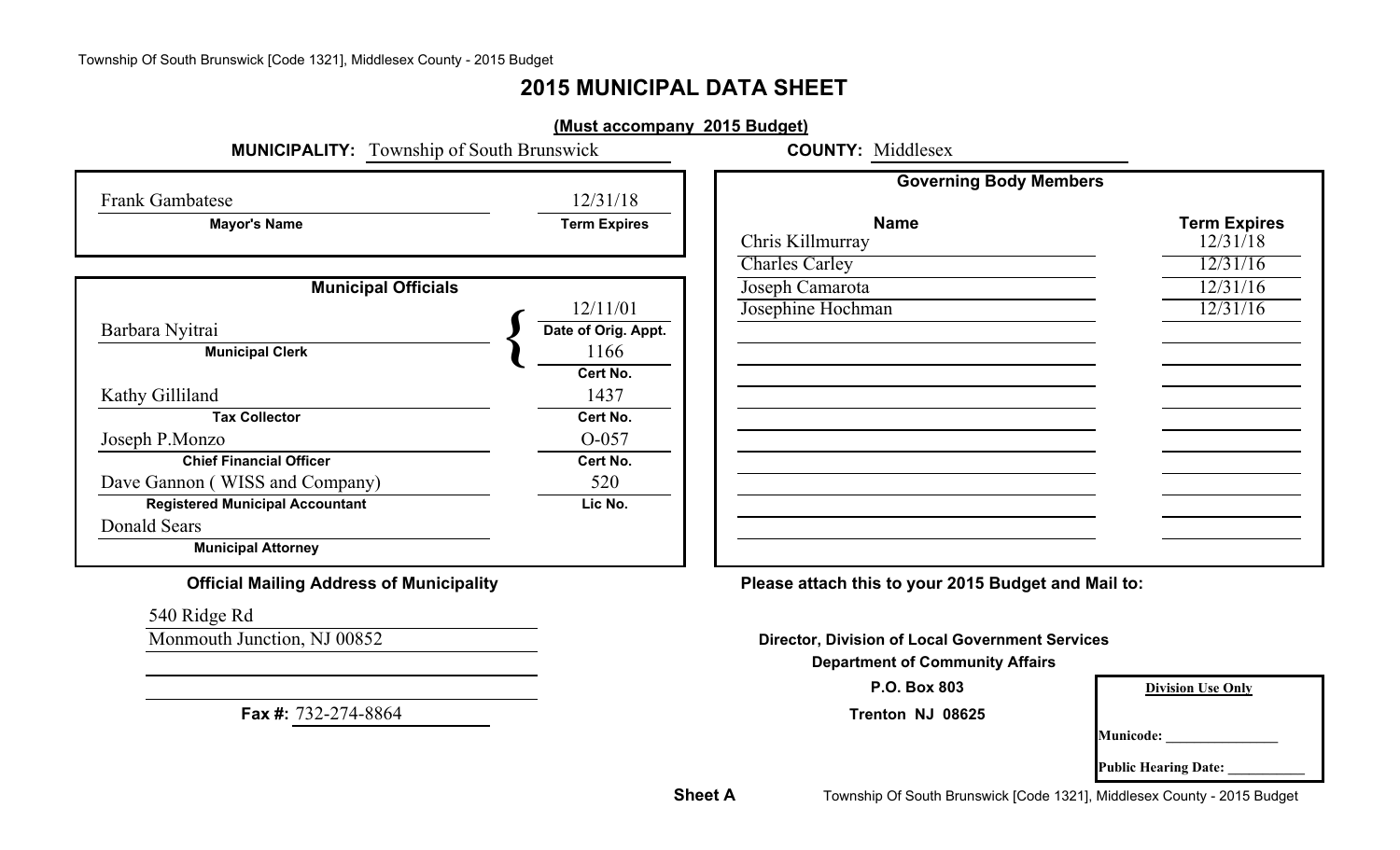# **2015 MUNICIPAL BUDGET**

| Municipal Budget of the Township                                                                                                                                                                                                                                                                                                     | <b>South Brunswick</b><br>0f                                                                    |                                                                                                                                                                                                                                                                                                                                                                                | , County of Middlesex                    |                                | for the Fiscal Year 2015.                                                                                                     |  |
|--------------------------------------------------------------------------------------------------------------------------------------------------------------------------------------------------------------------------------------------------------------------------------------------------------------------------------------|-------------------------------------------------------------------------------------------------|--------------------------------------------------------------------------------------------------------------------------------------------------------------------------------------------------------------------------------------------------------------------------------------------------------------------------------------------------------------------------------|------------------------------------------|--------------------------------|-------------------------------------------------------------------------------------------------------------------------------|--|
| hereof is a true copy of the Budget and Capital Budget approved by resolution of the Governing Body on the                                                                                                                                                                                                                           | It is hereby certified that the Budget and Capital budget annexed hereto and hereby made a part |                                                                                                                                                                                                                                                                                                                                                                                |                                          | 540 Ridge Rd                   | <b>Clerk</b>                                                                                                                  |  |
| 14 <sub>th</sub><br>April<br>day of                                                                                                                                                                                                                                                                                                  | , 2015                                                                                          |                                                                                                                                                                                                                                                                                                                                                                                |                                          |                                | Address                                                                                                                       |  |
| and that public advertisement will be made in accordance with the provisions of N.J.S. 40A:4-6 and                                                                                                                                                                                                                                   |                                                                                                 |                                                                                                                                                                                                                                                                                                                                                                                |                                          |                                | Monmouth Junction, NJ08882                                                                                                    |  |
| N.J.A.C. 5:30-4.4(d).                                                                                                                                                                                                                                                                                                                |                                                                                                 |                                                                                                                                                                                                                                                                                                                                                                                |                                          |                                | <b>Address</b>                                                                                                                |  |
| Certified by me, this                                                                                                                                                                                                                                                                                                                | 14th                                                                                            | April<br>day of                                                                                                                                                                                                                                                                                                                                                                | , 2015                                   | 732-329-4000                   |                                                                                                                               |  |
|                                                                                                                                                                                                                                                                                                                                      |                                                                                                 |                                                                                                                                                                                                                                                                                                                                                                                |                                          |                                | <b>Phone Number</b>                                                                                                           |  |
| It is hereby certified that the approved Budget annexed hereto and hereby made a part<br>is an exact copy of the original on file with the Clerk of the Governing Body, that all additions<br>are correct, all statements contained herein are in proof and the total of anticipated revenues<br>equals the total of appropriations. |                                                                                                 | It is hereby certified that the approved Budget annexed hereto and hereby made a part<br>is an exact copy of the original on file with the Clerk of the Governing Body, that all additions<br>are correct, all statements contained herein are in proof, the total of anticipated revenues<br>equals the total of appropriations and the budget is in full compliance with the |                                          |                                |                                                                                                                               |  |
| 14th<br>Certified by me, this                                                                                                                                                                                                                                                                                                        | April<br>day of                                                                                 | , 2015                                                                                                                                                                                                                                                                                                                                                                         | Local Budget Law, N.J.S. 40A:4-1 et seq. |                                |                                                                                                                               |  |
|                                                                                                                                                                                                                                                                                                                                      | 354 Eisenhower Parkway                                                                          |                                                                                                                                                                                                                                                                                                                                                                                | Certified by me, this                    | 14th                           | April<br>day of                                                                                                               |  |
| Registered Municipal Accountant                                                                                                                                                                                                                                                                                                      |                                                                                                 | Address                                                                                                                                                                                                                                                                                                                                                                        |                                          |                                |                                                                                                                               |  |
| Livingston, NJ 07039                                                                                                                                                                                                                                                                                                                 | 973-994-9400                                                                                    |                                                                                                                                                                                                                                                                                                                                                                                |                                          | <b>Chief Financial Officer</b> |                                                                                                                               |  |
| Address                                                                                                                                                                                                                                                                                                                              |                                                                                                 | Phone Number                                                                                                                                                                                                                                                                                                                                                                   |                                          |                                |                                                                                                                               |  |
|                                                                                                                                                                                                                                                                                                                                      |                                                                                                 |                                                                                                                                                                                                                                                                                                                                                                                | DO NOT USE THESE SPACES                  |                                |                                                                                                                               |  |
|                                                                                                                                                                                                                                                                                                                                      |                                                                                                 |                                                                                                                                                                                                                                                                                                                                                                                |                                          |                                |                                                                                                                               |  |
|                                                                                                                                                                                                                                                                                                                                      |                                                                                                 |                                                                                                                                                                                                                                                                                                                                                                                |                                          |                                |                                                                                                                               |  |
|                                                                                                                                                                                                                                                                                                                                      |                                                                                                 |                                                                                                                                                                                                                                                                                                                                                                                |                                          |                                |                                                                                                                               |  |
| <b>CERTIFICATION OF ADOPTED BUDGET</b>                                                                                                                                                                                                                                                                                               |                                                                                                 | Do Not Advertise This Certification Form                                                                                                                                                                                                                                                                                                                                       |                                          |                                | <b>CERTIFICATION OF APPROVED BUDGET</b>                                                                                       |  |
| It is hereby certified that the amount to be raised by taxation for local purposes has been compared<br>with the approved Budget previously certified by me and any changes required as a condition to                                                                                                                               |                                                                                                 | It is hereby certified that the Approved Budget made part hereof complies with the requirements<br>of law, and approval is given pursuant to N.J.S. 40A:4-79.                                                                                                                                                                                                                  |                                          |                                |                                                                                                                               |  |
| such approval have been made. The adopted budget is certified with respect to the foregoing only.<br><b>STATE OF NEW JERSEY</b><br><b>Department of Community Affairs</b><br>Director of the Division of Local Government Services                                                                                                   |                                                                                                 |                                                                                                                                                                                                                                                                                                                                                                                |                                          |                                | <b>STATE OF NEW JERSEY</b><br><b>Department of Community Affairs</b><br>Director of the Division of Local Government Services |  |
| 2015<br>Dated:                                                                                                                                                                                                                                                                                                                       | By:                                                                                             |                                                                                                                                                                                                                                                                                                                                                                                | Dated:                                   | 2015                           | By:                                                                                                                           |  |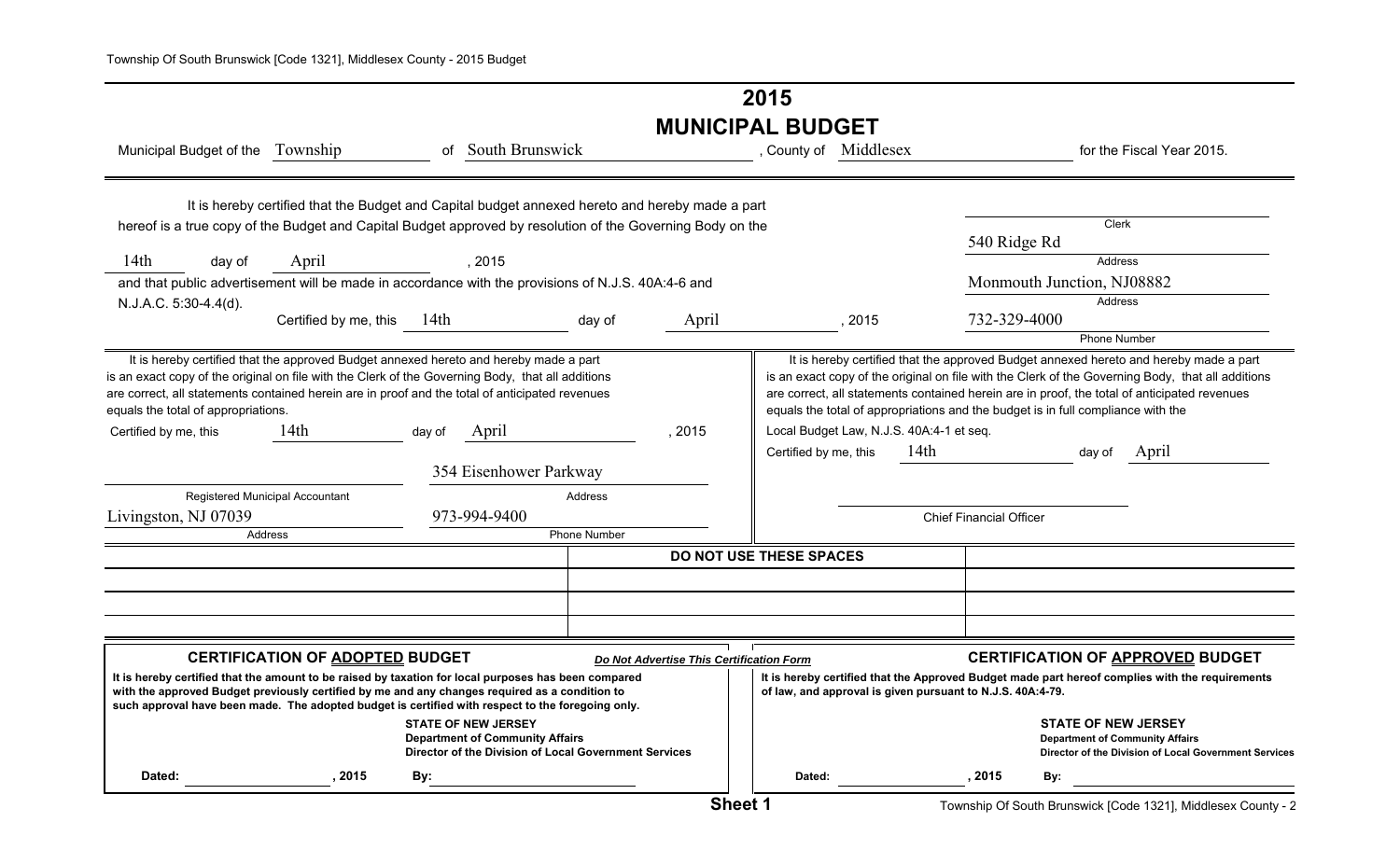# **MUNICIPAL BUDGET NOTICE**

### **Section 1.**

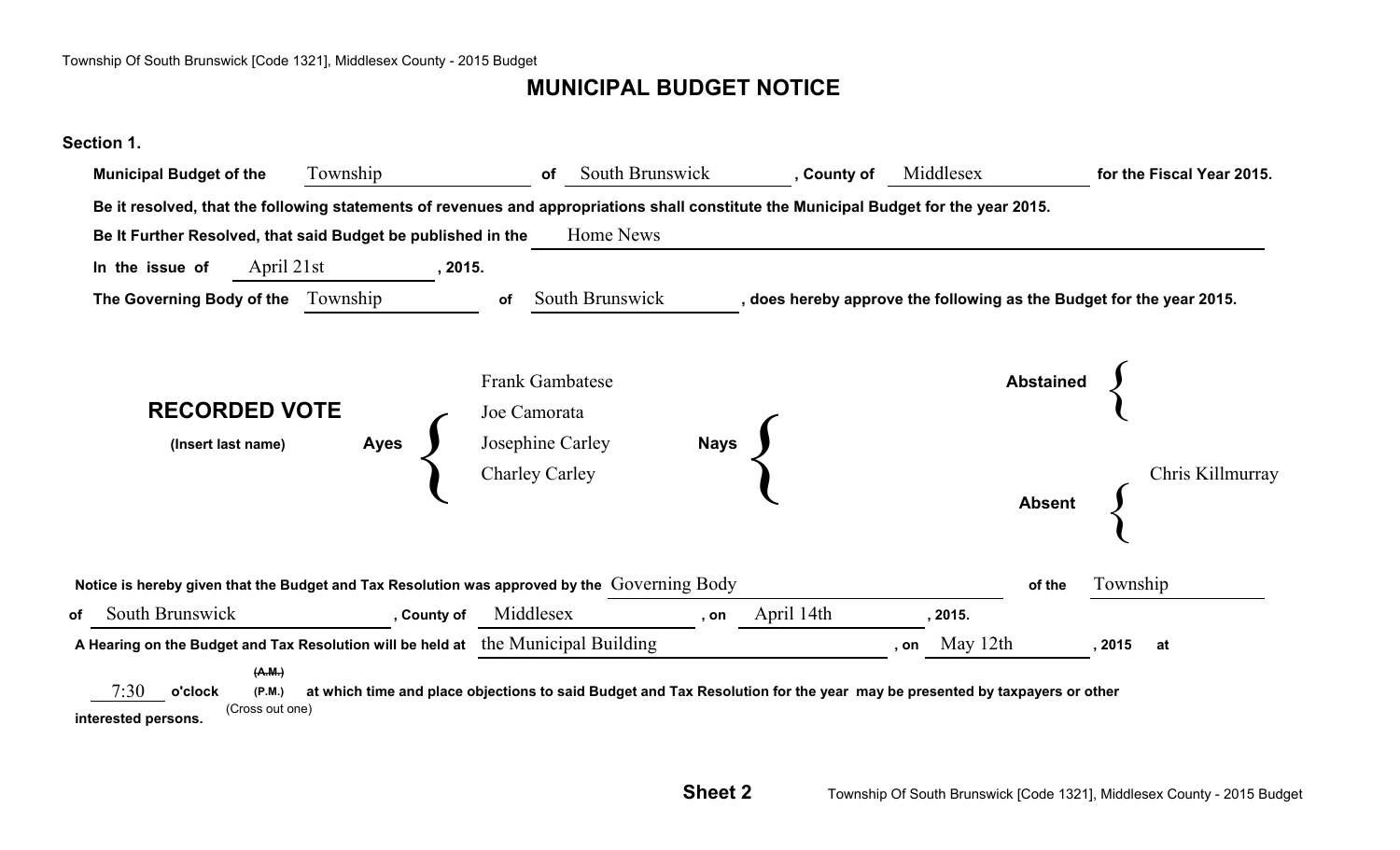### **EXPLANATORY STATEMENT SUMMARY OF CURRENT FUND SECTION OF APPROVED BUDGET**

|                                                                                                                                                               |                                                        |                          |              | <b>YEAR 2015</b>    |
|---------------------------------------------------------------------------------------------------------------------------------------------------------------|--------------------------------------------------------|--------------------------|--------------|---------------------|
| General Appropriations For: (Reference to item and sheet number should be omitted in advertised budget)                                                       |                                                        |                          |              | XXXXXXXXX.XX        |
| 1. Appropriations within "CAPS" -                                                                                                                             |                                                        |                          |              | <b>XXXXXXXXX.XX</b> |
| (a) Municipal Purposes {(Item H-1, Sheet 19)(N.J.S. 40A:4-45.2)}                                                                                              |                                                        |                          |              | 38, 143, 102. 52    |
| 2. Appropriations excluded from "CAPS"                                                                                                                        |                                                        |                          |              | <b>XXXXXXXXX.XX</b> |
| (a) Municipal Purposes {(Item H-2, Sheet 28)(N.J.S. 40A:4-45.3 as amended)}                                                                                   |                                                        |                          |              | 10,440,283.96       |
| (b) Local School District Purposes in Municipal Budget (Item K, Sheet 29)                                                                                     |                                                        |                          |              | 0.00                |
| Total General Appropriations excluded from "CAPS" (Item O, Sheet 29)                                                                                          |                                                        |                          |              | 10,440,283.96       |
| 3. Reserve for Uncollected Taxes (Item M, Sheet 29) - Based on Estimated                                                                                      | 99.07% Percent of Tax Collections                      |                          |              | 1,435,388.95        |
| 4. Total General Appropriations (Item 9, Sheet 29)                                                                                                            | <b>Building Aid Allowance</b><br>for Schools-State Aid | $2015 - $$<br>$2014 - $$ | 0.00<br>0.00 | 50,018,775.43       |
| 5. Less: Anticipated Revenues Other Than Current Property Tax (Item 5, Sheet 11)<br>(i.e. Surplus, Miscellaneous Revenues and Receipts from Delinquent Taxes) |                                                        |                          |              | 18,056,408.00       |
| 6. Difference: Amounts to be Raised by Taxes for Support of Municipal Budget (as follows)                                                                     |                                                        |                          |              | XXXXXXXXX.XX        |
| (a) Local Tax for Municipal Purposes Including Reserve for Uncollected Taxes (Item 6(a), Sheet 11)                                                            |                                                        |                          |              | 29,328,664.67       |
| (b) Addition to Local District School Tax (Item 6(b), Sheet 11)                                                                                               |                                                        |                          |              | 0.00                |
| (c) Minimum Library Tax                                                                                                                                       |                                                        |                          |              | 2,633,702.76        |
|                                                                                                                                                               |                                                        |                          |              |                     |
|                                                                                                                                                               |                                                        |                          |              |                     |
|                                                                                                                                                               |                                                        |                          |              |                     |
|                                                                                                                                                               |                                                        |                          |              |                     |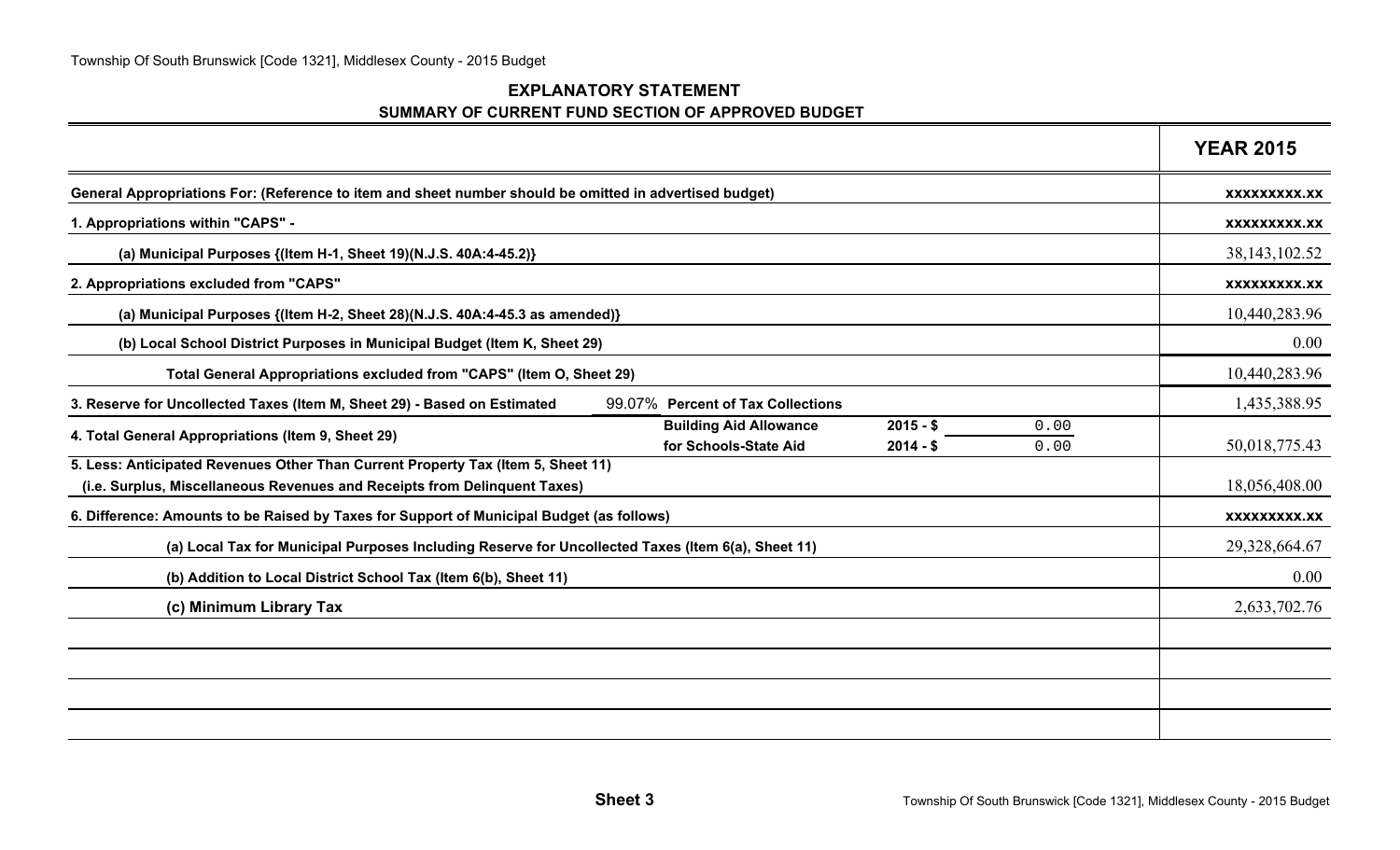### **EXPLANATORY STATEMENT - (Continued)**

#### **SUMMARY OF 2014 APPROPRIATIONS EXPENDED AND CANCELED**

|                                                                                             | <b>General Budget</b> | <b>Water and Sewer Utility</b> | Second<br><b>Utility</b> | Third<br><b>Utility</b> | Fourth<br><b>Utility</b> |
|---------------------------------------------------------------------------------------------|-----------------------|--------------------------------|--------------------------|-------------------------|--------------------------|
| <b>Budget Appropriations - Adopted Budget</b>                                               | 50,022,381.33         | 26,230,000.00                  | 0.00                     | 0.00                    | 0.00                     |
| Budget Appropriations Added by N.J.S. 40A:4-87                                              | 227,292.70            | 0.00                           | $0.00\,$                 | 0.00                    | 0.00                     |
| <b>Emergency Appropriations</b>                                                             | 500,000.00            | 0.00                           | 0.00                     | 0.00                    | 0.00                     |
| <b>Total Appropriations</b>                                                                 | 50,749,674.03         | 26,230,000.00                  | $0.00\,$                 | 0.00                    | 0.00                     |
| <b>Expenditures:</b><br>Paid or Charged (Including Reserve for<br><b>Uncollected Taxes)</b> | 49,816,025.67         | 26,077,071.81                  | 0.00                     | 0.00                    | 0.00                     |
| <b>Reserved</b>                                                                             | 931, 361.14           | 72,733.48                      | 0.00                     | 0.00                    | 0.00                     |
| <b>Unexpended Balances Cancelled</b>                                                        | 2,287.22              | 80,194.71                      | 0.00                     | 0.00                    | 0.00                     |
| <b>Total Expenditures and Unexpended</b>                                                    |                       |                                |                          |                         |                          |
| <b>Balances Cancelled</b>                                                                   | 50,749,674.03         | 26,230,000.00                  | 0.00                     | 0.00                    | 0.00                     |
| Overexpenditures *                                                                          | 0.00                  | 0.00                           | 0.00                     | 0.00                    | 0.00                     |

 **\* See Budget appropriation Items so marked to the right of column "Expended 2014 Reserved."**

**Explanation of Appropriations for "Other Expenses"**

**The amounts appropriated under the title of "Other Expenses" are for operating costs other than "Salaries & Wages"**

**Some of the items included in "Other Expenses" are:**

**Materials, supplies and non-bondable equipment;**

**Repairs and maintenance of buildings, equipment, roads, etc.,**

**Contractual services for garbage and trash removal, fire hydrant service, aid to volunteer fire companies, etc.;**

**Printing and advertising, utility services, Insurance and many other items essential to the services rendered by municipal government.**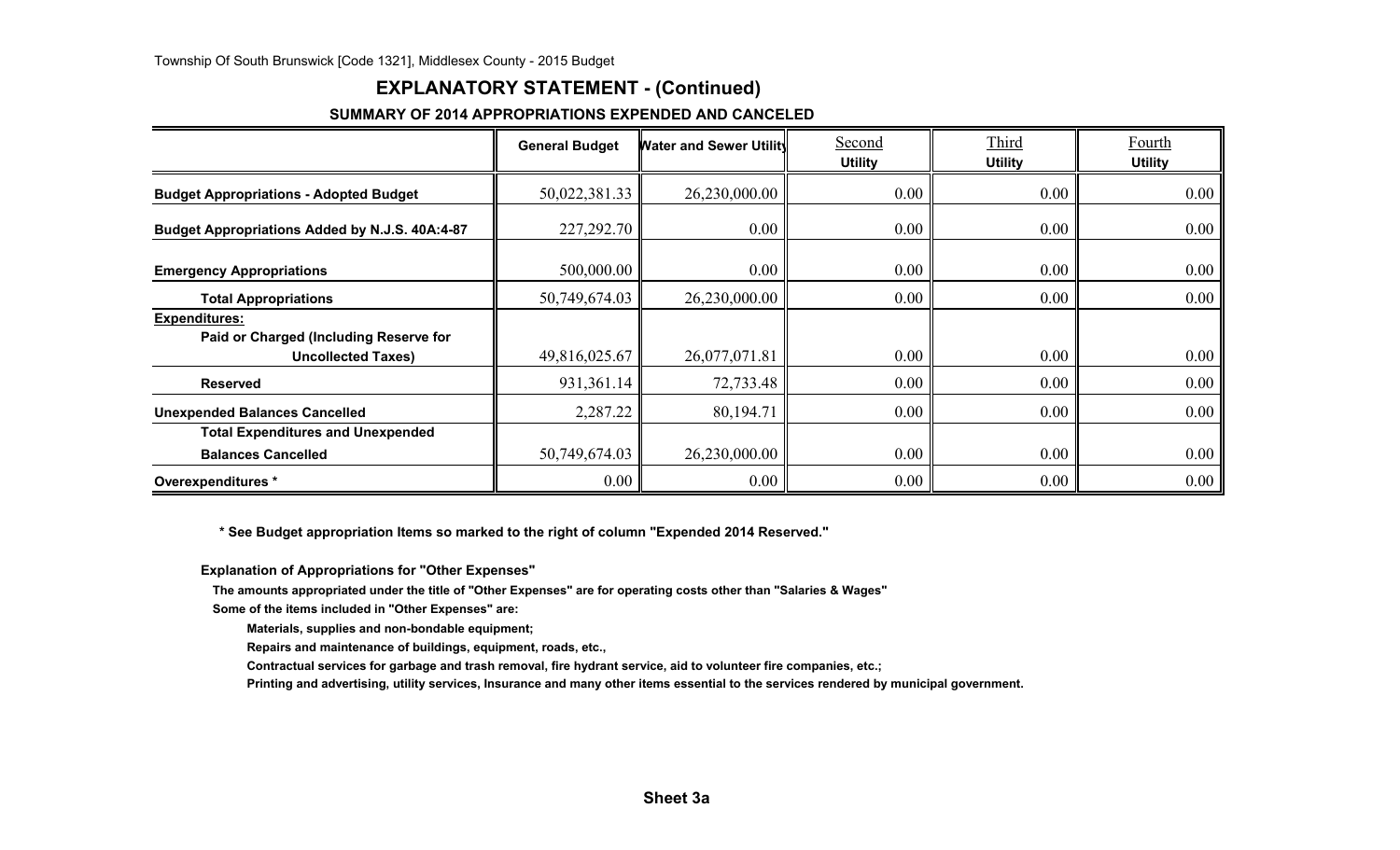|                                             |                       |                 | <b>EXPLANATORY STATEMENT - (Continued)</b> |                                                                       |    |                 |              |  |
|---------------------------------------------|-----------------------|-----------------|--------------------------------------------|-----------------------------------------------------------------------|----|-----------------|--------------|--|
|                                             | <b>BUDGET MESSAGE</b> |                 |                                            |                                                                       |    |                 |              |  |
|                                             |                       |                 |                                            |                                                                       |    |                 |              |  |
| <b>CALCULATION OF THE 2015 SPENDING CAP</b> |                       |                 |                                            | 2014 Levy Cap Calculation                                             |    |                 |              |  |
|                                             |                       |                 |                                            | Prior Year Amount to be Raised by Taxation for Municipal Purposes     |    |                 | \$27,814,965 |  |
| 2014 Budget (adopted)                       |                       | 50,022,381.00   |                                            | Less: Prior Year Deferred Charges: Emergencies                        |    |                 |              |  |
| CAP BASE ADJ for INTERLOCALS                |                       | (9,039.86)      |                                            | Net Prior Year Tax Levy for Municipal Purpose Tax for Cap Calculation |    |                 |              |  |
| Less Outside Cap:                           |                       |                 |                                            | Plus: 2% Cap increase                                                 |    |                 | \$556.299    |  |
| CAP BASE ADJ for INTERLOCALS                |                       |                 |                                            | Adjusted Tax Levy Prior to Exclusions                                 |    |                 |              |  |
| Other                                       |                       | 3,141,446.00    |                                            | Exclusions:                                                           |    |                 |              |  |
| Interlocal                                  |                       | 478,872.00      |                                            | Pension Increase                                                      | \$ | 144,207.00      |              |  |
| <b>Public Private</b>                       |                       | 152,241.00      |                                            | LOSAP Increase                                                        | \$ | 3,280.00        |              |  |
| <b>CIF</b>                                  |                       | 100,000.00      |                                            | <b>Health Insurance</b>                                               | \$ | 293,917.00      |              |  |
| Debt                                        |                       | 6,141,834.00    |                                            | Debt Service                                                          | \$ | 400,582.00      |              |  |
| Deferred Charges                            |                       | 1,385,000.00    |                                            | Less Cancelled or Unexpended Exclusions                               | .ፍ | $(2,287.00)$ \$ | 839,699.00   |  |
| Reserve for Uncollect Taxes                 |                       | 2,127,486.00    |                                            | Adjusted Tax Levy After Exclusions                                    |    |                 | \$29,210,963 |  |
|                                             |                       |                 |                                            | Additions:                                                            |    |                 |              |  |
| <b>Total Outside Cap Appropriations</b>     |                       | (13,526,879.00) |                                            | Increase in Valuations                                                | \$ | 28,621,400.00   |              |  |
|                                             |                       |                 |                                            | Prior Year's Local Municipal Purpose Tax Rate (per \$                 |    | 0.77            |              |  |
| Cap Base for 2015                           |                       | 36,486,462.14   |                                            | New Ratable Adjustment to Levy                                        |    | \$              | 220,957.00   |  |
| 1.5% COLA permitted by DLGS                 |                       | 547,296.93      |                                            | CY 2012 Cap Bank Utilized                                             |    | \$              | 383,005.00   |  |
| 2% (by COLA Ordinance)                      |                       | 729,729.24      |                                            |                                                                       |    |                 |              |  |
| 2013 Bank                                   |                       | 515,907.82      |                                            | Maximum Allowable Amount to be Raised by Taxation                     |    |                 | \$29,814,925 |  |
| 2014 Bank                                   |                       | 1,062,045.62    |                                            | Amount to be Raised by Taxation for Municipal Purposes (introduced)   |    | \$              | 29,328,665   |  |
| Group Insurance Exclusion                   |                       | 185,059.00      |                                            |                                                                       |    |                 |              |  |
| Maximum In Cap Appropriations-2015          |                       | 39,526,500.75   |                                            |                                                                       |    |                 |              |  |
| Proposed InCap Appropriations               |                       | 38, 143, 102.52 |                                            |                                                                       |    |                 |              |  |

**NOTE:**

 **Sheet 3b***[/Sheet3b(1)]*

**MANDATORY MINIMUM BUDGET MESSAGE MUST INCLUDE A SUMMARY OF:** 

Township Of South Brunswick [Code 1321], Middlesex County - 2015 Budget

**1. HOW THE 1977 "CAP" WAS CALCULATED. (Explain in words what the "CAPS" mean and show the figures.)**

**2. 2010 "CAP'" LEVY CAP WORKBOOK SUMMARY**

**3. A SUMMARY BY FUNCTION OF THE APPROPRIATIONS THAT ARE SPREAD AMONG MORE THAN ONE OFFICIAL LINE ITEM**

**(e.g. if Police S&W appears in the regular section and also under "Operations Excluded from "CAPS" section, combine the**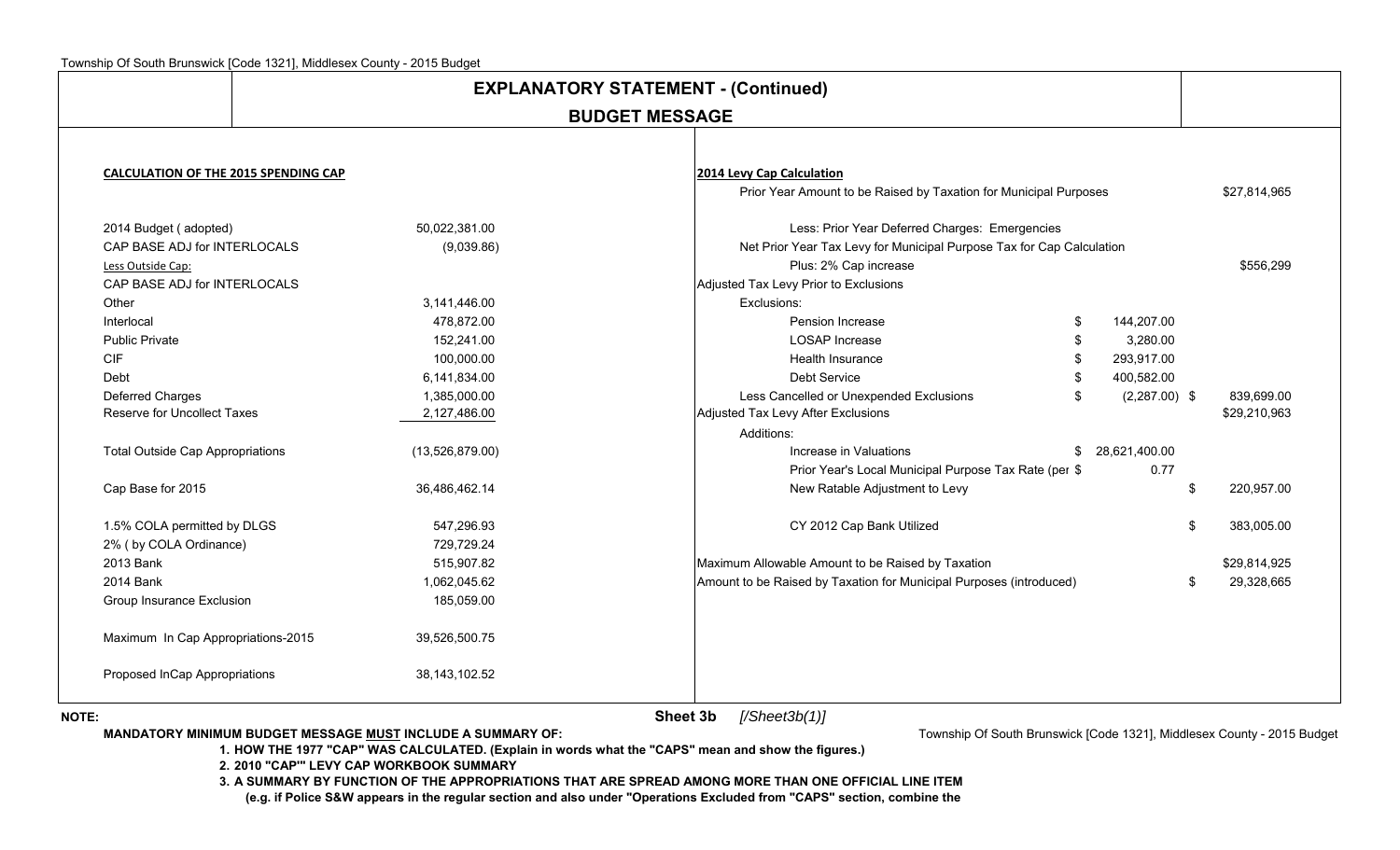| [Extra Sheet] |                                                                                                                                                                                     | <b>EXPLANATORY STATEMENT - (Continued)</b>      |                                                                                                                                                    |  |                                                                                                                                                                                                                                     |  |                                                                                          |  |
|---------------|-------------------------------------------------------------------------------------------------------------------------------------------------------------------------------------|-------------------------------------------------|----------------------------------------------------------------------------------------------------------------------------------------------------|--|-------------------------------------------------------------------------------------------------------------------------------------------------------------------------------------------------------------------------------------|--|------------------------------------------------------------------------------------------|--|
|               |                                                                                                                                                                                     |                                                 |                                                                                                                                                    |  | <b>BUDGET MESSAGE</b>                                                                                                                                                                                                               |  |                                                                                          |  |
|               | <b>Analysis of Group Health Insurance</b>                                                                                                                                           |                                                 |                                                                                                                                                    |  |                                                                                                                                                                                                                                     |  |                                                                                          |  |
|               | EMPLOYEE CLAIMS/OPTICAL<br>DISABILITY INSURANCE<br><b>HEALTH BENEFITS</b><br><b>DENTAL PLAN</b><br><b>PRESCRIPTION</b><br>Less Employee Contributions<br>Total<br>In Cap<br>Out Cap |                                                 | 11,200.00<br>17,950.00<br>5,390,000.00<br>375,000.00<br>1,300,000.00<br>(850,000.00)<br>6,244,150.00<br>6,063,608.00<br>180,542.00<br>6,244,150.00 |  |                                                                                                                                                                                                                                     |  |                                                                                          |  |
| <b>NOTE:</b>  |                                                                                                                                                                                     |                                                 | <b>MANDATORY MINIMUM BUDGET MESSAGE MUST INCLUDE A SUMMARY OF:</b>                                                                                 |  | Sheet3b_i [Sheet3b(2)]<br>1. HOW THE LEVY AND APPROPRIATION "CAP" WAS CALCULATED. (Explain in words what the "CAPS" mean and show the figures.)                                                                                     |  | [Extra Sheet]<br>Township Of South Brunswick [Code 1321], Middlesex County - 2015 Budget |  |
|               |                                                                                                                                                                                     | figures for purposes of citizen understanding.) |                                                                                                                                                    |  | 2. A SUMMARY BY FUNCTION OF THE APPROPRIATIONS THAT ARE SPREAD AMONG MORE THAN ONE OFFICIAL LINE ITEM<br>(e.g. if Police S & W appears in the regular section and also under "Operations Excluded from "CAPS"" section, combine the |  | (See Management section of Budget Manual)                                                |  |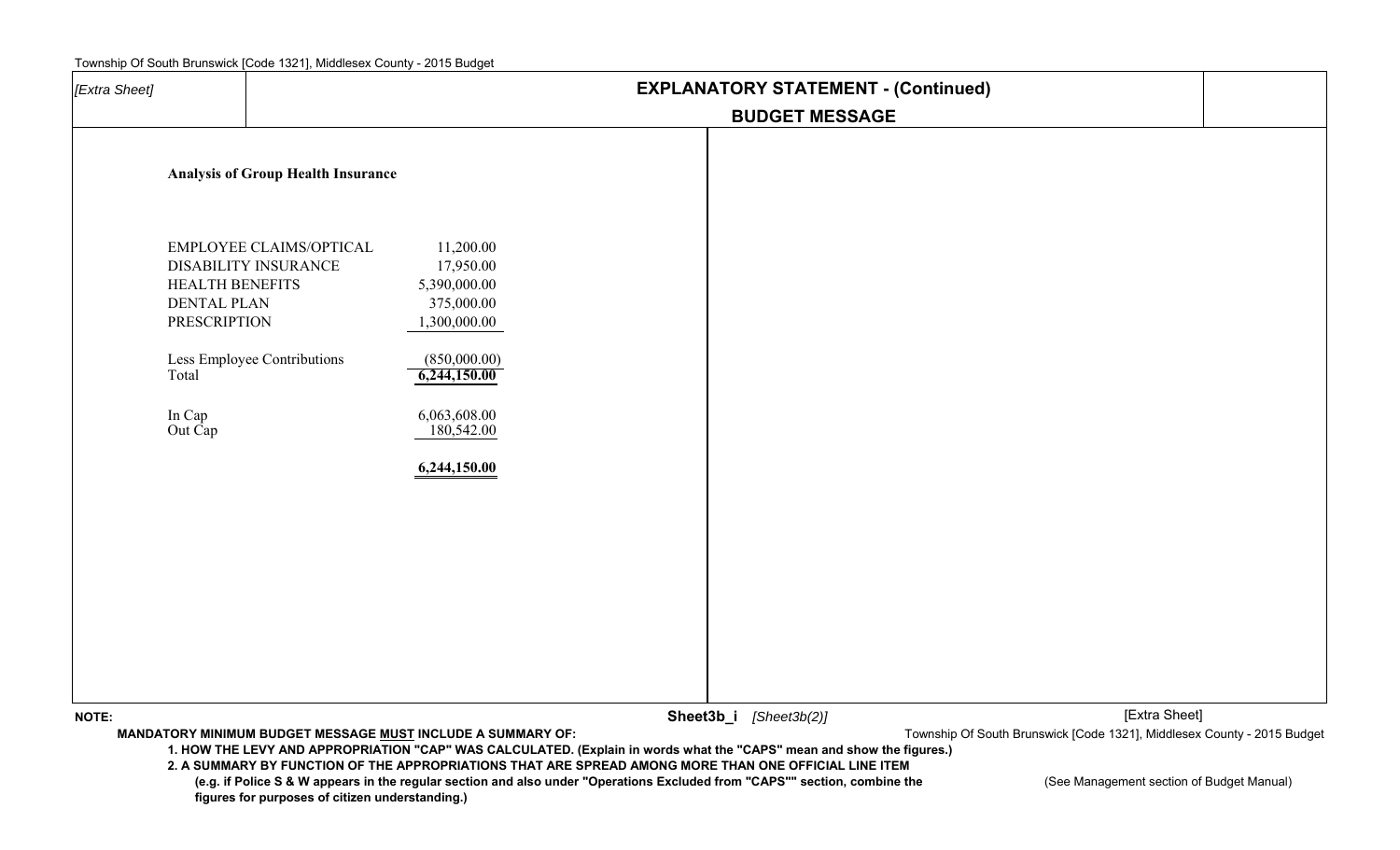### **CURRENT FUND - ANTICIPATED REVENUES**

| <b>GENERAL REVENUES</b>                                                                    |                 | <b>Anticipated</b>   |                      | <b>Realized in</b>   |
|--------------------------------------------------------------------------------------------|-----------------|----------------------|----------------------|----------------------|
|                                                                                            |                 | 2015                 | 2014                 | Cash in 2014         |
| 1. Surplus Anticipated                                                                     | 08-101          | 3,090,000.00         | 1,625,000.00         | 1,625,000.00         |
| 2. Surplus Anticipated with Prior Written Consent of Director of Local Government Services | 08-102          |                      |                      |                      |
| <b>Total Surplus Anticipated</b>                                                           | 08-100          | 3,090,000.00         | 1,625,000.00         | 1,625,000.00         |
| 3. Miscellaneous Revenues - Section A: Local Revenues                                      | <b>XXXXXXXX</b> | <b>XXXXXXXXXX.XX</b> | <b>XXXXXXXXXX.XX</b> | <b>XXXXXXXXXX.XX</b> |
| Licenses:                                                                                  | <b>XXXXXXXX</b> | <b>XXXXXXXXXX.XX</b> | <b>XXXXXXXXXX.XX</b> | <b>XXXXXXXXXX.XX</b> |
| <b>Alcoholic Beverages</b>                                                                 | 08-103          | 55,000.00            | 56,000.00            | 55,925.00            |
| Other                                                                                      | 08-104          | 34,000.00            | 48,400.00            | 34,715.47            |
| <b>Fees and Permits</b>                                                                    | 08-105          | 666,000.00           | 618,700.00           | 669,471.93           |
| Fines and Costs:                                                                           | <b>XXXXXXXX</b> | <b>XXXXXXXXXX.XX</b> | <b>XXXXXXXXXX.XX</b> | <b>XXXXXXXXXX.XX</b> |
| <b>Municipal Court</b>                                                                     | 08-110          | 685,000.00           | 611,000.00           | 685,658.66           |
| Other                                                                                      | 08-109          |                      |                      |                      |
| Interest and Costs on Taxes                                                                | 08-112          | 429,000.00           | 396,000.00           | 429,993.19           |
| Interest and Costs on Assessments                                                          | 08-115          |                      |                      |                      |
| <b>Parking Meters</b>                                                                      | 08-111          |                      |                      |                      |
| Interest on Investments and Deposits                                                       | 08-113          | 25,000.00            | 16,000.00            | 25,216.45            |
| Anticipated Utility Operating Surplus                                                      | 08-114          |                      |                      |                      |
| Cable TV Franchise Fee                                                                     | 08-118          | 490,000.00           | 480,000.00           | 490,596.88           |
|                                                                                            |                 |                      |                      |                      |
|                                                                                            |                 |                      |                      |                      |
|                                                                                            |                 |                      |                      |                      |
|                                                                                            |                 |                      |                      |                      |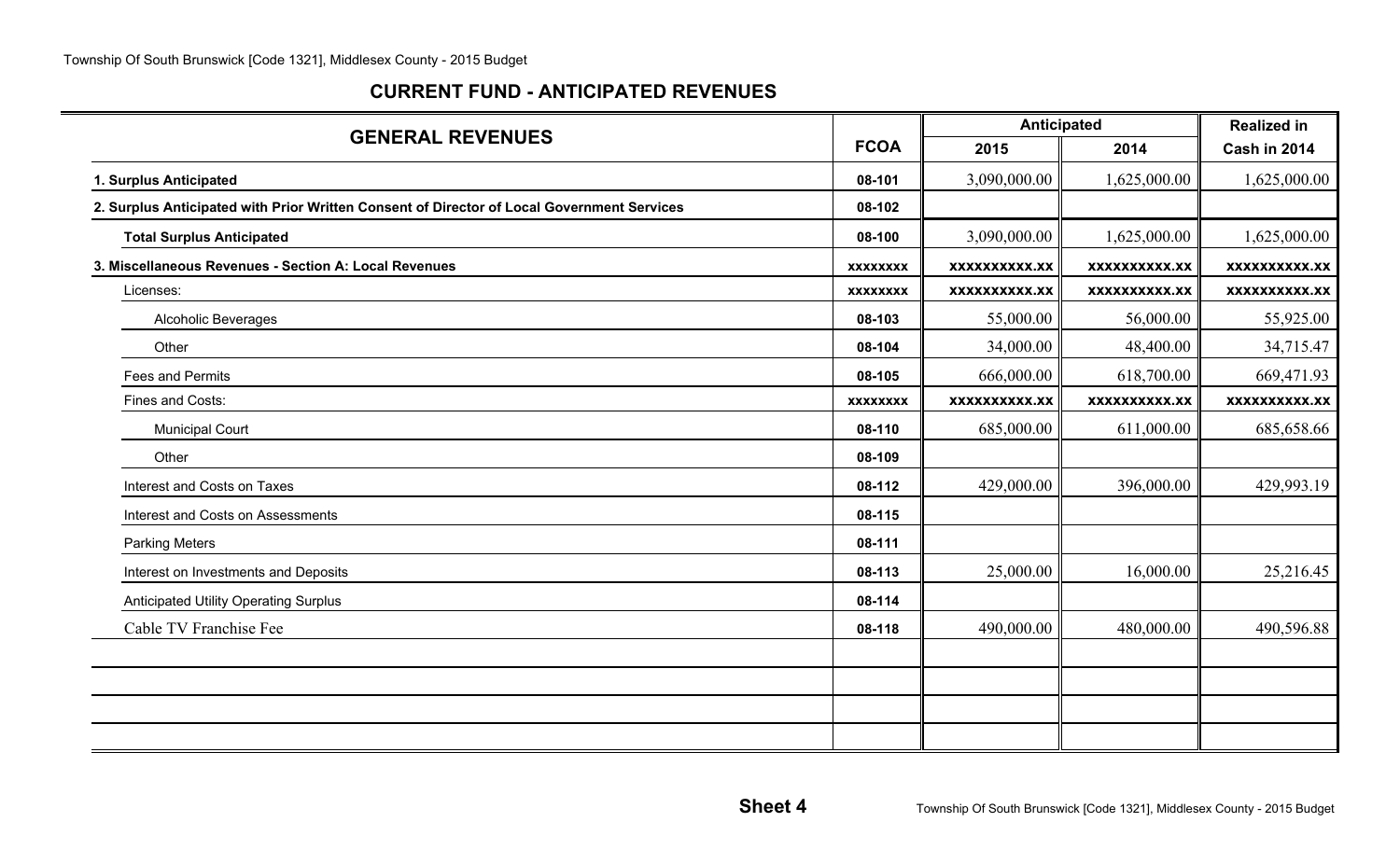| <b>GENERAL REVENUES</b>                                                          |             | <b>Anticipated</b> |              | <b>Realized in</b> |  |
|----------------------------------------------------------------------------------|-------------|--------------------|--------------|--------------------|--|
|                                                                                  | <b>FCOA</b> | 2015               | 2014         | Cash in 2014       |  |
| 3. Miscellaneous Revenues - Section A: Local Revenues (Continued):               |             |                    |              |                    |  |
|                                                                                  |             |                    |              |                    |  |
|                                                                                  |             |                    |              |                    |  |
|                                                                                  |             |                    |              |                    |  |
|                                                                                  |             |                    |              |                    |  |
|                                                                                  |             |                    |              |                    |  |
|                                                                                  |             |                    |              |                    |  |
|                                                                                  |             |                    |              |                    |  |
|                                                                                  |             |                    |              |                    |  |
|                                                                                  |             |                    |              |                    |  |
|                                                                                  |             |                    |              |                    |  |
|                                                                                  |             |                    |              |                    |  |
|                                                                                  |             |                    |              |                    |  |
|                                                                                  |             |                    |              |                    |  |
|                                                                                  |             |                    |              |                    |  |
|                                                                                  |             |                    |              |                    |  |
|                                                                                  |             |                    |              |                    |  |
|                                                                                  |             |                    |              |                    |  |
|                                                                                  |             |                    |              |                    |  |
|                                                                                  |             |                    |              |                    |  |
| Total Section A: Local Revenue - Includes Total of "Group 3." items from Sheet 4 | 08-001      | 2,384,000.00       | 2,226,100.00 | 2,391,577.58       |  |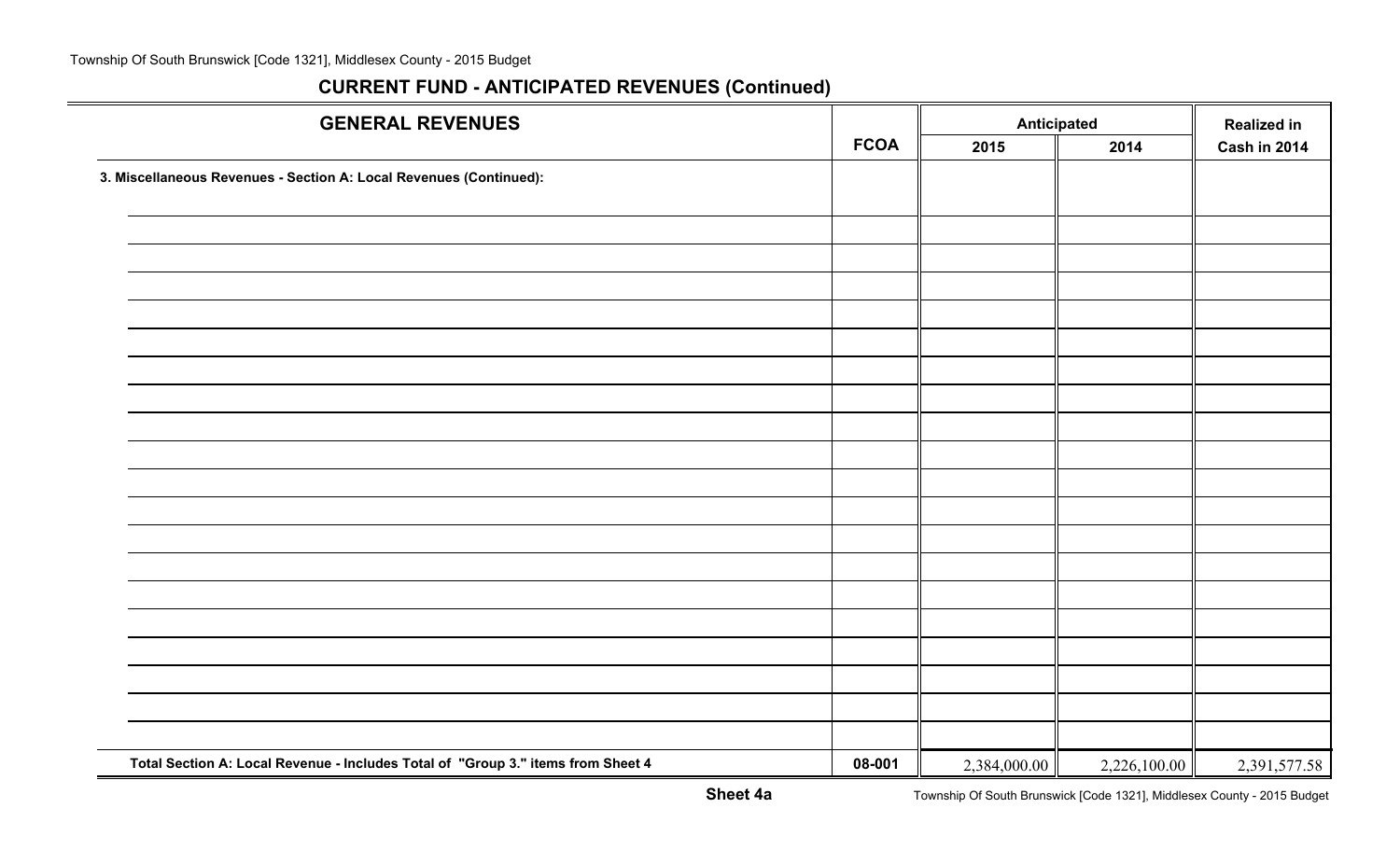| <b>GENERAL REVENUES</b>                                                            |             | <b>Anticipated</b> | <b>Realized in</b> |                |
|------------------------------------------------------------------------------------|-------------|--------------------|--------------------|----------------|
|                                                                                    | <b>FCOA</b> | 2015               | 2014               | Cash in 2014   |
| 3. Miscellaneous Revenues - Section B: State Aid Without Offsetting Appropriations |             |                    |                    |                |
|                                                                                    |             |                    |                    |                |
|                                                                                    |             |                    |                    |                |
|                                                                                    |             |                    |                    |                |
| Energy Receipts Tax (P.L. 1997, Chapters 162 & 167)                                | 09-202      | 4,882,235.00       | 4,882,235.00       | 4,882,235.00   |
| Supplemental Energy Receipts Tax                                                   | 09-203      | 281,706.00         | 281,706.00         | 281,706.00     |
| Watershed Moratorium Offset Aid                                                    | 09-212      | 987.00             | 987.00             | 987.00         |
|                                                                                    | 09-205      |                    |                    |                |
|                                                                                    |             |                    |                    |                |
|                                                                                    |             |                    |                    |                |
| Garden State Trust Fund                                                            |             | 26,751.00          | 26,751.00          | 26,751.00      |
|                                                                                    |             |                    |                    |                |
|                                                                                    |             |                    |                    |                |
|                                                                                    |             |                    |                    |                |
|                                                                                    |             |                    |                    |                |
|                                                                                    |             |                    |                    |                |
|                                                                                    |             |                    |                    |                |
|                                                                                    |             |                    |                    |                |
|                                                                                    |             |                    |                    |                |
|                                                                                    |             |                    |                    |                |
| Total Section B: State Aid Without Offsetting Appropriations                       | 09-001      | 5,191,679.00       | 5,191,679.00       | 5, 191, 679.00 |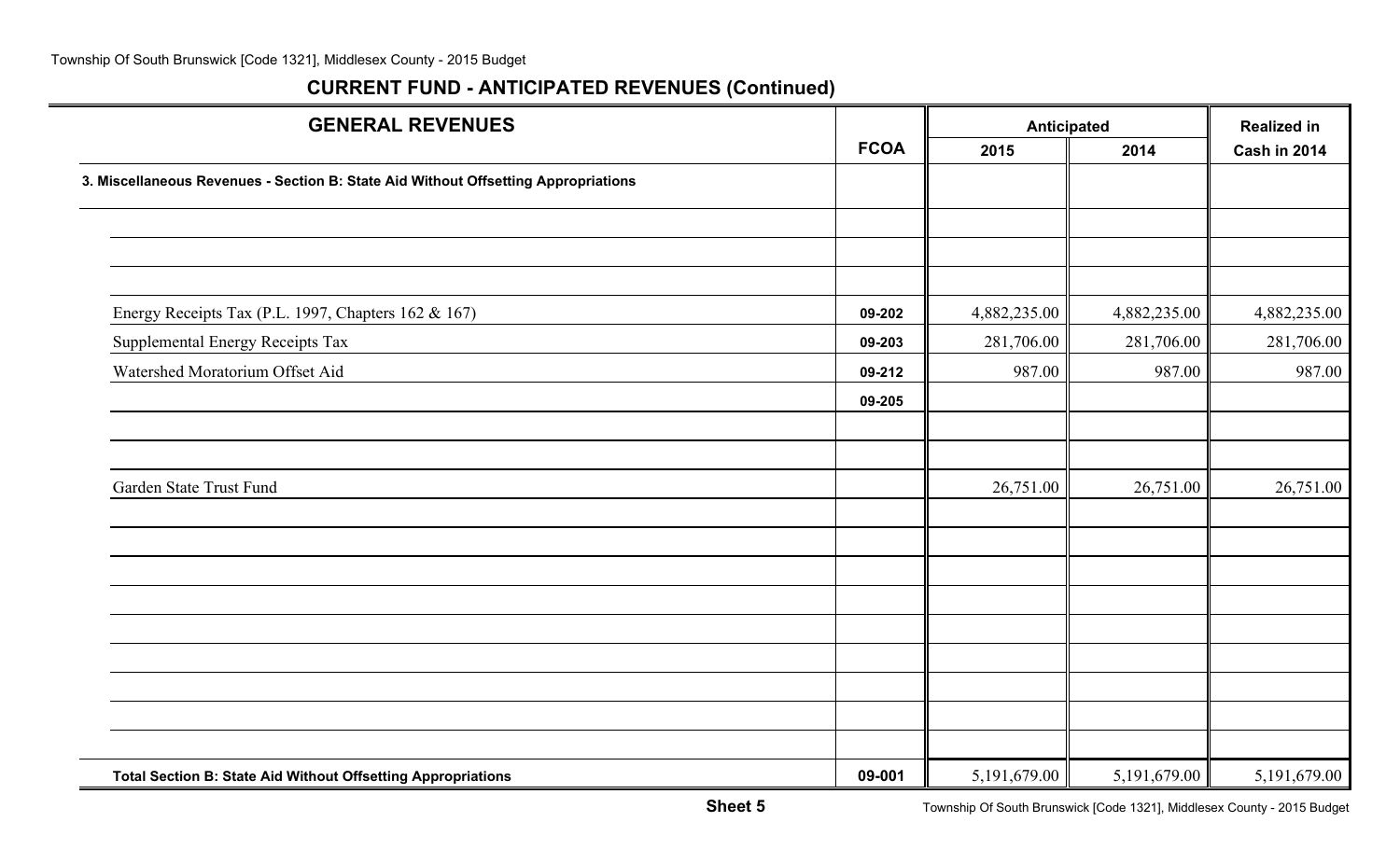# **CURRENT FUND - ANTICIPATED REVENUES (Continued)**

| <b>GENERAL REVENUES</b>                                                                                                    |               | <b>Anticipated</b>   | <b>Realized in</b>   |                      |
|----------------------------------------------------------------------------------------------------------------------------|---------------|----------------------|----------------------|----------------------|
|                                                                                                                            | <b>FCOA</b>   | 2015                 | 2014                 | Cash in 2014         |
| 3. Miscellaneous Revenues - Section C: Dedicated Uniform Construction Code Fees                                            |               |                      |                      |                      |
| Offset with Appropriations (N.J.S. 40A:4-36 and N.J.A.C. 5:23-4.17)                                                        | <b>XXXXXX</b> | <b>XXXXXXXXXX.XX</b> | <b>XXXXXXXXXX.XX</b> | <b>XXXXXXXXXX.XX</b> |
| <b>Uniform Construction Code Fees</b>                                                                                      | 08-160        | 2,334,000.00         | 2,127,000.00         | 2,334,196.00         |
|                                                                                                                            |               |                      |                      |                      |
|                                                                                                                            |               |                      |                      |                      |
|                                                                                                                            |               |                      |                      |                      |
|                                                                                                                            |               |                      |                      |                      |
|                                                                                                                            |               |                      |                      |                      |
|                                                                                                                            |               |                      |                      |                      |
| Special Item of General Revenue Anticipated with Prior Written<br><b>Consent of Director of Local Government Services:</b> | <b>XXXXXX</b> | <b>XXXXXXXXXX.XX</b> | <b>XXXXXXXXXX.XX</b> | <b>XXXXXXXXXX.XX</b> |
| Additional Dedicated Uniform Construction Code Fees offset with Appropriations                                             |               |                      |                      |                      |
| (N.J.S. 40A:4-45.3h and N.J.S.A. 5:23-4.17):                                                                               | <b>XXXXXX</b> | <b>XXXXXXXXXX.XX</b> | <b>XXXXXXXXXX.XX</b> | <b>XXXXXXXXXX.XX</b> |
| <b>Uniform Construction Code Fees</b>                                                                                      | 08-160        |                      |                      |                      |
|                                                                                                                            |               |                      |                      |                      |
| Matrix Development Application                                                                                             |               |                      | 790,000.00           | 794,390.00           |
|                                                                                                                            |               |                      |                      |                      |
|                                                                                                                            |               |                      |                      |                      |
|                                                                                                                            |               |                      |                      |                      |
|                                                                                                                            |               |                      |                      |                      |
|                                                                                                                            |               |                      |                      |                      |
| Total Section C: Dedicated Uniform Construction Code Fees Offset with Appropriations                                       | 08-002        | 2,334,000.00         | 2,917,000.00         | 3,128,586.00         |

Township Of South Brunswick [Code 1321], Middlesex County - 2015 Budget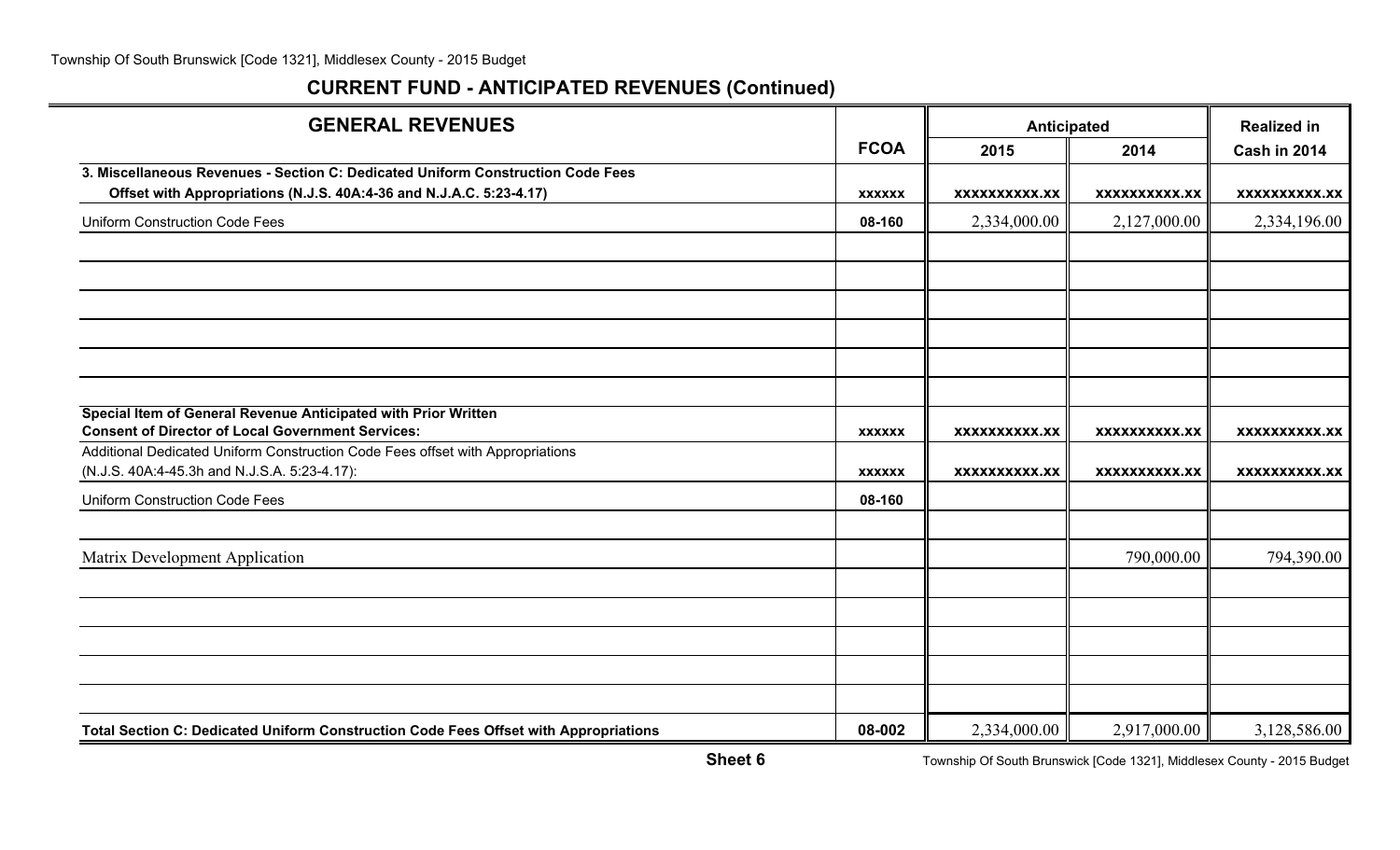| <b>GENERAL REVENUES</b>                                                                                                                                                                                                          |               | <b>Anticipated</b> |                     | <b>Realized in</b> |
|----------------------------------------------------------------------------------------------------------------------------------------------------------------------------------------------------------------------------------|---------------|--------------------|---------------------|--------------------|
|                                                                                                                                                                                                                                  | <b>FCOA</b>   | 2015               | 2014                | Cash in 2014       |
| 3. Miscellaneous Revenues - Section D: Special Items of General Revenue Anticipated with<br>Prior Written Consent of the Director of Local Government Services -<br><b>Shared Service Agreements Offset With Appropriations:</b> | <b>XXXXXX</b> | xxxxxxxxx.xx       | <b>XXXXXXXXX.XX</b> | xxxxxxxxx.xx       |
| Fire District #1                                                                                                                                                                                                                 | 11-330        | 130,000.00         | 112,700.00          | 130,721.57         |
| Fire District #2                                                                                                                                                                                                                 | 11-265        | 187,000.00         | 189,300.00          | 187,971.58         |
| Fire District # 3                                                                                                                                                                                                                | 11-265        | 68,000.00          | 73,200.00           | 68,238.56          |
|                                                                                                                                                                                                                                  |               |                    |                     |                    |
| MDC-Milltown                                                                                                                                                                                                                     | 11-140        | 9,000.00           | 12,000.00           | 9,250.00           |
| MDC- Cranbury                                                                                                                                                                                                                    | 11-140        | 21,000.00          | 21,000.00           | 21,000.00          |
| MDC-Monroe                                                                                                                                                                                                                       | 11-140        | 43,000.00          | 42,250.00           | 43,993.00          |
| MDC- Middlesex County College                                                                                                                                                                                                    | 11-140        | 13,000.00          | 12,000.00           | 13,135.28          |
| MDC-Helmetta                                                                                                                                                                                                                     | 11-140        | 5,000.00           | 4,500.00            | 5,200.00           |
|                                                                                                                                                                                                                                  | 11-140        |                    |                     |                    |
|                                                                                                                                                                                                                                  | 11-140        |                    |                     |                    |
|                                                                                                                                                                                                                                  | 11-140        |                    |                     |                    |
|                                                                                                                                                                                                                                  | 11-140        |                    |                     |                    |
|                                                                                                                                                                                                                                  | 11-265        |                    |                     |                    |
|                                                                                                                                                                                                                                  |               |                    |                     |                    |
|                                                                                                                                                                                                                                  |               |                    |                     |                    |
|                                                                                                                                                                                                                                  |               |                    |                     |                    |
|                                                                                                                                                                                                                                  |               |                    |                     |                    |
| Total Section D: Interlocal Municipal Service Agreements Offset With Appropriations                                                                                                                                              | 11-001        | 476,000.00         | 466,950.00          | 479,509.99         |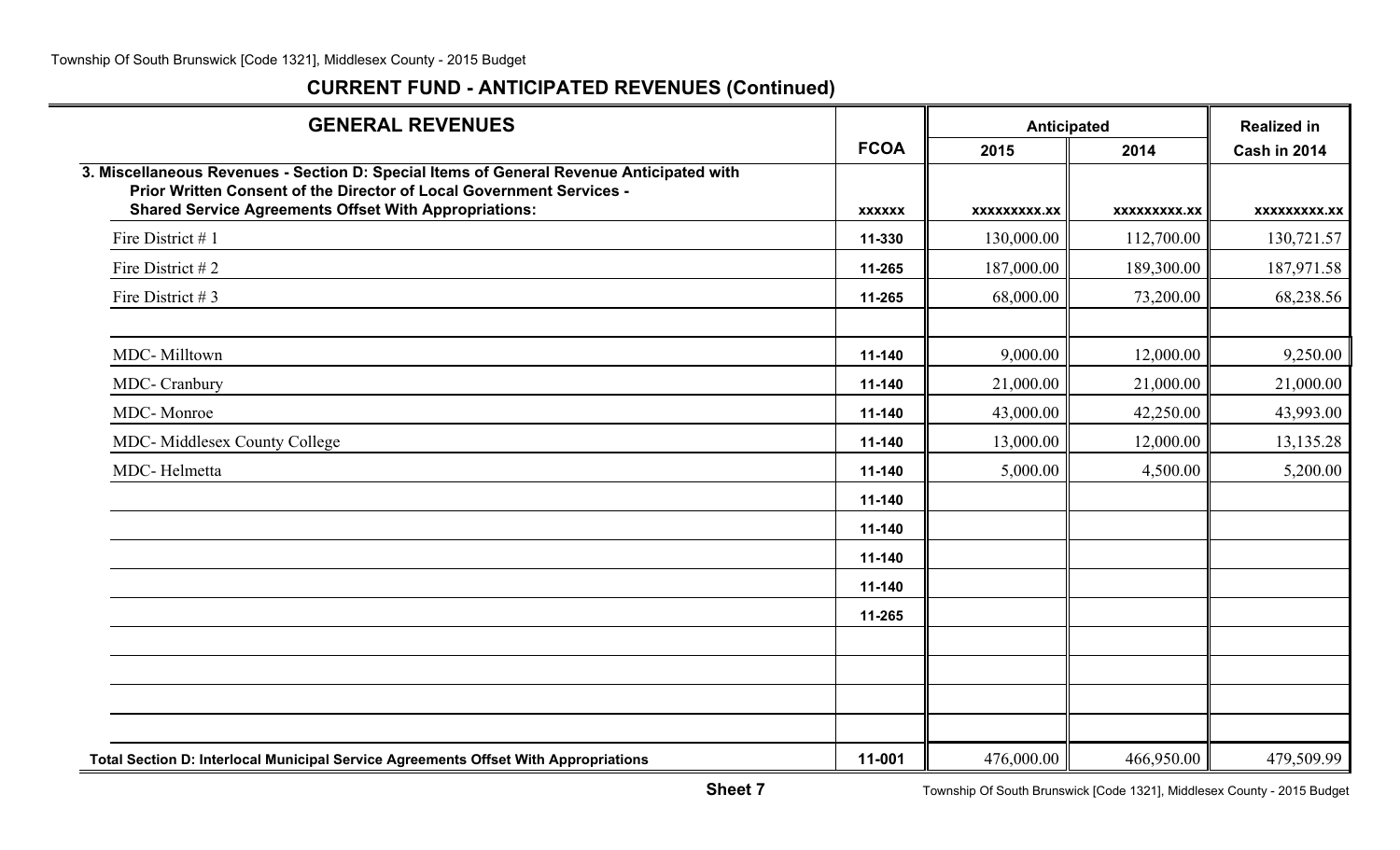| <b>GENERAL REVENUES</b>                                                                 |               | Anticipated         |                     | <b>Realized in</b>  |
|-----------------------------------------------------------------------------------------|---------------|---------------------|---------------------|---------------------|
|                                                                                         | <b>FCOA</b>   | 2015                | 2014                | Cash in 2014        |
| 3. Miscellaneous Revenues - Section E: Special Items of General Revenue Anticipated     |               |                     |                     |                     |
| with Prior Written Consent of Director of Local Government Services - Additional        |               |                     |                     |                     |
| Revenue Offset with Appropriations (N.J.S.A. 40A:4-45.3h):                              | <b>XXXXXX</b> | XXXXXXXXX.XX        | XXXXXXXXX.XX        | XXXXXXXXX.XX        |
|                                                                                         | 12-704        |                     |                     |                     |
|                                                                                         |               |                     |                     |                     |
|                                                                                         |               |                     |                     |                     |
|                                                                                         |               |                     |                     |                     |
|                                                                                         |               |                     |                     |                     |
|                                                                                         |               |                     |                     |                     |
|                                                                                         |               |                     |                     |                     |
|                                                                                         |               |                     |                     |                     |
|                                                                                         |               |                     |                     |                     |
|                                                                                         |               |                     |                     |                     |
|                                                                                         |               |                     |                     |                     |
|                                                                                         |               |                     |                     |                     |
|                                                                                         |               |                     |                     |                     |
|                                                                                         |               |                     |                     |                     |
|                                                                                         |               |                     |                     |                     |
|                                                                                         |               |                     |                     |                     |
|                                                                                         |               |                     |                     |                     |
| Total Section E: Special Item of General Revenue Anticipated with Prior Written Consent | <b>XXXXXX</b> | <b>XXXXXXXXX.XX</b> | <b>XXXXXXXXX.XX</b> | <b>XXXXXXXXX.XX</b> |
| of Director of Local Government Services - Additional Revenues<br>[Sheet Not Used]      | 08-003        | 0.00                | 0.00                | 0.00                |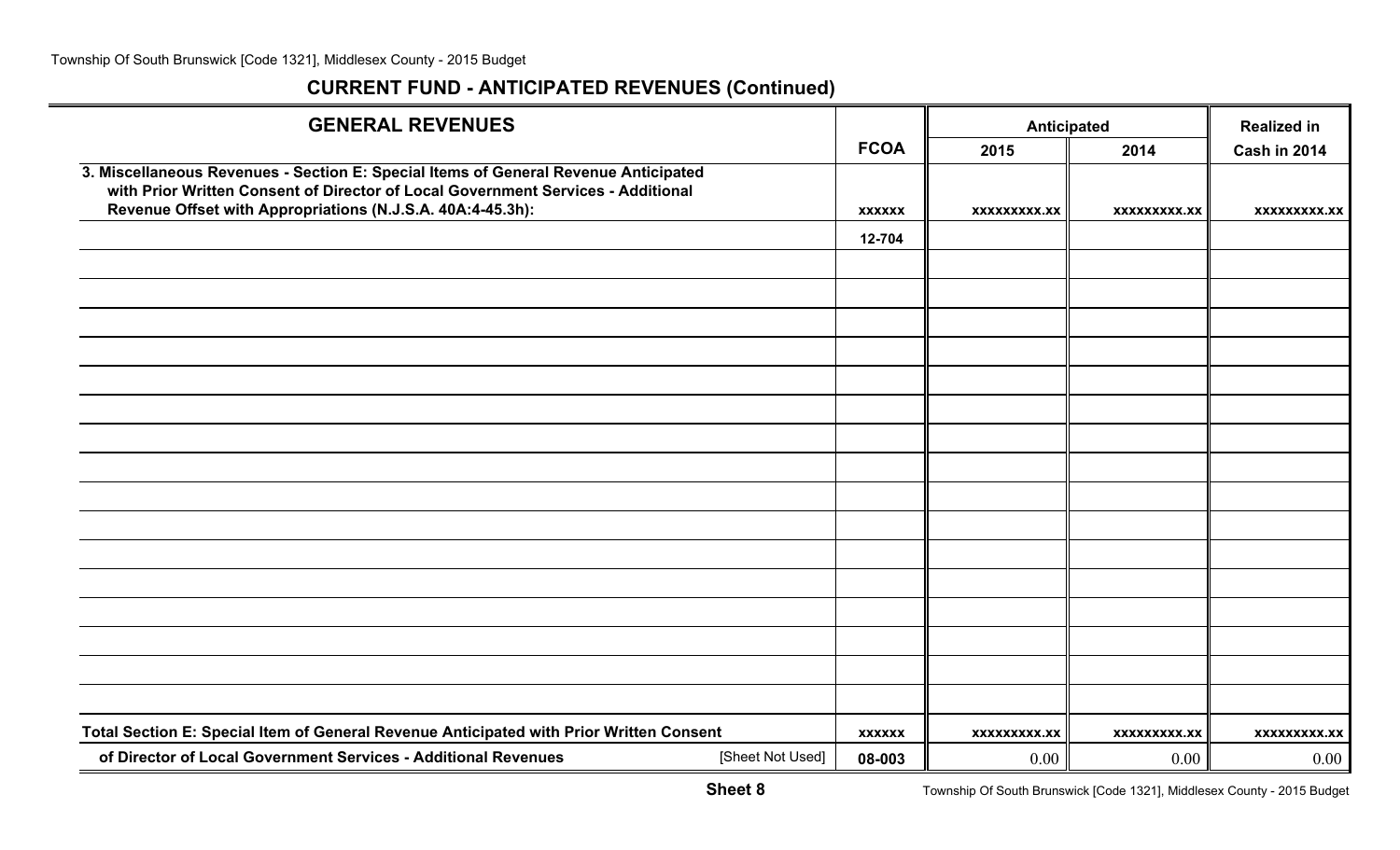| <b>GENERAL REVENUES</b>                                                                                                                                                 |               | Anticipated        |                     | <b>Realized in</b>  |
|-------------------------------------------------------------------------------------------------------------------------------------------------------------------------|---------------|--------------------|---------------------|---------------------|
|                                                                                                                                                                         | <b>FCOA</b>   | 2015               | 2014                | Cash in 2014        |
| 3. Miscellaneous Revenues - Section F: Special Items of General Revenue Anticipated with<br>Prior Written Consent of Director of Local Government Services - Public and |               |                    |                     |                     |
| <b>Private Revenues Offset with Appropriations:</b>                                                                                                                     | <b>XXXXXX</b> | <b>XXXXXXXX.XX</b> | <b>XXXXXXXXX.XX</b> | <b>XXXXXXXXX.XX</b> |
|                                                                                                                                                                         |               |                    |                     |                     |
|                                                                                                                                                                         |               |                    |                     |                     |
| Over the Limit Under Arrest                                                                                                                                             | 10-701        |                    |                     |                     |
| Drive Sober or Get Pulled Over                                                                                                                                          | 10-745        |                    | 11,100.00           | 11,100.00           |
|                                                                                                                                                                         | 10-770        |                    |                     |                     |
|                                                                                                                                                                         | 10-702        |                    |                     |                     |
|                                                                                                                                                                         | 10-703        |                    |                     |                     |
| Recycling Tonnage                                                                                                                                                       | 10-704        |                    | 181,577.63          | 181,577.63          |
| Middlesex County Recycling Grant                                                                                                                                        | 10-705        |                    |                     |                     |
|                                                                                                                                                                         | 10-706        |                    |                     |                     |
|                                                                                                                                                                         | 10-707        |                    |                     |                     |
| <b>ROID</b>                                                                                                                                                             |               |                    | 16,572.49           | 16,572.49           |
| Senior Transportation                                                                                                                                                   |               |                    | 6,500.00            | 6,500.00            |
| Click it ir Ticket                                                                                                                                                      |               |                    | 4,000.00            | 4,000.00            |
| COPS on Shops                                                                                                                                                           |               | 2,800.00           | 2,400.00            | 2,400.00            |
| <b>Distracted Driver</b>                                                                                                                                                |               |                    | 4,800.00            | 4,800.00            |
|                                                                                                                                                                         |               |                    |                     |                     |
|                                                                                                                                                                         |               |                    |                     |                     |
|                                                                                                                                                                         |               |                    |                     |                     |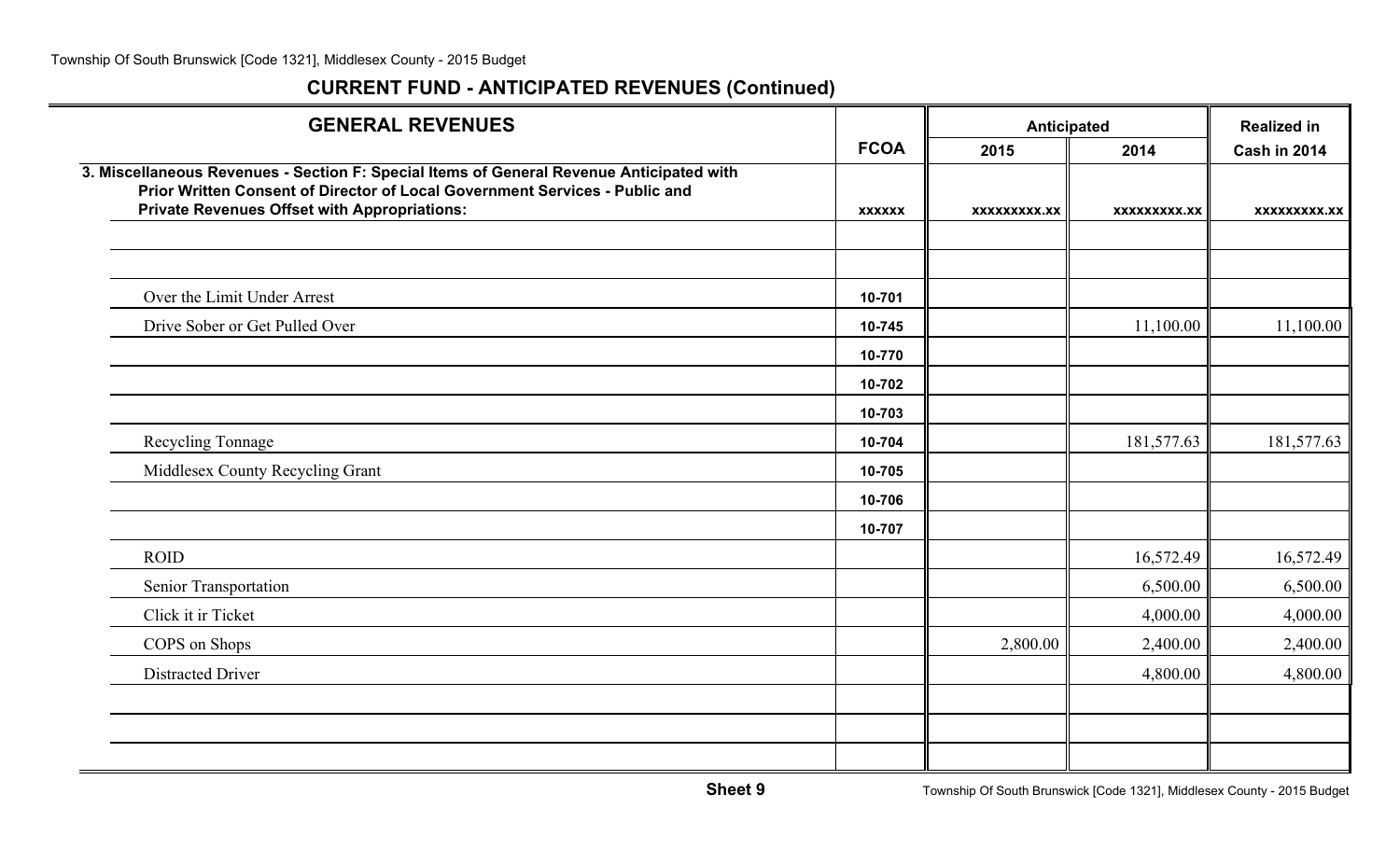# **CURRENT FUND - ANTICIPATED REVENUES (Continued)**

| <b>GENERAL REVENUES</b>                                                                                                                                                                                                             |               | Anticipated  |                     | <b>Realized in</b>  |
|-------------------------------------------------------------------------------------------------------------------------------------------------------------------------------------------------------------------------------------|---------------|--------------|---------------------|---------------------|
|                                                                                                                                                                                                                                     | <b>FCOA</b>   | 2015         | 2014                | Cash in 2014        |
| 3. Miscellaneous Revenues - Section F: Special Items of General Revenue Anticipated with<br>Prior Written Consent of Director of Local Government Services - Public and<br>Private Revenues Offset with Appropriations (continued): | <b>XXXXXX</b> | XXXXXXXXX.XX | <b>XXXXXXXXX.XX</b> | <b>XXXXXXXXX.XX</b> |
| <b>NJ TTF</b>                                                                                                                                                                                                                       |               |              |                     |                     |
| NJ TTf Freedom Trail                                                                                                                                                                                                                |               |              |                     |                     |
| Youth Development                                                                                                                                                                                                                   |               |              |                     |                     |
| <b>Clean Communities</b>                                                                                                                                                                                                            |               |              | 72,438.79           | 72,438.79           |
| Culteral Herigate                                                                                                                                                                                                                   |               |              | 1,776.00            | 1,776.00            |
|                                                                                                                                                                                                                                     |               |              |                     |                     |
| <b>DDEF</b>                                                                                                                                                                                                                         |               |              | 531.72              | 531.72              |
|                                                                                                                                                                                                                                     |               |              |                     |                     |
|                                                                                                                                                                                                                                     |               |              |                     |                     |
| Federal Bullet Prof Vest Program                                                                                                                                                                                                    |               |              | 786.75              | 786.75              |
| <b>Body Armor</b>                                                                                                                                                                                                                   |               |              | 8,793.16            | 8,793.16            |
| Safe Corridors                                                                                                                                                                                                                      |               |              |                     |                     |
| UNAPPROPRIATED GRANTS                                                                                                                                                                                                               |               |              | 68,257.38           | 68,257.38           |
| County Recycling                                                                                                                                                                                                                    |               | 48,614.00    |                     |                     |
| Senior Transportation                                                                                                                                                                                                               |               | 6,500.00     |                     |                     |
| <b>Body Armor</b>                                                                                                                                                                                                                   |               | 1,815.00     |                     |                     |
|                                                                                                                                                                                                                                     |               |              |                     |                     |
| Total Section F: Special Item of General Revenue Anticipated with Prior Written                                                                                                                                                     | <b>XXXXXX</b> | XXXXXXXXX.XX | XXXXXXXXX.XX        | XXXXXXXXX.XX        |
| <b>Consent of Director of Local Government Services - Public and Private Revenues</b>                                                                                                                                               | 10-001        | 59,729.00    | 379,533.92          | 379,533.92          |

Township Of South Brunswick [Code 1321], Middlesex County - 2015 Budget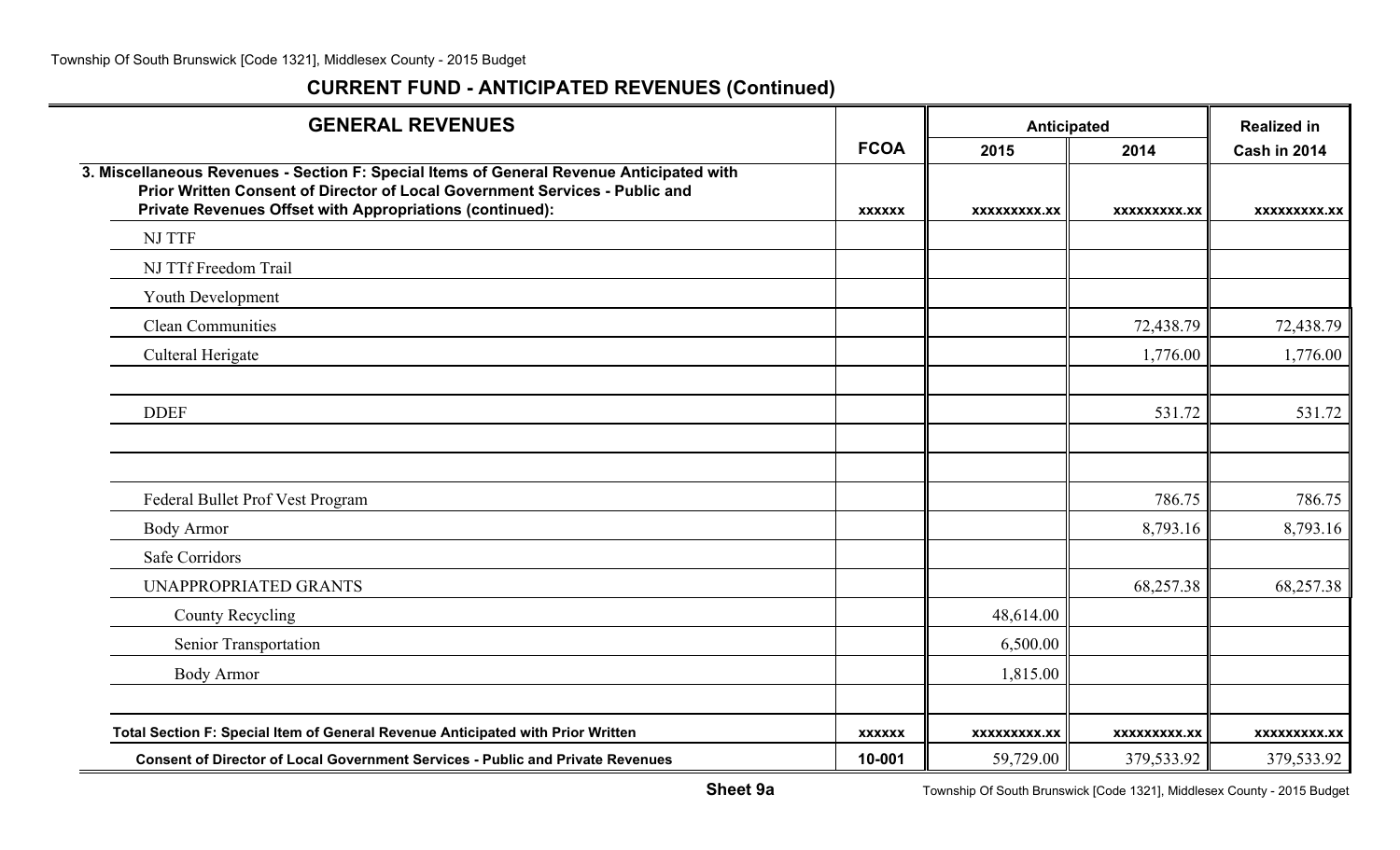| <b>GENERAL REVENUES</b>                                                                                                                                                    |               | <b>Anticipated</b>  |                     | <b>Realized in</b>  |
|----------------------------------------------------------------------------------------------------------------------------------------------------------------------------|---------------|---------------------|---------------------|---------------------|
|                                                                                                                                                                            | <b>FCOA</b>   | 2015                | 2014                | Cash in 2014        |
| 3. Miscellaneous Revenues - Section G: Special Items of General Revenue Anticipated with<br>Prior Written Consent of Director of Local Government Services - Other Special |               |                     |                     |                     |
| Items:                                                                                                                                                                     | <b>XXXXXX</b> | <b>XXXXXXXXX.XX</b> | <b>XXXXXXXXX.XX</b> | <b>XXXXXXXXX.XX</b> |
| Utility Operating Surplus of Prior Year                                                                                                                                    | 08-116        |                     |                     |                     |
| Uniform Fire Safety Act                                                                                                                                                    | 08-106        | 268,000.00          | 258,900.00          | 268, 141.38         |
|                                                                                                                                                                            |               |                     |                     |                     |
|                                                                                                                                                                            |               |                     |                     |                     |
|                                                                                                                                                                            | 08-210        |                     |                     |                     |
|                                                                                                                                                                            | 08-132        |                     |                     |                     |
| Sale of Recycling Materials                                                                                                                                                | 08-133        | 8,500.00            | 25,400.00           | 8,926.79            |
| Site Leasing Antennae                                                                                                                                                      | 08-134        | 315,000.00          | 319,800.00          | 315,801.90          |
| Payments in Lieu of Taxes - South Brunswick Comm. Dev. Corp.                                                                                                               | 08-210        | 36,000.00           | 32,800.00           | 36,359.10           |
| Contribution from Library Board of Trustees                                                                                                                                | 08-749        | 100,000.00          | 100,000.00          | 100,000.00          |
| In Lieu of Tax - CIL Woods/ VOA                                                                                                                                            | 08-751        | 17,500.00           | 14,400.00           | 17,736.61           |
| In Lieu of Tax - Oakwoods                                                                                                                                                  | 08-752        | 42,000.00           | 43,700.00           | 42,964.85           |
|                                                                                                                                                                            | 08-206        |                     |                     |                     |
|                                                                                                                                                                            |               |                     |                     |                     |
| Utility Payments for SW Chargebacks                                                                                                                                        |               | 1,000,000.00        | 1,000,000.00        | 1,000,000.00        |
| Hotel/Motel Tax                                                                                                                                                            |               | 937,000.00          | 789,400.00          | 937,019.01          |
| Reserve for Quasi Duty                                                                                                                                                     |               | 106,000.00          | 113,000.00          | 106,000.00          |
|                                                                                                                                                                            |               |                     |                     |                     |
|                                                                                                                                                                            |               |                     |                     |                     |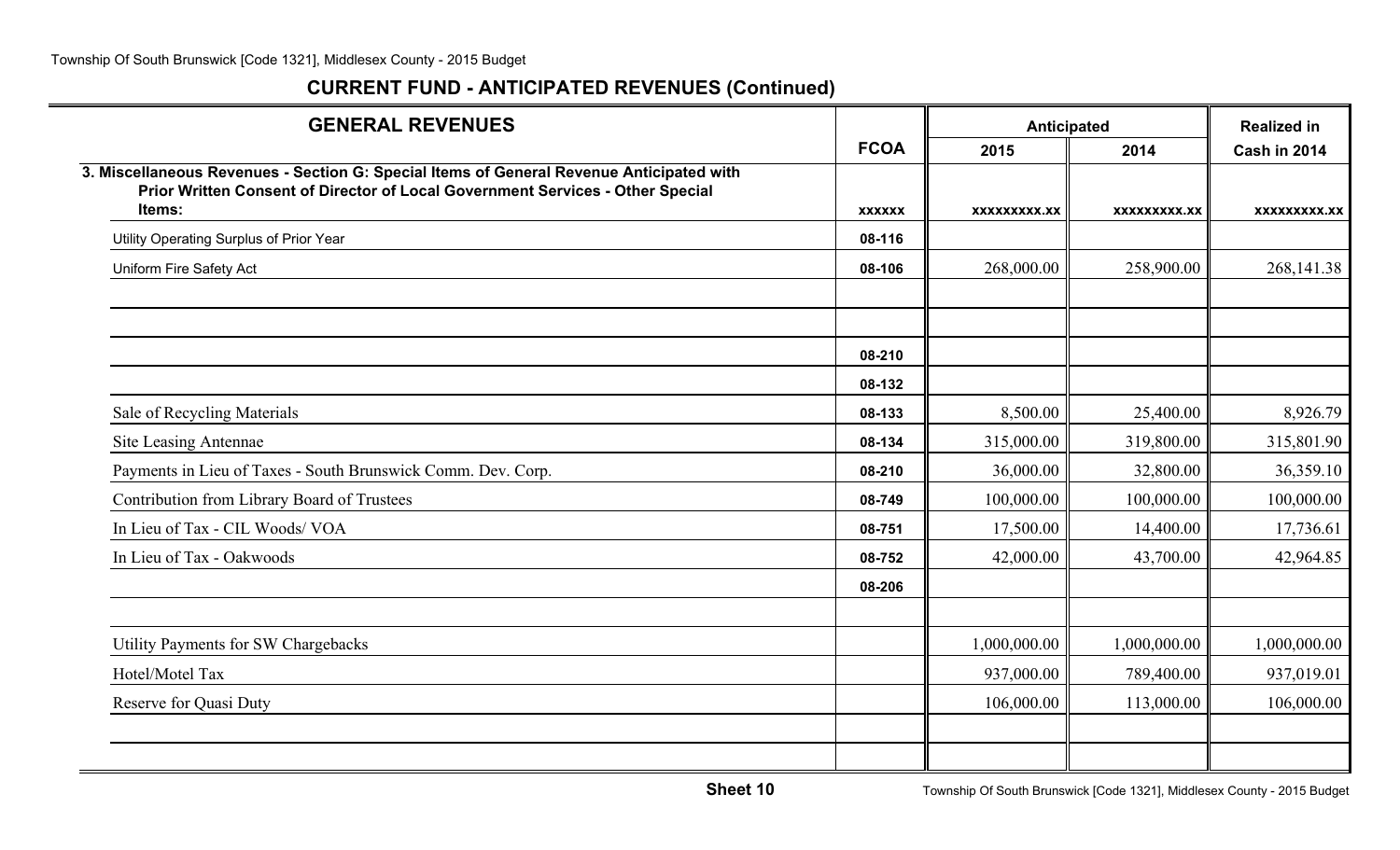| <b>GENERAL REVENUES</b>                                                                                                                                                                          |               | Anticipated  |              | <b>Realized in</b>  |
|--------------------------------------------------------------------------------------------------------------------------------------------------------------------------------------------------|---------------|--------------|--------------|---------------------|
|                                                                                                                                                                                                  | <b>FCOA</b>   | 2015         | 2014         | Cash in 2014        |
| 3. Miscellaneous Revenues - Section G: Special Items of General Revenue Anticipated with<br>Prior Written Consent of Director of Local Government Services - Other Special<br>Items (continued): |               |              |              |                     |
|                                                                                                                                                                                                  | <b>XXXXXX</b> | XXXXXXXXX.XX | XXXXXXXXX.XX | <b>XXXXXXXXX.XX</b> |
| <b>Reserve for Debt Service</b>                                                                                                                                                                  |               |              | 570,000.00   | 570,000.00          |
| Charback to COAH for prior year admin costs                                                                                                                                                      |               |              | 237,000.00   | 255,431.17          |
|                                                                                                                                                                                                  |               |              |              |                     |
|                                                                                                                                                                                                  |               |              |              |                     |
|                                                                                                                                                                                                  |               |              |              |                     |
| Planning - Land Use Charges                                                                                                                                                                      |               | 90,000.00    | 73,600.00    | 92,907.00           |
| Prior Year Utility Fund Surplus                                                                                                                                                                  |               |              | 800,000.00   | 800,000.00          |
|                                                                                                                                                                                                  |               |              |              |                     |
| New-School Resorce Officer                                                                                                                                                                       |               | 140,000.00   | 250,000.00   | 143,735.75          |
|                                                                                                                                                                                                  |               |              |              |                     |
| FEMA-Sandy                                                                                                                                                                                       |               |              | 569,000.00   | 509,323.24          |
|                                                                                                                                                                                                  |               |              |              |                     |
|                                                                                                                                                                                                  |               |              |              |                     |
|                                                                                                                                                                                                  |               |              |              |                     |
|                                                                                                                                                                                                  |               |              |              |                     |
|                                                                                                                                                                                                  |               |              |              |                     |
| Total Section G: Special Item of General Revenue Anticipated with Prior Written                                                                                                                  | <b>XXXXXX</b> | XXXXXXXXX.XX | XXXXXXXXX.XX | XXXXXXXXX.XX        |
| <b>Consent of Director of Local Government Services - Other Special Items</b>                                                                                                                    | 08-004        | 3,060,000.00 | 5,197,000.00 | 5,204,346.80        |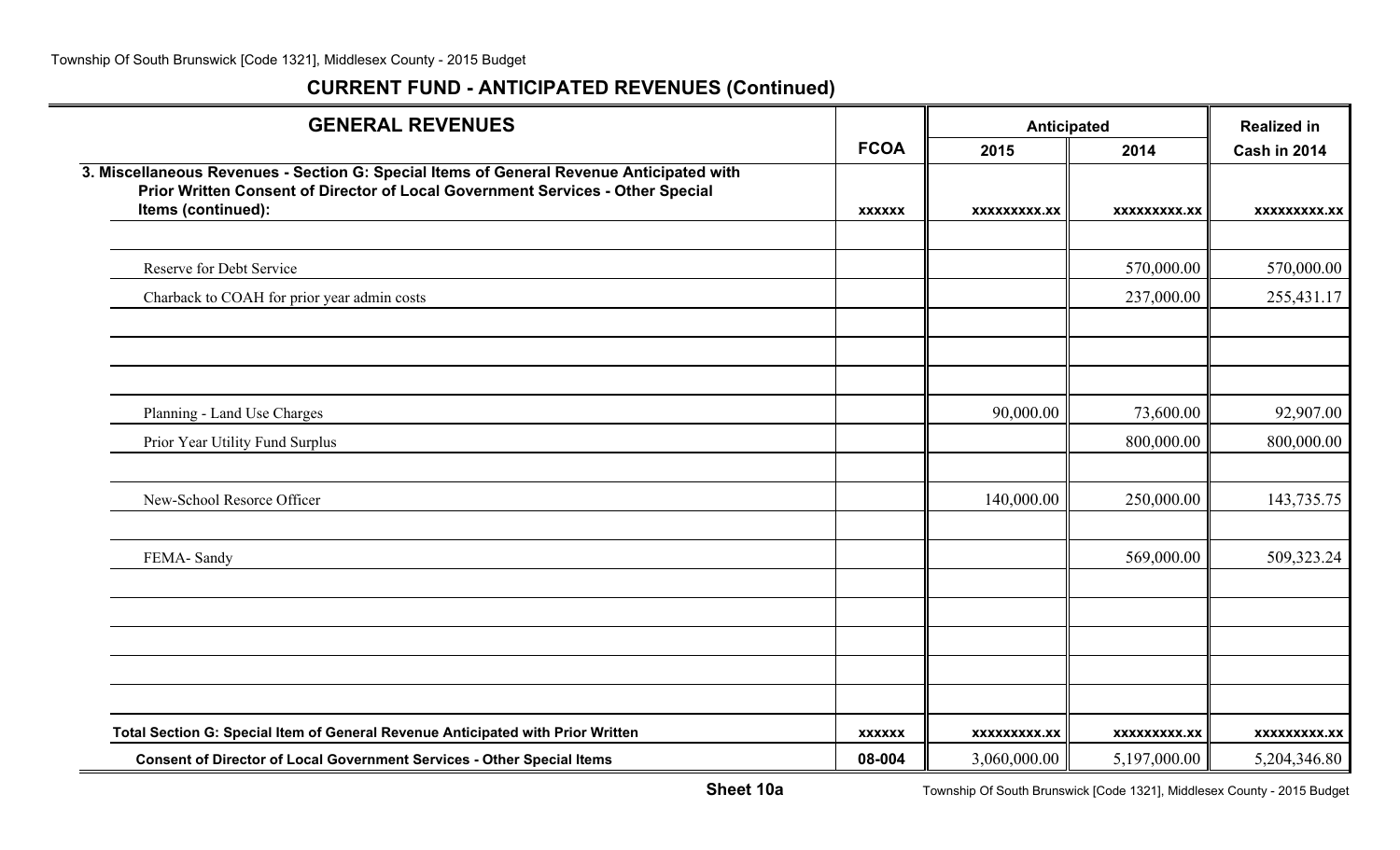| <b>GENERAL REVENUES</b>                                                                                                                                                                          |               | Anticipated         |                     | <b>Realized in</b>  |
|--------------------------------------------------------------------------------------------------------------------------------------------------------------------------------------------------|---------------|---------------------|---------------------|---------------------|
|                                                                                                                                                                                                  | <b>FCOA</b>   | 2015                | 2014                | Cash in 2014        |
| <b>SUMMARY OF REVENUES</b>                                                                                                                                                                       | <b>XXXXXX</b> | <b>XXXXXXXXX.XX</b> | <b>XXXXXXXXX.XX</b> | <b>XXXXXXXXX.XX</b> |
| 1. Surplus Anticipated (Sheet 4, #1)                                                                                                                                                             | 08-101        | 3,090,000.00        | 1,625,000.00        | 1,625,000.00        |
| 2. Surplus Anticipated with Prior Written Consent of Director of Local Government Services (Sheet 4, #2)                                                                                         | 08-102        | 0.00                | 0.00                | 0.00                |
| 3. Miscellaneous Revenues:                                                                                                                                                                       | <b>XXXXXX</b> | XXXXXXXXX.XX        | <b>XXXXXXXXX.XX</b> | <b>XXXXXXXXX.XX</b> |
| Total Section A: Local Revenues                                                                                                                                                                  | 08-001        | 2,384,000.00        | 2,226,100.00        | 2,391,577.58        |
| Total Section B: State Aid Without Offsetting Appropriations                                                                                                                                     | 09-001        | 5, 191, 679.00      | 5,191,679.00        | 5,191,679.00        |
| Total Section C: Dedicated Uniform Construction Code Fees Offset with Appropriations                                                                                                             | 08-002        | 2,334,000.00        | 2,917,000.00        | 3,128,586.00        |
| Special Items of General Revenue Anticipated with Prior Written Consent of<br>Total Section D:<br>Director of Local Government Service-Shared Services Agreements                                | 11-001        | 476,000.00          | 466,950.00          | 479,509.99          |
| Special Items of General Revenue Anticipated with Prior Written Consent of<br>Total Section E:<br>Director of Local Government Services - Additional Revenues Offset with Appropriations         | 08-003        | 0.00                | 0.00                | 0.00                |
| Special Items of General Revenue Anticipated with Prior Written Consent of<br>Total Section F:<br>Director of Local Government Services - Public and Private Revenues Offset with Appropriations | 10-001        | 59,729.00           | 379,533.92          | 379,533.92          |
| Special Items of General Revenue Anticipated with Prior Written Consent of<br>Total Section G:<br>Director of Local Government Services - Other Special Items                                    | 08-004        | 3,060,000.00        | 5,197,000.00        | 5,204,346.80        |
| <b>Total Miscellaneous Revenues</b>                                                                                                                                                              | 13-099        | 13,505,408.00       | 16,378,262.92       | 16,775,233.29       |
| 4. Receipts from Delinquent Taxes                                                                                                                                                                | 15-499        | 1,461,000.00        | 1,816,000.00        | 1,715,037.89        |
| 5. Subtotal General Revenues (Items 1,2,3 and 4)                                                                                                                                                 | 13-199        | 18,056,408.00       | 19,819,262.92       | 20,115,271.18       |
| 6. Amount to be Raised by Taxes for Support of Municipal Budget:                                                                                                                                 | <b>XXXXXX</b> |                     |                     |                     |
| a) Local Tax for Municipal Purposes Including Reserve for Uncollected Taxes                                                                                                                      | 07-190        | 29,328,664.67       | 27,814,964.70       | 30,664,034.26       |
| b) Addition to Local District School Tax                                                                                                                                                         | 07-191        | 0.00                |                     | <b>XXXXXXXXX.XX</b> |
| c) Minimum Library Tax                                                                                                                                                                           | 07-192        | 2,633,702.76        | 2,615,446.41        | 2,615,446.41        |
| Total Amount to be Raised by Taxes for Support of Municipal Budget                                                                                                                               | 07-199        | 31,962,367.43       | 30,430,411.11       | 33,279,480.67       |
| 7. Total General Revenues                                                                                                                                                                        | 13-299        | 50,018,775.43       | 50,249,674.03       | 53, 394, 751.85     |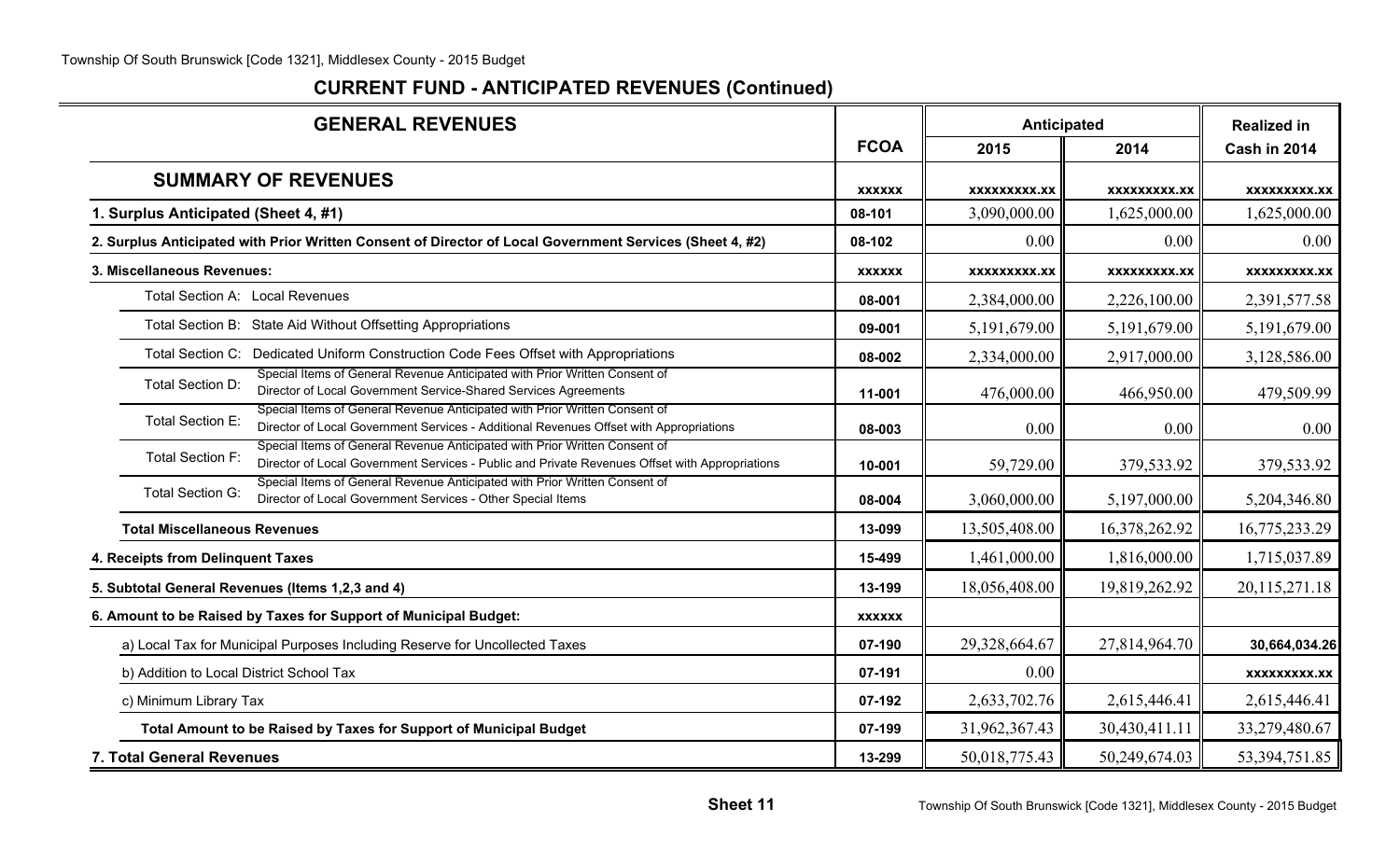| <b>8. GENERAL APPROPRIATIONS</b>           |             |            |            | Appropriated                    |                                         | Expended 2014 |                 |  |
|--------------------------------------------|-------------|------------|------------|---------------------------------|-----------------------------------------|---------------|-----------------|--|
| (A) Operations - within "CAPS"             | <b>FCOA</b> | for 2015   | for 2014   | for 2014 By<br><b>Emergency</b> | Total for 2014<br><b>As Modified By</b> | Paid or       | <b>Reserved</b> |  |
|                                            |             |            |            | Appropriation                   | <b>All Transfers</b>                    | Charged       |                 |  |
| <b>GENERAL GOVERNMENT</b>                  |             |            |            |                                 |                                         |               |                 |  |
|                                            |             |            |            |                                 |                                         |               |                 |  |
| Mayor and Council/Bd of Chosen Freeholders | 20-110      |            |            |                                 |                                         |               |                 |  |
| Salaries and Wages                         | 20-110-1    | 44,145.60  | 44,432.90  |                                 | 43,432.90                               | 43,278.01     | 154.89          |  |
| Other Expenses                             | 20-110-2    | 18,515.00  | 19,015.00  |                                 | 19,970.00                               | 19,858.60     | 111.40          |  |
| General Administration (Managers Office)   | 20-100      |            |            |                                 |                                         |               |                 |  |
| Salaries and Wages                         | 20-100-1    | 338,607.43 | 321,976.50 |                                 | 328,276.50                              | 328,262.58    | 13.92           |  |
| Other Expenses                             | 20-100-2    | 29,050.00  | 40,150.00  |                                 | 40,150.00                               | 34,471.40     | 5,678.60        |  |
| Municipal Clerk                            | 20-120      |            |            |                                 |                                         |               |                 |  |
| Salaries and Wages                         | 20-120-1    | 250,815.54 | 220,114.83 |                                 | 257,614.83                              | 257,528.59    | 86.24           |  |
| Other Expenses                             | 20-120-2    | 32,874.00  | 28,050.00  |                                 | 28,050.00                               | 26,793.69     | 1,256.31        |  |
| Elections                                  | 20-120      |            |            |                                 |                                         |               |                 |  |
| Salaries and Wages                         | 20-120-1    | 4,000.00   | 4,000.00   |                                 | 4,000.00                                | 599.73        | 3,400.27        |  |
| Other Expenses                             | 20-120-2    | 13,000.00  | 13,000.00  |                                 | 13,000.00                               | 12,993.22     | 6.78            |  |
| Cable TV Advisory Commission               | 20-100      |            |            |                                 |                                         |               |                 |  |
| Salaries and Wages                         | 20-100-1    | 4,000.00   | 4,000.00   |                                 | 4,000.00                                | 3,724.56      | 275.44          |  |
| Other Expenses                             | 20-100-2    | 700.00     | 700.00     |                                 | 700.00                                  | 700.00        | 0.00            |  |
|                                            |             |            |            |                                 |                                         |               |                 |  |
|                                            |             |            |            |                                 |                                         |               |                 |  |
|                                            |             |            |            |                                 |                                         |               |                 |  |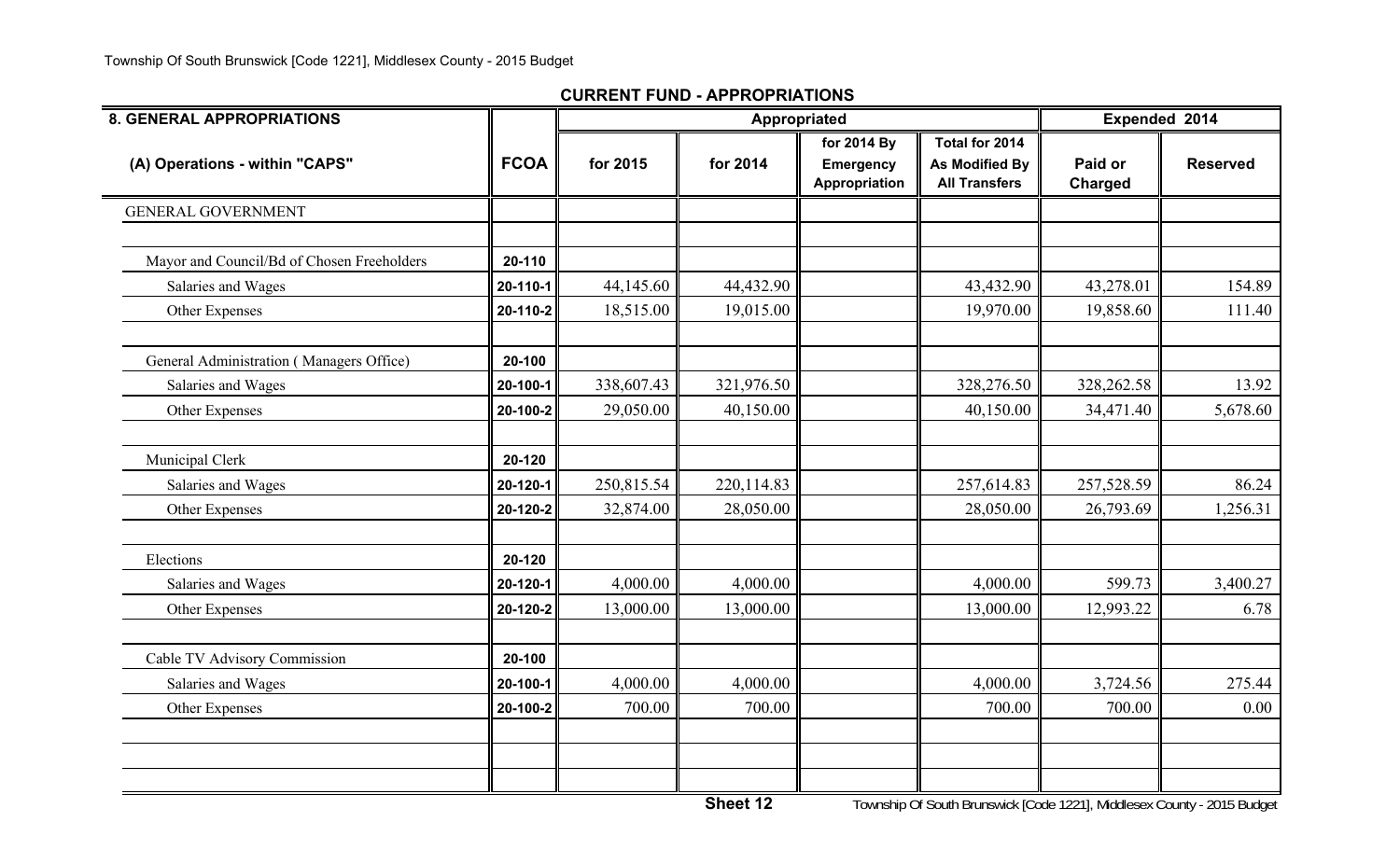| <b>8. GENERAL APPROPRIATIONS</b>          |             |            | Appropriated |                                                  |                                                          | Expended 2014      |                 |  |
|-------------------------------------------|-------------|------------|--------------|--------------------------------------------------|----------------------------------------------------------|--------------------|-----------------|--|
| (A) Operations - within "CAPS" - (cont'd) | <b>FCOA</b> | for 2015   | for 2014     | for 2014 By<br><b>Emergency</b><br>Appropriation | Total for 2014<br>As Modified By<br><b>All Transfers</b> | Paid or<br>Charged | <b>Reserved</b> |  |
|                                           |             |            |              |                                                  |                                                          |                    |                 |  |
| Financial Administration (Treasury)       | 20-130      |            |              |                                                  |                                                          |                    |                 |  |
| Salaries and Wages                        | 20-130-1    | 458,413.38 | 463,383.00   |                                                  | 463,483.00                                               | 463,446.20         | 36.80           |  |
| Other Expenses                            | 20-130-2    | 8,750.00   | 7,200.00     |                                                  | 5,200.00                                                 | 3,929.50           | 1,270.50        |  |
| Purchasing                                | 20-130      |            |              |                                                  |                                                          |                    |                 |  |
| Salaries and Wages                        | 20-130-1    | 112,927.00 | 115,798.00   |                                                  | 111,798.00                                               | 111,404.24         | 393.76          |  |
| Other Expenses                            | 20-130-2    | 79,000.00  | 67,150.00    |                                                  | 67,150.00                                                | 67,124.48          | 25.52           |  |
| <b>Computerized Data Processing</b>       | 20-140      |            |              |                                                  |                                                          |                    |                 |  |
| Salaries and Wages                        | 20-140-1    | 362,216.00 | 350,240.00   |                                                  | 353,340.00                                               | 353,332.69         | 7.31            |  |
| Other Expenses                            | 20-140-2    | 127,000.00 | 124,700.00   |                                                  | 124,700.00                                               | 122,873.91         | 1,826.09        |  |
| Revenue Administration (Tax Collection)   | 20-145      |            |              |                                                  |                                                          |                    |                 |  |
| Salaries and Wages                        | 20-145-1    | 254,644.00 | 235,808.00   |                                                  | 235,068.00                                               | 235,066.51         | 1.49            |  |
| Other Expenses                            | 20-145-2    | 7,200.00   | 5,350.00     |                                                  | 6,550.00                                                 | 5,865.02           | 684.98          |  |
|                                           | 20-145-2    |            |              |                                                  |                                                          |                    |                 |  |
| <b>Audit Services</b>                     | 20-135      |            |              |                                                  |                                                          |                    |                 |  |
| Other Expenses                            | 20-135-2    | 13,000.00  | 16,000.00    |                                                  | 16,000.00                                                | 16,000.00          | 0.00            |  |
| Tax Assessment Administration             | 20-150      |            |              |                                                  |                                                          |                    |                 |  |
| Salaries and Wages                        | 20-150-1    | 229,076.00 | 220,096.00   |                                                  | 205,096.00                                               | 204,738.78         | 357.22          |  |
| Other Expenses                            | 20-150-2    | 189,470.00 | 156,395.00   |                                                  | 156,395.00                                               | 104,722.71         | 51,672.29       |  |

Township Of South Brunswick [Code 1221], Middlesex County - 2015 Budget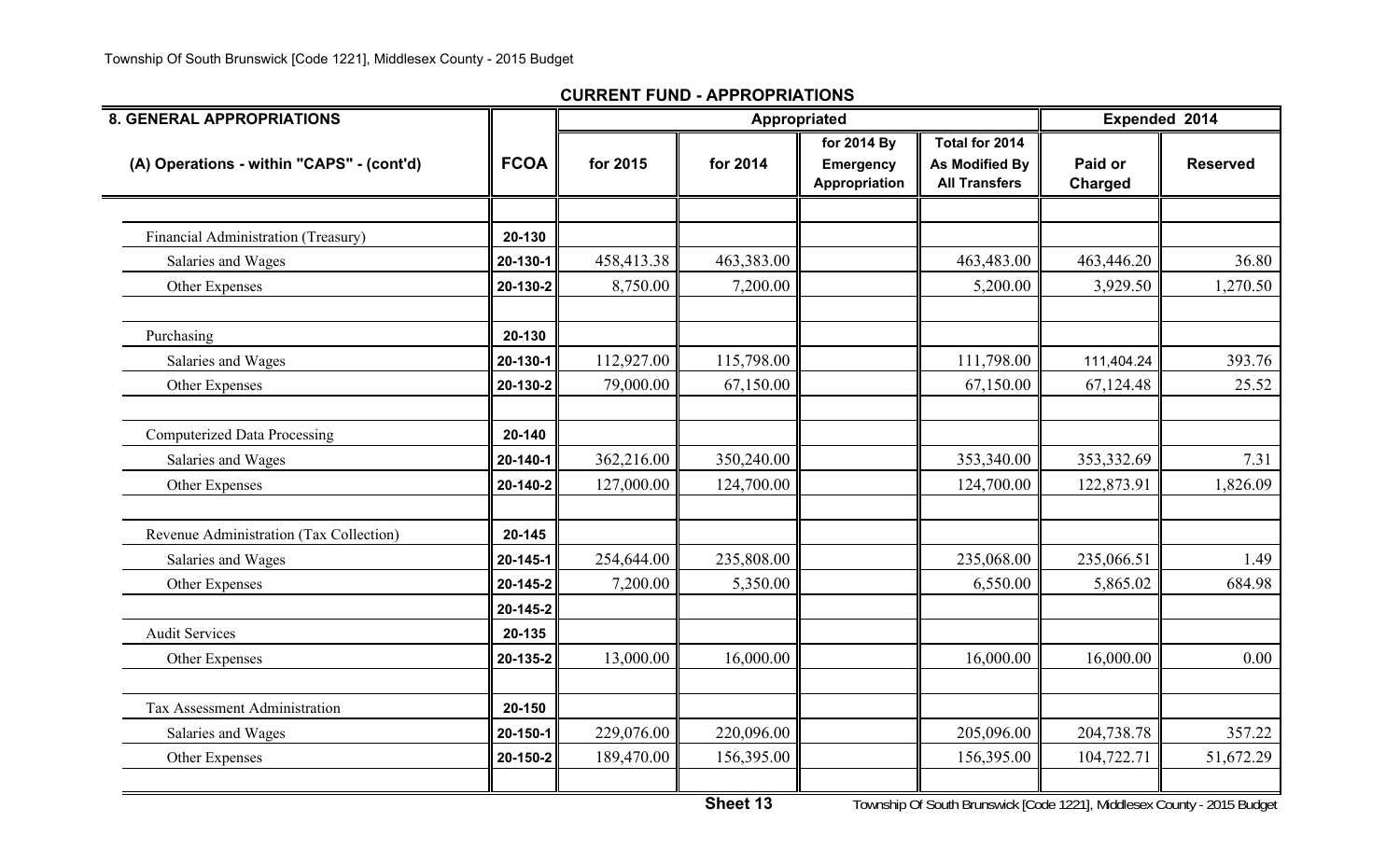| 8. GENERAL APPROPRIATIONS                 |             |            | Appropriated |                                           |                                                                 | Expended 2014      |                 |
|-------------------------------------------|-------------|------------|--------------|-------------------------------------------|-----------------------------------------------------------------|--------------------|-----------------|
| (A) Operations - within "CAPS" - (cont'd) | <b>FCOA</b> | for 2015   | for 2014     | for 2014 By<br>Emergency<br>Appropriation | Total for 2014<br><b>As Modified By</b><br><b>All Transfers</b> | Paid or<br>Charged | <b>Reserved</b> |
|                                           |             |            |              |                                           |                                                                 |                    |                 |
| <b>Engineering Services</b>               | 20-165      |            |              |                                           |                                                                 |                    |                 |
| Other Expenses                            | 20-165-2    | 5,000.00   |              |                                           |                                                                 |                    |                 |
| Law                                       | 20-155      |            |              |                                           |                                                                 |                    |                 |
| Salaries and Wages                        | 20-155-1    | 110,025.77 | 105,945.00   |                                           | 105,945.00                                                      | 104,113.45         | 1,831.55        |
| Other Expenses                            | 20-155-2    | 78,500.00  | 78,500.00    |                                           | 78,500.00                                                       | 73,903.86          | 4,596.14        |
|                                           |             |            |              |                                           |                                                                 |                    |                 |
| MUNICIPAL LAND USE LAW                    |             |            |              |                                           |                                                                 |                    |                 |
| Zoning Board of Adjustment                | 21-185      |            |              |                                           |                                                                 |                    |                 |
| Salaries and Wages                        | 21-185-1    | 13,500.00  | 13,500.00    |                                           | 13,500.00                                                       | 13,463.09          | 36.91           |
| Other Expenses                            | 21-185-2    | 3,000.00   | 3,000.00     |                                           | 3,000.00                                                        | 2,571.22           | 428.78          |
| Community Development (Planning)          | 21-180      |            |              |                                           |                                                                 |                    |                 |
| Salaries and Wages                        | 21-180-1    | 364,387.82 | 329,010.00   |                                           | 360,220.00                                                      | 360,219.13         | 0.87            |
| Other Expenses                            | 21-180-2    | 42,000.00  | 9,000.00     |                                           | 9,600.00                                                        | 9,544.55           | 55.45           |
|                                           |             |            |              |                                           |                                                                 |                    |                 |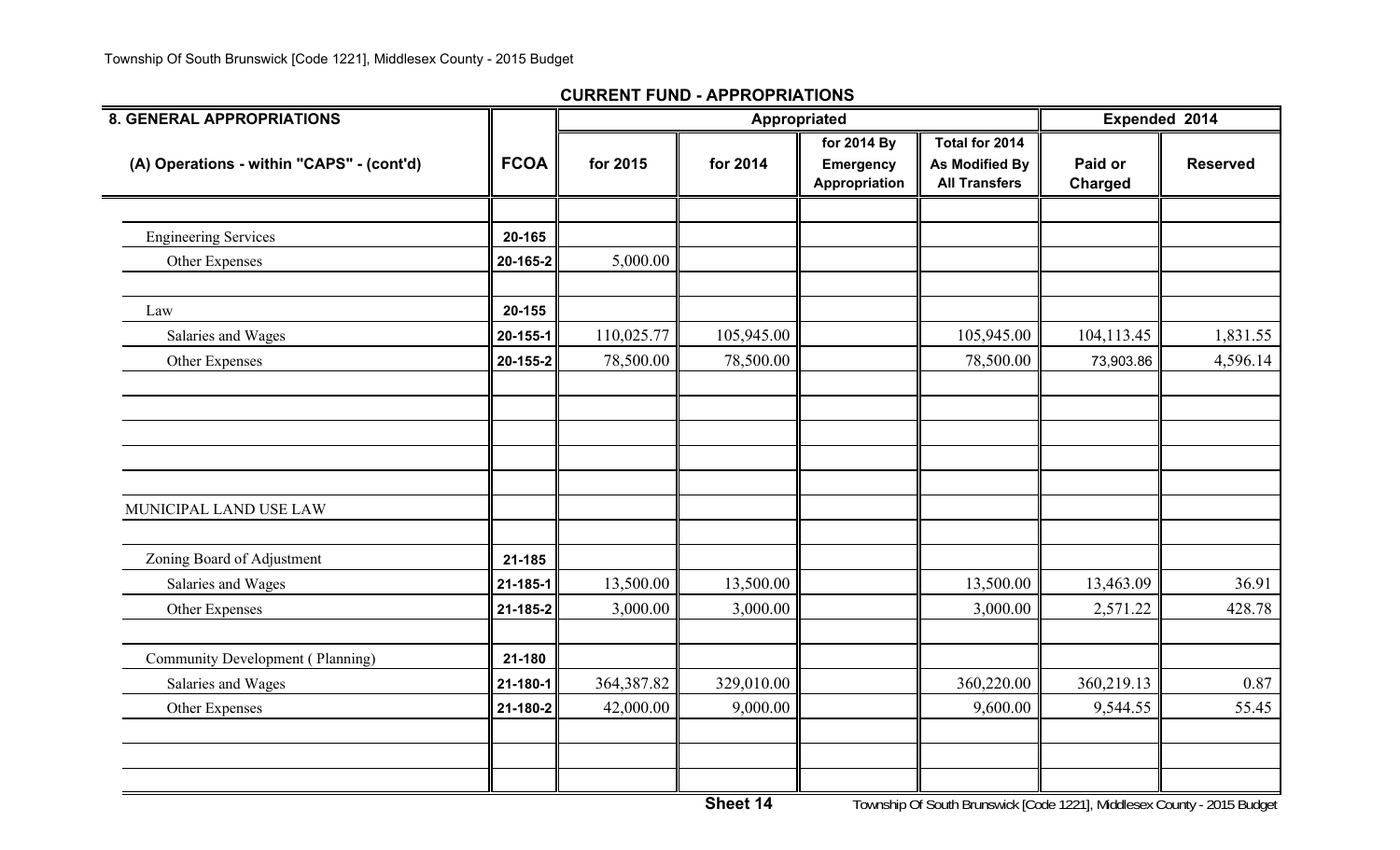| <b>8. GENERAL APPROPRIATIONS</b>          |             |            |            | Appropriated                                     |                                                                 | Expended 2014      |                 |  |
|-------------------------------------------|-------------|------------|------------|--------------------------------------------------|-----------------------------------------------------------------|--------------------|-----------------|--|
| (A) Operations - within "CAPS" - (cont'd) | <b>FCOA</b> | for 2015   | for 2014   | for 2014 By<br><b>Emergency</b><br>Appropriation | Total for 2014<br><b>As Modified By</b><br><b>All Transfers</b> | Paid or<br>Charged | <b>Reserved</b> |  |
|                                           |             |            |            |                                                  |                                                                 |                    |                 |  |
| <b>Industrial Commission</b>              | 20-170      |            |            |                                                  |                                                                 |                    |                 |  |
| Salaries and Wages                        | 20-170-1    | 1,000.00   | 1,000.00   |                                                  | 1,012.00                                                        | 1,011.24           | 0.76            |  |
| Other Expenses                            | 20-170-2    | 3,000.00   | 3,000.00   |                                                  | 3,000.00                                                        | 2,093.08           | 906.92          |  |
| <b>Environmental Commission</b>           | 21-180      |            |            |                                                  |                                                                 |                    |                 |  |
| Salaries and Wages                        | 21-180-1    | 1,225.00   | 1,225.00   |                                                  | 1,225.00                                                        | 782.40             | 442.60          |  |
| Other Expenses                            | 21-180-2    | 500.00     | 500.00     |                                                  | 150.00                                                          | 135.00             | 15.00           |  |
| <b>Transportation Advisory Committee</b>  | 21-180      |            |            |                                                  |                                                                 |                    |                 |  |
| Salaries and Wages                        | 21-180-1    | 300.00     | 300.00     |                                                  | 0.00                                                            | 0.00               |                 |  |
| Other Expenses                            | 21-180-2    | 1,000.00   | 1,000.00   |                                                  | 0.00                                                            | 0.00               |                 |  |
| PUBLIC WORKS                              |             |            |            |                                                  |                                                                 |                    |                 |  |
| <b>Building and Grounds</b>               | 26-310      |            |            |                                                  |                                                                 |                    |                 |  |
| Salaries and Wages                        | 26-310-1    | 162,463.00 | 151,799.00 |                                                  | 157,824.00                                                      | 157,822.63         | 1.37            |  |
| Other Expenses                            | 26-310-2    | 152,384.00 | 121,749.00 |                                                  | 122,499.00                                                      | 122,422.95         | 76.05           |  |
| Maintenance of Parks                      | 28-375      |            |            |                                                  |                                                                 |                    |                 |  |
| Salaries and Wages                        | 28-375-1    | 818,011.00 | 770,662.00 |                                                  | 785,662.00                                                      | 783,022.35         | 2,639.65        |  |
| Other Expenses                            | 28-375-2    | 63,700.00  | 58,700.00  |                                                  | 59,450.00                                                       | 58,826.32          | 623.68          |  |

Township Of South Brunswick [Code 1221], Middlesex County - 2015 Budget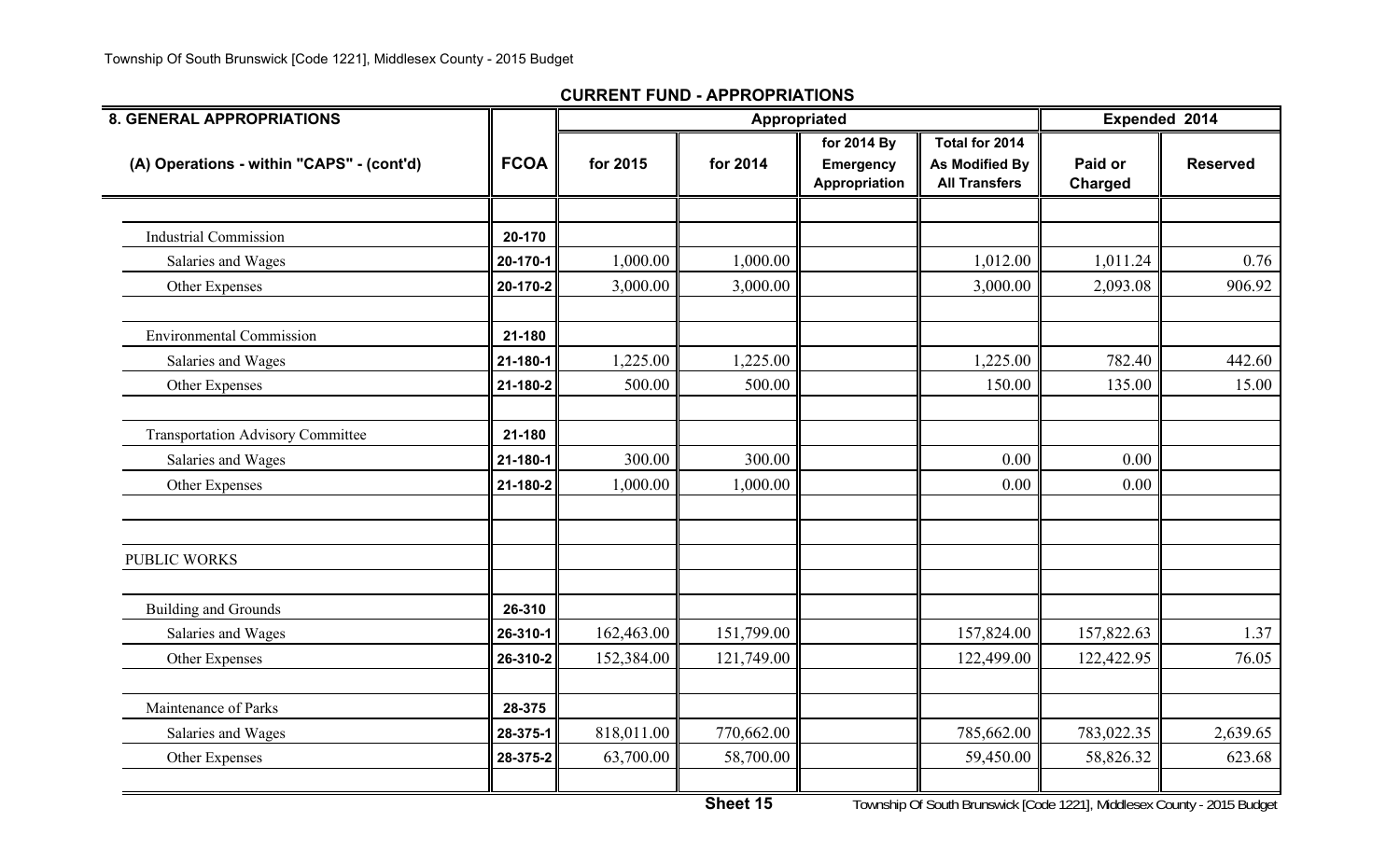|                                                 |             | <b>CURRENT FUND - APPROPRIATIONS</b> |              |                                                         |                                                          | [Extra Sheet]      |                 |  |
|-------------------------------------------------|-------------|--------------------------------------|--------------|---------------------------------------------------------|----------------------------------------------------------|--------------------|-----------------|--|
| <b>8. GENERAL APPROPRIATIONS</b>                |             |                                      |              | Appropriated                                            |                                                          | Expended 2014      |                 |  |
| (A) Operations - within "CAPS" - (cont'd)       | <b>FCOA</b> | for 2015                             | for 2014     | for 2014 By<br><b>Emergency</b><br><b>Appropriation</b> | Total for 2014<br>As Modified By<br><b>All Transfers</b> | Paid or<br>Charged | <b>Reserved</b> |  |
| <b>Shade Tree Commission</b>                    | 26-313      |                                      |              |                                                         |                                                          |                    |                 |  |
| Salaries and Wages                              | 26-313-1    | 700.00                               | 700.00       |                                                         | 700.00                                                   | 399.48             | 300.52          |  |
| Other Expenses                                  | 26-313-2    | 750.00                               | 750.00       |                                                         | 750.00                                                   | 750.00             | 0.00            |  |
| <b>Streets and Road Maintenance</b>             | 26-290      |                                      |              |                                                         |                                                          |                    |                 |  |
| Salaries and Wages                              | 26-290-1    | 1,649,541.28                         | 1,772,039.00 |                                                         | 1,690,039.00                                             | 1,668,957.88       | 21,081.12       |  |
| Other Expenses                                  | 26-290-2    | 132,150.00                           | 102,150.00   |                                                         | 102,150.00                                               | 101,613.92         | 536.08          |  |
| Snow Removal                                    | 26-290      |                                      |              |                                                         |                                                          |                    |                 |  |
| Salaries and Wages                              | 26-290-1    | 525,000.00                           | 210,000.00   |                                                         | 210,000.00                                               | 210,000.00         | 0.00            |  |
| Other Expenses                                  | 26-290-2    |                                      |              |                                                         |                                                          |                    |                 |  |
| Vehicle Maintenance (Including Police Vehicles) | 26-315      |                                      |              |                                                         |                                                          |                    |                 |  |
| Salaries and Wages                              | 26-315-1    | 510,238.00                           | 472,380.00   |                                                         | 479,360.00                                               | 479,359.42         | 0.58            |  |
| Other Expenses                                  | 26-315-2    | 166,825.00                           | 146,825.00   |                                                         | 162,825.00                                               | 161,748.84         | 1,076.16        |  |
| Recycling                                       | 26-305      |                                      |              |                                                         |                                                          |                    |                 |  |
| Salaries and Wages                              | 26-305-1    | 81,774.00                            | 135,489.00   |                                                         | 135,489.00                                               | 115,504.73         | 19,984.27       |  |
| Other Expenses                                  | 26-305-2    | 7,200.00                             | 7,200.00     |                                                         | 7,200.00                                                 | 6,817.51           | 382.49          |  |
| Transit                                         |             |                                      |              |                                                         |                                                          |                    |                 |  |
| Other Public Works Functions                    | 26-300      |                                      |              |                                                         |                                                          |                    |                 |  |
| Salaries and Wages                              | 26-300-1    | 311,474.00                           | 300,424.00   |                                                         | 272,924.00                                               | 272,076.40         | 847.60          |  |
| Other Expenses                                  | 26-300-2    | 5,400.00                             | 7,600.00     |                                                         | 7,600.00                                                 | 5,725.88           | 1,874.12        |  |

[ Extra Sheet ] **Sheet 15a** Township Of South Brunswick [Code 1221], Middlesex County - 2015 Budget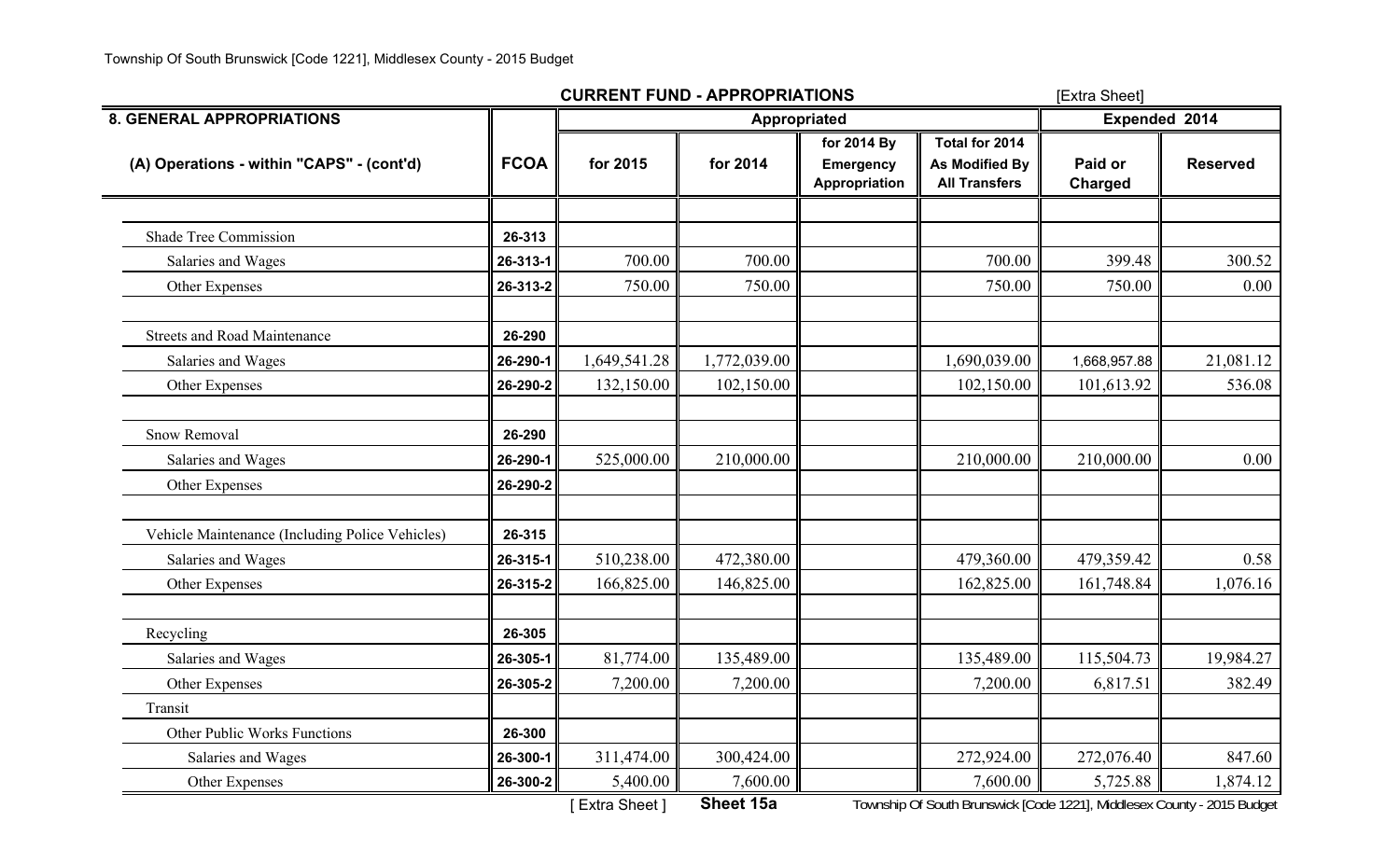|                                                         |             | <b>CURRENT FUND - APPROPRIATIONS</b>                          |                | [Extra Sheet]                             |                                                                 |                    |                        |
|---------------------------------------------------------|-------------|---------------------------------------------------------------|----------------|-------------------------------------------|-----------------------------------------------------------------|--------------------|------------------------|
| <b>8. GENERAL APPROPRIATIONS</b>                        |             |                                                               | Appropriated   | Expended 2014                             |                                                                 |                    |                        |
| (A) Operations - within "CAPS" - (cont'd)               | <b>FCOA</b> | for 2015                                                      | for 2014       | for 2014 By<br>Emergency<br>Appropriation | Total for 2014<br><b>As Modified By</b><br><b>All Transfers</b> | Paid or<br>Charged | <b>Reserved</b>        |
| <b>PUBLIC SAFETY</b>                                    |             |                                                               |                |                                           |                                                                 |                    |                        |
|                                                         |             |                                                               |                |                                           |                                                                 |                    |                        |
| Aid to Volunteer Ambulance Companies                    | 25-260      |                                                               |                |                                           |                                                                 |                    |                        |
| Contractual (NJ 40:5-2)                                 | 25-260-2    | 105,000.00                                                    | 105,000.00     |                                           | 105,000.00                                                      | 105,000.00         | 0.00                   |
| Other Expenses                                          | 25-260-2    | 30,000.00                                                     | 30,000.00      |                                           | 30,000.00                                                       | 30,000.00          | 0.00                   |
| <b>EMS</b> Commission                                   | 25-262      |                                                               |                |                                           |                                                                 |                    |                        |
| Other Expenses                                          | 25-262-2    |                                                               | 200.00         |                                           | 0.00                                                            | 0.00               |                        |
|                                                         |             |                                                               |                |                                           |                                                                 |                    |                        |
| Fire Department (incl. Fire Prevention/Uniform Fire Cod | 25-265      |                                                               |                |                                           |                                                                 |                    |                        |
| Salaries and Wages                                      | 25-265-1    | 255,167.14                                                    | 253,140.00     |                                           | 253,140.00                                                      | 235,762.18         | 17,377.82              |
| Other Expenses                                          | 25-265-2    | 7,350.00                                                      | 7,350.00       |                                           | 7,350.00                                                        | 4,341.77           | 3,008.23               |
| Other Fire District Payments                            | 42-265-2    | 13,122.00                                                     |                |                                           |                                                                 |                    |                        |
| Police Department                                       | 25-240      |                                                               |                |                                           |                                                                 |                    |                        |
| Salaries and Wages                                      | 25-240-1    | 9,206,000.00                                                  | 9,441,444.25   |                                           | 9,061,742.25                                                    | 8,695,811.97       | 365,930.28             |
| Other Expenses                                          | 25-240-2    | 238,632.00                                                    | 225,992.00     |                                           | 225,992.00                                                      | 203,477.57         | 22,514.43              |
| <b>Crossing Guards</b>                                  | 25-240      |                                                               |                |                                           |                                                                 |                    |                        |
| Salaries and Wages                                      | 25-240-1    | 145,000.00                                                    | 140,000.00     |                                           | 142,825.00                                                      | 142,816.17         | 8.83                   |
| Other Expenses                                          | 25-240-2    | 1,834.00                                                      | 1,834.00       |                                           | 1,834.00                                                        | 1,734.35           | 99.65                  |
|                                                         |             |                                                               |                |                                           |                                                                 |                    |                        |
| Police Dispatch/911                                     | 25-250      |                                                               |                |                                           |                                                                 |                    |                        |
| Salaries and Wages                                      | 25-250-1    | 790,000.00                                                    | 763,374.00     |                                           | 815,499.00                                                      | 815,496.00         | 3.00                   |
| Other Expenses                                          | 25-250-2    | 15,341.00                                                     | 13,066.00      |                                           | 13,066.00                                                       | 8,994.01           | 4,071.99               |
|                                                         |             | $\mathbf{r} = \mathbf{r} \times \mathbf{r} \times \mathbf{r}$ | $O2 + 4$ delay |                                           | $T = 1!$ $O(C + R)$                                             |                    | $0.255$ $\overline{0}$ |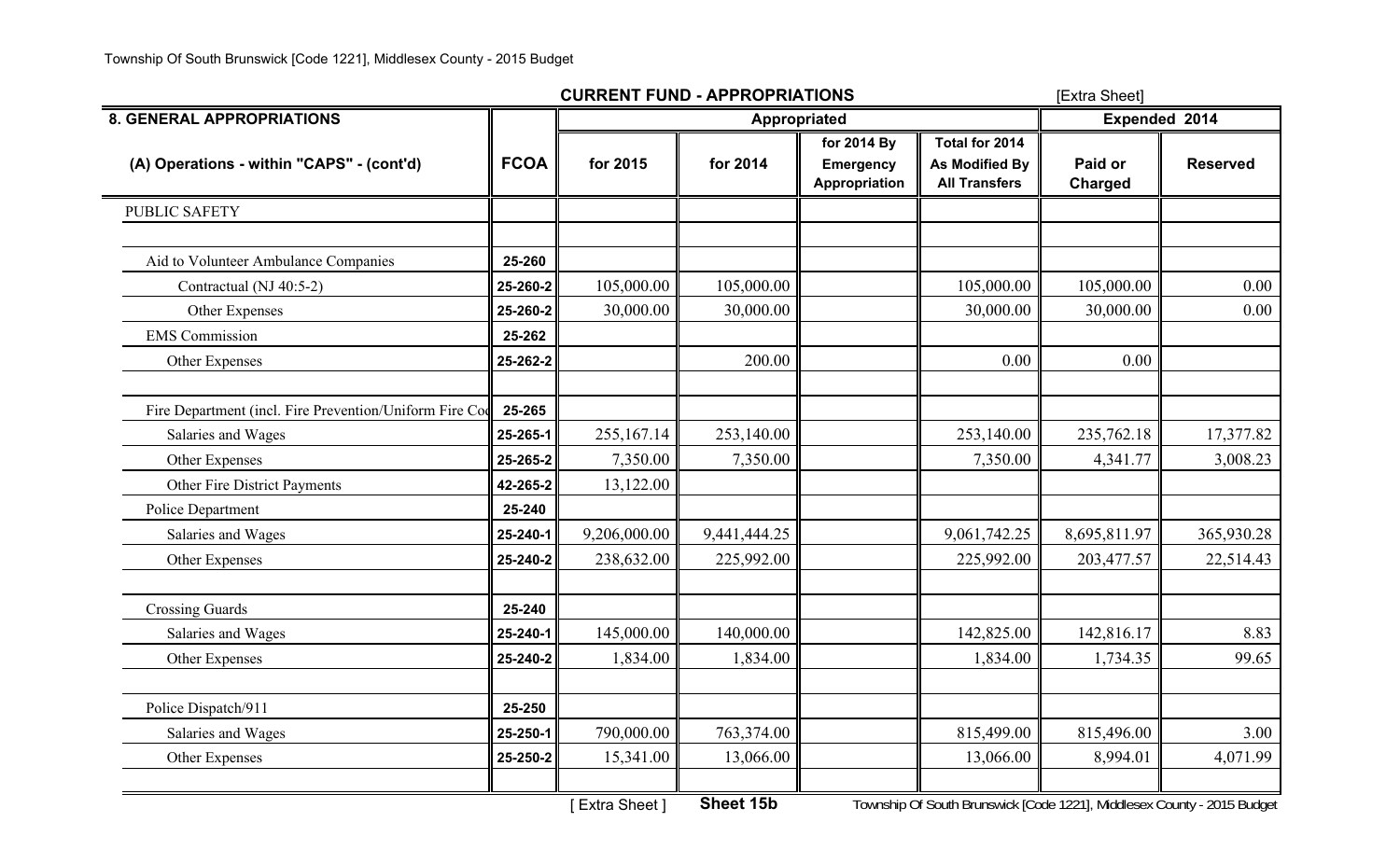|                                           |             |            | <b>CURRENT FUND - APPROPRIATIONS</b> | [Extra Sheet]                                    |                                                                 |                           |                 |
|-------------------------------------------|-------------|------------|--------------------------------------|--------------------------------------------------|-----------------------------------------------------------------|---------------------------|-----------------|
| <b>8. GENERAL APPROPRIATIONS</b>          |             |            | Appropriated                         | Expended 2014                                    |                                                                 |                           |                 |
| (A) Operations - within "CAPS" - (cont'd) | <b>FCOA</b> | for 2015   | for 2014                             | for 2014 By<br><b>Emergency</b><br>Appropriation | Total for 2014<br><b>As Modified By</b><br><b>All Transfers</b> | Paid or<br><b>Charged</b> | <b>Reserved</b> |
|                                           | 25-252      |            |                                      |                                                  |                                                                 |                           |                 |
| Office of Emergency Management            |             |            |                                      |                                                  |                                                                 |                           |                 |
| Salaries and Wages                        | 25-252-1    | 16,500.00  | 16,500.00                            |                                                  | 16,500.00                                                       | 15,497.02                 | 1,002.98        |
| Other Expenses                            | 25-252-2    | 2,500.00   | 2,500.00                             |                                                  | 2,500.00                                                        | 2,321.01                  | 178.99          |
| Municipal Prosecutor's Office             | 25-275      |            |                                      |                                                  |                                                                 |                           |                 |
| Salaries and Wages                        | 25-275-1    | 42,500.00  | 35,000.00                            |                                                  | 42,500.00                                                       | 42,500.00                 | 0.00            |
| HEALTH, RECREATION AND WELFARE            |             |            |                                      |                                                  |                                                                 |                           |                 |
| Contributions to Social Service Agencies  | 27-360      |            |                                      |                                                  |                                                                 |                           |                 |
| Other Expenses                            | 27-360-2    | 33,300.00  | 33,300.00                            |                                                  | 33,300.00                                                       | 33,300.00                 | 0.00            |
| Public Health Services (Board of Health)  | 27-330      |            |                                      |                                                  |                                                                 |                           |                 |
| Salaries and Wages                        | 27-330-1    | 310,358.50 | 400,762.00                           |                                                  | 400,762.00                                                      | 397,199.49                | 3,562.51        |
| Other Expenses                            | 27-330-2    | 63,980.00  | 13,980.00                            |                                                  | 13,980.00                                                       | 11,191.73                 | 2,788.27        |
| <b>Animal Control Services</b>            | 27-340      |            |                                      |                                                  |                                                                 |                           |                 |
| Salaries and Wages                        | 27-340-1    | 89,840.00  | 88,394.00                            |                                                  | 91,894.00                                                       | 88,947.78                 | 2,946.22        |
| Other Expenses                            | 27-340-2    | 21,675.00  | 21,675.00                            |                                                  | 21,675.00                                                       | 14,260.65                 | 7,414.35        |
|                                           |             |            |                                      |                                                  |                                                                 |                           |                 |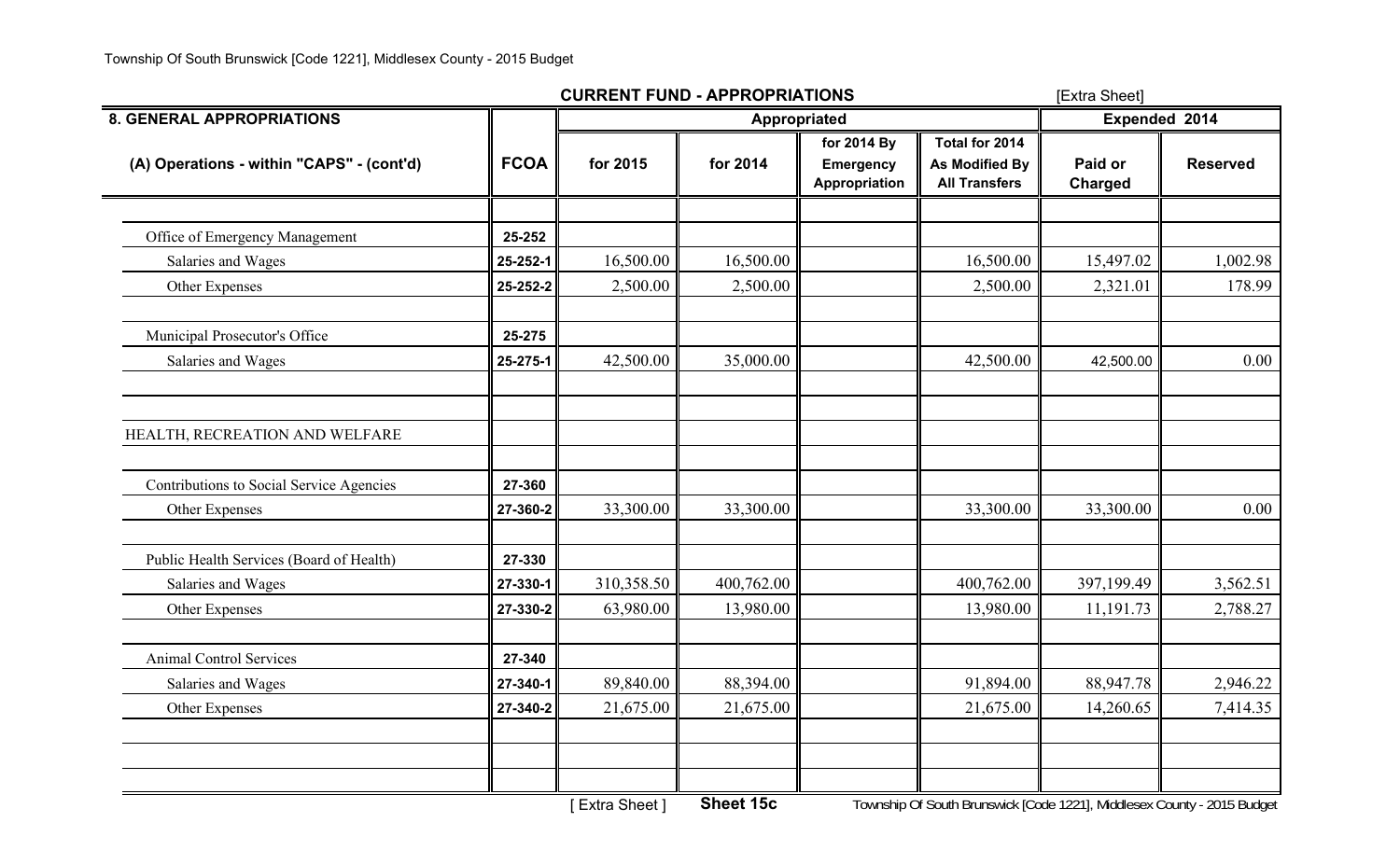|                                                 |             | <b>CURRENT FUND - APPROPRIATIONS</b> | [Extra Sheet] |                                                  |                                                          |                           |                 |
|-------------------------------------------------|-------------|--------------------------------------|---------------|--------------------------------------------------|----------------------------------------------------------|---------------------------|-----------------|
| <b>8. GENERAL APPROPRIATIONS</b>                |             |                                      | Appropriated  | Expended 2014                                    |                                                          |                           |                 |
| (A) Operations - within "CAPS" - (cont'd)       | <b>FCOA</b> | for 2015                             | for 2014      | for 2014 By<br><b>Emergency</b><br>Appropriation | Total for 2014<br>As Modified By<br><b>All Transfers</b> | Paid or<br><b>Charged</b> | <b>Reserved</b> |
|                                                 |             |                                      |               |                                                  |                                                          |                           |                 |
| Recreation Services and Programs                | 28-370      |                                      |               |                                                  |                                                          |                           |                 |
| Salaries and Wages                              | 28-370-1    | 526,603.74                           | 550,773.00    |                                                  | 570,723.00                                               | 570,718.38                | 4.62            |
| Other Expenses                                  | 28-370-2    | 85,280.00                            | 72,488.00     |                                                  | 80,488.00                                                | 76,375.84                 | 4,112.16        |
| Senior Services                                 | 28-370      |                                      |               |                                                  |                                                          |                           |                 |
| Salaries and Wages                              | 28-370-1    | 426,338.88                           | 429,930.00    |                                                  | 389,930.00                                               | 387,287.25                | 2,642.75        |
| Other Expenses                                  | 28-370-2    | 54,590.00                            | 54,590.00     |                                                  | 54,590.00                                                | 50,644.18                 | 3,945.82        |
| Administration of Public Assistance             | 27-345      |                                      |               |                                                  |                                                          |                           |                 |
| Salaries and Wages                              | 27-345-1    | 83,000.00                            | 70,000.00     |                                                  | 72,965.00                                                | 72,962.32                 | 2.68            |
| Other Expenses                                  | 27-345-2    | 1,250.00                             | 1,250.00      |                                                  | 1,250.00                                                 | 892.82                    | 357.18          |
| Celebration of Public Events                    | 28-370      |                                      |               |                                                  |                                                          |                           |                 |
| Other Expenses                                  | 28-370-2    | 12,000.00                            | 15,000.00     |                                                  | 11,600.00                                                | 11,562.18                 | 37.82           |
| Solid Waste Collection                          | 26-305      |                                      |               |                                                  |                                                          |                           |                 |
| Other Expenses                                  | 26-305-2    | 1,798,490.00                         | 1,791,000.00  |                                                  | 1,791,000.00                                             | 1,790,590.00              | 410.00          |
| Landfill/Solid Waste Disposal Costs             | 32-465      |                                      |               |                                                  |                                                          |                           |                 |
| Other Expenses                                  | 32-465-2    | 955,000.00                           | 900,000.00    |                                                  | 900,000.00                                               | 873,442.31                | 26,557.69       |
|                                                 |             |                                      |               |                                                  |                                                          |                           |                 |
| Community Services Act (Condominium Community C | 26-325      |                                      |               |                                                  |                                                          |                           |                 |
| Other Expenses                                  | 26-325-2    | 121,000.00                           | 126,000.00    |                                                  | 126,000.00                                               | 118,375.14                | 7,624.86        |
|                                                 |             |                                      |               |                                                  |                                                          |                           |                 |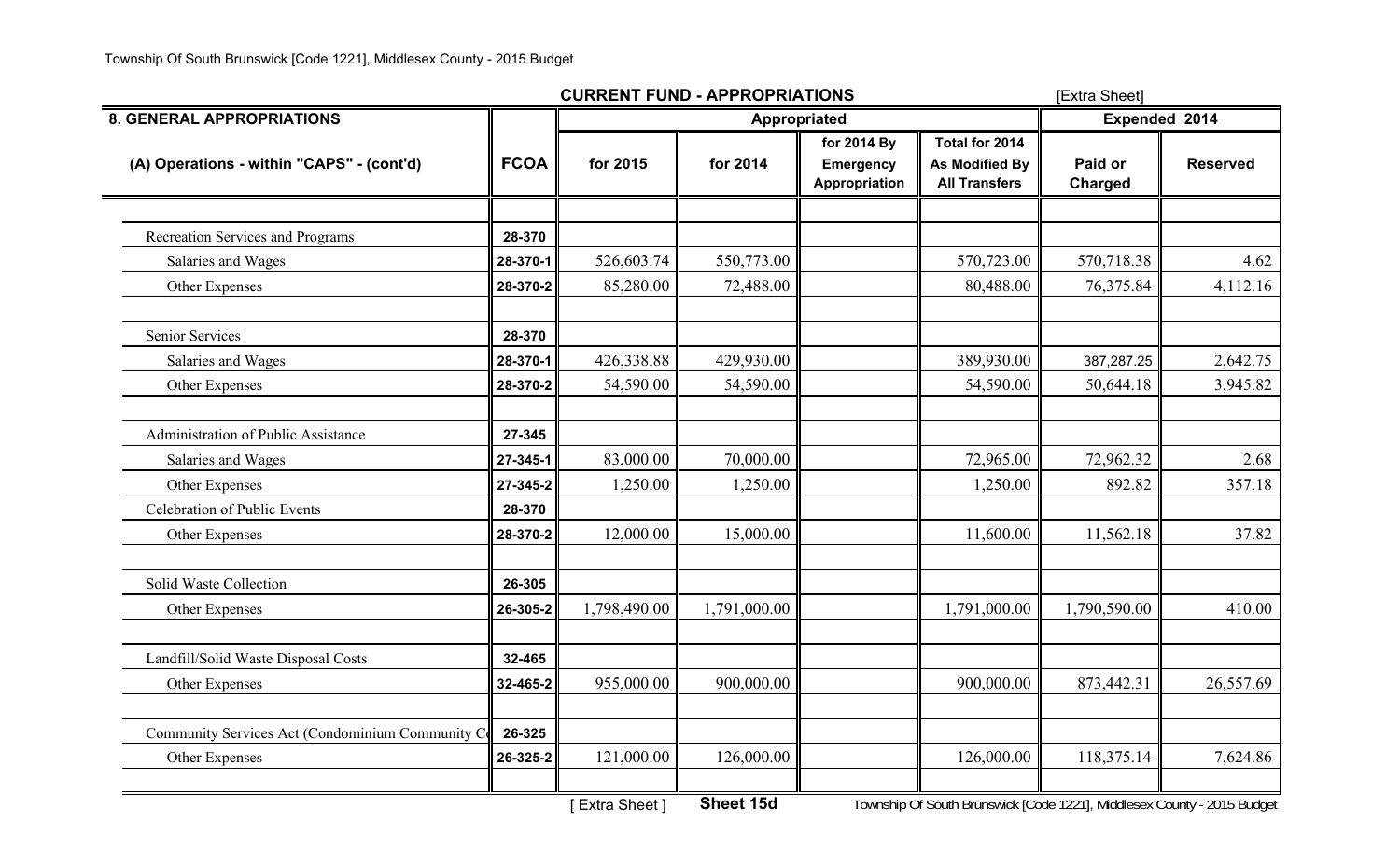|                                           | <b>CURRENT FUND - APPROPRIATIONS</b> |                                             | [Extra Sheet]       |                                                  |                                                                                                         |                                                                                                                                                                                    |                        |
|-------------------------------------------|--------------------------------------|---------------------------------------------|---------------------|--------------------------------------------------|---------------------------------------------------------------------------------------------------------|------------------------------------------------------------------------------------------------------------------------------------------------------------------------------------|------------------------|
| <b>8. GENERAL APPROPRIATIONS</b>          |                                      |                                             | <b>Appropriated</b> | Expended 2014                                    |                                                                                                         |                                                                                                                                                                                    |                        |
| (A) Operations - within "CAPS" - (cont'd) | <b>FCOA</b>                          | for 2015                                    | for 2014            | for 2014 By<br><b>Emergency</b><br>Appropriation | Total for 2014<br>As Modified By<br><b>All Transfers</b>                                                | Paid or<br><b>Charged</b>                                                                                                                                                          | <b>Reserved</b>        |
| Municipal Court                           | 43-490                               |                                             |                     |                                                  |                                                                                                         |                                                                                                                                                                                    |                        |
| Salaries and Wages                        | 43-490-1                             | 442,277.00                                  | 438,435.00          |                                                  | 423,435.00                                                                                              | 420,976.68                                                                                                                                                                         | 2,458.32               |
| Other Expenses                            | 43-490-2                             | 20,700.00                                   | 19,735.00           |                                                  | 19,735.00                                                                                               | 13,391.02                                                                                                                                                                          | 6,343.98               |
| Public Defender (P.L. 1997, c.256)        | 43-495                               |                                             |                     |                                                  |                                                                                                         |                                                                                                                                                                                    |                        |
| Other Expenses                            | 43-495-1                             | 33,000.00                                   | 33,000.00           |                                                  | 33,000.00                                                                                               | 33,000.00                                                                                                                                                                          | 0.00                   |
| <b>Employee Group Insurance</b>           | 23-220                               |                                             |                     |                                                  |                                                                                                         |                                                                                                                                                                                    |                        |
| Other Expenses                            | 23-220-2                             | 6,059,108.00                                | 5,143,400.00        |                                                  | 5,442,900.00                                                                                            | 5,442,148.13                                                                                                                                                                       | 751.87                 |
| Liability Insurance                       | 23-210                               |                                             |                     |                                                  |                                                                                                         |                                                                                                                                                                                    |                        |
| Other Expenses                            | 23-210-2                             | 407,346.00                                  | 421,487.00          |                                                  | 408,987.00                                                                                              | 408,413.76                                                                                                                                                                         | 573.24                 |
| Unemployment Insurance                    | 23-225                               |                                             |                     |                                                  |                                                                                                         |                                                                                                                                                                                    |                        |
| Other Expenses                            | 23-225-2                             | 500.00                                      | 500.00              |                                                  | 500.00                                                                                                  | 500.00                                                                                                                                                                             | 0.00                   |
| <b>Workers Compensation Insurance</b>     | 23-215                               |                                             |                     |                                                  |                                                                                                         |                                                                                                                                                                                    |                        |
| Other Expenses                            | 23-215-2                             | 130,000.00                                  | 100,000.00          |                                                  | 100,000.00                                                                                              | 100,000.00                                                                                                                                                                         | 0.00                   |
| Waiver of Health benefits                 | 23-220                               |                                             |                     |                                                  |                                                                                                         |                                                                                                                                                                                    |                        |
| Other Expenses                            | 23-220-2                             | 86,500.00                                   | 86,500.00           |                                                  | 85,500.00                                                                                               | 83,889.31                                                                                                                                                                          | 1,610.69               |
|                                           |                                      | $\mathbf{r} = \mathbf{r} \times \mathbf{r}$ | $O2 + 4E2$          | $\mathbf{r}$                                     | $\mathbf{1}$ $\mathbf{1}$ $\mathbf{1}$ $\mathbf{1}$ $\mathbf{1}$ $\mathbf{1}$ $\mathbf{1}$ $\mathbf{1}$ | $\mathbf{1}$ $\mathbf{1}$ $\mathbf{1}$ $\mathbf{0}$ $\mathbf{1}$ $\mathbf{0}$ $\mathbf{0}$ $\mathbf{0}$ $\mathbf{1}$ $\mathbf{1}$ $\mathbf{1}$ $\mathbf{1}$ $\mathbf{1}$<br>$\sim$ | $0.255$ $\overline{0}$ |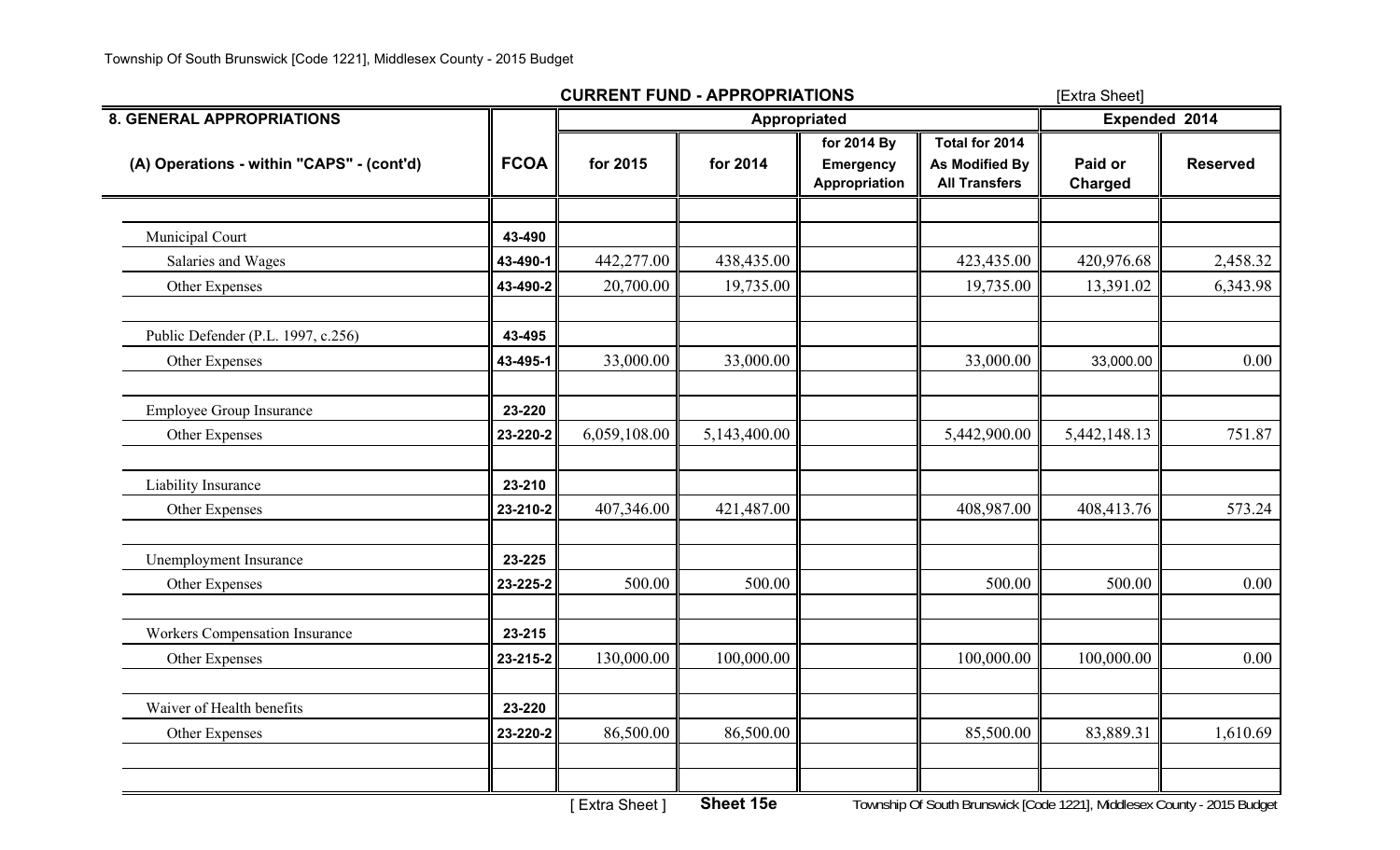| <b>8. GENERAL APPROPRIATIONS</b>                                           |               |                     |                     | Appropriated                                     |                                                                 | Expended 2014             |                     |
|----------------------------------------------------------------------------|---------------|---------------------|---------------------|--------------------------------------------------|-----------------------------------------------------------------|---------------------------|---------------------|
| (A) Operations - within "CAPS" - (continued)                               | <b>FCOA</b>   | for 2015            | for 2014            | for 2014 By<br><b>Emergency</b><br>Appropriation | Total for 2014<br><b>As Modified By</b><br><b>All Transfers</b> | Paid or<br><b>Charged</b> | <b>Reserved</b>     |
| <b>Uniform Construction Code-</b>                                          | <b>XXXXXX</b> | <b>XXXXXXXXX.XX</b> | <b>XXXXXXXXX.XX</b> | <b>XXXXXXXXX.XX</b>                              | <b>XXXXXXXXX.XX</b>                                             | <b>XXXXXXXXX.XX</b>       | <b>XXXXXXXXX.XX</b> |
| <b>Appropriations Offset by Dedicated</b><br>Revenues (N.J.A.C. 5:23-4.17) | <b>XXXXXX</b> | <b>XXXXXXXXX.XX</b> | <b>XXXXXXXXX.XX</b> | <b>XXXXXXXXX.XX</b>                              | <b>XXXXXXXXX.XX</b>                                             | <b>XXXXXXXXX.XX</b>       | <b>XXXXXXXXX.XX</b> |
| <b>State Uniform Constuction Code</b>                                      |               |                     |                     |                                                  |                                                                 |                           |                     |
| <b>Construction Official</b>                                               | 22-195        |                     |                     |                                                  |                                                                 |                           |                     |
| Salaries and Wages                                                         | 22-195-1      | 1,005,018.38        | 916,845.00          |                                                  | 924,045.00                                                      | 921,954.34                | 2,090.66            |
| <b>Other Expenses</b>                                                      | 22-195-2      | 12,000.00           | 12,000.00           |                                                  | 10,000.00                                                       | 7,908.33                  | 2,091.67            |
|                                                                            |               |                     |                     |                                                  |                                                                 |                           |                     |
| Rent Leveling Board                                                        | 22-195        |                     |                     |                                                  |                                                                 |                           |                     |
| Salaries and Wages                                                         | 22-195-2      |                     | 1,000.00            |                                                  | 0.00                                                            | 0.00                      |                     |
|                                                                            |               |                     |                     |                                                  |                                                                 |                           |                     |
|                                                                            |               |                     |                     |                                                  |                                                                 |                           |                     |
|                                                                            |               |                     |                     |                                                  |                                                                 |                           |                     |
|                                                                            |               |                     |                     |                                                  |                                                                 |                           |                     |
|                                                                            |               |                     |                     |                                                  |                                                                 |                           |                     |
|                                                                            |               |                     |                     |                                                  |                                                                 |                           |                     |
|                                                                            |               |                     |                     |                                                  |                                                                 |                           |                     |
|                                                                            |               |                     |                     |                                                  |                                                                 |                           |                     |
|                                                                            |               |                     |                     |                                                  |                                                                 |                           |                     |
|                                                                            |               |                     |                     |                                                  |                                                                 |                           |                     |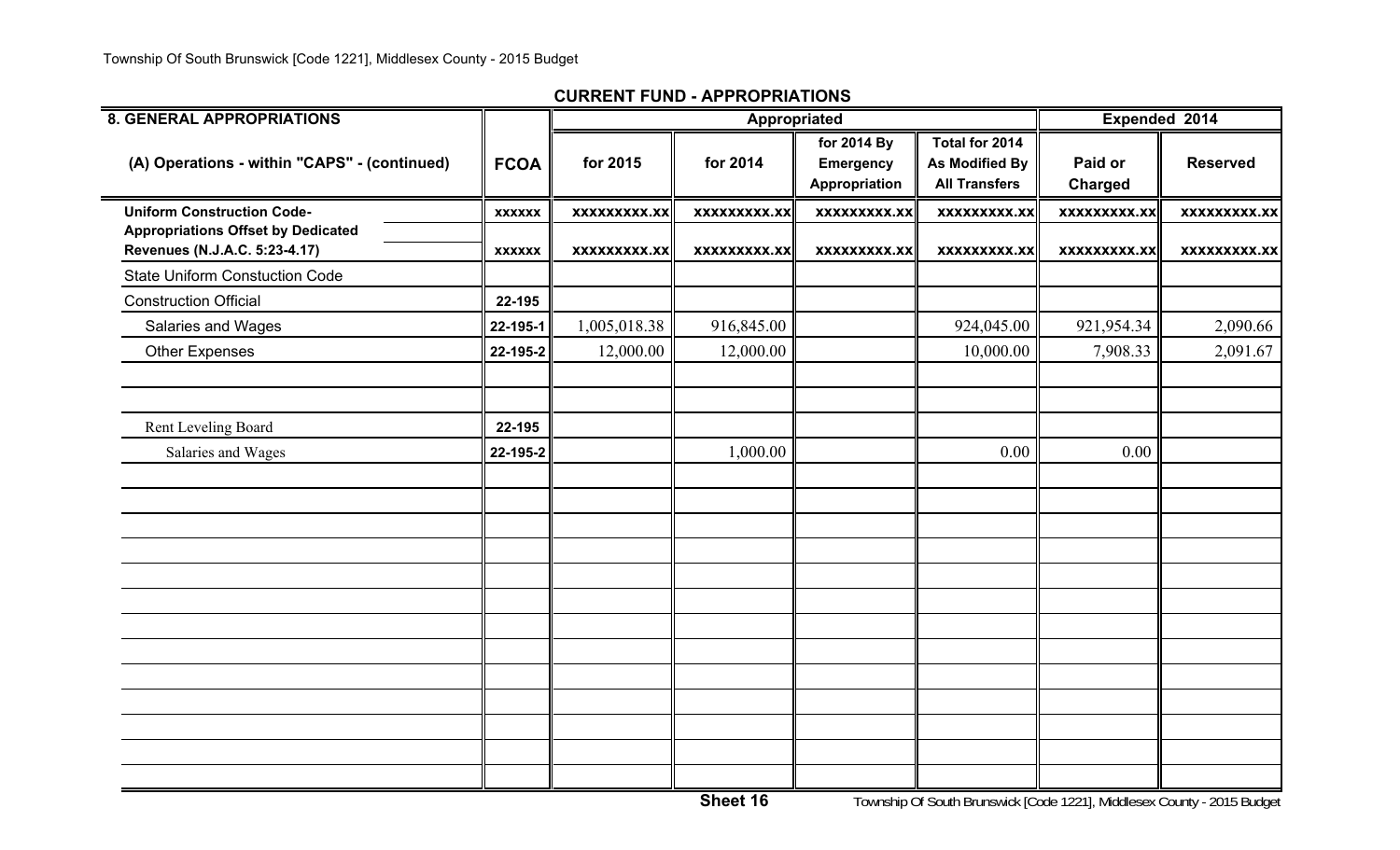| <b>8. GENERAL APPROPRIATIONS</b>                              |               |                     |                     | Appropriated                                     |                                                                 | Expended 2014       |                     |  |
|---------------------------------------------------------------|---------------|---------------------|---------------------|--------------------------------------------------|-----------------------------------------------------------------|---------------------|---------------------|--|
| (A) Operations - within "CAPS" - (continued)                  | <b>FCOA</b>   | for 2015            | for 2014            | for 2014 By<br><b>Emergency</b><br>Appropriation | Total for 2014<br><b>As Modified By</b><br><b>All Transfers</b> | Paid or<br>Charged  | <b>Reserved</b>     |  |
| <b>UNCLASSIFIED:</b>                                          | <b>XXXXXX</b> | <b>XXXXXXXXX.XX</b> | <b>XXXXXXXXX.XX</b> | <b>XXXXXXXXX.XX</b>                              | <b>XXXXXXXXX.XX</b>                                             | <b>XXXXXXXXX.XX</b> | <b>XXXXXXXXX.XX</b> |  |
| <b>Salary Adjustments</b>                                     |               |                     |                     |                                                  |                                                                 |                     |                     |  |
| Salaries and Wages                                            | 30-415-1      | 0.00                |                     |                                                  |                                                                 |                     |                     |  |
| <b>Accumulated Leave Compensation</b>                         | 30-415        |                     |                     |                                                  |                                                                 |                     |                     |  |
| Salaries and Wages                                            | 30-415-1      |                     |                     | 500,000.00                                       | 500,000.00                                                      | 500,000.00          | 0.00                |  |
| Electricity                                                   | 31-430-2      | 625,000.00          | 625,000.00          |                                                  | 625,000.00                                                      | 524,130.26          | 100,869.74          |  |
| <b>Street Lighting</b>                                        | 31-435-2      | 525,000.00          | 480,000.00          |                                                  | 525,000.00                                                      | 429,449.57          | 95,550.43           |  |
| Telephone                                                     | 31-440-2      | 125,000.00          | 125,000.00          |                                                  | 125,000.00                                                      | 111,701.55          | 13,298.45           |  |
| Water                                                         | 31-445-2      | 25,400.00           | 20,000.00           |                                                  | 25,400.00                                                       | 25,380.72           | 19.28               |  |
| Sewerage Disposal                                             | 31-445-2      | 10,000.00           | 10,000.00           |                                                  | 10,000.00                                                       | 9,839.41            | 160.59              |  |
| <b>Natural Gas</b>                                            | 31-446-2      | 2,250.00            | 1,125.00            |                                                  | 1,125.00                                                        | 1,125.00            | 0.00                |  |
| Fuel Oil                                                      | 31-447-2      | 135,000.00          | 145,000.00          |                                                  | 145,000.00                                                      | 126,083.76          | 18,916.24           |  |
| Gasoline                                                      | 31-460-2      | 241,000.00          | 241,000.00          |                                                  | 241,000.00                                                      | 227,385.36          | 13,614.64           |  |
| Fire Hydrant                                                  | 25-265-2      | 38,000.00           | 44,000.00           |                                                  | 44,000.00                                                       | 36,097.87           | 7,902.13            |  |
|                                                               |               |                     |                     |                                                  |                                                                 |                     |                     |  |
| Total Operations {Item 8(A)} within "CAPS"                    | 34-199        | 33,163,204.46       | 31,730,575.48       | 500,000.00                                       | 32,222,330.48                                                   | 31,354,476.94       | 867, 853.54         |  |
| <b>B. Contingent</b>                                          | 35-470        |                     |                     |                                                  |                                                                 |                     |                     |  |
| <b>Total Operations Including Contingent</b><br>within "CAPS" | 34-201        | 33,163,204.46       | 31,730,575.48       | 500,000.00                                       | 32,222,330.48                                                   | 31,354,476.94       | 867, 853.54         |  |
| Detail:                                                       |               |                     |                     |                                                  |                                                                 |                     |                     |  |
| <b>Salaries &amp; Wages</b>                                   | 34-201-1      | 19,947,088.46       | 19,789,919.48       | 500,000.00                                       | 19,925,969.48                                                   | 19,476,043.67       | 449,925.81          |  |
| <b>Other Expenses (Including Contingent)</b>                  | 34-201-2      | 13,216,116.00       | 11,940,656.00       | 0.00                                             | 12,296,361.00                                                   | 11,878,433.27       | 417,927.73          |  |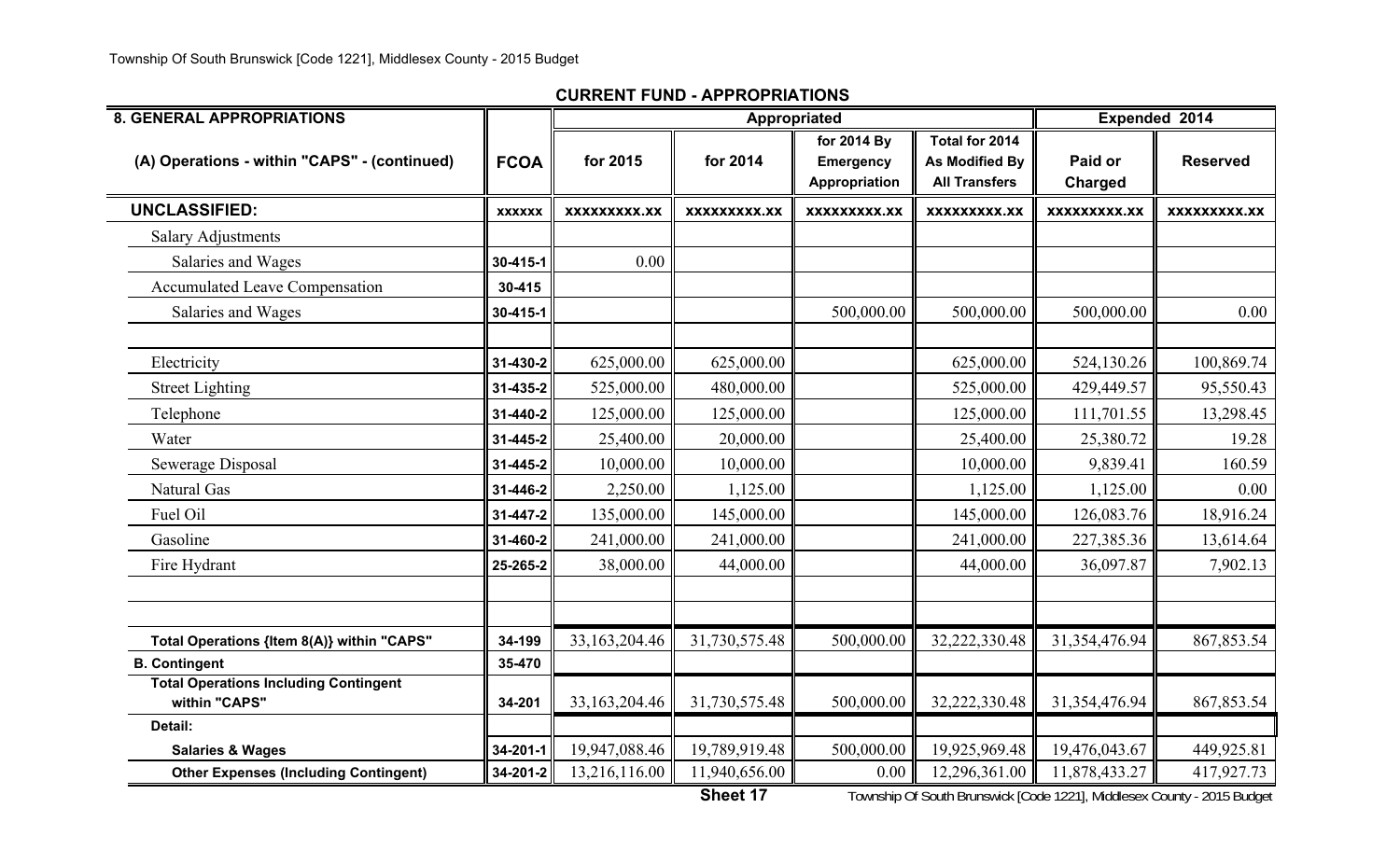| <b>8. GENERAL APPROPRIATIONS</b>                  |               |                     | Appropriated |                                                  |                                                                 | Expended 2014             |                     |
|---------------------------------------------------|---------------|---------------------|--------------|--------------------------------------------------|-----------------------------------------------------------------|---------------------------|---------------------|
|                                                   | <b>FCOA</b>   | for 2015            | for 2014     | for 2014 By<br><b>Emergency</b><br>Appropriation | Total for 2014<br><b>As Modified By</b><br><b>All Transfers</b> | Paid or<br><b>Charged</b> | <b>Reserved</b>     |
| (E) Deferred Charges and Statutory Expenditures - |               |                     |              |                                                  |                                                                 |                           |                     |
| <b>Municipal within "CAPS"</b>                    | <b>XXXXXX</b> | <b>XXXXXXXXX.XX</b> | XXXXXXXXX.XX | <b>XXXXXXXXX.XX</b>                              | <b>XXXXXXXXX.XX</b>                                             | XXXXXXXXX.XX              | XXXXXXXXX.XX        |
| (1) DEFERRED CHARGES                              | <b>XXXXXX</b> | XXXXXXXXX.XX        | XXXXXXXXX.XX | XXXXXXXXX.XX                                     | XXXXXXXXX.XX                                                    | XXXXXXXXX.XX              | XXXXXXXXX.XX        |
| <b>Emergency Authorizations</b>                   | 46-870        |                     |              | XXXXXXXXX.XX                                     |                                                                 |                           | XXXXXXXXX.XX        |
|                                                   |               |                     |              | <b>XXXXXXXXX.XX</b>                              |                                                                 |                           | <b>XXXXXXXXX.XX</b> |
|                                                   |               |                     |              | XXXXXXXXX.XX                                     |                                                                 |                           | XXXXXXXXX.XX        |
|                                                   |               |                     |              | <b>XXXXXXXXX.XX</b>                              |                                                                 |                           | XXXXXXXX.XX         |
|                                                   |               |                     |              | <b>XXXXXXXXX.XX</b>                              |                                                                 |                           | XXXXXXXXX.XX        |
|                                                   |               |                     |              | XXXXXXXXX.XX                                     |                                                                 |                           | <b>XXXXXXXXX.XX</b> |
|                                                   |               |                     |              | XXXXXXXXX.XX                                     |                                                                 |                           | XXXXXXXXX.XX        |
|                                                   |               |                     |              | XXXXXXXXX.XX                                     |                                                                 |                           | <b>XXXXXXXXX.XX</b> |
|                                                   |               |                     |              | XXXXXXXXX.XX                                     |                                                                 |                           | XXXXXXXXX.XX        |
|                                                   |               |                     |              | XXXXXXXXX.XX                                     |                                                                 |                           | <b>XXXXXXXXX.XX</b> |
|                                                   |               |                     |              | XXXXXXXXX.XX                                     |                                                                 |                           | XXXXXXXXX.XX        |
|                                                   |               |                     |              | <b>XXXXXXXXX.XX</b>                              |                                                                 |                           | <b>XXXXXXXXX.XX</b> |
|                                                   |               |                     |              | <b>XXXXXXXXX.XX</b>                              |                                                                 |                           | <b>XXXXXXXXX.XX</b> |
|                                                   |               |                     |              | <b>XXXXXXXXX.XX</b>                              |                                                                 |                           | <b>XXXXXXXXX.XX</b> |
|                                                   |               |                     |              | <b>XXXXXXXXX.XX</b>                              |                                                                 |                           | <b>XXXXXXXXX.XX</b> |
|                                                   |               |                     |              | XXXXXXXXX.XX                                     |                                                                 |                           | XXXXXXXXX.XX        |
|                                                   |               |                     |              | <b>XXXXXXXXX.XX</b>                              |                                                                 |                           | XXXXXXXXX.XX        |
|                                                   |               |                     |              | <b>XXXXXXXXX.XX</b>                              |                                                                 |                           | XXXXXXXXX.XX        |
|                                                   |               |                     |              | <b>XXXXXXXXX.XX</b>                              |                                                                 |                           | XXXXXXXXX.XX        |
|                                                   |               |                     |              | XXXXXXXXX.XX                                     |                                                                 |                           | XXXXXXXXX.XX        |
|                                                   |               |                     |              | <b>XXXXXXXXX.XX</b>                              |                                                                 |                           | XXXXXXXXX.XX        |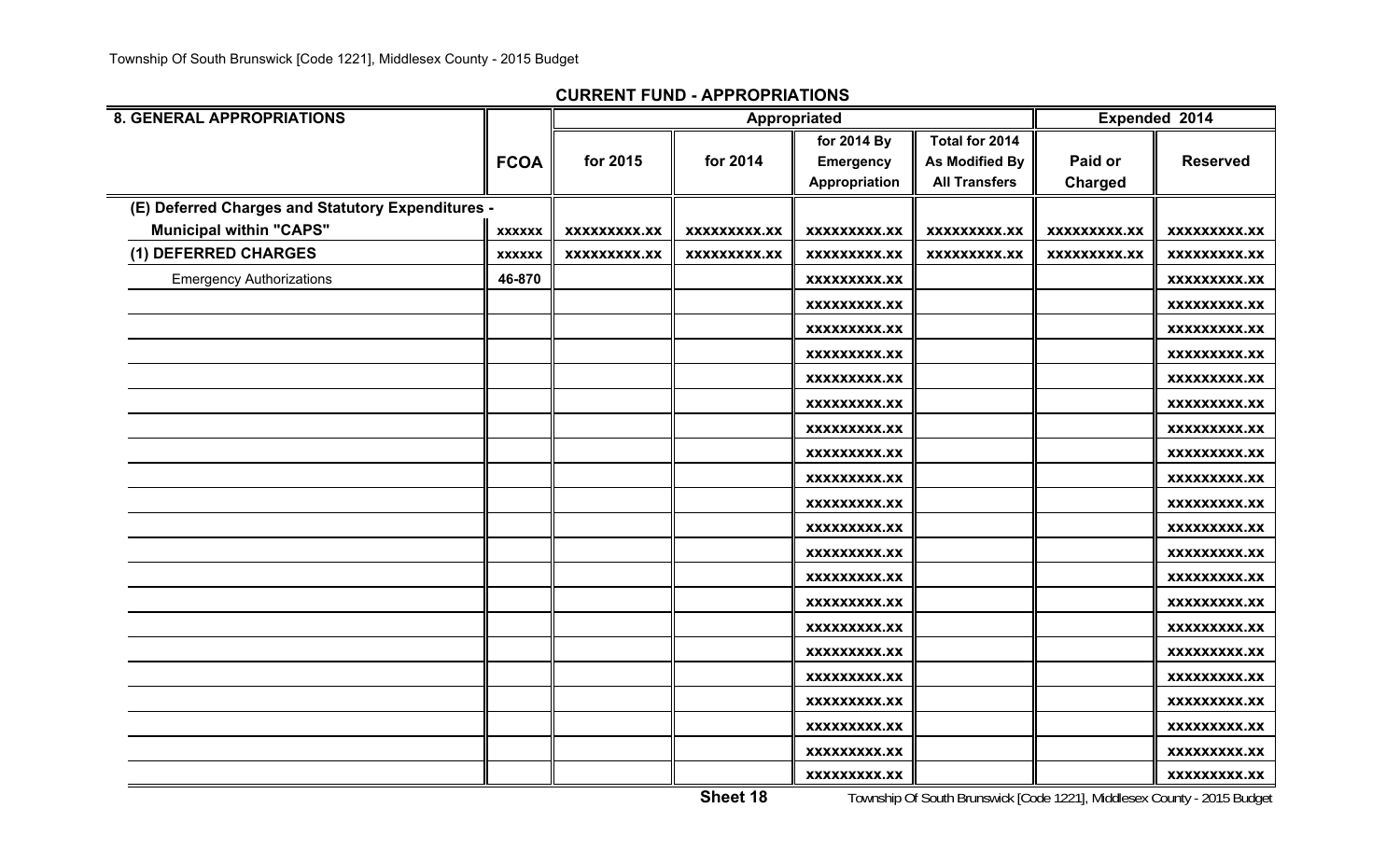| <b>8. GENERAL APPROPRIATIONS</b>                                                         |               |                     |                     | Appropriated                                     |                                                                 | Expended 2014      |                    |
|------------------------------------------------------------------------------------------|---------------|---------------------|---------------------|--------------------------------------------------|-----------------------------------------------------------------|--------------------|--------------------|
|                                                                                          | <b>FCOA</b>   | for 2015            | for 2014            | for 2014 By<br><b>Emergency</b><br>Appropriation | Total for 2014<br><b>As Modified By</b><br><b>All Transfers</b> | Paid or<br>Charged | <b>Reserved</b>    |
| (E) Deferred Charges and Statutory Expenditures -<br>Municipal within "CAPS" (continued) | <b>XXXXXX</b> | XXXXXXXXX.XX        | XXXXXXXXX.XX        | <b>XXXXXXXXX.XX</b>                              | <b>XXXXXXXXX.XX</b>                                             | XXXXXXXXX.XX       | XXXXXXXXX.XX       |
| (2) STATUTORY EXPENDITURES:                                                              | <b>XXXXXX</b> | <b>XXXXXXXXX.XX</b> | <b>XXXXXXXXX.XX</b> | <b>XXXXXXXXX.XX</b>                              | XXXXXXXXX.XX                                                    | XXXXXXXXX.XX       | <b>XXXXXXXX.XX</b> |
| Contribution to:<br>Public Employees' Retirement System                                  | 36-471        | 1,347,290.00        | 1,202,948.00        |                                                  | 1,202,948.00                                                    | 1,202,948.00       | 0.00               |
| Social Security System (O.A.S.I.)                                                        | 36-472        | 1,620,000.00        | 1,650,000.00        |                                                  | 1,650,000.00                                                    | 1,621,647.67       | 28,352.33          |
| <b>Consolidated Police and Firemen's</b><br>Pension Fund                                 | 36-474        |                     |                     |                                                  |                                                                 |                    |                    |
| Police and Firemen's Retirement System<br>of N.J.                                        | 36-475        | 1,967,003.00        | 1,854,127.00        |                                                  | 1,854,127.00                                                    | 1,854,127.00       | 0.00               |
| Unemployment Insurance                                                                   | 23-225        |                     |                     |                                                  |                                                                 |                    |                    |
| Defined Contribution Retirement Program                                                  | 36-477        | 12,000.00           | 7,000.00            |                                                  | 10,900.00                                                       | 10,864.98          | 35.02              |
| Pension Retro                                                                            | 36-475        |                     | 50,851.95           |                                                  | 55,196.95                                                       | 55,190.70          | 6.25               |
| Overexpenditure                                                                          | 36-478        | 33,605.06           |                     |                                                  |                                                                 |                    |                    |
|                                                                                          |               |                     |                     |                                                  |                                                                 |                    |                    |
| Total Deferred Charges and Statutory<br>Expenditures - Municipal within "CAPS"           | 34-209        | 4,979,898.06        | 4,764,926.95        | 0.00                                             | 4,773,171.95                                                    | 4,744,778.35       | 28,393.60          |
| (G) Cash Deficit of Preceeding Year                                                      | 46-855        |                     |                     |                                                  |                                                                 |                    |                    |
| (H-1) Total General Appropriations for Municipal<br><b>Purposes within "CAPS"</b>        | 34-299        | 38, 143, 102.52     | 36,495,502.43       | 500,000.00                                       | 36,995,502.43                                                   | 36,099,255.29      | 896,247.14         |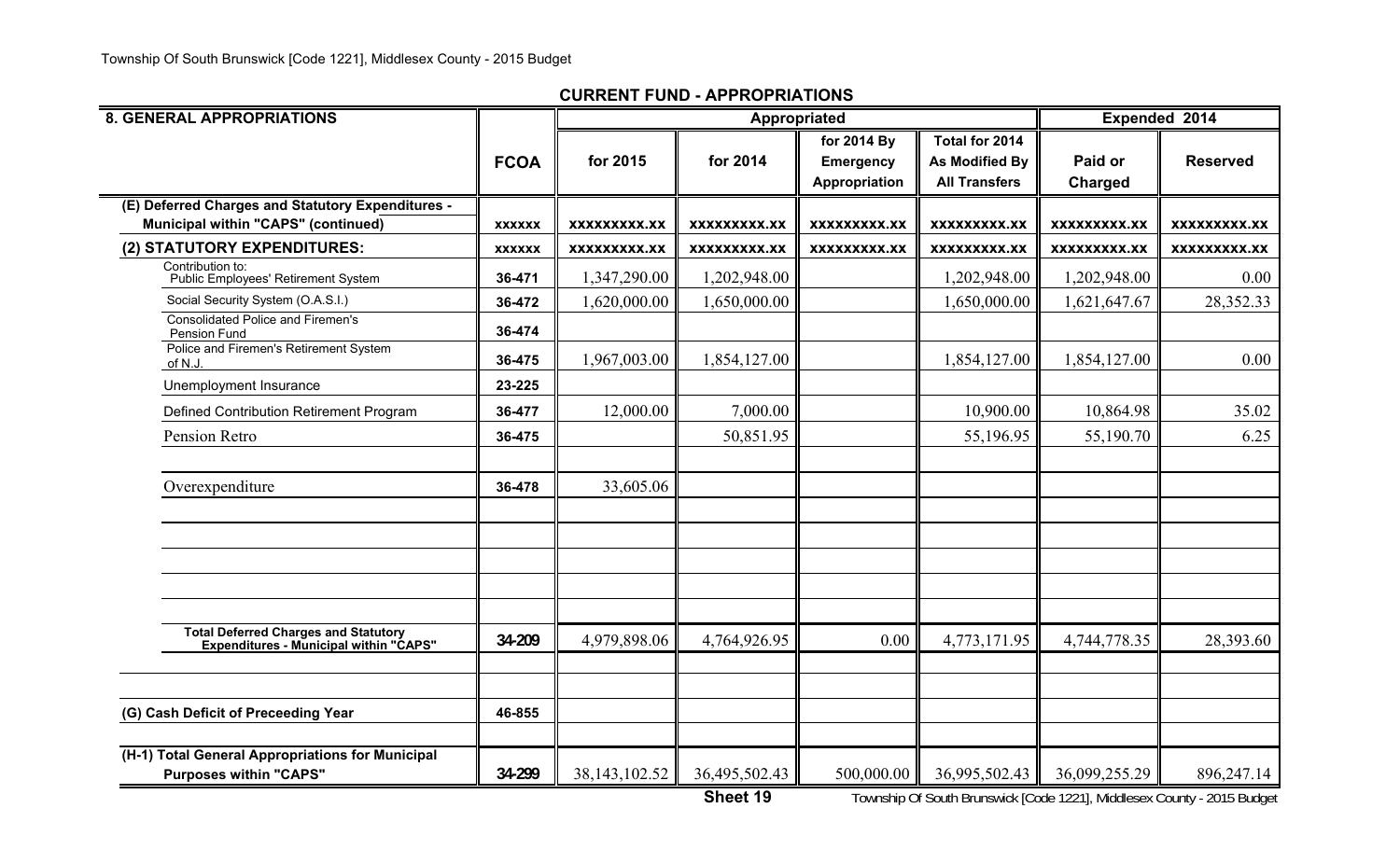#### Township Of South Brunswick [Code 1221], Middlesex County - 2015 Budget

| <b>8. GENERAL APPROPRIATIONS</b>      |                |              |              | <b>Appropriated</b>                                     |                                                                 | Expended 2014      |                 |
|---------------------------------------|----------------|--------------|--------------|---------------------------------------------------------|-----------------------------------------------------------------|--------------------|-----------------|
| (A) Operations - Excluded from "CAPS" | <b>FCOA</b>    | for 2015     | for 2014     | for 2014 By<br><b>Emergency</b><br><b>Appropriation</b> | Total for 2014<br><b>As Modified By</b><br><b>All Transfers</b> | Paid or<br>Charged | <b>Reserved</b> |
|                                       |                |              |              |                                                         |                                                                 |                    |                 |
| <b>Employee Group Insurance</b>       |                |              |              |                                                         |                                                                 |                    |                 |
| Other Expenses                        | 23-220-2       | 185,042.00   |              |                                                         |                                                                 |                    |                 |
| Free Public Library                   | 29-390         |              |              |                                                         |                                                                 |                    |                 |
| Salaries and Wages                    | 29-390-1       | 1,639,970.00 | 1,708,090.00 |                                                         | 1,698,090.00                                                    | 1,664,750.18       | 33,339.82       |
| Other Expenses                        | 29-390-2       | 1,093,733.00 | 1,007,356.00 |                                                         | 1,017,356.00                                                    | 1,017,181.82       | 174.18          |
|                                       |                |              |              |                                                         |                                                                 |                    |                 |
| Affordable Housing Agency             | 21-190         |              |              |                                                         |                                                                 |                    |                 |
| Salaries and Wages                    | 21-190-1       |              |              |                                                         |                                                                 |                    |                 |
| Other Expenses                        | 21-190-2       |              |              |                                                         |                                                                 |                    |                 |
| <b>LOSAP</b>                          | 36-471         |              |              |                                                         |                                                                 |                    |                 |
| Other Expenses                        | $36 - 471 - 2$ | 40,000.00    | 36,000.00    |                                                         | 36,000.00                                                       | 34,400.00          | 1,600.00        |
| <b>Storm Removal Emergecnies</b>      | 26-290         |              |              |                                                         |                                                                 |                    |                 |
| Other Expenses                        | 26-290-2       |              | 390,000.00   |                                                         | 390,000.00                                                      | 390,000.00         | 0.00            |
|                                       |                |              |              |                                                         |                                                                 |                    |                 |
|                                       |                |              |              |                                                         |                                                                 |                    |                 |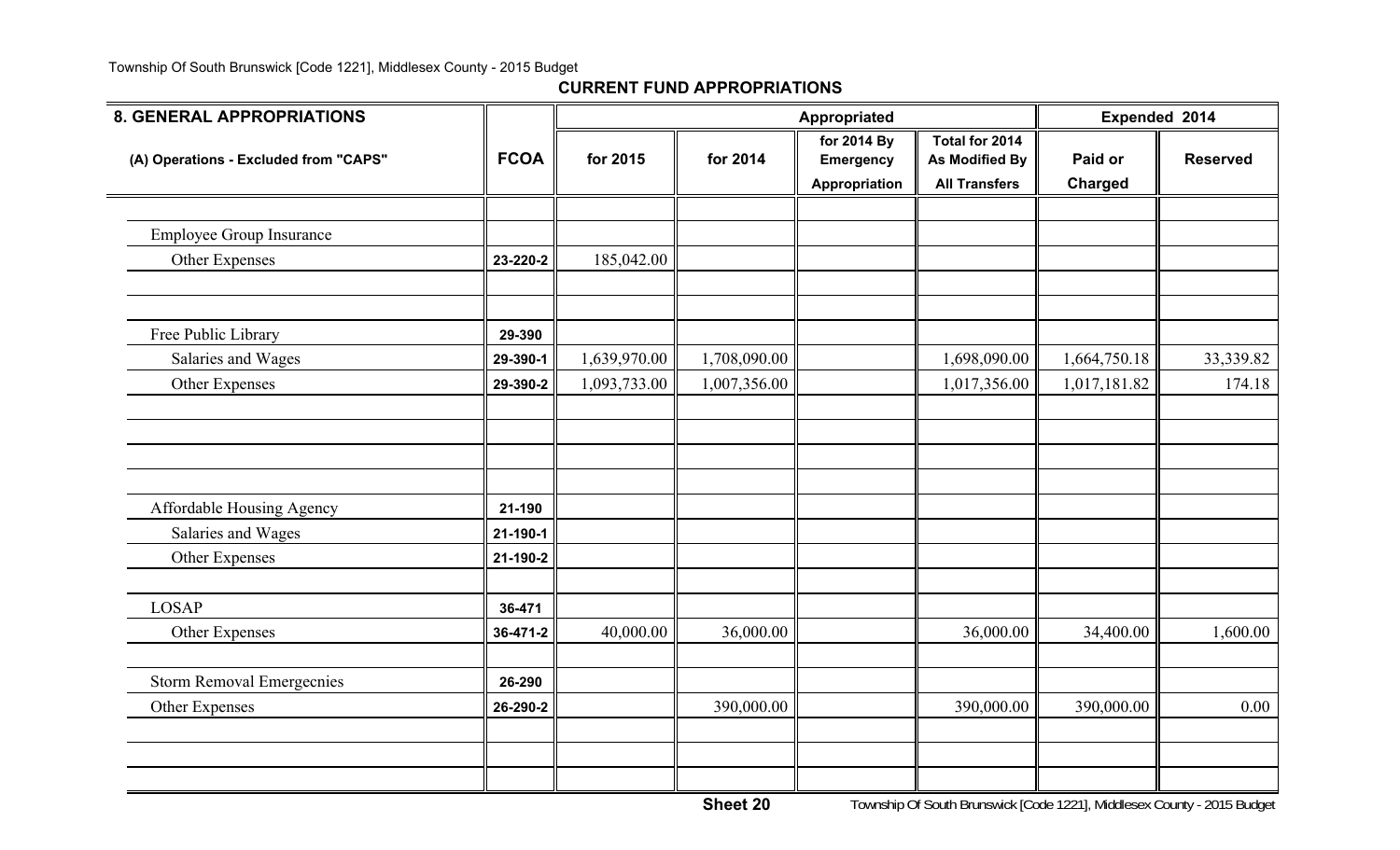| <b>8. GENERAL APPROPRIATIONS</b>              |             |              |                | Appropriated     |                      | Expended 2014  |                 |  |
|-----------------------------------------------|-------------|--------------|----------------|------------------|----------------------|----------------|-----------------|--|
|                                               |             |              |                | for 2014 By      | Total for 2014       |                |                 |  |
| (A) Operations - Excluded from "CAPS"         | <b>FCOA</b> | for 2015     | for 2014       | <b>Emergency</b> | As Modified By       | Paid or        | <b>Reserved</b> |  |
|                                               |             |              |                | Appropriation    | <b>All Transfers</b> | <b>Charged</b> |                 |  |
|                                               |             |              |                |                  |                      |                |                 |  |
|                                               |             |              |                |                  |                      |                |                 |  |
|                                               |             |              |                |                  |                      |                |                 |  |
|                                               |             |              |                |                  |                      |                |                 |  |
|                                               |             |              |                |                  |                      |                |                 |  |
|                                               |             |              |                |                  |                      |                |                 |  |
|                                               |             |              |                |                  |                      |                |                 |  |
|                                               |             |              |                |                  |                      |                |                 |  |
|                                               |             |              |                |                  |                      |                |                 |  |
|                                               |             |              |                |                  |                      |                |                 |  |
|                                               |             |              |                |                  |                      |                |                 |  |
|                                               |             |              |                |                  |                      |                |                 |  |
|                                               |             |              |                |                  |                      |                |                 |  |
|                                               |             |              |                |                  |                      |                |                 |  |
|                                               |             |              |                |                  |                      |                |                 |  |
|                                               |             |              |                |                  |                      |                |                 |  |
|                                               |             |              |                |                  |                      |                |                 |  |
|                                               |             |              |                |                  |                      |                |                 |  |
|                                               |             |              |                |                  |                      |                |                 |  |
|                                               |             |              |                |                  |                      |                |                 |  |
|                                               |             |              |                |                  |                      |                |                 |  |
|                                               |             |              |                |                  |                      |                |                 |  |
|                                               |             |              |                |                  |                      |                |                 |  |
| Total Other Operations - Excluded from "CAPS" | 34-300      | 2,958,745.00 | 3, 141, 446.00 | 0.00             | 3,141,446.00         | 3,106,332.00   | 35,114.00       |  |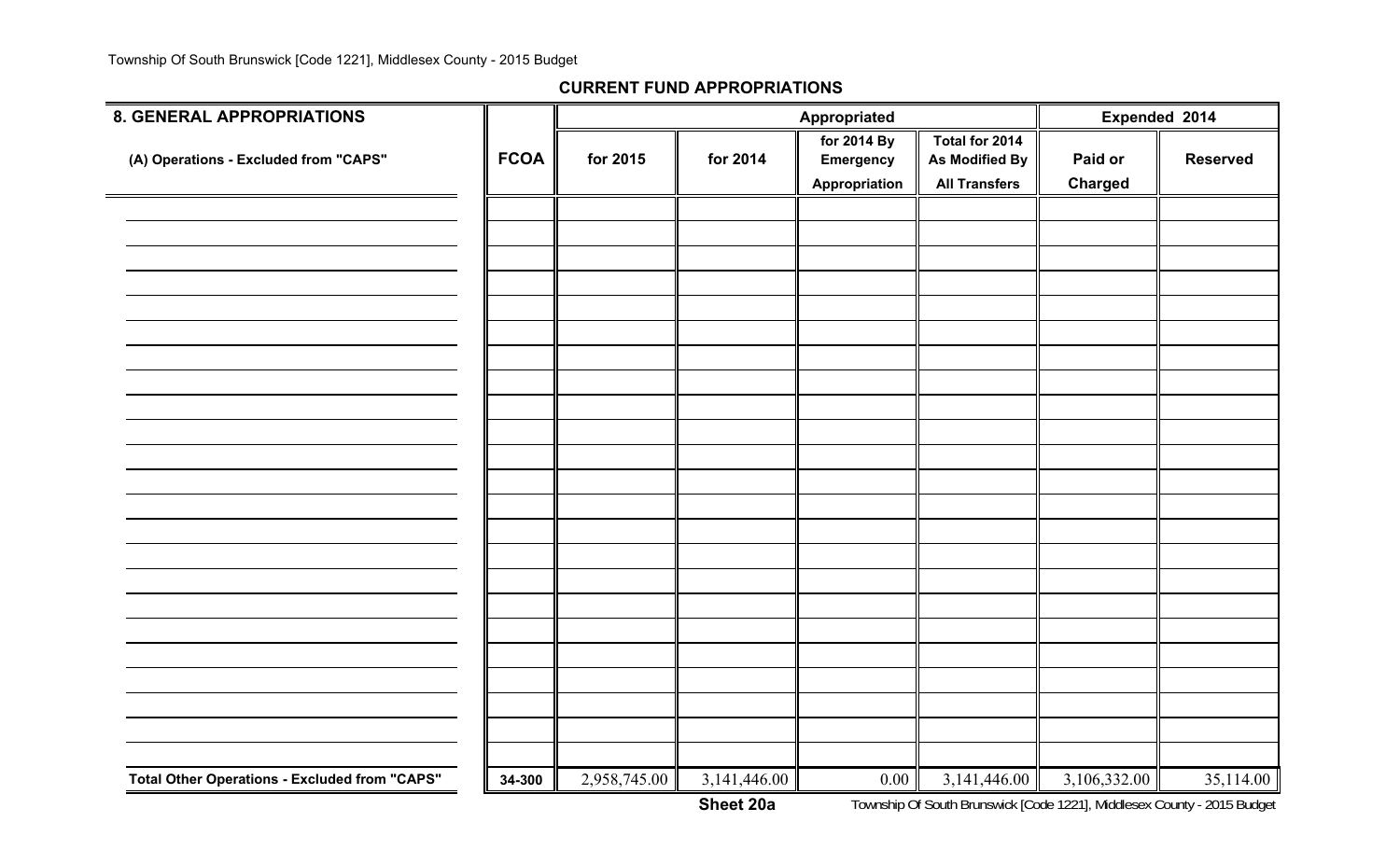| <b>8. GENERAL APPROPRIATIONS</b>                      |               |                    |                    | Appropriated       |                       |                    | Expended 2014      |
|-------------------------------------------------------|---------------|--------------------|--------------------|--------------------|-----------------------|--------------------|--------------------|
|                                                       |               |                    |                    | for 2014 By        | Total for 2014        |                    |                    |
| (A) Operations - Excluded from "CAPS"                 | <b>FCOA</b>   | for 2015           | for 2014           | <b>Emergency</b>   | <b>As Modified By</b> | Paid or            | <b>Reserved</b>    |
|                                                       |               |                    |                    | Appropriation      | <b>All Transfers</b>  | <b>Charged</b>     |                    |
| <b>Uniform Construction Code</b>                      |               |                    |                    |                    |                       |                    |                    |
| <b>Appropriations Offset by Increased</b>             | <b>XXXXXX</b> | <b>XXXXXXXXXXX</b> | <b>XXXXXXXXXXX</b> | <b>XXXXXXXXXXX</b> | <b>XXXXXXXXXXX</b>    | <b>XXXXXXXXXXX</b> | <b>XXXXXXXXXXX</b> |
| Fee Revenues (N.J.A.C. 5:23-4.17)                     | <b>XXXXXX</b> | <b>XXXXXXXXXXX</b> | <b>XXXXXXXXXXX</b> | <b>XXXXXXXXXXX</b> | <b>XXXXXXXXXXX</b>    | <b>XXXXXXXXXXX</b> | <b>XXXXXXXXXXX</b> |
|                                                       |               |                    |                    |                    |                       |                    |                    |
|                                                       |               |                    |                    |                    |                       |                    |                    |
|                                                       |               |                    |                    |                    |                       |                    |                    |
|                                                       |               |                    |                    |                    |                       |                    |                    |
|                                                       |               |                    |                    |                    |                       |                    |                    |
|                                                       |               |                    |                    |                    |                       |                    |                    |
|                                                       |               |                    |                    |                    |                       |                    |                    |
|                                                       |               |                    |                    |                    |                       |                    |                    |
|                                                       |               |                    |                    |                    |                       |                    |                    |
|                                                       |               |                    |                    |                    |                       |                    |                    |
|                                                       |               |                    |                    |                    |                       |                    |                    |
|                                                       |               |                    |                    |                    |                       |                    |                    |
|                                                       |               |                    |                    |                    |                       |                    |                    |
|                                                       |               |                    |                    |                    |                       |                    |                    |
|                                                       |               |                    |                    |                    |                       |                    |                    |
|                                                       |               |                    |                    |                    |                       |                    |                    |
|                                                       |               |                    |                    |                    |                       |                    |                    |
|                                                       |               |                    |                    |                    |                       |                    |                    |
|                                                       |               |                    |                    |                    |                       |                    |                    |
|                                                       |               |                    |                    |                    |                       |                    |                    |
|                                                       |               |                    |                    |                    |                       |                    |                    |
| <b>Total Uniform Construction Code Appropriations</b> | 22-999        | 0.00               | 0.00               | 0.00               | 0.00                  | 0.00               | 0.00               |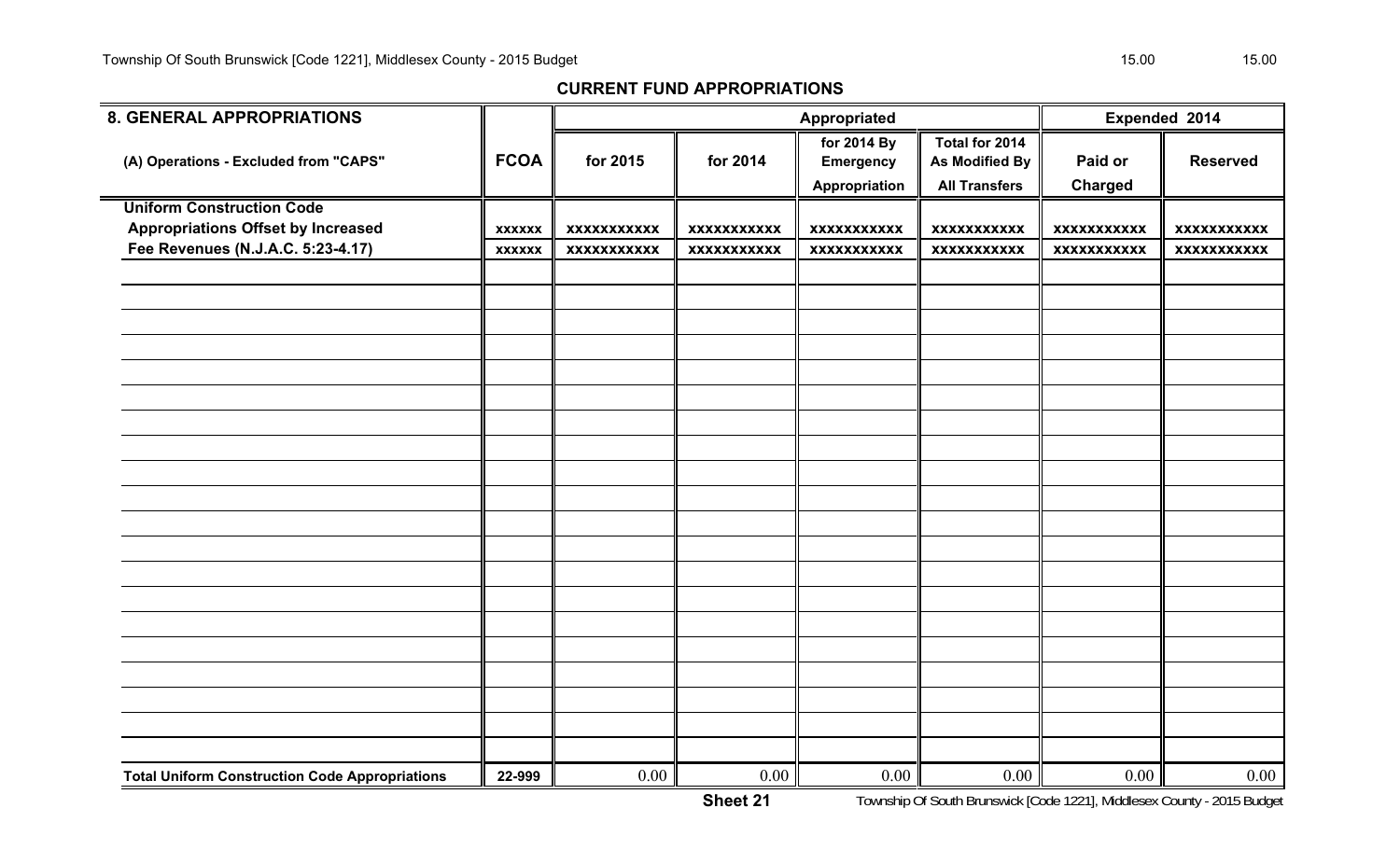| <b>8. GENERAL APPROPRIATIONS</b>       |               |                    |                    | Appropriated                                     |                                                                 |                    | Expended 2014      |
|----------------------------------------|---------------|--------------------|--------------------|--------------------------------------------------|-----------------------------------------------------------------|--------------------|--------------------|
| (A) Operations - Excluded from "CAPS"  | <b>FCOA</b>   | for 2015           | for 2014           | for 2014 By<br><b>Emergency</b><br>Appropriation | Total for 2014<br><b>As Modified By</b><br><b>All Transfers</b> | Paid or<br>Charged | <b>Reserved</b>    |
| <b>Shared Service Agreements</b>       | <b>XXXXXX</b> | <b>XXXXXXXXXXX</b> | <b>XXXXXXXXXXX</b> | <b>XXXXXXXXXXX</b>                               | <b>XXXXXXXXXXX</b>                                              | <b>XXXXXXXXXXX</b> | <b>XXXXXXXXXXX</b> |
|                                        |               |                    |                    |                                                  |                                                                 |                    |                    |
| Fire Services                          | 42-265        |                    |                    |                                                  |                                                                 |                    |                    |
| Salaries and Wages                     | 42-265-1      | 385,000.00         | 374,000.00         |                                                  | 374,000.00                                                      | 374,000.00         | 0.00               |
| Other Expenses                         | 42-265-2      |                    | 13,122.00          |                                                  | 13,122.00                                                       | 13,122.00          | 0.00               |
|                                        |               |                    |                    |                                                  |                                                                 |                    |                    |
| Data Processing                        | 42-140        |                    |                    |                                                  |                                                                 |                    |                    |
| Salaries and Wages                     | 42-140-1      | 91,000.00          | 91,750.00          |                                                  | 91,750.00                                                       | 91,750.00          | 0.00               |
|                                        |               |                    |                    |                                                  |                                                                 |                    |                    |
|                                        |               |                    |                    |                                                  |                                                                 |                    |                    |
|                                        |               |                    |                    |                                                  |                                                                 |                    |                    |
|                                        |               |                    |                    |                                                  |                                                                 |                    |                    |
|                                        |               |                    |                    |                                                  |                                                                 |                    |                    |
|                                        |               |                    |                    |                                                  |                                                                 |                    |                    |
|                                        |               |                    |                    |                                                  |                                                                 |                    |                    |
|                                        |               |                    |                    |                                                  |                                                                 |                    |                    |
|                                        |               |                    |                    |                                                  |                                                                 |                    |                    |
|                                        |               |                    |                    |                                                  |                                                                 |                    |                    |
|                                        |               |                    |                    |                                                  |                                                                 |                    |                    |
|                                        |               |                    |                    |                                                  |                                                                 |                    |                    |
|                                        |               |                    |                    |                                                  |                                                                 |                    |                    |
|                                        |               |                    |                    |                                                  |                                                                 |                    |                    |
|                                        |               |                    |                    |                                                  |                                                                 |                    |                    |
| <b>Total Shared Service Agreements</b> | 42-999        | 476,000.00         | 478,872.00         | 0.00                                             | 478,872.00                                                      | 478,872.00         | 0.00               |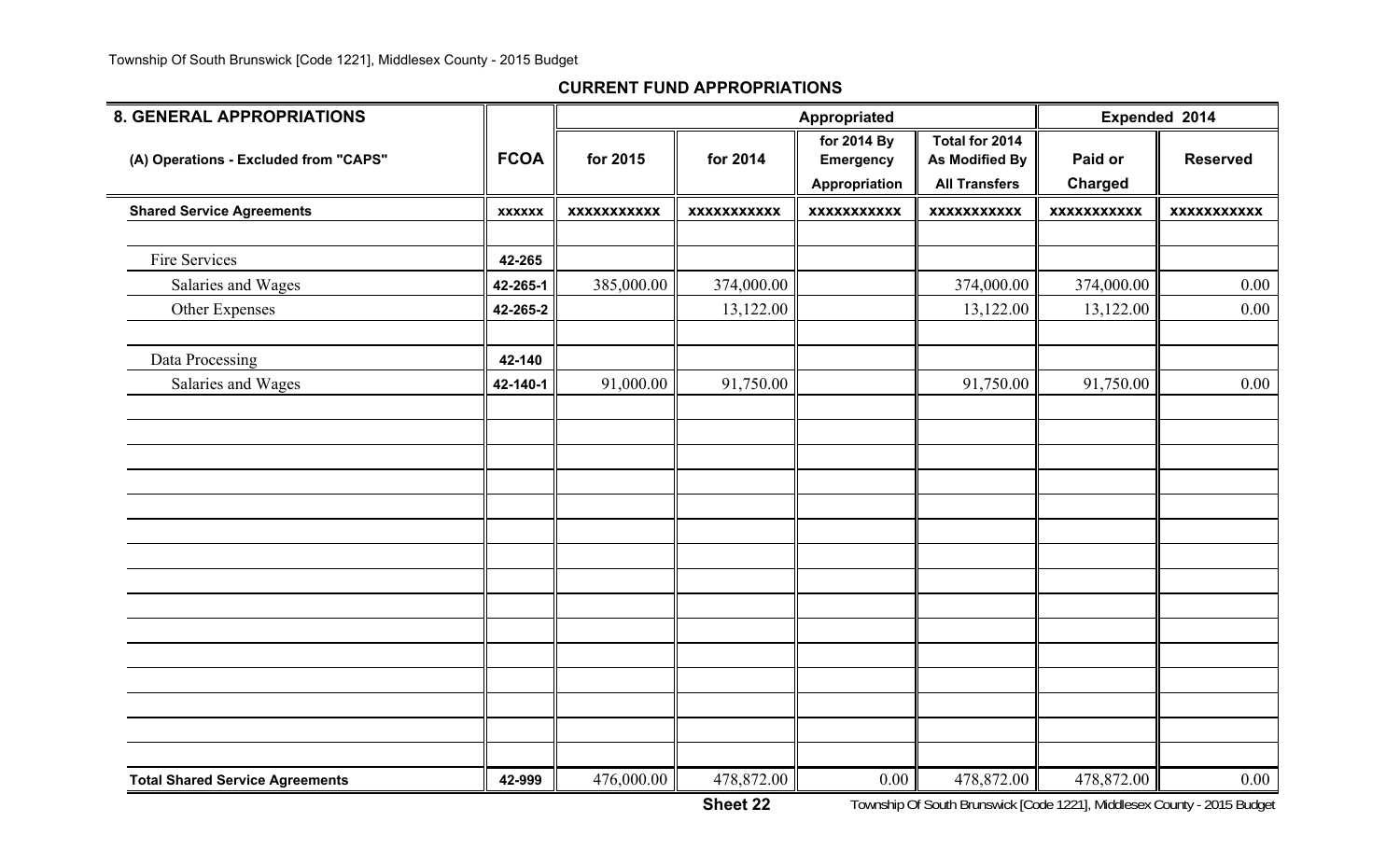| <b>8. GENERAL APPROPRIATIONS</b>                 |               |                    |                    | Appropriated       |                       |                    | Expended 2014      |
|--------------------------------------------------|---------------|--------------------|--------------------|--------------------|-----------------------|--------------------|--------------------|
|                                                  |               |                    |                    | for 2014 By        | Total for 2014        |                    |                    |
| (A) Operations - Excluded from "CAPS"            | <b>FCOA</b>   | for 2015           | for 2014           | <b>Emergency</b>   | <b>As Modified By</b> | Paid or            | <b>Reserved</b>    |
|                                                  |               |                    |                    | Appropriation      | <b>All Transfers</b>  | <b>Charged</b>     |                    |
| <b>Additional Appropriations Offset by</b>       |               |                    |                    |                    |                       |                    |                    |
| Revenues (N.J.S. 40A:4-45.3h)                    | <b>XXXXXX</b> | <b>XXXXXXXXXXX</b> | <b>XXXXXXXXXXX</b> | <b>XXXXXXXXXXX</b> | <b>XXXXXXXXXXX</b>    | <b>XXXXXXXXXXX</b> | <b>XXXXXXXXXXX</b> |
|                                                  |               |                    |                    |                    |                       |                    |                    |
|                                                  |               |                    |                    |                    |                       |                    |                    |
|                                                  |               |                    |                    |                    |                       |                    |                    |
|                                                  |               |                    |                    |                    |                       |                    |                    |
|                                                  |               |                    |                    |                    |                       |                    |                    |
|                                                  |               |                    |                    |                    |                       |                    |                    |
|                                                  |               |                    |                    |                    |                       |                    |                    |
|                                                  |               |                    |                    |                    |                       |                    |                    |
|                                                  |               |                    |                    |                    |                       |                    |                    |
|                                                  |               |                    |                    |                    |                       |                    |                    |
|                                                  |               |                    |                    |                    |                       |                    |                    |
|                                                  |               |                    |                    |                    |                       |                    |                    |
|                                                  |               |                    |                    |                    |                       |                    |                    |
|                                                  |               |                    |                    |                    |                       |                    |                    |
|                                                  |               |                    |                    |                    |                       |                    |                    |
|                                                  |               |                    |                    |                    |                       |                    |                    |
|                                                  |               |                    |                    |                    |                       |                    |                    |
|                                                  |               |                    |                    |                    |                       |                    |                    |
|                                                  |               |                    |                    |                    |                       |                    |                    |
|                                                  |               |                    |                    |                    |                       |                    |                    |
| <b>Total Additional Appropriations Offset by</b> |               |                    |                    |                    |                       |                    |                    |
| Revenues (N.J.S. 40A:4-45.3h)                    | 34-303        | 0.00               | 0.00               | 0.00               | 0.00                  | 0.00               | 0.00               |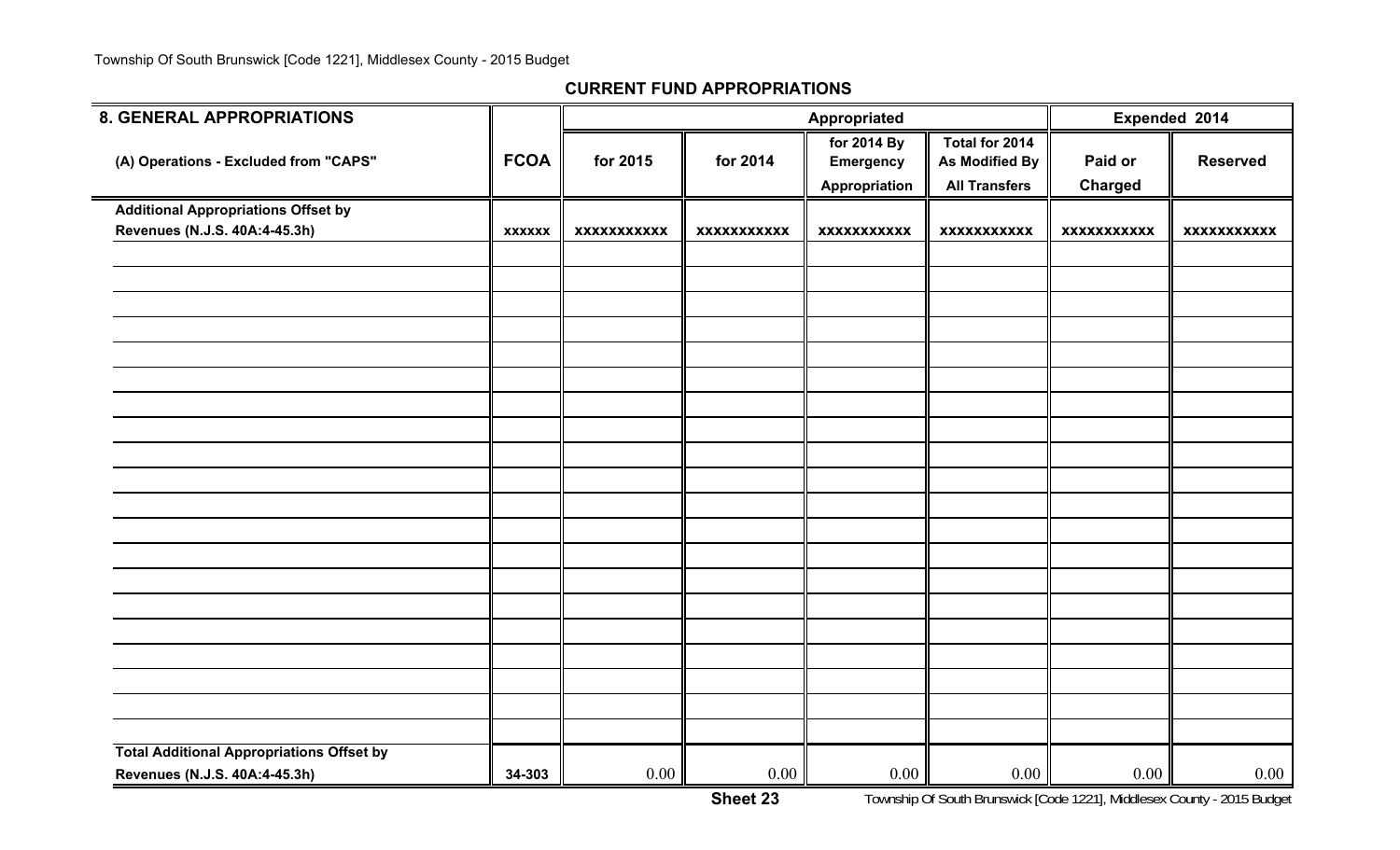| <b>8. GENERAL APPROPRIATIONS</b>                      |              |                    |                    | Appropriated                              |                                                                 |                    | Expended 2014      |
|-------------------------------------------------------|--------------|--------------------|--------------------|-------------------------------------------|-----------------------------------------------------------------|--------------------|--------------------|
| (A) Operations - Excluded from "CAPS"                 | <b>FCOA</b>  | for 2015           | for 2014           | for 2014 By<br>Emergency<br>Appropriation | Total for 2014<br><b>As Modified By</b><br><b>All Transfers</b> | Paid or<br>Charged | <b>Reserved</b>    |
| <b>Public and Private Programs Offset by Revenues</b> | <b>XXXXX</b> | <b>XXXXXXXXXXX</b> | <b>XXXXXXXXXXX</b> | <b>XXXXXXXXXXX</b>                        | <b>XXXXXXXXXXX</b>                                              | <b>XXXXXXXXXXX</b> | <b>XXXXXXXXXXX</b> |
|                                                       |              |                    |                    |                                           |                                                                 |                    |                    |
| <b>DDEF GRANT</b>                                     |              |                    |                    |                                           |                                                                 |                    |                    |
| Salaries and Wages                                    | 26-240-1     |                    | 531.72             |                                           | 531.72                                                          | 531.72             | 0.00               |
| <b>SEARCH</b>                                         |              |                    |                    |                                           |                                                                 |                    |                    |
| Salaries and Wages                                    |              |                    |                    |                                           |                                                                 |                    |                    |
| <b>County Recycling</b>                               |              |                    |                    |                                           |                                                                 |                    |                    |
| Other Expenses                                        |              |                    |                    |                                           |                                                                 |                    |                    |
| <b>CLICK IT OR TICKET</b>                             |              |                    |                    |                                           |                                                                 |                    |                    |
| Other Expenses                                        | 26-240-1     |                    | 4,000.00           |                                           | 4,000.00                                                        | 4,000.00           | 0.00               |
| Clean Energy                                          |              |                    |                    |                                           |                                                                 |                    |                    |
| Other Expenses                                        |              |                    |                    |                                           |                                                                 |                    |                    |
| <b>ROID</b>                                           |              |                    |                    |                                           |                                                                 |                    |                    |
| Other Expenses                                        | 28-370-2     |                    | 16,572.49          |                                           | 16,572.49                                                       | 16,572.49          | 0.00               |
| Senior Transportation                                 |              |                    |                    |                                           |                                                                 |                    |                    |
| Other Expenses                                        | 28-370-2     |                    | 6,500.00           |                                           | 6,500.00                                                        | 6,500.00           | 0.00               |
| <b>Distracted Driver</b>                              |              |                    |                    |                                           |                                                                 |                    |                    |
| Other Expenses                                        | 26-240-1     |                    | 4,800.00           |                                           | 4,800.00                                                        | 4,800.00           | 0.00               |
| Influenza                                             |              |                    |                    |                                           |                                                                 |                    |                    |
| Other Expenses                                        |              |                    |                    |                                           |                                                                 |                    |                    |
| Recycling Tonnage                                     |              |                    |                    |                                           |                                                                 |                    |                    |
| Other Expenses                                        | 26-305-2     |                    | 181,577.63         |                                           | 181,577.63                                                      | 181,577.63         | 0.00               |
|                                                       |              |                    |                    |                                           |                                                                 |                    |                    |
|                                                       |              |                    |                    |                                           |                                                                 |                    |                    |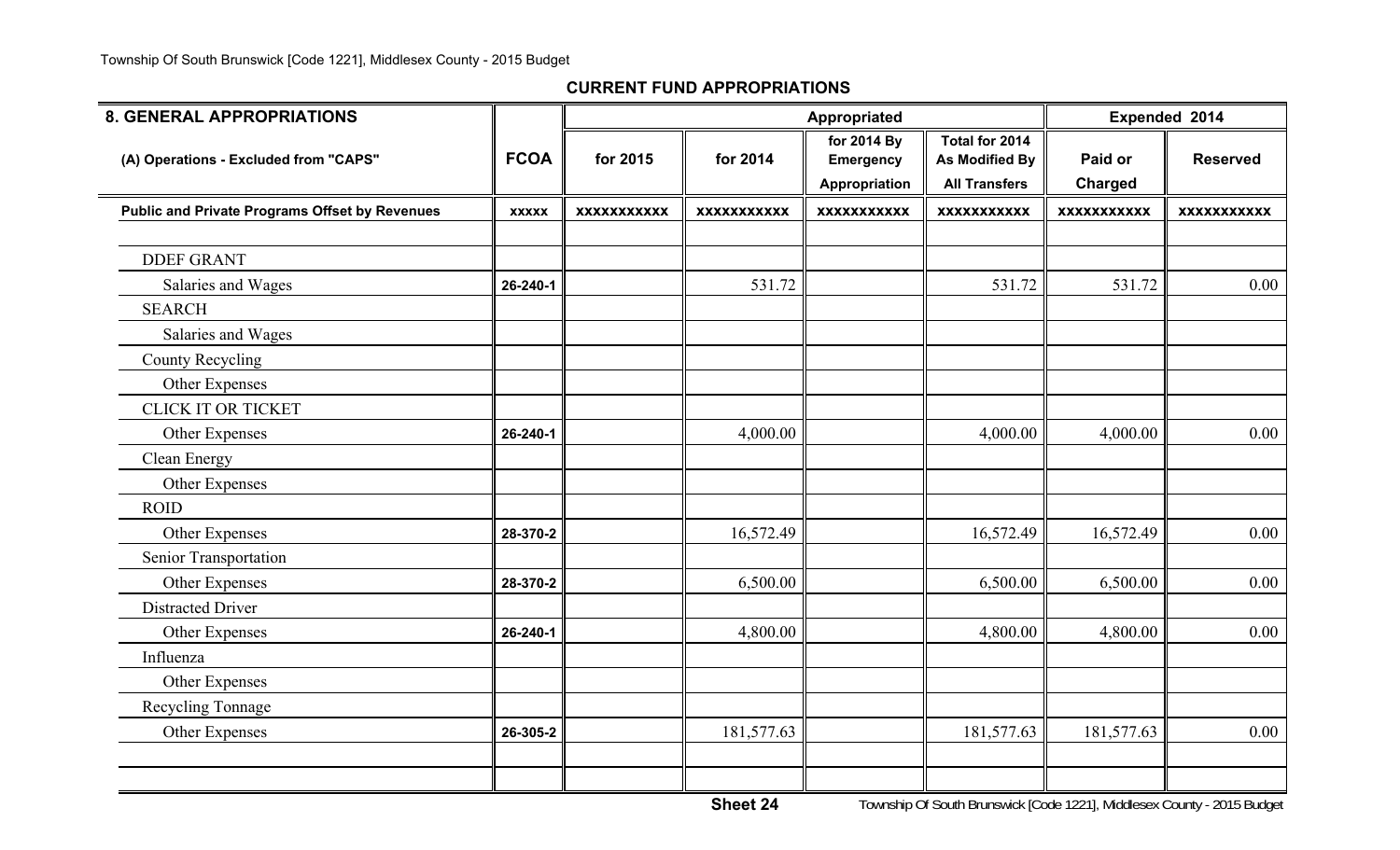[Extra Sheet]

| <b>8. GENERAL APPROPRIATIONS</b>                       |               |                    |                    | Appropriated                                     |                                                                 |                           | Expended 2014      |
|--------------------------------------------------------|---------------|--------------------|--------------------|--------------------------------------------------|-----------------------------------------------------------------|---------------------------|--------------------|
| (A) Operations - Excluded from "CAPS"                  | <b>FCOA</b>   | for 2015           | for 2014           | for 2014 By<br><b>Emergency</b><br>Appropriation | Total for 2014<br><b>As Modified By</b><br><b>All Transfers</b> | Paid or<br><b>Charged</b> | <b>Reserved</b>    |
| Public and Private Programs Offset by Revenues (contin | <b>XXXXXX</b> | <b>XXXXXXXXXXX</b> | <b>XXXXXXXXXXX</b> | <b>XXXXXXXXXXX</b>                               | <b>XXXXXXXXXXX</b>                                              | <b>XXXXXXXXXXX</b>        | <b>XXXXXXXXXXX</b> |
| Drive Sober or Get Pulled Over                         |               |                    |                    |                                                  |                                                                 |                           |                    |
| Other Expenses                                         | 25-240-2      |                    | 11,100.00          |                                                  | 11,100.00                                                       | 11,100.00                 | 0.00               |
| Recycling Enhahcement                                  |               |                    |                    |                                                  |                                                                 |                           |                    |
| Other Expenses                                         |               |                    |                    |                                                  |                                                                 |                           |                    |
| <b>Body Armor</b>                                      |               |                    |                    |                                                  |                                                                 |                           |                    |
| Other Expenses                                         | 25-240-2      |                    | 8,793.16           |                                                  | 8,793.16                                                        | 8,793.16                  | 0.00               |
| Gypsy Moth                                             |               |                    |                    |                                                  |                                                                 |                           |                    |
| Other Expenses                                         |               |                    |                    |                                                  |                                                                 |                           |                    |
| HANDICAP REC OPP MATCH                                 |               |                    |                    |                                                  |                                                                 |                           |                    |
| Other Expenses                                         |               |                    |                    |                                                  |                                                                 |                           |                    |
| Vest Replacement                                       |               |                    |                    |                                                  |                                                                 |                           |                    |
| Other Expenses                                         | 25-240-2      |                    | 786.75             |                                                  | 786.75                                                          | 786.75                    | 0.00               |
| <b>COI</b>                                             |               |                    |                    |                                                  |                                                                 |                           |                    |
| Salaries and Wages                                     |               |                    |                    |                                                  |                                                                 |                           |                    |
| Culteral Heritage                                      |               |                    |                    |                                                  |                                                                 |                           |                    |
| Other Expenses                                         | 28-370-2      |                    | 1,776.00           |                                                  | 1,776.00                                                        | 1,776.00                  | 0.00               |
| Cops In Shops                                          |               |                    |                    |                                                  |                                                                 |                           |                    |
| Salaries and Wages                                     | 25-240-1      | 2,800.00           | 2,400.00           |                                                  | 2,400.00                                                        | 2,400.00                  | 0.00               |
|                                                        |               |                    |                    |                                                  |                                                                 |                           |                    |
|                                                        |               |                    |                    |                                                  |                                                                 |                           |                    |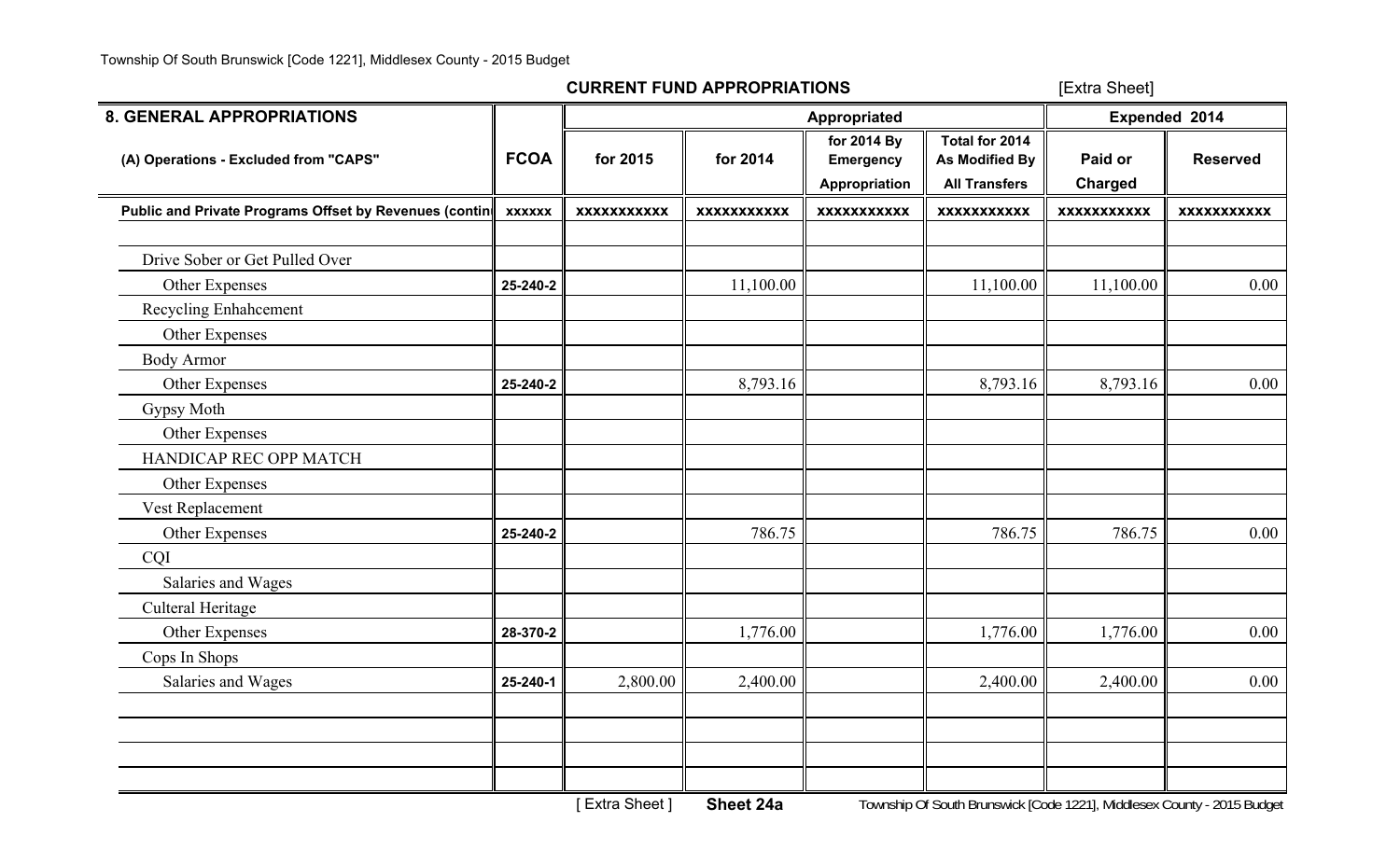[Extra Sheet]

| <b>8. GENERAL APPROPRIATIONS</b>                       |               |                    | Appropriated       |                                                  |                                                                 | Expended 2014             |                    |
|--------------------------------------------------------|---------------|--------------------|--------------------|--------------------------------------------------|-----------------------------------------------------------------|---------------------------|--------------------|
| (A) Operations - Excluded from "CAPS"                  | <b>FCOA</b>   | for 2015           | for 2014           | for 2014 By<br><b>Emergency</b><br>Appropriation | Total for 2014<br><b>As Modified By</b><br><b>All Transfers</b> | Paid or<br><b>Charged</b> | <b>Reserved</b>    |
| Public and Private Programs Offset by Revenues (contin | <b>XXXXXX</b> | <b>XXXXXXXXXXX</b> | <b>XXXXXXXXXXX</b> | <b>XXXXXXXXXXX</b>                               | <b>XXXXXXXXXXX</b>                                              | <b>XXXXXXXXXXX</b>        | <b>XXXXXXXXXXX</b> |
| <b>DOE Stimulus</b>                                    |               |                    |                    |                                                  |                                                                 |                           |                    |
| Other Expenses                                         |               |                    |                    |                                                  |                                                                 |                           |                    |
| Obey the Signs                                         |               |                    |                    |                                                  |                                                                 |                           |                    |
| Other Expenses                                         |               |                    |                    |                                                  |                                                                 |                           |                    |
| Rowland Park Turf Fields                               |               |                    |                    |                                                  |                                                                 |                           |                    |
| Other Expenses                                         |               |                    |                    |                                                  |                                                                 |                           |                    |
| <b>County Open Space Grants</b>                        |               |                    |                    |                                                  |                                                                 |                           |                    |
| Other Expenses                                         |               |                    |                    |                                                  |                                                                 |                           |                    |
| <b>Unappropriated Grants</b>                           |               |                    |                    |                                                  |                                                                 |                           |                    |
|                                                        | 26-305-2      |                    | 68,257.38          |                                                  | 68,257.38                                                       | 68,257.38                 | 0.00               |
| <b>County Recycling</b>                                | 26-305-2      | 48,614.00          |                    |                                                  |                                                                 |                           |                    |
| Senior Transportation                                  | 28-370-2      | 6,500.00           |                    |                                                  |                                                                 |                           |                    |
| <b>Body Armor</b>                                      | 25-240-2      | 1,815.00           |                    |                                                  |                                                                 |                           |                    |
| <b>Community Concerns</b>                              |               |                    |                    |                                                  |                                                                 |                           |                    |
| Other Expenses                                         |               |                    |                    |                                                  |                                                                 |                           |                    |
| <b>Clean Communities</b>                               |               |                    |                    |                                                  |                                                                 |                           |                    |
| Other Expenses                                         | 26-290-2      |                    | 72,438.79          |                                                  | 72,438.79                                                       | 72,438.79                 | 0.00               |
| <b>Safe Corrridors</b>                                 |               |                    |                    |                                                  |                                                                 |                           |                    |
| Other Expenses                                         |               |                    |                    |                                                  |                                                                 |                           |                    |
|                                                        |               |                    |                    |                                                  |                                                                 |                           |                    |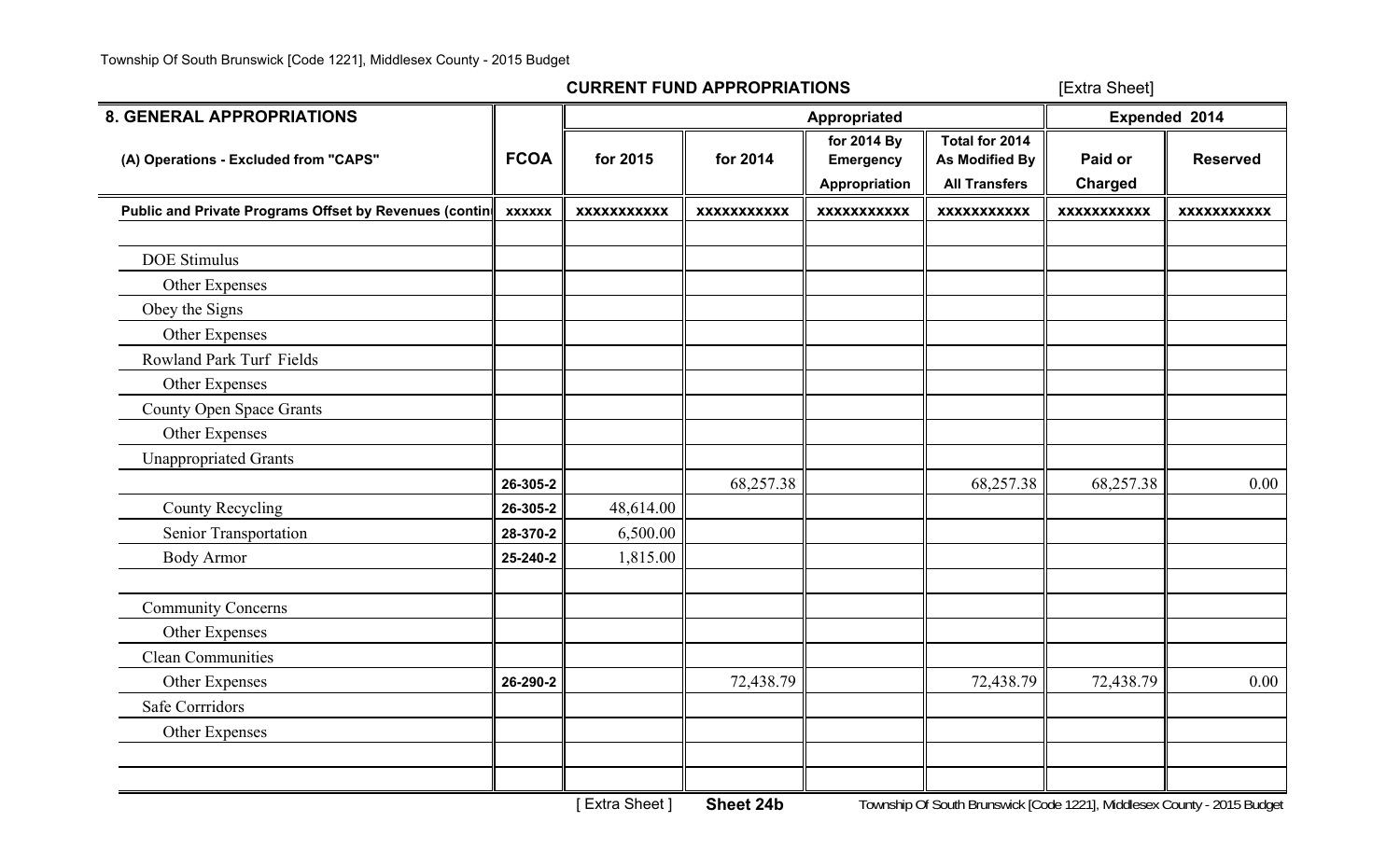| <b>8. GENERAL APPROPRIATIONS</b>                  |               |                    |                    | Appropriated                                     |                                                                 |                           | Expended 2014      |
|---------------------------------------------------|---------------|--------------------|--------------------|--------------------------------------------------|-----------------------------------------------------------------|---------------------------|--------------------|
| (A) Operations - Excluded from "CAPS" (continued) | <b>FCOA</b>   | for 2015           | for 2014           | for 2014 By<br><b>Emergency</b><br>Appropriation | Total for 2014<br><b>As Modified By</b><br><b>All Transfers</b> | Paid or<br><b>Charged</b> | <b>Reserved</b>    |
| <b>Public and Private Programs Offset</b>         |               |                    |                    |                                                  |                                                                 |                           |                    |
| by Revenues (continued)                           | <b>XXXXXX</b> | <b>XXXXXXXXXXX</b> | <b>XXXXXXXXXXX</b> | <b>XXXXXXXXXXX</b>                               | <b>XXXXXXXXXXX</b>                                              | <b>XXXXXXXXXXX</b>        | <b>XXXXXXXXXXX</b> |
|                                                   |               |                    |                    |                                                  |                                                                 |                           |                    |
|                                                   |               |                    |                    |                                                  |                                                                 |                           |                    |
|                                                   |               |                    |                    |                                                  |                                                                 |                           |                    |
|                                                   |               |                    |                    |                                                  |                                                                 |                           |                    |
|                                                   |               |                    |                    |                                                  |                                                                 |                           |                    |
|                                                   |               |                    |                    |                                                  |                                                                 |                           |                    |
|                                                   |               |                    |                    |                                                  |                                                                 |                           |                    |
|                                                   |               |                    |                    |                                                  |                                                                 |                           |                    |
|                                                   |               |                    |                    |                                                  |                                                                 |                           |                    |
|                                                   |               |                    |                    |                                                  |                                                                 |                           |                    |
|                                                   |               |                    |                    |                                                  |                                                                 |                           |                    |
|                                                   |               |                    |                    |                                                  |                                                                 |                           |                    |
|                                                   |               |                    |                    |                                                  |                                                                 |                           |                    |
|                                                   |               |                    |                    |                                                  |                                                                 |                           |                    |
|                                                   |               |                    |                    |                                                  |                                                                 |                           |                    |
| <b>Total Public and Private Programs Offset</b>   |               |                    |                    |                                                  |                                                                 |                           |                    |
| by Revenue                                        | 40-999        | 59,729.00          | 379,533.92         | 0.00                                             | 379,533.92                                                      | 379,533.92                | 0.00               |
|                                                   |               |                    |                    |                                                  |                                                                 |                           |                    |
| <b>Total Operations - Excluded from "CAPS"</b>    | 34-305        | 3,494,474.00       | 3,999,851.92       | 0.00                                             | 3,999,851.92                                                    | 3,964,737.92              | 35,114.00          |
| Detail:                                           |               |                    |                    |                                                  |                                                                 |                           |                    |
| <b>Salaries &amp; Wages</b>                       | 34-305-1      | 2,118,770.00       | 2,176,771.72       | 0.00                                             | 2,166,771.72                                                    | 2,133,431.90              | 33,339.82          |
| <b>Other Expenses</b>                             | 34-305-2      | 1,375,704.00       | 1,823,080.20       | 0.00                                             | 1,833,080.20                                                    | 1,831,306.02              | 1,774.18           |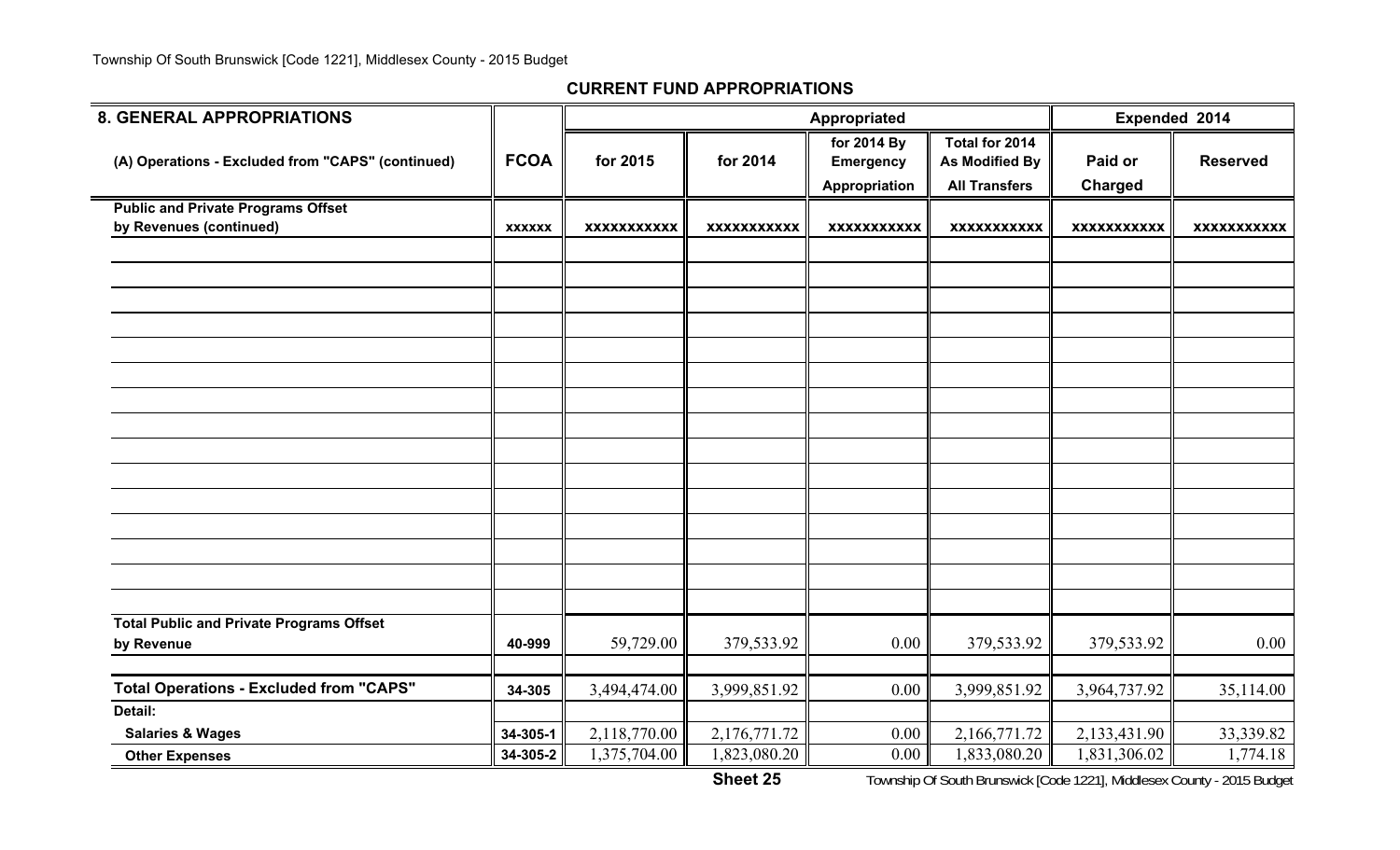Township Of South Brunswick [Code 1221], Middlesex County - 2015 Budget

| <b>8. GENERAL APPROPRIATIONS</b>                |             |            |            | Appropriated                                     |                                                          |                           | Expended 2014   |
|-------------------------------------------------|-------------|------------|------------|--------------------------------------------------|----------------------------------------------------------|---------------------------|-----------------|
| (C) Capital Improvements - Excluded from "CAPS" | <b>FCOA</b> | for 2015   | for 2014   | for 2014 By<br><b>Emergency</b><br>Appropriation | Total for 2014<br>As Modified By<br><b>All Transfers</b> | Paid or<br><b>Charged</b> | <b>Reserved</b> |
| <b>Down Payments on Improvements</b>            | 44-902      |            |            |                                                  |                                                          |                           |                 |
| <b>Capital Improvement Fund</b>                 | 44-901      | 100,000.00 | 100,000.00 | <b>XXXXXXXXXX</b>                                | 100,000.00                                               | 100,000.00                | 0.00            |
|                                                 |             |            |            |                                                  |                                                          |                           |                 |
|                                                 |             |            |            |                                                  |                                                          |                           |                 |
|                                                 |             |            |            |                                                  |                                                          |                           |                 |
|                                                 |             |            |            |                                                  |                                                          |                           |                 |
|                                                 |             |            |            |                                                  |                                                          |                           |                 |
|                                                 |             |            |            |                                                  |                                                          |                           |                 |
|                                                 |             |            |            |                                                  |                                                          |                           |                 |
|                                                 |             |            |            |                                                  |                                                          |                           |                 |
|                                                 |             |            |            |                                                  |                                                          |                           |                 |
|                                                 |             |            |            |                                                  |                                                          |                           |                 |
|                                                 |             |            |            |                                                  |                                                          |                           |                 |
|                                                 |             |            |            |                                                  |                                                          |                           |                 |
|                                                 |             |            |            |                                                  |                                                          |                           |                 |
|                                                 |             |            |            |                                                  |                                                          |                           |                 |
|                                                 |             |            |            |                                                  |                                                          |                           |                 |
|                                                 |             |            |            |                                                  |                                                          |                           |                 |
|                                                 |             |            |            |                                                  |                                                          |                           |                 |
|                                                 |             |            |            |                                                  |                                                          |                           |                 |
|                                                 |             |            |            |                                                  |                                                          |                           |                 |
|                                                 |             |            |            |                                                  |                                                          |                           |                 |
|                                                 |             |            |            |                                                  |                                                          |                           |                 |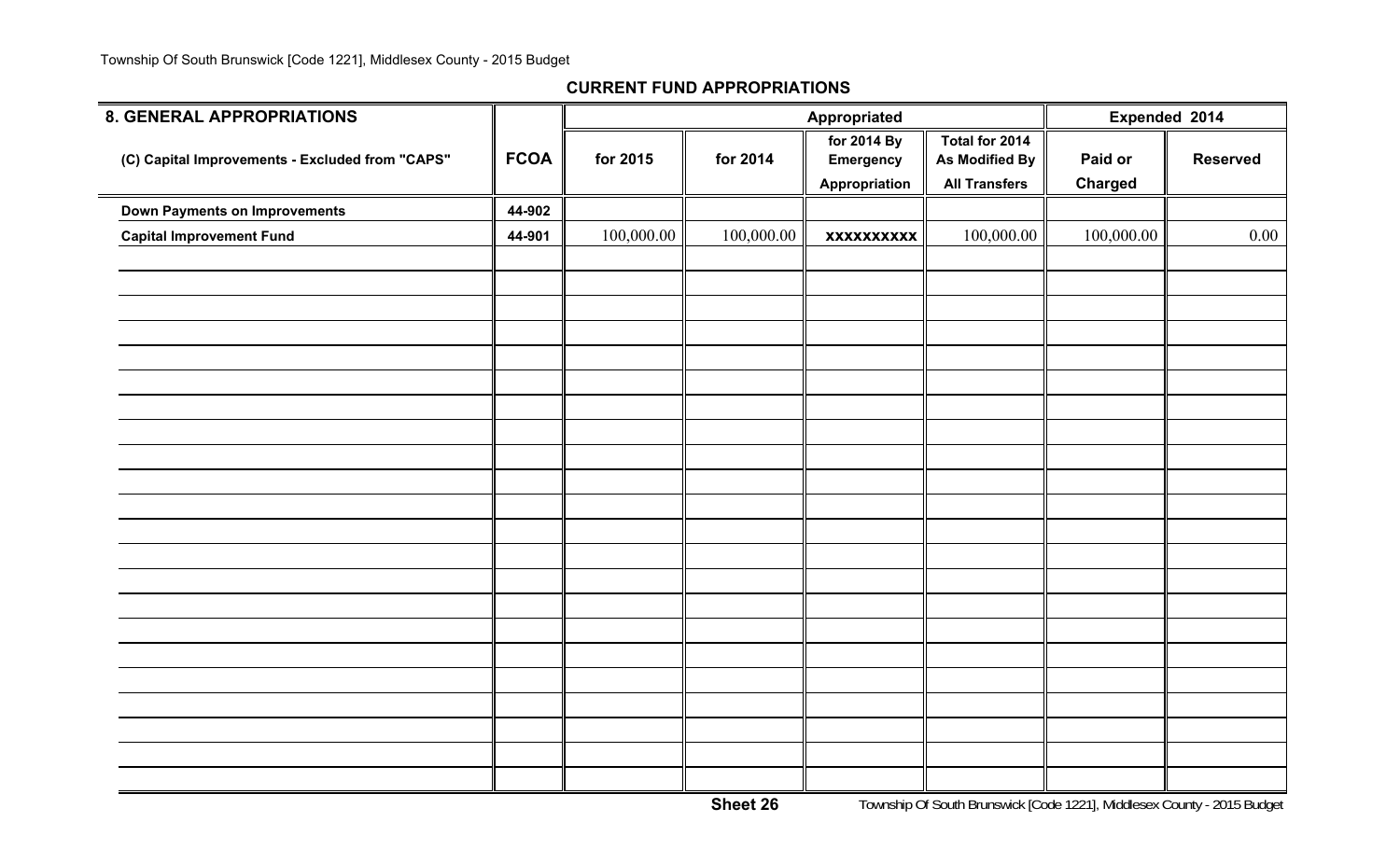| <b>8. GENERAL APPROPRIATIONS</b>                         |               |                    |                    | Appropriated                                     |                                                          | Expended 2014             |                    |
|----------------------------------------------------------|---------------|--------------------|--------------------|--------------------------------------------------|----------------------------------------------------------|---------------------------|--------------------|
| (C) Capital Improvements - Excluded from "CAPS"          | <b>FCOA</b>   | for 2015           | for 2014           | for 2014 By<br><b>Emergency</b><br>Appropriation | Total for 2014<br>As Modified By<br><b>All Transfers</b> | Paid or<br><b>Charged</b> | <b>Reserved</b>    |
|                                                          |               |                    |                    |                                                  |                                                          |                           |                    |
|                                                          |               |                    |                    |                                                  |                                                          |                           |                    |
|                                                          |               |                    |                    |                                                  |                                                          |                           |                    |
|                                                          |               |                    |                    |                                                  |                                                          |                           |                    |
| <b>Public and Private Programs Offset by Revenues:</b>   | <b>XXXXXX</b> | <b>XXXXXXXXXXX</b> | <b>XXXXXXXXXXX</b> | <b>XXXXXXXXXXX</b>                               | <b>XXXXXXXXXXX</b>                                       | <b>XXXXXXXXXXX</b>        | <b>XXXXXXXXXXX</b> |
| New Jersey DOT Trust Fund Authority Act                  | 41-865        |                    |                    |                                                  |                                                          |                           |                    |
|                                                          |               |                    |                    |                                                  |                                                          |                           |                    |
|                                                          |               |                    |                    |                                                  |                                                          |                           |                    |
|                                                          |               |                    |                    |                                                  |                                                          |                           |                    |
|                                                          |               |                    |                    |                                                  |                                                          |                           |                    |
|                                                          |               |                    |                    |                                                  |                                                          |                           |                    |
|                                                          |               |                    |                    |                                                  |                                                          |                           |                    |
|                                                          |               |                    |                    |                                                  |                                                          |                           |                    |
|                                                          |               |                    |                    |                                                  |                                                          |                           |                    |
|                                                          |               |                    |                    |                                                  |                                                          |                           |                    |
|                                                          |               |                    |                    |                                                  |                                                          |                           |                    |
|                                                          |               |                    |                    |                                                  |                                                          |                           |                    |
|                                                          |               |                    |                    |                                                  |                                                          |                           |                    |
|                                                          |               |                    |                    |                                                  |                                                          |                           |                    |
|                                                          |               |                    |                    |                                                  |                                                          |                           |                    |
|                                                          |               |                    |                    |                                                  |                                                          |                           |                    |
| <b>Total Capital Improvements - Excluded from "CAPS"</b> | 44-999        | 100,000.00         | 100,000.00         | 0.00                                             | 100,000.00                                               | 100,000.00                | 0.00               |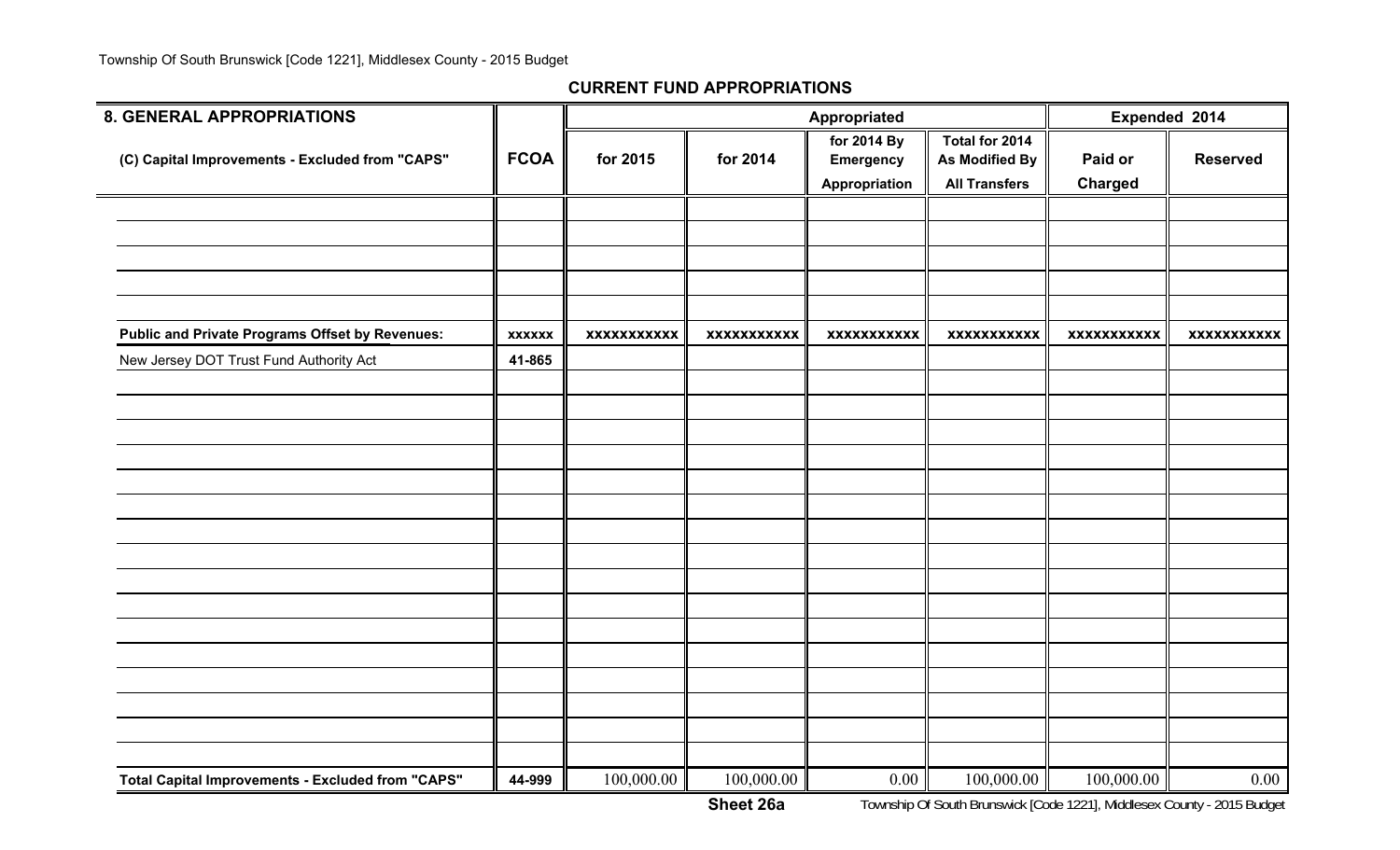| <b>8. GENERAL APPROPRIATIONS</b>                           |               |                    |                    | Appropriated                                       |                                                                 | Expended 2014             |                    |
|------------------------------------------------------------|---------------|--------------------|--------------------|----------------------------------------------------|-----------------------------------------------------------------|---------------------------|--------------------|
| (D) Municipal Debt Service - Excluded from "CAPS"          | <b>FCOA</b>   | for 2015           | for 2014           | for $2014$ By<br><b>Emergency</b><br>Appropriation | Total for 2014<br><b>As Modified By</b><br><b>All Transfers</b> | Paid or<br><b>Charged</b> | <b>Reserved</b>    |
| Payment of Bond Principal                                  | 45-920        | 4,440,714.00       | 4,381,726.00       |                                                    | 4,521,726.00                                                    | 4,521,726.00              | <b>XXXXXXXXXXX</b> |
| Payment of Bond Antic. Notes and Capital Notes             | 45-925        |                    |                    |                                                    |                                                                 |                           | <b>XXXXXXXXXXX</b> |
| Interest on Bonds                                          | 45-930        | 1,273,750.00       | 1,487,205.23       |                                                    | 1,347,205.23                                                    | 1,347,205.23              | <b>XXXXXXXXXXX</b> |
| Interest on Notes                                          | 45-935        | 8,970.00           | 21,400.00          |                                                    | 21,400.00                                                       | 21,340.55                 | <b>XXXXXXXXXXX</b> |
| <b>Green Trust Loan Program:</b>                           | <b>XXXXXX</b> | <b>XXXXXXXXXXX</b> | <b>XXXXXXXXXXX</b> | <b>XXXXXXXXXXX</b>                                 | <b>XXXXXXXXXXX</b>                                              | <b>XXXXXXXXXXX</b>        | <b>XXXXXXXXXXX</b> |
| Loan Repayments for Principal and Interest                 | 45-940        |                    | 2,250.00           |                                                    | 2,250.00                                                        | 22.23                     | <b>XXXXXXXXXXX</b> |
|                                                            |               |                    |                    |                                                    |                                                                 |                           | <b>XXXXXXXXXXX</b> |
|                                                            |               |                    |                    |                                                    |                                                                 |                           | <b>XXXXXXXXXXX</b> |
|                                                            |               |                    |                    |                                                    |                                                                 |                           | <b>XXXXXXXXXXX</b> |
|                                                            |               |                    |                    |                                                    |                                                                 |                           | <b>XXXXXXXXXXX</b> |
|                                                            |               |                    |                    |                                                    |                                                                 |                           | <b>XXXXXXXXXXX</b> |
|                                                            |               |                    |                    |                                                    |                                                                 |                           | <b>XXXXXXXXXXX</b> |
|                                                            |               |                    |                    |                                                    |                                                                 |                           | <b>XXXXXXXXXXX</b> |
|                                                            |               |                    |                    |                                                    |                                                                 |                           | <b>XXXXXXXXXXX</b> |
|                                                            |               |                    |                    |                                                    |                                                                 |                           | <b>XXXXXXXXXXX</b> |
|                                                            |               |                    |                    |                                                    |                                                                 |                           | <b>XXXXXXXXXXX</b> |
|                                                            |               |                    |                    |                                                    |                                                                 |                           | <b>XXXXXXXXXXX</b> |
|                                                            |               |                    |                    |                                                    |                                                                 |                           | <b>XXXXXXXXXXX</b> |
|                                                            | 45-941        |                    |                    |                                                    |                                                                 |                           | <b>XXXXXXXXXXX</b> |
|                                                            | 45-941        |                    |                    |                                                    |                                                                 |                           | <b>XXXXXXXXXXX</b> |
| Capital Lease Obligations Approved After 7/1/2007          |               |                    |                    |                                                    |                                                                 |                           | <b>XXXXXXXXXXX</b> |
| Principal                                                  | 45-941        | 269,811.07         | 243,472.80         |                                                    | 243,472.80                                                      | 243,472.80                | <b>XXXXXXXXXXX</b> |
| Interest                                                   | 45-941        | 17,564.89          | 5,779.87           |                                                    | 5,779.87                                                        | 5,779.87                  | <b>XXXXXXXXXXX</b> |
| <b>Total Municipal Debt Service - Excluded from "CAPS"</b> | 45-999        | 6,010,809.96       | 6,141,833.90       | 0.00                                               | 6,141,833.90                                                    | 6,139,546.68              | <b>XXXXXXXXXXX</b> |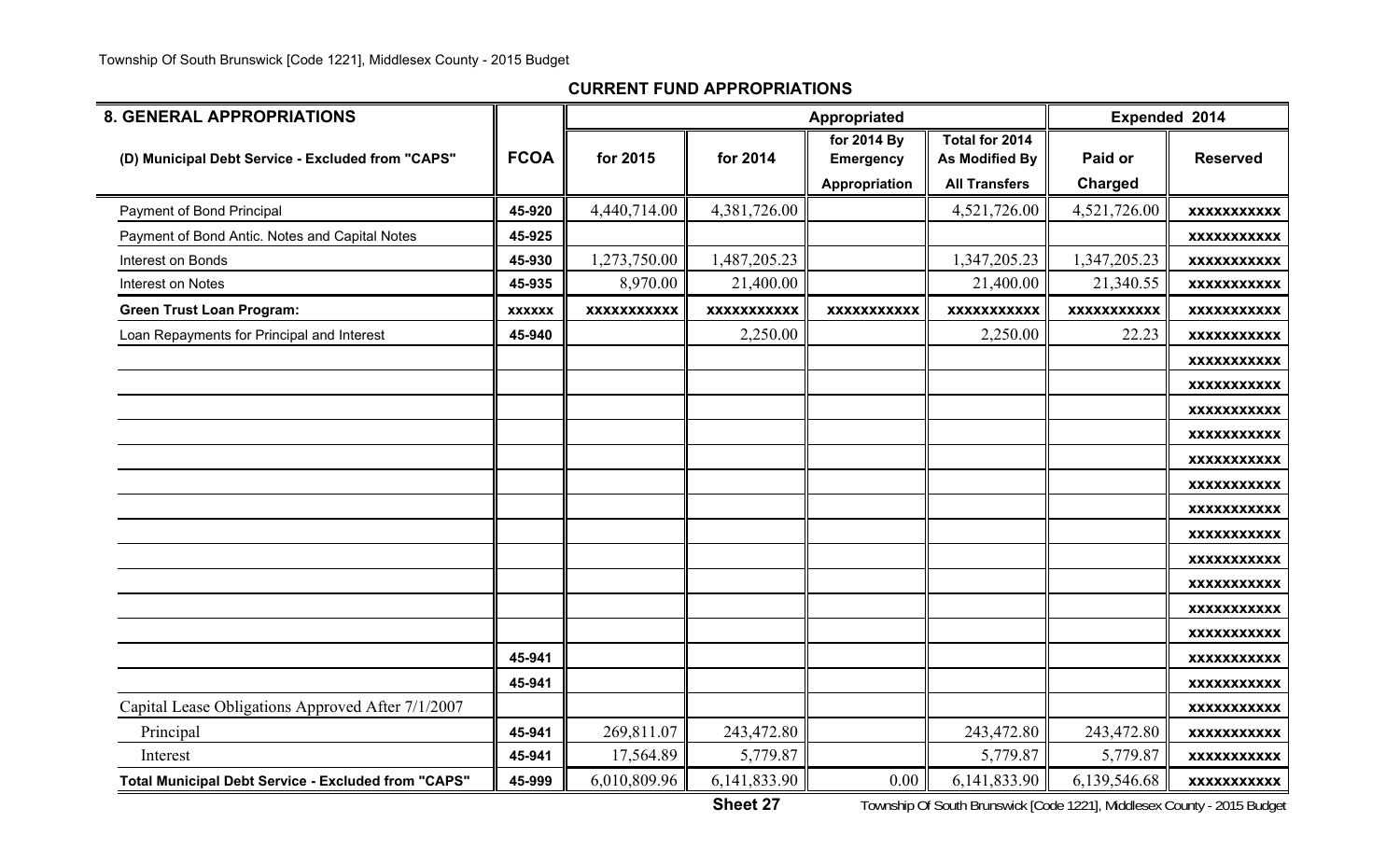Township Of South Brunswick [Code 1221], Middlesex County - 2015 Budget

**CURRENT FUND APPROPRIATIONS**

| <b>8. GENERAL APPROPRIATIONS</b>                                  |              |               |                    | Appropriated                                     |                                                                 | Expended 2014             |                    |
|-------------------------------------------------------------------|--------------|---------------|--------------------|--------------------------------------------------|-----------------------------------------------------------------|---------------------------|--------------------|
| (E) Deferred Charges - Municipal -<br><b>Excluded from "CAPS"</b> | <b>FCOA</b>  | for 2015      | for 2014           | for 2014 By<br><b>Emergency</b><br>Appropriation | Total for 2014<br><b>As Modified By</b><br><b>All Transfers</b> | Paid or<br><b>Charged</b> | <b>Reserved</b>    |
| (1) DEFERRED CHARGES:                                             | <b>XXXXX</b> | XXXXXXXXXXX   | <b>XXXXXXXXXXX</b> | <b>XXXXXXXXXXX</b>                               | xxxxxxxxxxx                                                     | <b>XXXXXXXXXXX</b>        | <b>XXXXXXXXXXX</b> |
| <b>Emergency Authorizations</b>                                   | 46-870       |               | 600,000.00         | XXXXXXXXXXX                                      | 600,000.00                                                      | 600,000.00                | XXXXXXXXXXX        |
| <b>Special Emergency Authorizations-</b>                          |              |               |                    |                                                  |                                                                 |                           |                    |
| 5 Years (N.J.S. 40A:4-55)                                         | 46-875       | 835,000.00    | 485,000.00         | XXXXXXXXXXX                                      | 485,000.00                                                      | 485,000.00                | <b>XXXXXXXXXXX</b> |
| <b>Special Emergency Authorizations-</b>                          |              |               |                    |                                                  |                                                                 |                           |                    |
| 3 Years (N.J.S. 40A:4-55.1 & 40A:4-55.13)                         | 46-871       |               |                    | <b>XXXXXXXXXXX</b>                               |                                                                 |                           | <b>XXXXXXXXXXX</b> |
| Tax Appeals- LFB Approval                                         | 46-872       |               | 300,000.00         | XXXXXXXXXXX                                      | 300,000.00                                                      | 300,000.00                | <b>XXXXXXXXXXX</b> |
|                                                                   |              |               |                    | <b>XXXXXXXXXXX</b>                               |                                                                 |                           | <b>XXXXXXXXXXX</b> |
|                                                                   |              |               |                    | <b>XXXXXXXXXXX</b>                               |                                                                 |                           | <b>XXXXXXXXXXX</b> |
|                                                                   |              |               |                    | <b>XXXXXXXXXXX</b>                               |                                                                 |                           | XXXXXXXXXXX        |
|                                                                   |              |               |                    | <b>XXXXXXXXXXX</b>                               |                                                                 |                           | XXXXXXXXXXX        |
|                                                                   |              |               |                    | <b>XXXXXXXXXXX</b>                               |                                                                 |                           | <b>XXXXXXXXXXX</b> |
|                                                                   |              |               |                    | <b>XXXXXXXXXXX</b>                               |                                                                 |                           | <b>XXXXXXXXXXX</b> |
|                                                                   |              |               |                    | <b>XXXXXXXXXXX</b>                               |                                                                 |                           | <b>XXXXXXXXXXX</b> |
|                                                                   |              |               |                    | <b>XXXXXXXXXXX</b>                               |                                                                 |                           | <b>XXXXXXXXXXX</b> |
|                                                                   |              |               |                    | <b>XXXXXXXXXXX</b>                               |                                                                 |                           | XXXXXXXXXXX        |
| Total Deferred Charges - Municipal -                              |              |               |                    |                                                  |                                                                 |                           |                    |
| <b>Excluded from "CAPS"</b>                                       | 46-999       | 835,000.00    | 1,385,000.00       | <b>XXXXXXXXXXX</b>                               | 1,385,000.00                                                    | 1,385,000.00              | <b>XXXXXXXXXXX</b> |
| (F) Judgements (N.J.S. 40A:4-45.3cc)                              | 37-480       |               |                    |                                                  |                                                                 |                           | <b>XXXXXXXXXXX</b> |
| (N) Transferred to Board of Education for Use of                  |              |               |                    |                                                  |                                                                 |                           |                    |
| Local Schools (N.J.S.A. 40:48-17.1 & 17.3)                        | 29-405       |               |                    | <b>XXXXXXXXXXX</b>                               |                                                                 |                           | <b>XXXXXXXXXXX</b> |
| (G) With Prior Consent of Local Finance Board:                    |              |               |                    | XXXXXXXXXXX                                      |                                                                 |                           | <b>XXXXXXXXXXX</b> |
| <b>Cash Deficit of Preceeding Year</b>                            | 46-885       |               |                    | XXXXXXXXXXX                                      |                                                                 |                           | <b>XXXXXXXXXXX</b> |
|                                                                   |              |               |                    | XXXXXXXXXX                                       |                                                                 |                           | XXXXXXXXXXX        |
| (H-2) Total General Appropriations for Municipal                  |              |               |                    |                                                  |                                                                 |                           |                    |
| <b>Purposes Excluded from "CAPS"</b>                              | 34-309       | 10,440,283.96 | 11,626,685.82      | 0.00 <sub>l</sub>                                | 11,626,685.82                                                   | 11,589,284.60             | 35,114.00          |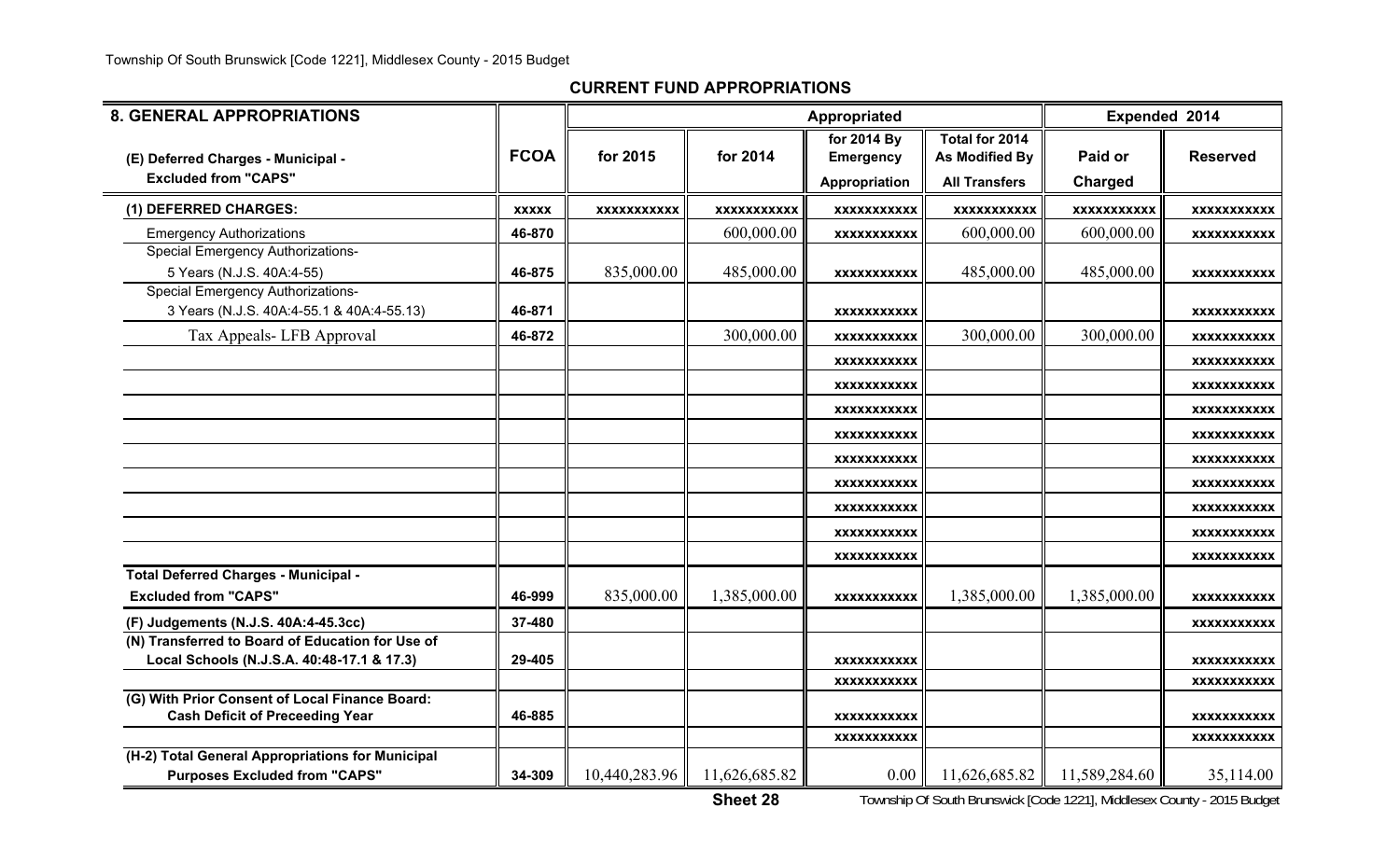| <b>8. GENERAL APPROPRIATIONS</b>                                    |               |               |                    | Expended 2014      |                       |                    |                    |
|---------------------------------------------------------------------|---------------|---------------|--------------------|--------------------|-----------------------|--------------------|--------------------|
|                                                                     |               |               |                    | for 2014 By        | Total for 2014        |                    |                    |
|                                                                     | <b>FCOA</b>   | for 2015      | for 2014           | <b>Emergency</b>   | <b>As Modified By</b> | Paid or            | <b>Reserved</b>    |
|                                                                     |               |               |                    | Appropriation      | <b>All Transfers</b>  | <b>Charged</b>     |                    |
| For Local District School Purposes -                                |               |               |                    |                    |                       |                    |                    |
| <b>Excluded from "CAPS"</b>                                         | <b>XXXXXX</b> | XXXXXXXX.XX   | XXXXXXXX.XX        | XXXXXXXX.XX        | XXXXXXXX.XX           | XXXXXXXX.XX        | XXXXXXXX.XX        |
| (I) Type 1 District School Debt Service                             | <b>XXXXXX</b> | XXXXXXXX.XX   | XXXXXXXX.XX        | <b>XXXXXXXX.XX</b> | XXXXXXXX.XX           | XXXXXXXX.XX        | <b>XXXXXXXX.XX</b> |
| Payment of Bond Principal                                           | 48-920        |               |                    |                    |                       |                    | XXXXXXXX.XX        |
| Payment of Bond Anticipation Notes                                  | 48-925        |               |                    |                    |                       |                    | <b>XXXXXXXX.XX</b> |
| Interest on Bonds                                                   | 48-930        |               |                    |                    |                       |                    | <b>XXXXXXXX.XX</b> |
| Interest on Notes                                                   | 48-935        |               |                    |                    |                       |                    | XXXXXXXX.XX        |
|                                                                     |               |               |                    |                    |                       |                    | XXXXXXXX.XX        |
|                                                                     |               |               |                    |                    |                       |                    | <b>XXXXXXXX.XX</b> |
| <b>Total of Type 1 District School Debt Service</b>                 |               |               |                    |                    |                       |                    |                    |
| - Excluded from "CAPS"                                              | 48-999        | 0.00          | 0.00               | 0.00               | 0.00                  | 0.00               | <b>XXXXXXXX.XX</b> |
| (J) Deferred Charges and Statutory Expenditures -                   |               |               |                    |                    |                       |                    |                    |
| <b>Local School - Excluded from "CAPS"</b>                          | <b>XXXXXX</b> | XXXXXXXX.XX   | <b>XXXXXXXX.XX</b> | XXXXXXXX.XX        | XXXXXXXX.XX           | <b>XXXXXXXX.XX</b> | XXXXXXXX.XX        |
| <b>Emergency Authorizations - Schools</b>                           | 29-406        |               |                    | XXXXXXXX.XX        |                       |                    | <b>XXXXXXXX.XX</b> |
| Capital Project for Land, Building or Equipment<br>N.J.S. 18A:22-20 | 29-407        |               |                    |                    |                       |                    | XXXXXXXX.XX        |
| <b>Total of Deferred Charges and Statutory Expen-</b>               |               |               |                    |                    |                       |                    |                    |
| ditures-Local School - Excluded from "CAPS"                         | 29-409        | 0.00          | 0.00               | 0.00               | 0.00                  | 0.00               | <b>XXXXXXXX.XX</b> |
| (K) Total Municipal Appropriations for Local District School        |               |               |                    |                    |                       |                    |                    |
| Purposes {Item (I) and (J)} - Excluded from "CAPS"                  | 29-410        | 0.00          | 0.00               | 0.00               | 0.00                  | 0.00               | <b>XXXXXXXX.XX</b> |
| (O) Total General Appropriations - Excluded from<br>"CAPS"          | 34-399        | 10,440,283.96 | 11,626,685.82      | 0.00               | 11,626,685.82         | 11,589,284.60      | 35,114.00          |
|                                                                     |               |               |                    |                    |                       |                    |                    |
| (L) Subtotal General Appropriations<br>${Items (H-1) and (O)}$      | 34-400        | 48,583,386.48 | 48, 122, 188. 25   | 500,000.00         | 48,622,188.25         | 47,688,539.89      | 931,361.14         |
| (M) Reserve for Uncollected Taxes                                   | 50-899        | 1,435,388.95  | 2,127,485.78       | <b>XXXXXXXX.XX</b> | 2,127,485.78          | 2,127,485.78       | <b>XXXXXXXX.XX</b> |
| 9. Total General Appropriations                                     | 34-499        | 50,018,775.43 | 50,249,674.03      | 500,000.00         | 50,749,674.03         | 49,816,025.67      | 931,361.14         |

**Sheet 29**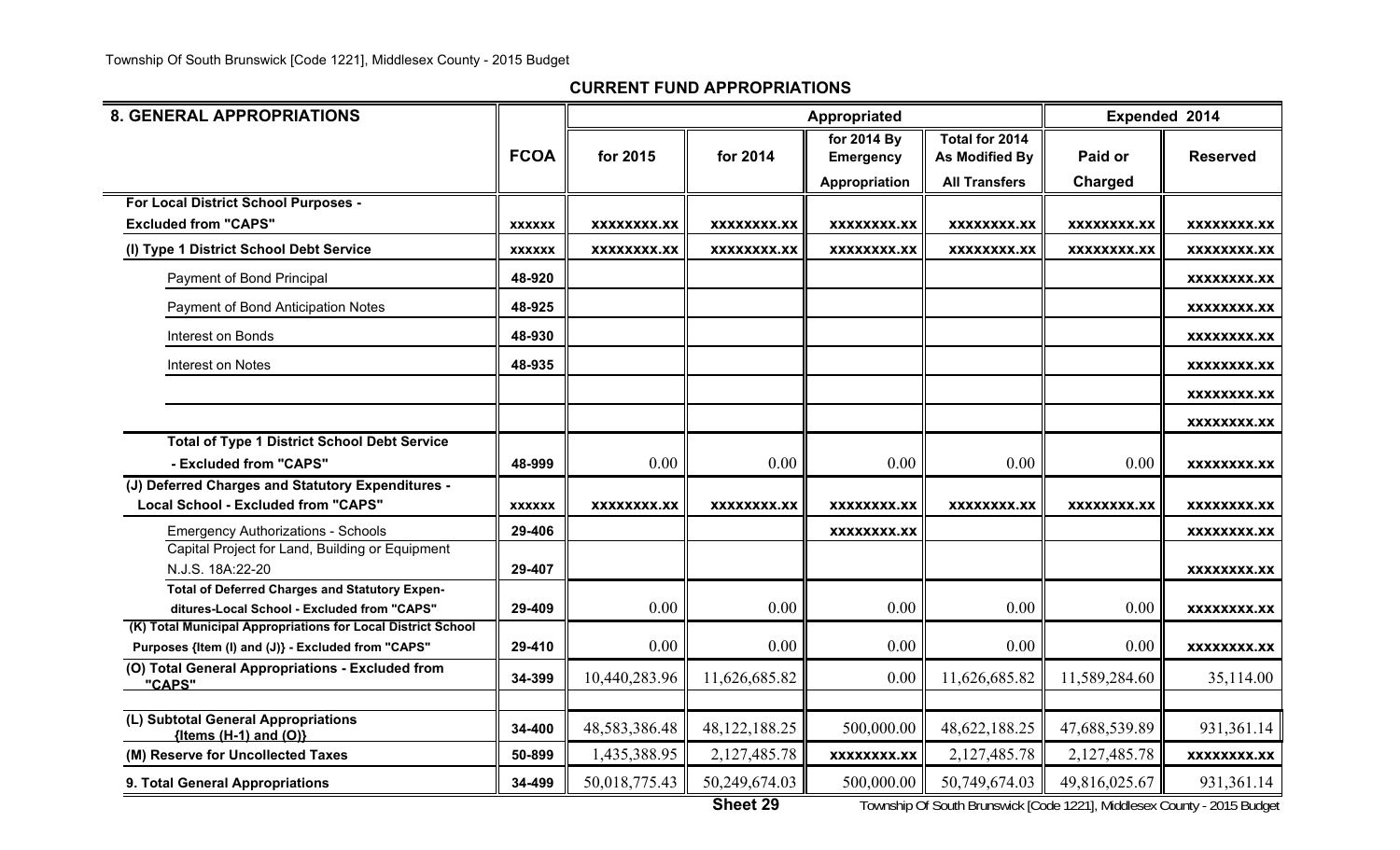| <b>8. GENERAL APPROPRIATIONS</b>                      |               |                 |               | Appropriated                                     |                                                          | Expended 2014             |                    |
|-------------------------------------------------------|---------------|-----------------|---------------|--------------------------------------------------|----------------------------------------------------------|---------------------------|--------------------|
| <b>Summary of Appropriations</b>                      | <b>FCOA</b>   | for 2015        | for 2014      | for 2014 By<br><b>Emergency</b><br>Appropriation | Total for 2014<br>As Modified By<br><b>All Transfers</b> | Paid or<br><b>Charged</b> | <b>Reserved</b>    |
| (H-1) Total General Appropriations for                |               |                 |               |                                                  |                                                          |                           |                    |
| <b>Municipal Purposes within "CAPS"</b>               | 34-299        | 38, 143, 102.52 | 36,495,502.43 | 500,000.00                                       | 36,995,502.43                                            | 36,099,255.29             | 896,247.14         |
|                                                       | <b>XXXXXX</b> |                 |               | <b>XXXXXXXX.XX</b>                               |                                                          |                           | XXXXXXXX.XX        |
| <b>Operations - Excluded from "CAPS"</b><br>(A)       | <b>XXXXXX</b> | XXXXXXXX.XX     | XXXXXXXX.XX   | XXXXXXXX.XX                                      | <b>XXXXXXXX.XX</b>                                       | <b>XXXXXXXX.XX</b>        | <b>XXXXXXXX.XX</b> |
| <b>Other Operations</b>                               | 34-300        | 2,958,745.00    | 3,141,446.00  | 0.00                                             | 3, 141, 446.00                                           | 3,106,332.00              | 35,114.00          |
| <b>Uniform Construction Code</b>                      | 22-999        | 0.00            | 0.00          | 0.00                                             | 0.00                                                     | 0.00                      | 0.00               |
| <b>Shared Service Agreements</b>                      | 42-999        | 476,000.00      | 478,872.00    | 0.00                                             | 478,872.00                                               | 478,872.00                | 0.00               |
| <b>Additional Appropriations Offset by Revs.</b>      | 34-303        | 0.00            | 0.00          | 0.00                                             | 0.00                                                     | 0.00                      | 0.00               |
| Public & Private Progs Offset by Revs.                | 40-999        | 59,729.00       | 379,533.92    | 0.00                                             | 379,533.92                                               | 379,533.92                | 0.00               |
| <b>Total Operations - Excluded from "CAPS"</b>        | 34-305        | 3,494,474.00    | 3,999,851.92  | 0.00                                             | 3,999,851.92                                             | 3,964,737.92              | 35,114.00          |
| <b>Capital Improvements</b><br>(C)                    | 44-999        | 100,000.00      | 100,000.00    | 0.00                                             | 100,000.00                                               | 100,000.00                | 0.00               |
| <b>Municipal Debt Service</b><br>(D)                  | 45-999        | 6,010,809.96    | 6,141,833.90  | 0.00                                             | 6,141,833.90                                             | 6,139,546.68              | <b>XXXXXXX.XX</b>  |
| <b>Total Deferred Charges (Sheets 28 only)</b><br>(E) | 46-999        | 835,000.00      | 1,385,000.00  | <b>XXXXXXX.XX</b>                                | 1,385,000.00                                             | 1,385,000.00              | <b>XXXXXXXXXXX</b> |
| (F)<br><b>Judgements</b>                              | 37-480        | 0.00            | 0.00          | 0.00                                             | 0.00                                                     | 0.00                      | 0.00               |
| <b>Cash Deficit</b><br>(G)                            | 46-885        | 0.00            | 0.00          | <b>XXXXXXX.XX</b>                                | 0.00                                                     | 0.00                      | <b>XXXXXXX.XX</b>  |
| <b>Local District School Purposes</b><br>(K)          | 29-410        | 0.00            | 0.00          | 0.00                                             | 0.00                                                     | 0.00                      | <b>XXXXXXX.XX</b>  |
| <b>Transferred to Board of Education</b><br>(N)       | 29-405        | 0.00            | 0.00          | XXXXXXX.XX                                       | 0.00                                                     | 0.00                      | <b>XXXXXXX.XX</b>  |
| <b>Reserve for Uncollected Taxes</b><br>(M)           | 50-899        | 1,435,388.95    | 2,127,485.78  | <b>XXXXXXX.XX</b>                                | 2,127,485.78                                             | 2,127,485.78              | <b>XXXXXXX.XX</b>  |
| <b>Total General Appropriations</b>                   | 34-499        | 50,018,775.43   | 50,249,674.03 | 500,000.00                                       | 50,749,674.03                                            | 49,816,025.67             | 931, 361. 14       |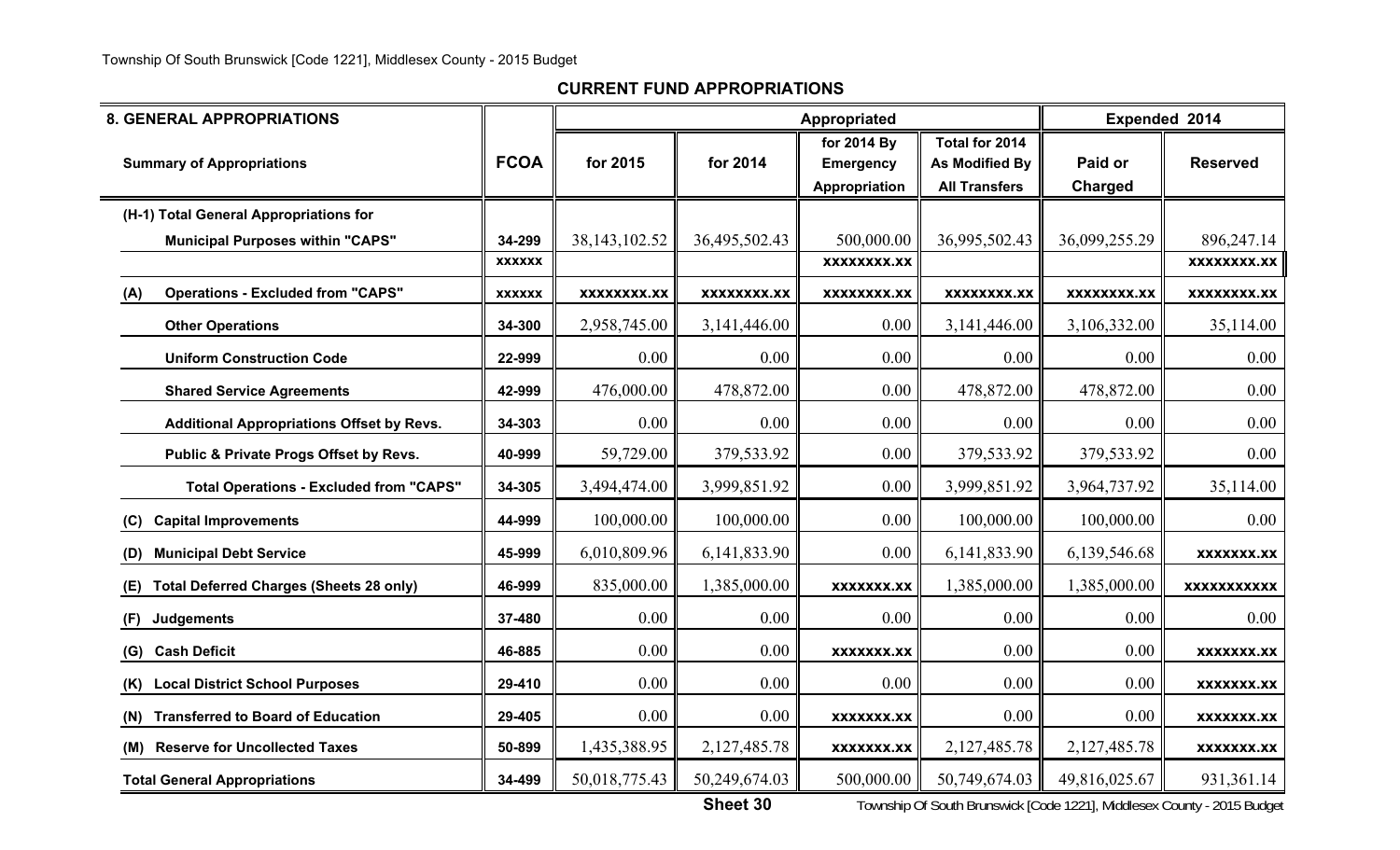#### Township Of South Brunswick [Code 1321], Middlesex County - 2015 Budget

## **DEDICATED WATER AND SEWER UTILITY BUDGET**

| <b>10. DEDICATED REVENUES FROM WATER AND SEWER UTILITY</b>                                                          | <b>FCOA</b>   | <b>Anticipated</b> |                     | <b>Realized in</b>  |             |
|---------------------------------------------------------------------------------------------------------------------|---------------|--------------------|---------------------|---------------------|-------------|
|                                                                                                                     |               | 2015               | 2014                | Cash in 2014        |             |
| <b>Operating Surplus Anticipated</b>                                                                                | 08-501        | 145,000.00         | 960,000.00          | 960,000.00          |             |
| <b>Operating Surplus Anticipated with Prior Written</b><br><b>Consent of Director of Local Government Services</b>  | 08-502        |                    |                     |                     |             |
| <b>Total Operating Surplus Anticipated</b>                                                                          | 08-500        | 145,000.00         | 960,000.00          | 960,000.00          | * Note: Us  |
| Rents                                                                                                               | 08-503        | 24,178,300.00      | 24,115,550.00       | 24,178,461.04       | for Water I |
| <b>Fire Hydrant Service</b>                                                                                         | 08-504        |                    |                     |                     | All other u |
| Miscellaneous                                                                                                       | 08-505        |                    |                     |                     | 35 and 36.  |
| Miscellaneous                                                                                                       | 55-506        | 73,000.00          | 92,000.00           | 73,076.86           |             |
| <b>Connection Fees</b>                                                                                              |               | 910,200.00         | 978,950.00          | 910,355.00          |             |
| Interest                                                                                                            |               | 6,800.00           | 0.00                | 6,803.51            |             |
|                                                                                                                     |               |                    |                     |                     |             |
| Special Items of General Revenue Anticipated with Prior<br>Written Consent of Director of Local Government Services | <b>XXXXXX</b> | XXXXXXXXX.XX       | <b>XXXXXXXXX.XX</b> | <b>XXXXXXXXX.XX</b> |             |
| Ferminich Dumping Charges                                                                                           | 55-509        | 10,400.00          | 50,000.00           | 68,573.01           |             |
| Interlocal with Cranbury Twp                                                                                        | 55-510        | 30,000.00          |                     |                     |             |
|                                                                                                                     |               |                    |                     |                     |             |
| <b>Woodgate Reserve Pump Station</b>                                                                                |               | 0.00               | 33,500.00           | 33,500.00           |             |
| <b>Deficit (General Budget)</b>                                                                                     | 08-549        |                    |                     |                     |             |
| <b>Total Water And Sewer Utility Revenues</b>                                                                       | 08-599        | 25,353,700.00      | 26,230,000.00       | 26,230,769.42       |             |

**Total Operating Surplus Anticipated 08-500** 145,000.00 960,000.00 960,000.00 **\*** *Note:* **Use Pages 31, 32 and 33** for Water Utility only.

All other utilities use sheets 34,

**Sheet 31**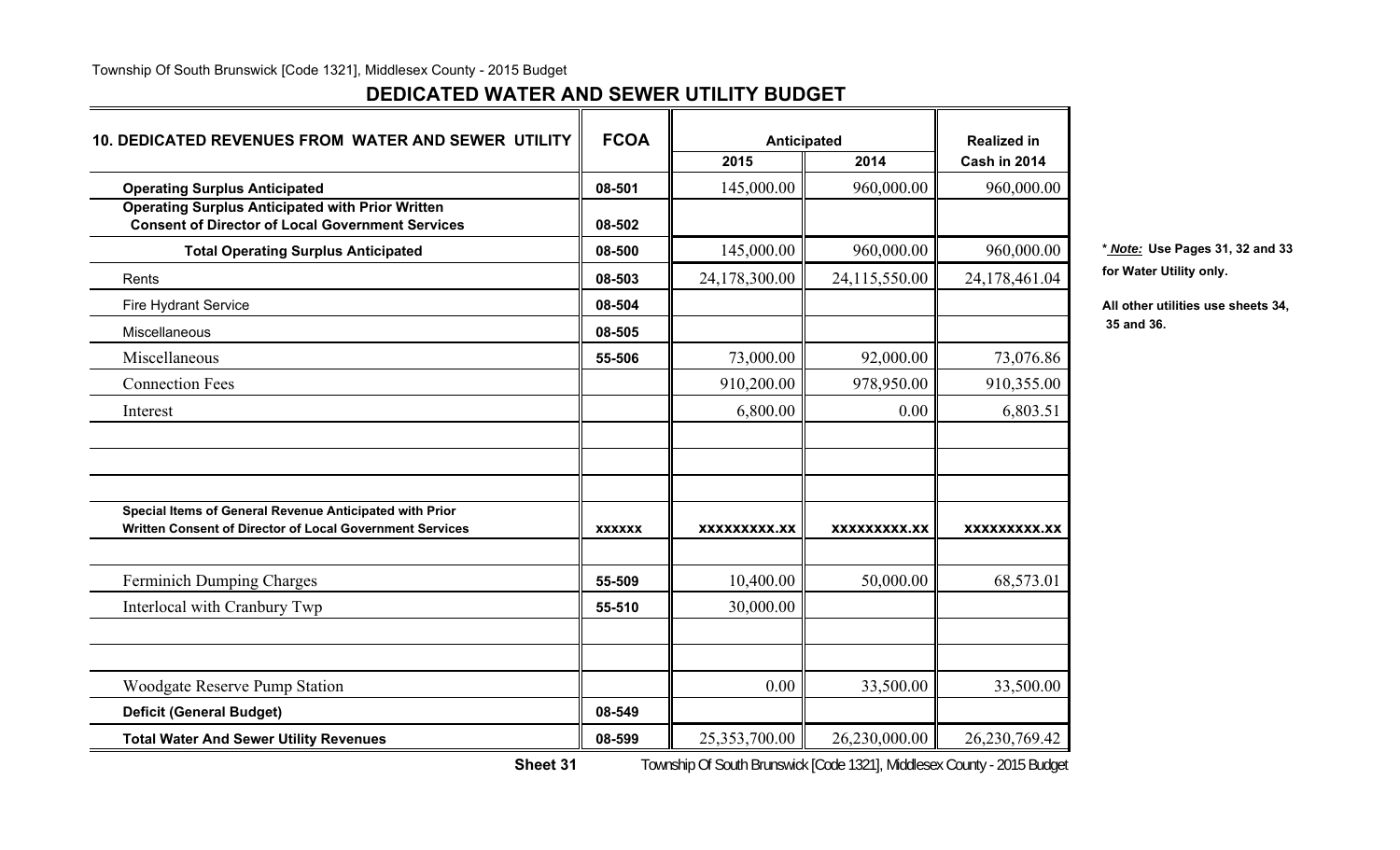# **DEDICATED WATER AND SEWER UTILITY BUDGET - (Continued) \* Note: Use sheet 32 for Water Utility only.**

|                                                                 |               | Appropriated        |                     |                                                  |                                                                 |                     | <b>Expended 2014</b> |  |  |
|-----------------------------------------------------------------|---------------|---------------------|---------------------|--------------------------------------------------|-----------------------------------------------------------------|---------------------|----------------------|--|--|
| <b>11. APPROPRIATIONS FOR</b><br><b>WATER AND SEWER UTILITY</b> | <b>FCOA</b>   | for 2015            | for 2014            | for 2014 by<br><b>Emergency</b><br>Appropriation | Total for 2014 as<br><b>Modified By All</b><br><b>Transfers</b> | Paid or<br>Charged  | <b>Reserved</b>      |  |  |
| <b>Operating:</b>                                               | <b>XXXXXX</b> | <b>XXXXXXXXX.XX</b> | <b>XXXXXXXXX.XX</b> | <b>XXXXXXXXX.XX</b>                              | <b>XXXXXXXXX.XX</b>                                             | <b>XXXXXXXXX.XX</b> | <b>XXXXXXXXX.XX</b>  |  |  |
| Salaries & Wages                                                | 55-501        | 3,616,928.83        | 3,642,312.94        |                                                  | 3,639,312.94                                                    | 3,610,338.12        | 28,974.82            |  |  |
| <b>Other Expenses</b>                                           | 55-502        | 15,993,700.00       | 15,445,532.00       |                                                  | 15,448,532.00                                                   | 15,405,738.74       | 42,793.26            |  |  |
| Prior Years Bills                                               |               |                     | 558,683.04          |                                                  | 558,683.04                                                      | 558,683.04          | 0.00                 |  |  |
| <b>Stony Brook Sewerage Authority</b>                           |               | 144,255.73          |                     |                                                  |                                                                 |                     |                      |  |  |
| Middlesex County Utilities Authority                            |               | 72,625.44           |                     |                                                  |                                                                 |                     |                      |  |  |
| <b>Capital Improvements:</b>                                    | <b>XXXXXX</b> | <b>XXXXXXXXX.XX</b> | XXXXXXXXX.XX        | <b>XXXXXXXXX.XX</b>                              | <b>XXXXXXXXX.XX</b>                                             | <b>XXXXXXXXX.XX</b> | <b>XXXXXXXXX.XX</b>  |  |  |
| Down Payment on Improvements                                    | 55-510        |                     |                     |                                                  |                                                                 |                     |                      |  |  |
| Capital Improvement Fund                                        | 55-511        |                     |                     | <b>XXXXXXXXX.XX</b>                              |                                                                 |                     |                      |  |  |
| <b>Capital Outlay</b>                                           | 55-512        |                     |                     |                                                  |                                                                 |                     |                      |  |  |
|                                                                 |               |                     |                     |                                                  |                                                                 |                     |                      |  |  |
|                                                                 |               |                     |                     |                                                  |                                                                 |                     |                      |  |  |
| <b>Debt Service:</b>                                            | <b>XXXXXX</b> | XXXXXXXXX.XX        | <b>XXXXXXXXX.XX</b> | <b>XXXXXXXXX.XX</b>                              | <b>XXXXXXXXX.XX</b>                                             | <b>XXXXXXXXX.XX</b> | <b>XXXXXXXXX.XX</b>  |  |  |
| Payment of Bond Principal                                       | 55-520        | 3,660,000.00        | 3,705,000.00        |                                                  | 3,825,000.00                                                    | 3,825,000.00        | <b>XXXXXXXXX.XX</b>  |  |  |
| Payment of Bond Anticipation Notes and<br><b>Capital Notes</b>  | 55-521        |                     |                     |                                                  |                                                                 |                     | <b>XXXXXXXXX.XX</b>  |  |  |
| Interest on Bonds                                               | 55-522        | 1,250,000.00        | 1,450,085.00        |                                                  | 1,330,085.00                                                    | 1,249,890.29        | <b>XXXXXXXXX.XX</b>  |  |  |
| Interest on Notes                                               | 55-523        | 16,190.00           |                     |                                                  |                                                                 |                     | <b>XXXXXXXXX.XX</b>  |  |  |
|                                                                 |               |                     |                     |                                                  |                                                                 |                     | <b>XXXXXXXXX.XX</b>  |  |  |
|                                                                 |               |                     |                     |                                                  |                                                                 |                     | <b>XXXXXXXXX.XX</b>  |  |  |

(a) Use Sheet 32\_i for additional "Operating" Expenses **Sheet 32** Township Of South Brunswick [Code 1321], Middlesex County - 2015 Budget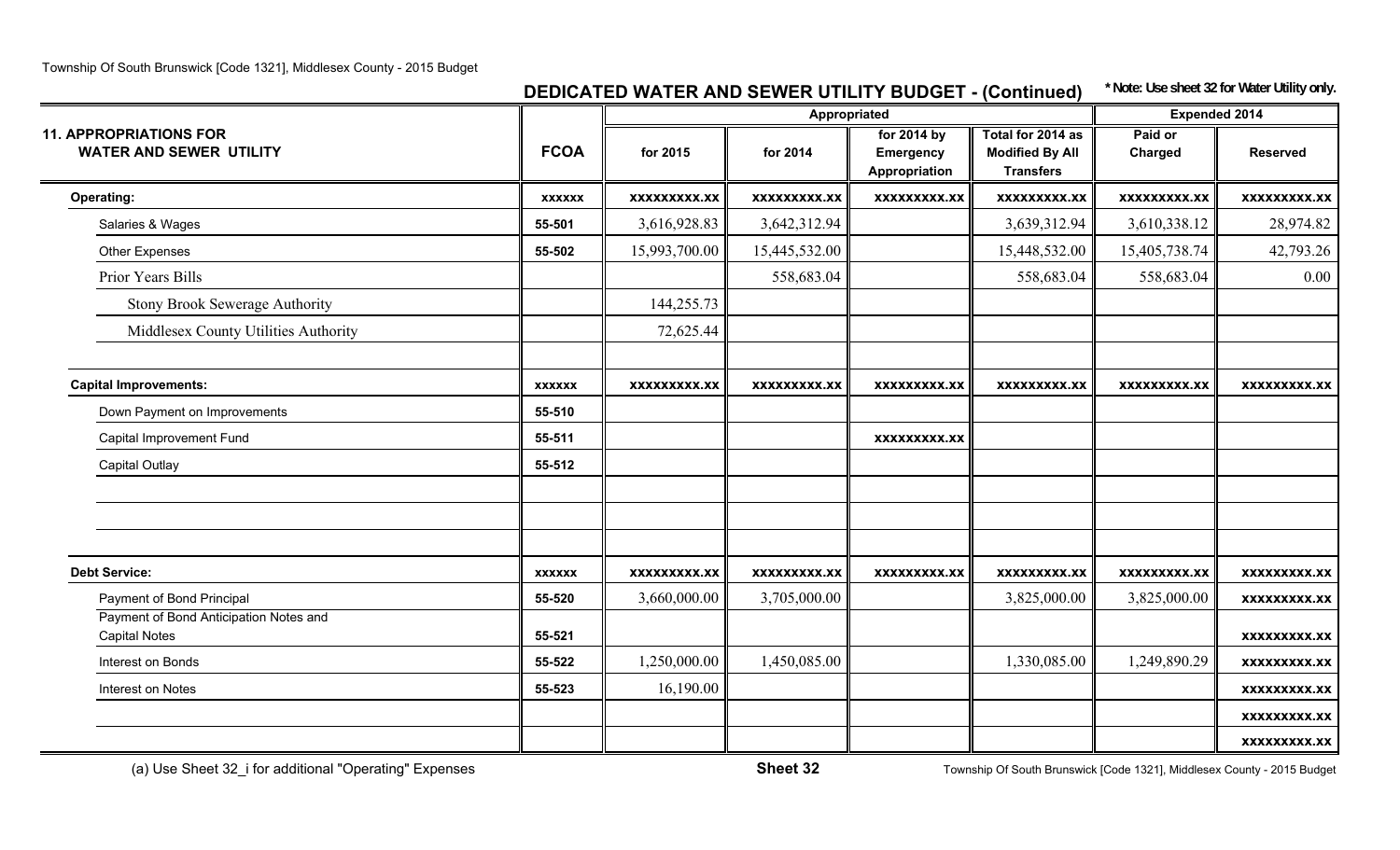Township Of South Brunswick [Code 1321], Middlesex County - 2015 Budget

# **DEDICATED WATER AND SEWER UTILITY BUDGET - (Continued)** NOTE: Use sheet 33 for Water Utility only.

|                                                                           |               |                     | Appropriated        |                                                  |                                                                     | <b>Expended 2014</b> |                     |
|---------------------------------------------------------------------------|---------------|---------------------|---------------------|--------------------------------------------------|---------------------------------------------------------------------|----------------------|---------------------|
| <b>11. APPROPRIATIONS FOR WATER AND SEWER UTILITY</b>                     | <b>FCOA</b>   | for 2015            | for 2014            | for 2014 by<br><b>Emergency</b><br>Appropriation | Total for 2014 as<br><b>Modified By All</b><br><b>All Transfers</b> | Paid or<br>Charged   | <b>Reserved</b>     |
| <b>Deferred Charges and Statutory Expenditures:</b>                       | <b>XXXXXX</b> | <b>XXXXXXXXX.XX</b> | XXXXXXXXX.XX        | <b>XXXXXXXXX.XX</b>                              | <b>XXXXXXXXX.XX</b>                                                 | <b>XXXXXXXXX.XX</b>  | <b>XXXXXXXXX.XX</b> |
| <b>DEFERRED CHARGES:</b>                                                  | <b>XXXXXX</b> | XXXXXXXXX.XX        | <b>XXXXXXXXX.XX</b> | XXXXXXXXX.XX                                     | <b>XXXXXXXXX.XX</b>                                                 | <b>XXXXXXXXX.XX</b>  | <b>XXXXXXXXX.XX</b> |
| <b>Emergency Authorizations</b>                                           | 55-530        |                     |                     | <b>XXXXXXXXX.XX</b>                              |                                                                     |                      | <b>XXXXXXXXX.XX</b> |
| Overexpenditure                                                           |               |                     | 43,387.02           | <b>XXXXXXXXX.XX</b>                              | 43,387.02                                                           | 43,387.02            | <b>XXXXXXXXX.XX</b> |
|                                                                           |               |                     |                     | XXXXXXXXX.XX                                     |                                                                     |                      | XXXXXXXXX.XX        |
|                                                                           |               |                     |                     | XXXXXXXXX.XX                                     |                                                                     |                      | XXXXXXXXX.XX        |
|                                                                           |               |                     |                     | <b>XXXXXXXXX.XX</b>                              |                                                                     |                      | <b>XXXXXXXXX.XX</b> |
|                                                                           |               |                     |                     | <b>XXXXXXXXX.XX</b>                              |                                                                     |                      | <b>XXXXXXXXX.XX</b> |
| <b>STATUTORY EXPENDITURES:</b>                                            | <b>XXXXXX</b> | XXXXXXXXX.XX        | XXXXXXXXX.XX        | XXXXXXXXX.XX                                     | <b>XXXXXXXXX.XX</b>                                                 | XXXXXXXXX.XX         | <b>XXXXXXXXX.XX</b> |
| Contribution To:<br>Public Employees' Retirement System                   | 55-540        | 400,000.00          | 380,000.00          |                                                  | 380,000.00                                                          | 380,000.00           | 0.00                |
| Social Security System (O.A.S.I.)                                         | 55-541        | 200,000.00          | 205,000.00          |                                                  | 205,000.00                                                          | 204,034.60           | 965.40              |
| <b>Unemployment Compensation Insurance</b><br>(N.J.S.A. 43:21-3 et. seq.) | 55-542        |                     |                     |                                                  |                                                                     |                      |                     |
|                                                                           |               |                     |                     |                                                  |                                                                     |                      |                     |
|                                                                           |               |                     |                     |                                                  |                                                                     |                      |                     |
| Judgements                                                                | 55-531        |                     |                     |                                                  |                                                                     |                      |                     |
| <b>Deficit in Operations in Prior Years</b>                               | 55-532        |                     |                     | XXXXXXXXX.XX                                     |                                                                     |                      | <b>XXXXXXXXX.XX</b> |
| <b>Surplus (General Budget)</b>                                           | 55-545        | 0.00                | 800,000.00          | <b>XXXXXXXXX.XX</b>                              | 800,000.00                                                          | 800,000.00           | <b>XXXXXXXXX.XX</b> |
| TOTAL WATER AND SEWER UTILITY APPROPRIATIONS                              | 55-599        | 25,353,700.00       | 26,230,000.00       | 0.00                                             | 26,230,000.00                                                       | 26,077,071.81        | 72,733.48           |

**Sheet 33**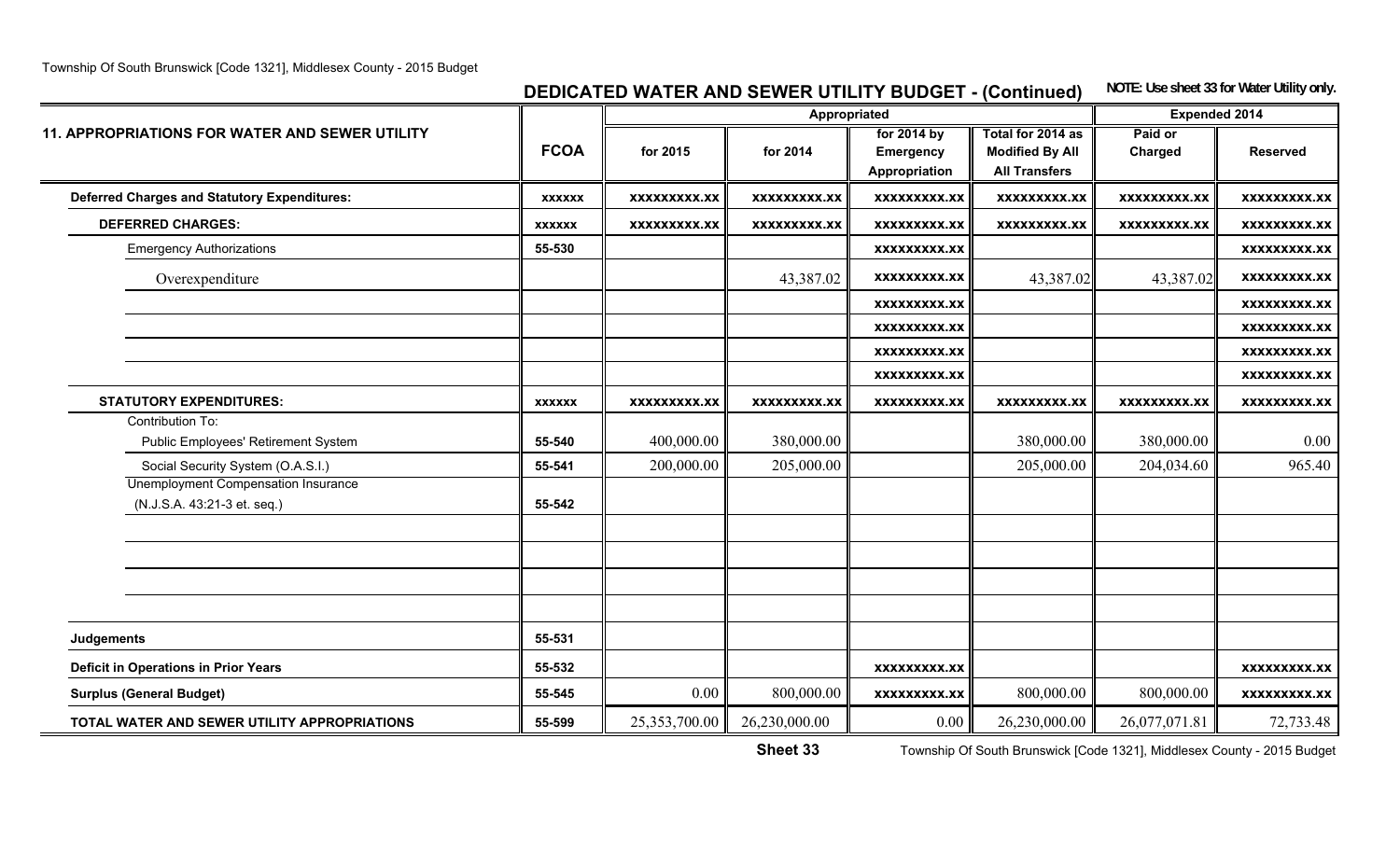### **DEDICATED SECOND UTILITY BUDGET**

| <b>10. DEDICATED REVENUES FROM</b>                                                                                 | <b>FCOA</b>   | Anticipated  |                     | <b>Realized in</b>  |
|--------------------------------------------------------------------------------------------------------------------|---------------|--------------|---------------------|---------------------|
| <b>SECOND UTILITY</b>                                                                                              |               | 2014<br>2015 |                     | Cash in 2014        |
| <b>Operating Surplus Anticipated</b>                                                                               | 08-501        |              |                     |                     |
| <b>Operating Surplus Anticipated with Prior Written</b><br><b>Consent of Director of Local Government Services</b> | 08-502        |              |                     |                     |
| <b>Total Operating Surplus Anticipated</b>                                                                         | 08-500        | 0.00         | 0.00                | 0.00                |
|                                                                                                                    |               |              |                     |                     |
|                                                                                                                    |               |              |                     |                     |
|                                                                                                                    |               |              |                     |                     |
|                                                                                                                    |               |              |                     |                     |
| Special Items of General Revenue Anticipated with Prior                                                            |               |              |                     |                     |
| Written Consent of Director of Local Government Services                                                           | <b>XXXXXX</b> | XXXXXXXXX.XX | <b>XXXXXXXXX.XX</b> | <b>XXXXXXXXX.XX</b> |
|                                                                                                                    |               |              |                     |                     |
|                                                                                                                    |               |              |                     |                     |
|                                                                                                                    |               |              |                     |                     |
| <b>Deficit (General Budget)</b>                                                                                    | 08-549        |              |                     |                     |
| <b>Total Second Utility Revenues</b>                                                                               | 08-599        | 0.00         | 0.00                | 0.00                |

**Use a separate set of sheets for each separate Utility.**

**Sheet 34**

Township Of South Brunswick [Code 1321], Middlesex County - 2015 Budget **NOT APPLICABLE**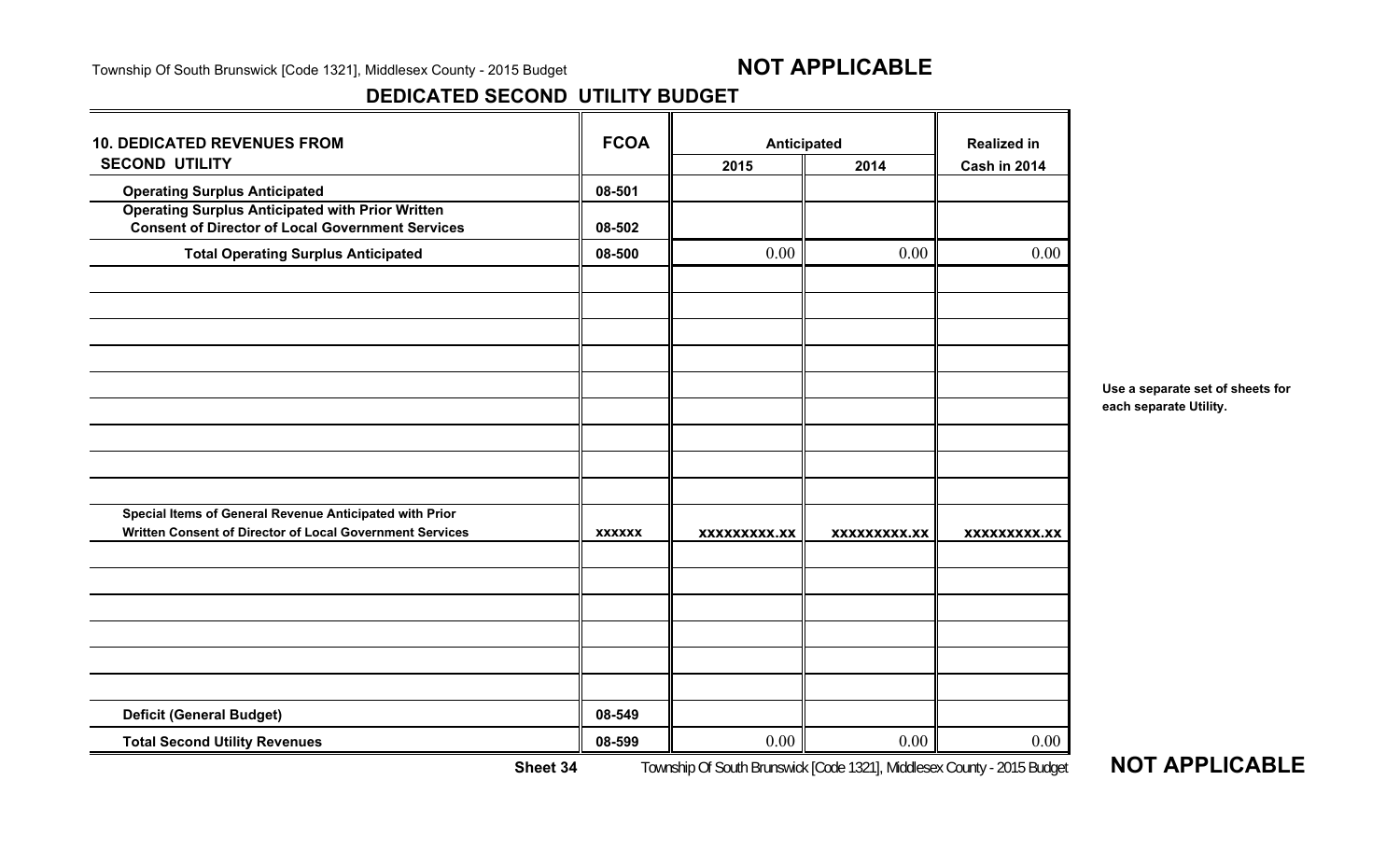Township Of South Brunswick [Code 1321], Middlesex County - 2015 Budget **NOT APPLICABLE** 

**DEDICATED SECOND UTILITY BUDGET - (Continued)** \* Note: Use sheet 32 for Water Utility only.

|                                                        |               |                     | Appropriated        |                                           | <b>Expended 2014</b>                                            |                           |                     |
|--------------------------------------------------------|---------------|---------------------|---------------------|-------------------------------------------|-----------------------------------------------------------------|---------------------------|---------------------|
| <b>11. APPROPRIATIONS FOR</b><br><b>SECOND UTILITY</b> | <b>FCOA</b>   | for 2015            | for 2014            | for 2014 by<br>Emergency<br>Appropriation | Total for 2014 as<br><b>Modified By All</b><br><b>Transfers</b> | Paid or<br><b>Charged</b> | <b>Reserved</b>     |
| Operating:                                             | <b>XXXXXX</b> | XXXXXXXXX.XX        | <b>XXXXXXXXX.XX</b> | <b>XXXXXXXXX.XX</b>                       | <b>XXXXXXXXX.XX</b>                                             | <b>XXXXXXXXX.XX</b>       | <b>XXXXXXXXX.XX</b> |
| Salaries & Wages                                       | 55-501        |                     |                     |                                           |                                                                 |                           |                     |
| <b>Other Expenses</b>                                  | 55-502        |                     |                     |                                           |                                                                 |                           |                     |
|                                                        |               |                     |                     |                                           |                                                                 |                           |                     |
|                                                        |               |                     |                     |                                           |                                                                 |                           |                     |
|                                                        |               |                     |                     |                                           |                                                                 |                           |                     |
|                                                        |               |                     |                     |                                           |                                                                 |                           |                     |
| <b>Capital Improvements:</b>                           | <b>XXXXXX</b> | XXXXXXXXX.XX        | XXXXXXXXX.XX        | <b>XXXXXXXXX.XX</b>                       | XXXXXXXXX.XX                                                    | XXXXXXXXX.XX              | <b>XXXXXXXXX.XX</b> |
| Down Payment on Improvements                           | 55-510        |                     |                     |                                           |                                                                 |                           |                     |
| Capital Improvement Fund                               | 55-511        |                     |                     | <b>XXXXXXXXX.XX</b>                       |                                                                 |                           |                     |
| <b>Capital Outlay</b>                                  | 55-512        |                     |                     |                                           |                                                                 |                           |                     |
|                                                        |               |                     |                     |                                           |                                                                 |                           |                     |
|                                                        |               |                     |                     |                                           |                                                                 |                           |                     |
|                                                        |               |                     |                     |                                           |                                                                 |                           |                     |
| <b>Debt Service:</b>                                   | <b>XXXXXX</b> | <b>XXXXXXXXX.XX</b> | XXXXXXXXX.XX        | <b>XXXXXXXXX.XX</b>                       | <b>XXXXXXXXX.XX</b>                                             | <b>XXXXXXXXX.XX</b>       | <b>XXXXXXXXX.XX</b> |
| Payment of Bond Principal                              | 55-520        |                     |                     |                                           |                                                                 |                           | <b>XXXXXXXXX.XX</b> |
| Payment of Bond Anticipation Notes and                 |               |                     |                     |                                           |                                                                 |                           |                     |
| <b>Capital Notes</b>                                   | 55-521        |                     |                     |                                           |                                                                 |                           | <b>XXXXXXXXX.XX</b> |
| Interest on Bonds                                      | 55-522        |                     |                     |                                           |                                                                 |                           | <b>XXXXXXXXX.XX</b> |
| Interest on Notes                                      | 55-523        |                     |                     |                                           |                                                                 |                           | <b>XXXXXXXXX.XX</b> |
|                                                        |               |                     |                     |                                           |                                                                 |                           | <b>XXXXXXXXX.XX</b> |
|                                                        |               | LIAT ARRI IAARLE    |                     |                                           |                                                                 |                           | <b>XXXXXXXXX.XX</b> |

**NOT APPLICABLE**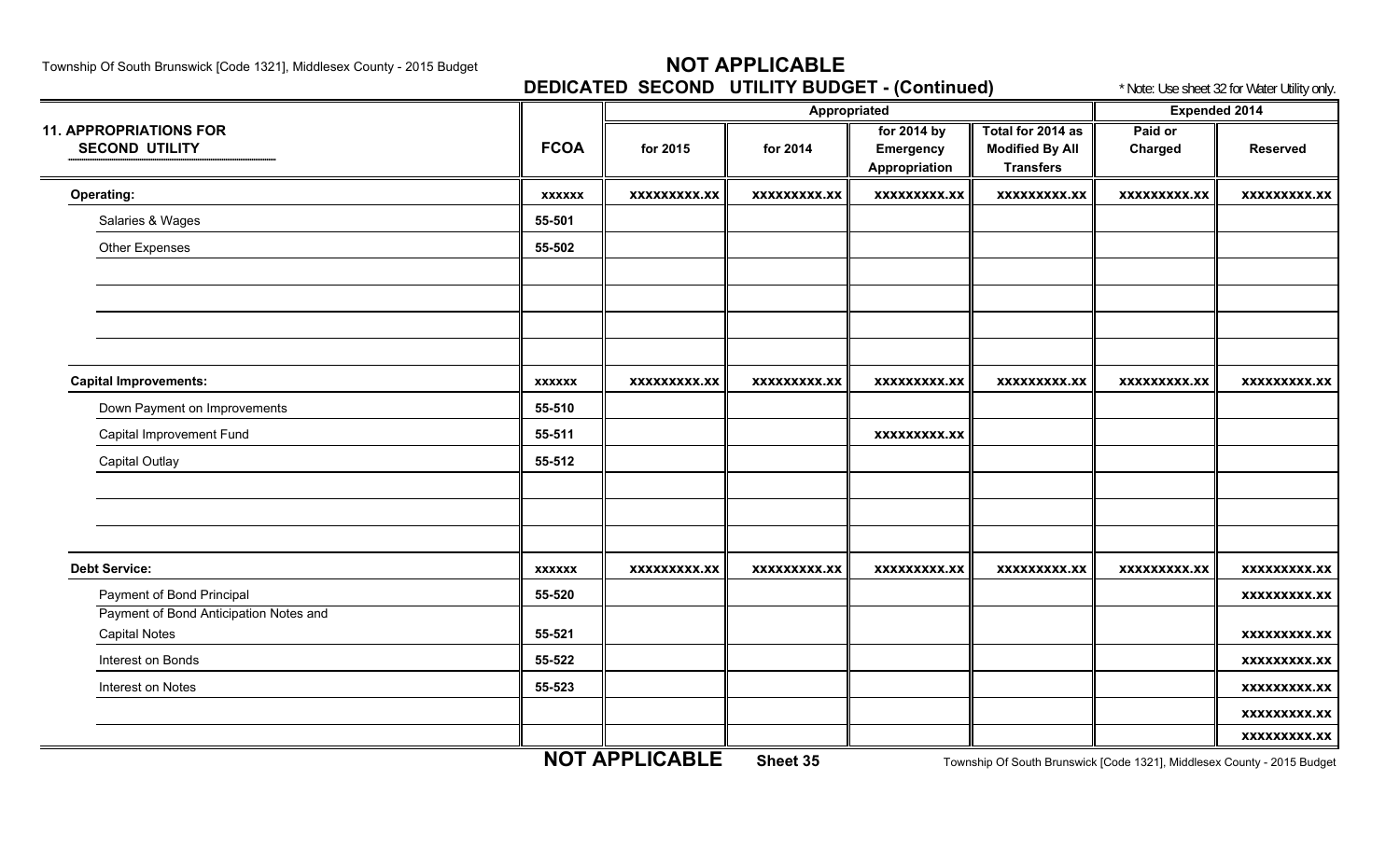# **DEDICATED SECOND UTILITY BUDGET - (Continued)**

|                                                     |               | Appropriated        |                     |                     |                                                                                                                      | <b>Expended 2014</b>                                                                       |                     |  |
|-----------------------------------------------------|---------------|---------------------|---------------------|---------------------|----------------------------------------------------------------------------------------------------------------------|--------------------------------------------------------------------------------------------|---------------------|--|
| <b>11. APPROPRIATIONS FOR</b>                       |               |                     |                     | for 2014 by         | Total for 2014 as                                                                                                    | Paid or                                                                                    |                     |  |
| <b>SECOND UTILITY</b>                               | <b>FCOA</b>   | for 2015            | for 2014            | <b>Emergency</b>    | <b>Modified By All</b>                                                                                               | Charged                                                                                    | <b>Reserved</b>     |  |
|                                                     |               |                     |                     | Appropriation       | <b>All Transfers</b>                                                                                                 |                                                                                            |                     |  |
| <b>Deferred Charges and Statutory Expenditures:</b> | <b>XXXXXX</b> | <b>XXXXXXXXX.XX</b> | <b>XXXXXXXXX.XX</b> | <b>XXXXXXXXX.XX</b> | <b>XXXXXXXXX.XX</b>                                                                                                  | XXXXXXXXX.XX                                                                               | <b>XXXXXXXXX.XX</b> |  |
| <b>DEFERRED CHARGES:</b>                            | <b>XXXXXX</b> | <b>XXXXXXXXX.XX</b> | <b>XXXXXXXXX.XX</b> | <b>XXXXXXXXX.XX</b> | <b>XXXXXXXXX.XX</b>                                                                                                  | <b>XXXXXXXXX.XX</b>                                                                        | <b>XXXXXXXXX.XX</b> |  |
| <b>Emergency Authorizations</b>                     | 55-530        |                     |                     | <b>XXXXXXXXX.XX</b> |                                                                                                                      |                                                                                            | <b>XXXXXXXXX.XX</b> |  |
|                                                     |               |                     |                     | <b>XXXXXXXXX.XX</b> |                                                                                                                      |                                                                                            | <b>XXXXXXXXX.XX</b> |  |
|                                                     |               |                     |                     | <b>XXXXXXXXX.XX</b> |                                                                                                                      |                                                                                            | <b>XXXXXXXXX.XX</b> |  |
|                                                     |               |                     |                     | <b>XXXXXXXXX.XX</b> |                                                                                                                      |                                                                                            | <b>XXXXXXXXX.XX</b> |  |
|                                                     |               |                     |                     | <b>XXXXXXXXX.XX</b> |                                                                                                                      |                                                                                            | <b>XXXXXXXXX.XX</b> |  |
|                                                     |               |                     |                     | XXXXXXXXX.XX        |                                                                                                                      |                                                                                            | <b>XXXXXXXXX.XX</b> |  |
| <b>STATUTORY EXPENDITURES:</b>                      | <b>XXXXXX</b> | XXXXXXXXX.XX        | XXXXXXXXX.XX        | XXXXXXXXX.XX        | XXXXXXXXX.XX                                                                                                         | <b>XXXXXXXXX.XX</b>                                                                        | XXXXXXXXX.XX        |  |
| Contribution To:                                    |               |                     |                     |                     |                                                                                                                      |                                                                                            |                     |  |
| Public Employees' Retirement System                 | 55-540        |                     |                     |                     |                                                                                                                      |                                                                                            |                     |  |
| Social Security System (O.A.S.I.)                   | 55-541        |                     |                     |                     |                                                                                                                      |                                                                                            |                     |  |
| <b>Unemployment Compensation Insurance</b>          |               |                     |                     |                     |                                                                                                                      |                                                                                            |                     |  |
| (N.J.S.A. 43:21-3 et. seq.)                         | 55-542        |                     |                     |                     |                                                                                                                      |                                                                                            |                     |  |
|                                                     |               |                     |                     |                     |                                                                                                                      |                                                                                            |                     |  |
|                                                     |               |                     |                     |                     |                                                                                                                      |                                                                                            |                     |  |
|                                                     |               |                     |                     |                     |                                                                                                                      |                                                                                            |                     |  |
|                                                     |               |                     |                     |                     |                                                                                                                      |                                                                                            |                     |  |
| Judgements                                          | 55-531        |                     |                     |                     |                                                                                                                      |                                                                                            |                     |  |
| <b>Deficit in Operations in Prior Years</b>         | 55-532        |                     |                     | <b>XXXXXXXXX.XX</b> |                                                                                                                      |                                                                                            | <b>XXXXXXXXX.XX</b> |  |
| <b>Surplus (General Budget)</b>                     | 55-545        |                     |                     | <b>XXXXXXXXX.XX</b> |                                                                                                                      |                                                                                            | <b>XXXXXXXXX.XX</b> |  |
| TOTAL SECOND UTILITY APPROPRIATIONS                 | 55-599        | 0.00                | 0.00                | 0.00                | 0.00                                                                                                                 | 0.00                                                                                       | 0.00                |  |
|                                                     |               | MOT ADDI ICADI E    | $Q1 + Q2$           |                     | $\mathbf{r}$ $\mathbf{r}$ $\mathbf{r}$ $\mathbf{r}$ $\mathbf{r}$ $\mathbf{r}$ $\mathbf{r}$ $\mathbf{r}$ $\mathbf{r}$ | $\mathbf{r}$ and $\mathbf{r}$ and $\mathbf{r}$ and $\mathbf{r}$ and $\mathbf{r}$<br>$\sim$ |                     |  |

**NOT APPLICABLE**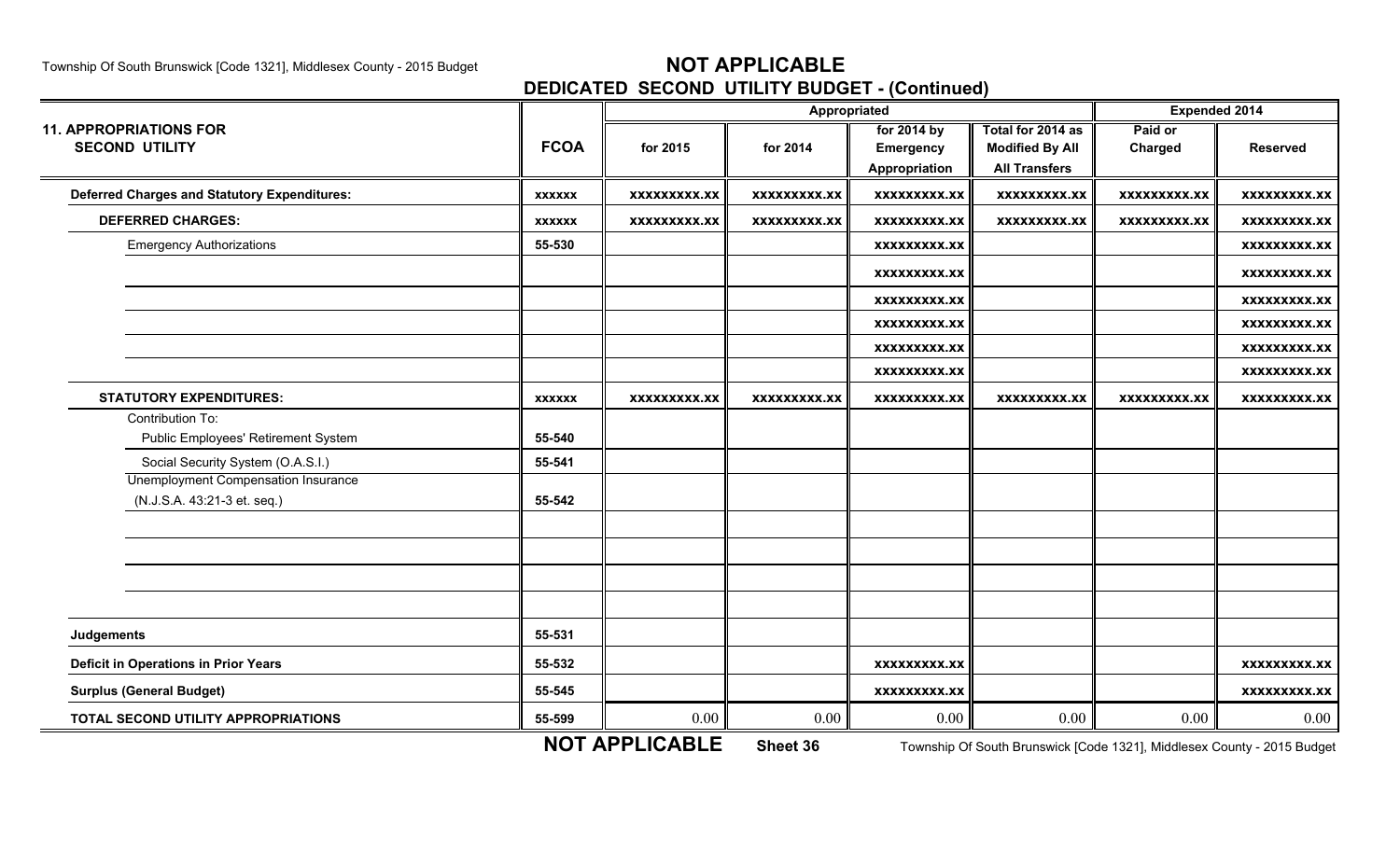# **DEDICATED ASSESSMENT BUDGET**

|                                               |             |               | Anticipated  | <b>Realized in</b>     |
|-----------------------------------------------|-------------|---------------|--------------|------------------------|
| <b>14. DEDICATED REVENUES FROM</b>            | <b>FCOA</b> | 2015          | 2014         | Cash in 2014           |
| <b>Assessment Cash</b>                        | 51-101      |               |              |                        |
|                                               |             |               |              |                        |
| <b>Deficit (General Budget)</b>               | 51-885      |               |              |                        |
| <b>Total Assessment Revenues</b>              | 51-899      | $0.00\degree$ | 0.00         | 0.00                   |
| <b>15. APPROPRIATIONS FOR ASSESSMENT DEBT</b> |             |               | Appropriated | Expended 2014          |
|                                               |             | 2015          | 2014         | <b>Paid or Charged</b> |
| <b>Payment of Bond Principal</b>              | 51-920      |               |              |                        |
| <b>Payment of Bond Anticipation Notes</b>     | 51-925      |               |              |                        |
| <b>Total Assessment Appropriations</b>        | 51-999      | $0.00\,$      | 0.00         | 0.00                   |

# **DEDICATED WATER AND SEWER UTILITY ASSESSMENT BUDGET**

|                                                                          |             | Anticipated  |      | <b>Realized in</b>     |
|--------------------------------------------------------------------------|-------------|--------------|------|------------------------|
| <b>14. DEDICATED REVENUES FROM</b>                                       | <b>FCOA</b> | 2015         | 2014 | Cash in 2014           |
| <b>Assessment Cash</b>                                                   | 52-101      |              |      |                        |
|                                                                          |             |              |      |                        |
| <b>Deficit Water And Sewer Utility Budget</b>                            | 52-885      |              |      |                        |
| <b>Total Water And Sewer Utility Assessment Revenues</b>                 | 52-899      | 0.00         | 0.00 | 0.00                   |
| <b>15. APPROPRIATIONS FOR ASSESSMENT DEBT</b>                            |             | Appropriated |      | Expended 2014          |
|                                                                          |             | 2015         | 2014 | <b>Paid or Charged</b> |
| <b>Payment of Bond Principal</b>                                         | 52-920      |              |      |                        |
| <b>Payment of Bond Anticipation Notes</b>                                | 52-925      |              |      |                        |
| <b>Total Water And Sewer Utility Assessment</b><br><b>Appropriations</b> | 52-999      | 0.00         | 0.00 | 0.00                   |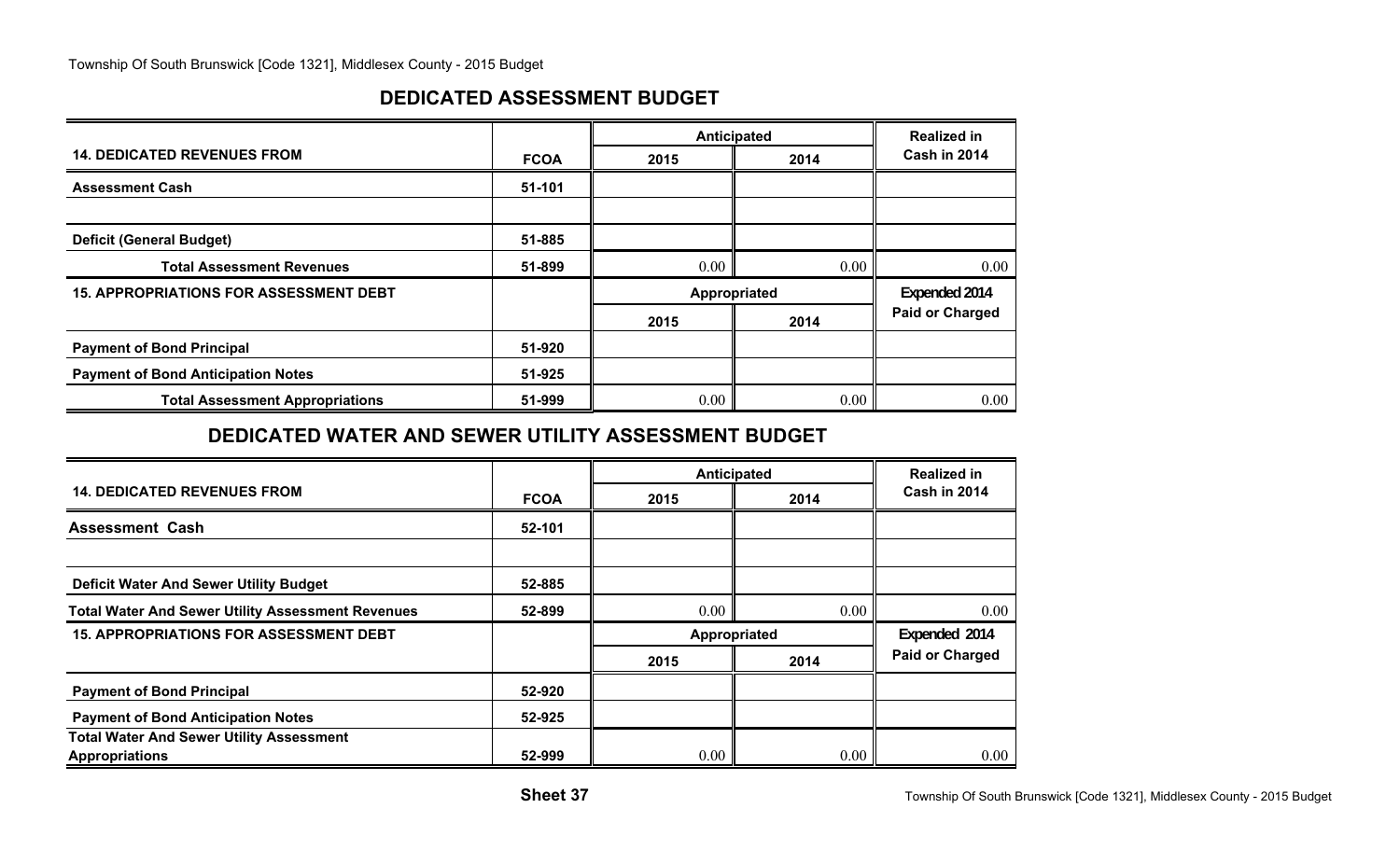# **DEDICATED ASSESSMENT BUDGET SECOND UTILITY**

# **NOT APPLICABLE**

|                                                 |             | Anticipated  | <b>Realized in</b> |                 |
|-------------------------------------------------|-------------|--------------|--------------------|-----------------|
| <b>14. DEDICATED REVENUES FROM</b>              | <b>FCOA</b> | 2015         | 2014               | Cash in 2014    |
| <b>Assessment Cash</b>                          | 53-101      |              |                    |                 |
|                                                 |             |              |                    |                 |
| <b>Deficit (Second Utility Budget)</b>          | 53-885      |              |                    |                 |
| <b>Total Second Utility Assessment Revenues</b> | 53-899      | 0.00         | 0.00               | $0.00\,$        |
| <b>15. APPROPRIATIONS FOR ASSESSMENT DEBT</b>   |             | Appropriated |                    | Expended 2014   |
|                                                 |             | 2015         | 2014               | Paid or Charged |
| <b>Payment of Bond Principal</b>                | 53-920      |              |                    |                 |
| <b>Payment of Bond Anticipation Notes</b>       | 53-925      |              |                    |                 |
| <b>Total Second Utility</b>                     |             |              |                    |                 |
| <b>Assessment Appropriations</b>                | 53-999      | 0.00         | 0.00               | 0.00            |

**Dedication by Rider - (N.J.S. 40A:4-39) "The dedicated revenues anticipated during the year 2015 from Animal Control, State or Federal Aid for Maintenance of Libraries,**

**Bequest, Escheat; Construction Code Fees Due Hackensak Meadowlands Development Commission; Outside Employment of Off-Duty Municipal Police**

**Officers; Unemployment Compensation Insurance; Reimbursement of Sale of Gasoline to State Automobiles; State Training Fees - Uniform Construction Code Act;**

**Older Americans Act - Program Contributions; Municipal Alliance on Alcoholism and Drug Abuse - Program Income;**

Developers Escrow, Disposal of Forfeited Property,Traffic Studies, Housing and Community Development Act, Developers Fees Housing Trust, Recreational and Historical Improvements

Uniform Construction Code Fees, Elevator Fees, Bicentennial, Open Space, Recreation and Farmland and Historic Preservation,Snow Removal, NJ Route 92 Defense Fund,

South Brunswick Arts Trust, Womens Task Force Donations, Susbstance Abuse Task Force, Accumulated Absence, Hurricane Katrina Relief,

**are hereby anticipated as revenue and are hereby appropriated for the purposes to which said revenue is dedicated by statute or other legal requirement."**

*(Insert additional, appropriate titles in space above when applicable, if resolution for rider has been approved by the Director)* **NOT APPLICABLE**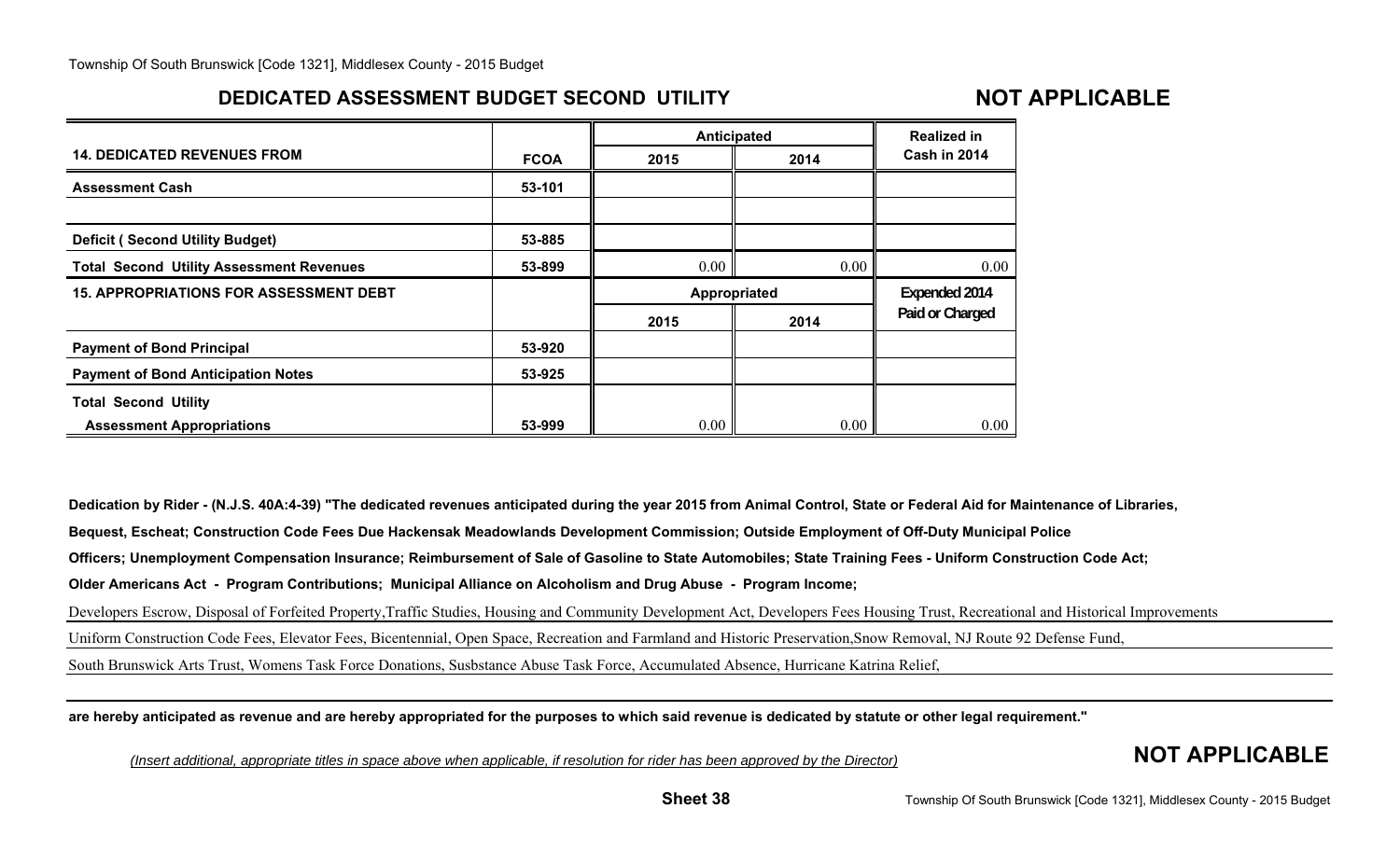# **APPENDIX TO BUDGET STATEMENTS**

#### **COMPARATIVE STATEMENT OF CURRENT FUND OPERATIONS AND CHANGE IN**

#### **CURRENT FUND BALANCE SHEET - DECEMBER 31, 2014**

| <b>ASSETS</b>                                                    |                |               |                                                                              |
|------------------------------------------------------------------|----------------|---------------|------------------------------------------------------------------------------|
| <b>Cash and Investments</b>                                      | 1110100        | 6,790,400.35  | <b>Surplus Balance, January 1st</b>                                          |
| Due from State of N.J. (c. 20, P.L. 1971)                        | 1111000        | 0.00          | <b>CURRENT REVENUE ON A CASH BASIS</b>                                       |
| <b>Federal and State Grants Receivable</b>                       | 1110200        | 1,124,117.48  | <b>Current Taxes</b><br>99.2<br>$%$ , 2013<br>*(Percentage collected: 2014   |
| <b>Receivables with Offsetting Reserves:</b>                     | <b>XXXXXXX</b> | XXXXXXXX.XX   | <b>Delinquent Taxes</b>                                                      |
| <b>Taxes Receivable</b>                                          | 1110300        | 1,521,957.08  | <b>Other Revenues and Additions to Income</b>                                |
| <b>Tax Title Liens Receivable</b>                                | 1110400        | 608,947.51    | <b>Total Funds</b>                                                           |
| <b>Property Acquired by Tax Title Lien</b><br>Liquidation        | 1110500        | 771,640.00    | <b>EXPENDITURES AND TAX REQUIREMENTS:</b><br><b>Municipal Appropriations</b> |
| <b>Other Receivables</b>                                         | 1110600        | 172,551.32    | <b>School Taxes (Including Local and Reg</b>                                 |
| Deferred Charges Required to be in 2015 Budget                   | 1110700        | 868,605.06    | <b>County Taxes (Including Added Tax Am</b>                                  |
| Deferred Charges Required to be in Budgets<br>Subsequent to 2015 | 1110800        | 920,000.00    | <b>Special District Taxes</b>                                                |
| <b>Total Assets</b>                                              | 1110900        | 12,778,218.80 | <b>Other Expenditures and Deductions fro</b>                                 |
| <b>LIABILITIES, RESERVES AND SURPLUS</b>                         |                |               | <b>Total Expenditures and Tax Requiremer</b>                                 |
| *Cash Liabilities                                                | 2110100        | 6,200,194.69  | Less: Expenditures to be Raised by Future                                    |
| <b>Reserves for Receivables</b>                                  | 2110200        | 3,034,802.25  | <b>Total Adjusted Expenditures and Tax Requi</b>                             |
| <b>Surplus</b>                                                   | 2110300        | 3,543,221.86  | <b>Surplus Balance - December 31st</b>                                       |
| <b>Total Liabilities, Reserves and Surplus</b>                   |                | 12,778,218.80 | * Nearest even percent may be used                                           |

| <b>School Tax Levy Unpaid</b>     | 2220100 |  |
|-----------------------------------|---------|--|
| <b>ILess: School Tax Deferred</b> | 2220200 |  |
| l*Balance Included in Above       |         |  |
| "Cash Liabilities"                | 2220300 |  |

|  | <b>CURRENT SURPLUS</b> |  |  |  |  |
|--|------------------------|--|--|--|--|

| <b>ASSETS</b>                                                           |                |                 |                                                               |         | <b>YEAR 2015</b>  | <b>YEAR 2014</b>  |
|-------------------------------------------------------------------------|----------------|-----------------|---------------------------------------------------------------|---------|-------------------|-------------------|
| <b>Cash and Investments</b>                                             | 1110100        | 6,790,400.35    | <b>Surplus Balance, January 1st</b>                           | 2310100 | 1,851,546.76      | 3,018,868.23      |
| Due from State of N.J. (c. 20, P.L. 1971)                               | 1111000        | 0.00            | <b>CURRENT REVENUE ON A CASH BASIS</b>                        |         |                   |                   |
|                                                                         |                |                 | <b>Current Taxes</b>                                          |         |                   |                   |
| <b>Federal and State Grants Receivable</b>                              | 1110200        | 1, 124, 117. 48 | 99.2 %, 2013<br>$0.0\,$<br>%)<br>*(Percentage collected: 2014 | 2310200 | 169,970,807.89    | 164, 373, 767. 53 |
| <b>Receivables with Offsetting Reserves:</b>                            | <b>XXXXXXX</b> | XXXXXXXX.XX     | <b>Delinquent Taxes</b>                                       | 2310300 | 1,715,037.89      | 1,874,271.19      |
| <b>Taxes Receivable</b>                                                 | 1110300        | 1,521,957.08    | <b>Other Revenues and Additions to Income</b>                 | 2310400 | 17, 135, 713.75   | 14,926,880.52     |
| <b>Tax Title Liens Receivable</b>                                       | 1110400        | 608,947.51      | <b>Total Funds</b>                                            | 2310500 | 190,673,106.29    | 184, 193, 787. 47 |
| Property Acquired by Tax Title Lien                                     |                |                 | <b>EXPENDITURES AND TAX REQUIREMENTS:</b>                     |         |                   |                   |
| Liquidation                                                             | 1110500        | 771,640.00      | <b>Municipal Appropriations</b>                               | 2310600 | 48,619,901.03     | 47,541,990.60     |
| <b>Other Receivables</b>                                                | 1110600        | 172,551.32      | <b>School Taxes (Including Local and Regional)</b>            | 2310700 | 103,833,490.50    | 103,054,079.00    |
| Deferred Charges Required to be in 2015 Budget                          | 1110700        | 868,605.06      | <b>County Taxes (Including Added Tax Amounts)</b>             | 2310800 | 31,607,601.08     | 29,541,077.30     |
| Deferred Charges Required to be in Budgets<br><b>Subsequent to 2015</b> | 1110800        | 920,000.00      | <b>Special District Taxes</b>                                 | 2310900 | 3,377,721.42      | 3,302,817.52      |
| <b>Total Assets</b>                                                     | 1110900        | 12,778,218.80   | <b>Other Expenditures and Deductions from Income</b>          | 2311000 | 191,170.40        | 52,700.99         |
| <b>LIABILITIES, RESERVES AND SURPLUS</b>                                |                |                 | <b>Total Expenditures and Tax Requirements</b>                | 2311100 | 187,629,884.43    | 183,492,665.41    |
| *Cash Liabilities                                                       | 2110100        | 6,200,194.69    | Less: Expenditures to be Raised by Future Taxes               | 2311200 | 500,000.00        | 1,150,424.70      |
| <b>Reserves for Receivables</b>                                         | 2110200        | 3,034,802.25    | <b>Total Adjusted Expenditures and Tax Requirements</b>       | 2311300 | 187, 129, 884. 43 | 182,342,240.71    |
| Surplus                                                                 | 2110300        | 3,543,221.86    | <b>Surplus Balance - December 31st</b>                        | 2311400 | 3,543,221.86      | 1,851,546.76      |

#### **Proposed Use of Current Fund Surplus in 2015 Budget**

| <b>School Tax Levy Unpaid</b> | 2220100 | $0.00\,$ | <b>Surplus Balance December 31, 2014</b>                    | 2311500 | 3,543,221.86 |
|-------------------------------|---------|----------|-------------------------------------------------------------|---------|--------------|
| Less: School Tax Deferred     | 2220200 | $0.00\,$ | <b>Current Surplus Anticipated in 2015</b><br><b>Budget</b> | 2311600 | 3,090,000.00 |
| *Balance Included in Above    |         |          |                                                             |         |              |
| "Cash Liabilities"            | 2220300 | $0.00\,$ | <b>Surplus Balance Remaining</b>                            | 2311700 | 453,221.86   |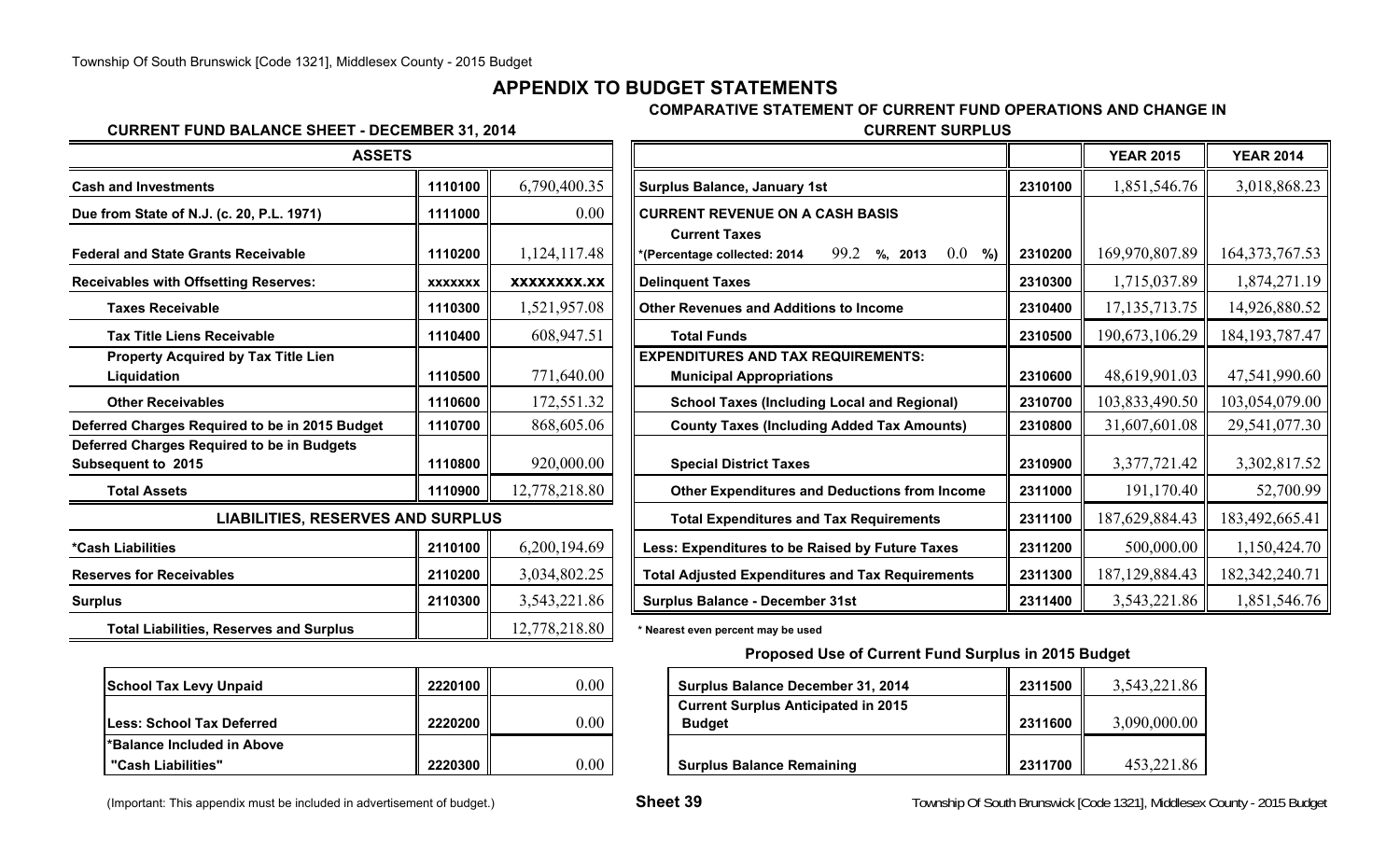| 2015<br><b>CAPITAL BUDGET AND CAPITAL IMPROVEMENT PROGRAM</b>                                                                                                                                                                                                                                                                                                                                                                                                                                                                                                             |                                                                                                                                                                                                                           |  |  |  |  |  |  |  |
|---------------------------------------------------------------------------------------------------------------------------------------------------------------------------------------------------------------------------------------------------------------------------------------------------------------------------------------------------------------------------------------------------------------------------------------------------------------------------------------------------------------------------------------------------------------------------|---------------------------------------------------------------------------------------------------------------------------------------------------------------------------------------------------------------------------|--|--|--|--|--|--|--|
| This section is included with the Annual Budget pursuant to N.J.A.C. 5:30-4. It does not in itself confer any authorization to raise or expend funds.<br>Rather it is a document used as part of the local unit's planning and management program. Specific authorization to expend funds for purposes described<br>in this section must be granted elsewhere, by a separate bond ordinance, by inclusion of a line item in the Capital Improvement Section of this budget, by an<br>ordinance taking the money from the Capital Improvement Fund, or other lawful means. |                                                                                                                                                                                                                           |  |  |  |  |  |  |  |
| <b>CAPITAL BUDGET</b>                                                                                                                                                                                                                                                                                                                                                                                                                                                                                                                                                     | - A plan for all capital expenditures for the current fiscal year.<br>If no Capital Budget is included, check the reason why:                                                                                             |  |  |  |  |  |  |  |
|                                                                                                                                                                                                                                                                                                                                                                                                                                                                                                                                                                           | Total capital expenditures this year do not exceed \$25,000, including appropriations for Capital Improvement Fund,<br>Capital Line Items and Down Payments on Improvements.<br>No bond ordinances are planned this year. |  |  |  |  |  |  |  |
| <b>CAPITAL IMPROVEMENT PROGRAM</b>                                                                                                                                                                                                                                                                                                                                                                                                                                                                                                                                        | - A multi-year list of planned capital projects, including the current year.<br>Check appropriate box for number of years covered, including current year:<br>3 years. (Population under 10,000)                          |  |  |  |  |  |  |  |
|                                                                                                                                                                                                                                                                                                                                                                                                                                                                                                                                                                           | 6 years. (Over 10,000 and all county governments)<br>years. (Exceeding minimum time period)                                                                                                                               |  |  |  |  |  |  |  |
|                                                                                                                                                                                                                                                                                                                                                                                                                                                                                                                                                                           | Check if municipality is under 10,000, has not expended more than \$25,000 annually for capital purposes in immediately<br>previous three years, and is not adopting CIP.                                                 |  |  |  |  |  |  |  |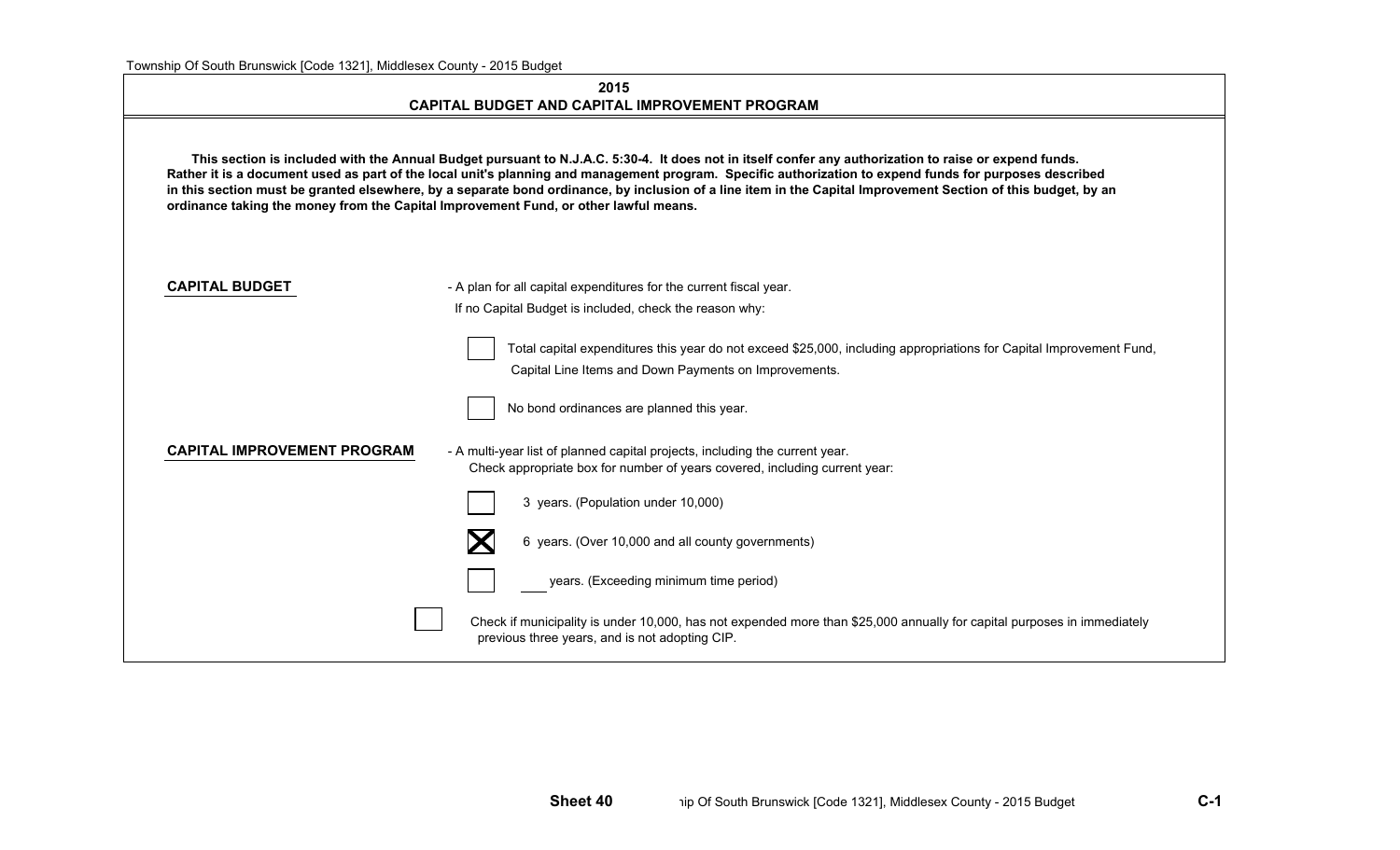**1**

#### **NARRATIVE FOR CAPITAL IMPROVEMENT PROGRAM**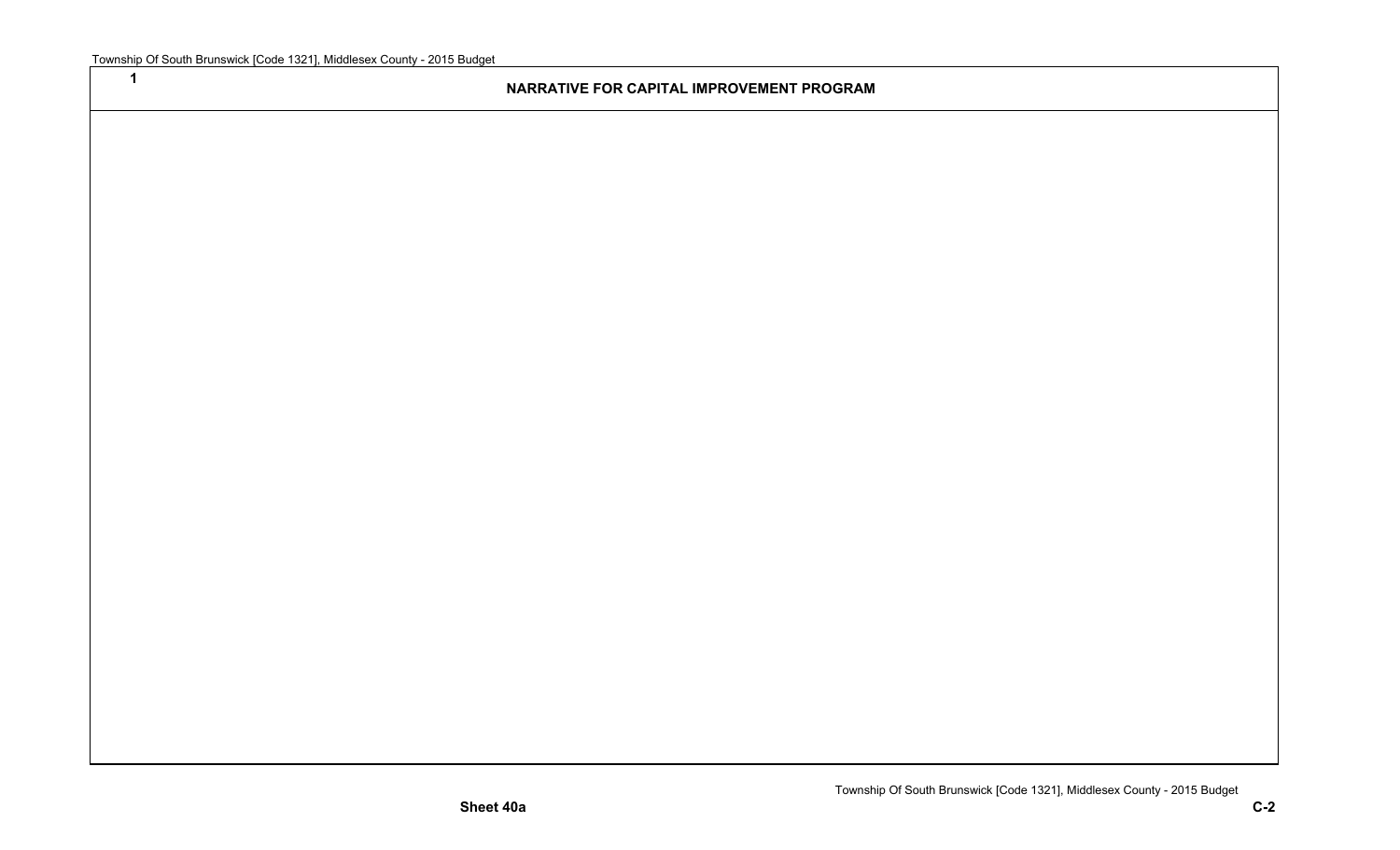#### Township Of South Brunswick [Code 1321], Middlesex County - 2015 Budget

## **CAPITAL BUDGET (Current Year Action)**

**2015**

**Local Unit:** Township of South Brunswick

|                                       |                |                  | $\overline{\mathbf{4}}$ | PLANNED FUNDING SERVICES FOR CURRENT YEAR - 2015 |                |                |                      |              | 6                            |
|---------------------------------------|----------------|------------------|-------------------------|--------------------------------------------------|----------------|----------------|----------------------|--------------|------------------------------|
| 1                                     | $\mathbf 2$    | 3                | <b>AMOUNTS</b>          | 5a                                               | 5 <sub>b</sub> | 5 <sub>c</sub> | 5d                   | 5e           | TO BE                        |
| <b>PROJECT TITLE</b>                  | <b>PROJECT</b> | <b>ESTIMATED</b> | <b>RESERVED</b>         | 2015 Budget                                      | Capital Im-    | Capital        | <b>Grants in Aid</b> | Debt         | <b>FUNDED IN</b>             |
|                                       | <b>NUMBER</b>  | <b>TOTAL</b>     | <b>IN PRIOR</b>         | Appropriations                                   | provement      | <b>Surplus</b> | and Other            | Authorized   | <b>FUTURE</b>                |
|                                       |                | <b>COST</b>      | <b>YEARS</b>            |                                                  | Fund           |                | Funds                |              | <b>YEARS</b>                 |
|                                       |                |                  |                         |                                                  |                |                |                      |              | 0.00                         |
|                                       |                |                  |                         |                                                  |                |                |                      |              | 0.00                         |
| Purchase of Ambulances                | $\overline{1}$ | 1,000,000.00     |                         |                                                  | 10,000.00      |                |                      | 190,000.00   | 800,000.00                   |
| Imorovements to Recreation Facilities | $\overline{2}$ | 1,000,000.00     |                         |                                                  | 12,500.00      |                |                      | 237,500.00   | 750,000.00                   |
| Purchase of Public Works Equipment    | $\mathfrak{Z}$ | 3,200,000.00     |                         |                                                  | 30,000.00      |                |                      | 570,000.00   | 2,600,000.00                 |
| Improvements to Utility System        | $\overline{4}$ | 25,000,000.00    |                         |                                                  |                |                |                      |              | $5,000,000.00$ 20,000,000.00 |
| Road Improvements                     | 5              | 10,000,000.00    |                         |                                                  | 150,000.00     |                |                      | 2,850,000.00 | 7,000,000.00                 |
| <b>Turf Fileld Improvements</b>       | 6              | 500,000.00       |                         |                                                  |                |                |                      | 0.00         | 500,000.00                   |
| Information Technology Improvements   | $\overline{7}$ | 1,000,000.00     |                         |                                                  | 5,750.00       |                |                      | 109,250.00   | 885,000.00                   |
|                                       |                |                  |                         |                                                  |                |                |                      |              | 0.00                         |
|                                       |                |                  |                         |                                                  |                |                |                      |              | 0.00                         |
|                                       |                |                  |                         |                                                  |                |                |                      |              | 0.00                         |
|                                       |                |                  |                         |                                                  |                |                |                      |              | 0.00                         |
|                                       |                |                  |                         |                                                  |                |                |                      |              | 0.00                         |
|                                       |                |                  |                         |                                                  |                |                |                      |              | 0.00                         |
|                                       |                |                  |                         |                                                  |                |                |                      |              | 0.00                         |
|                                       |                |                  |                         |                                                  |                |                |                      |              | 0.00                         |
|                                       |                |                  |                         |                                                  |                |                |                      |              | 0.00                         |
|                                       |                |                  |                         |                                                  |                |                |                      |              | 0.00                         |
| TOTALS - ALL PROJECTS                 | 33-199         | 41,700,000.00    | 0.00                    | 0.00                                             | 208,250.00     | 0.00           | 0.00                 |              | 8,956,750.00 32,535,000.00   |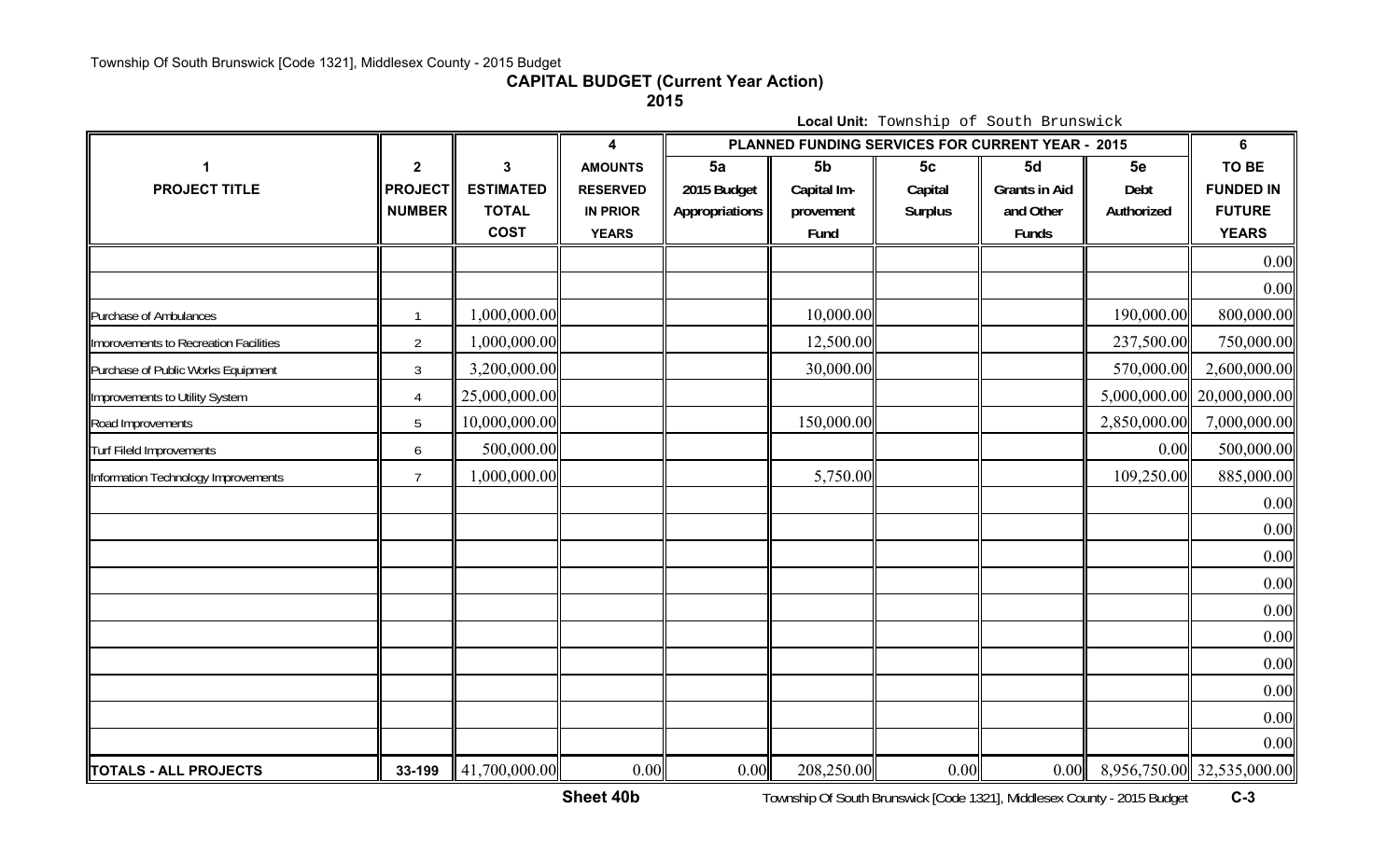### **5 YEAR CAPITAL PROGRAM 2015 - 2019**

# **Anticipated Project Schedule and Funding Requirements**

**Local Unit** Township of South Brunswick

|                                       |                                                 |                                                      |                                                           | <b>FUNDING AMOUNTS PER BUDGET YEAR</b> |                        |                        |                           |            |            |
|---------------------------------------|-------------------------------------------------|------------------------------------------------------|-----------------------------------------------------------|----------------------------------------|------------------------|------------------------|---------------------------|------------|------------|
| 1<br><b>PROJECT TITLE</b>             | $\mathbf{2}$<br><b>PROJECT</b><br><b>NUMBER</b> | 3<br><b>ESTIMATED</b><br><b>TOTAL</b><br><b>COST</b> | 4<br><b>ESTIMATED</b><br><b>COMPLETION</b><br><b>TIME</b> | 5a<br>2015                             | 5 <sub>b</sub><br>2016 | 5 <sub>c</sub><br>2017 | 5d<br>2018                | 5e<br>2019 | 5f<br>2020 |
|                                       | $\cdots$                                        | $\cdot$ .                                            |                                                           |                                        |                        |                        |                           |            | 0.00       |
|                                       | $\cdots$                                        | $\ddots$                                             |                                                           |                                        |                        |                        |                           |            | 0.00       |
| Purchase of Ambulances                |                                                 | 1,000,000.00                                         | 2018                                                      | 200,000.00                             | 200,000.00             | 200,000.00             | 200,000.00                |            | 0.00       |
| Imorovements to Recreation Facilities | $\overline{2}$                                  | 1,000,000.00                                         | 2018                                                      | 250,000.00                             | 250,000.00             | 250,000.00             |                           |            | 0.00       |
| Purchase of Public Works Equipment    | $\mathfrak{Z}$                                  | 3,200,000.00                                         | 2018                                                      | 600,000.00                             | 600,000.00             | 600,000.00             | 800,000.00                |            | 0.00       |
| Improvements to Utility System        | $\overline{4}$                                  | 25,000,000.00                                        | 2018                                                      | 5,000,000.00                           | 5,000,000.00           | 5,000,000.00           | 5,000,000.00              |            | 0.00       |
| Road Improvements                     | 5                                               | 10,000,000.00                                        | 2018                                                      | 3,000,000.00                           | 2,000,000.00           | ,000,000.00            | 1,000,000.00              |            | 0.00       |
| Turf Fileld Improvements              | 6                                               | 500,000.00                                           | 2018                                                      |                                        | 500,000.00             |                        |                           |            | 0.00       |
| Information Technology Improvements   | $\overline{7}$                                  | 1,000,000.00                                         | 2018                                                      | 115,000.00                             | 115,000.00             | 115,000.00             | 115,000.00                |            | 0.00       |
|                                       | $\cdots$                                        | $\cdots$                                             |                                                           |                                        |                        |                        |                           |            | 0.00       |
|                                       | $\ldots$                                        | $\cdots$                                             |                                                           |                                        |                        |                        |                           |            | 0.00       |
|                                       | $\cdots$                                        | $\ddots$                                             |                                                           |                                        |                        |                        |                           |            | 0.00       |
|                                       | $\cdots$                                        | $\ldots$                                             |                                                           |                                        |                        |                        |                           |            | 0.00       |
|                                       | $\ldots$                                        | $\ddots$                                             |                                                           |                                        |                        |                        |                           |            | 0.00       |
|                                       | $\cdots$                                        | $\cdots$                                             |                                                           |                                        |                        |                        |                           |            | 0.00       |
|                                       | $\cdots$                                        | $\cdots$                                             |                                                           |                                        |                        |                        |                           |            | 0.00       |
|                                       | $\cdots$                                        | $\cdot \cdot \cdot$                                  |                                                           |                                        |                        |                        |                           |            | 0.00       |
|                                       | $\cdots$                                        | $\ldots$                                             |                                                           |                                        |                        |                        |                           |            | 0.00       |
|                                       | $\cdots$                                        | $\ldots$                                             |                                                           |                                        |                        |                        |                           |            | 0.00       |
| TOTALS - ALL PROJECTS                 | 33-299                                          | 41,700,000.00                                        |                                                           | 9,165,000.00                           | 8,665,000.00           |                        | 7,165,000.00 7,115,000.00 | 0.00       | $0.00\,$   |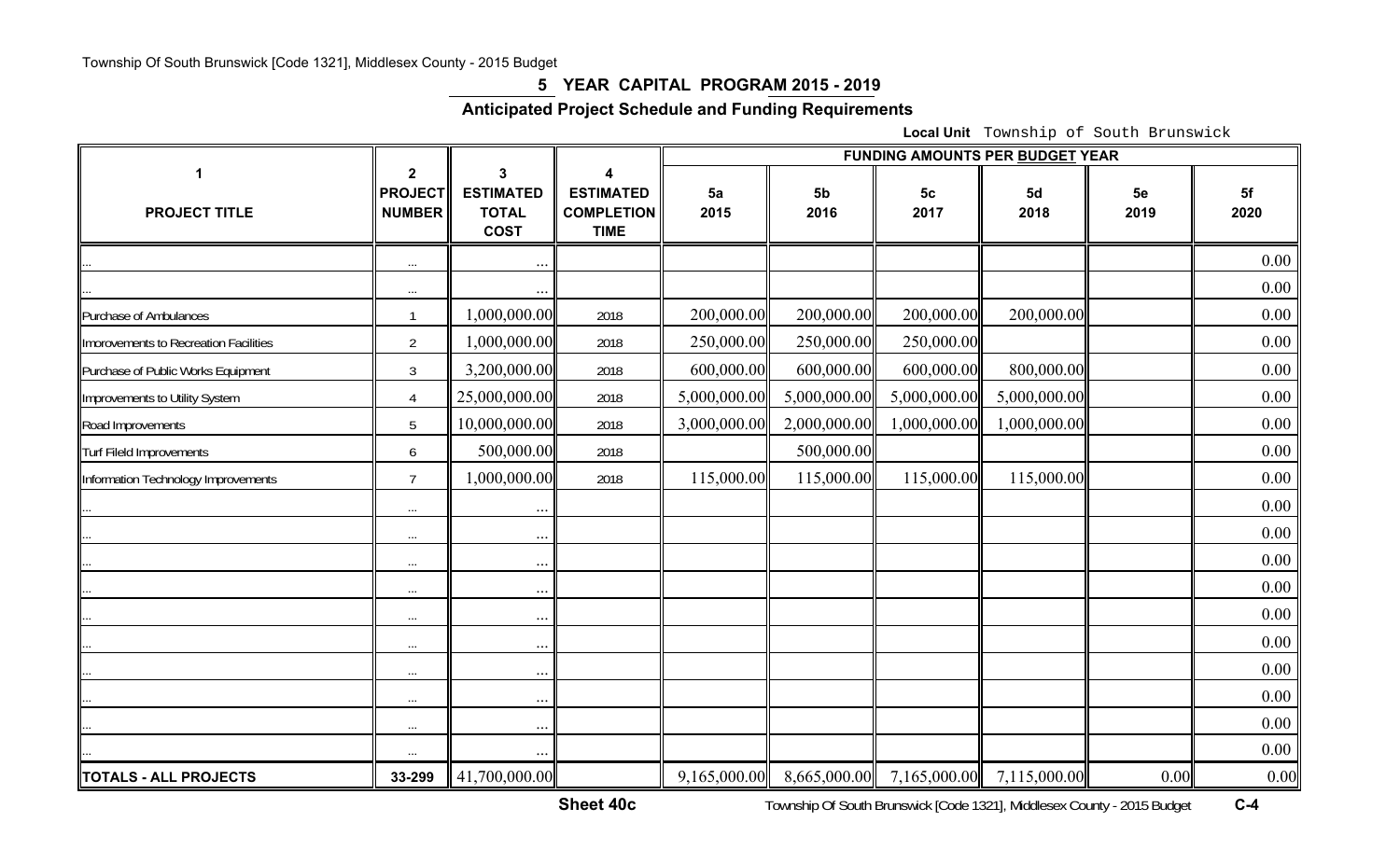## **5 YEAR CAPITAL PROGRAM 2015 - 2019 SUMMARY OF ANTICIPATED FUNDING SOURCES AND AMOUNTS**

**Local Unit:** Township of South Brunswick

|                                       |                            |                     | <b>BUDGET APPROPRIATIONS</b> | 4          | $5\phantom{1}$ | 6                  | <b>BONDS AND NOTES</b> |                                         |                   |               |
|---------------------------------------|----------------------------|---------------------|------------------------------|------------|----------------|--------------------|------------------------|-----------------------------------------|-------------------|---------------|
|                                       | $\mathbf{2}$               | 3a                  | $\overline{3b}$              | Capital    | Capital        | Grants-In-         | 7a                     | 7 <sub>b</sub>                          | 7c                | 7d            |
| <b>Project Title</b>                  | <b>Estimated</b>           | <b>Current Year</b> | <b>Future Years</b>          | Improve-   | <b>Surplus</b> | Aid and            |                        | <b>Self</b>                             |                   |               |
|                                       | <b>Total Cost</b>          | 2015                |                              | ment Fund  |                | <b>Other Funds</b> | General                | Liquidating                             | <b>Assessment</b> | <b>School</b> |
|                                       |                            |                     |                              |            |                |                    |                        |                                         |                   |               |
|                                       |                            |                     |                              |            |                |                    |                        |                                         |                   |               |
|                                       |                            | $\ddots$            |                              |            |                |                    |                        |                                         |                   |               |
| Purchase of Ambulances                | 1,000,000.00               | $\cdots$            |                              | 50,000.00  |                |                    | 950,000.00             |                                         |                   |               |
| Imorovements to Recreation Facilities | 1,000,000.00               | $\cdots$            |                              | 50,000.00  |                |                    | 950,000.00             |                                         |                   |               |
| Purchase of Public Works Equipment    | 3,200,000.00               | $\ldots$            |                              | 160,000.00 |                |                    | 3,040,000.00           |                                         |                   |               |
| Improvements to Utility System        | 25,000,000.00              | $\ddotsc$           |                              | 0.00       |                |                    |                        | ###########                             |                   |               |
| Road Improvements                     | 10,000,000.00              | $\ldots$            |                              | 500,000.00 |                |                    | 9,500,000.00           |                                         |                   |               |
| Turf Fileld Improvements              | 500,000.00                 | $\ddotsc$           |                              | 25,000.00  |                |                    | 475,000.00             |                                         |                   |               |
| Information Technology Improvements   | 1,000,000.00               | $\cdots$            |                              | 50,000.00  |                |                    | 950,000.00             |                                         |                   |               |
|                                       | $\cdot$ .                  | $\ldots$            |                              |            |                |                    |                        |                                         |                   |               |
|                                       | $\ddotsc$                  | $\ddotsc$           |                              |            |                |                    |                        |                                         |                   |               |
|                                       | $\ddots$                   | $\ddots$            |                              |            |                |                    |                        |                                         |                   |               |
|                                       |                            | $\ddots$            |                              |            |                |                    |                        |                                         |                   |               |
|                                       | $\ddots$                   | $\cdots$            |                              |            |                |                    |                        |                                         |                   |               |
|                                       |                            | $\ddots$            |                              |            |                |                    |                        |                                         |                   |               |
|                                       | $\cdots$                   | $\cdots$            |                              |            |                |                    |                        |                                         |                   |               |
|                                       | $\ddots$                   | $\ddots$            |                              |            |                |                    |                        |                                         |                   |               |
|                                       | $\ddotsc$                  | $\cdots$            |                              |            |                |                    |                        |                                         |                   |               |
|                                       |                            | $\cdots$            |                              |            |                |                    |                        |                                         |                   |               |
| TOTALS - ALL PROJECTS                 | 33-399 $\ 41,700,000.00\ $ | 0.00                | 0.00                         | 835,000.00 | 0.00           |                    |                        | $0.00$    15,865,000.00   25,000,000.00 | 0.00              | $0.00\,$      |

**Sheet 40d**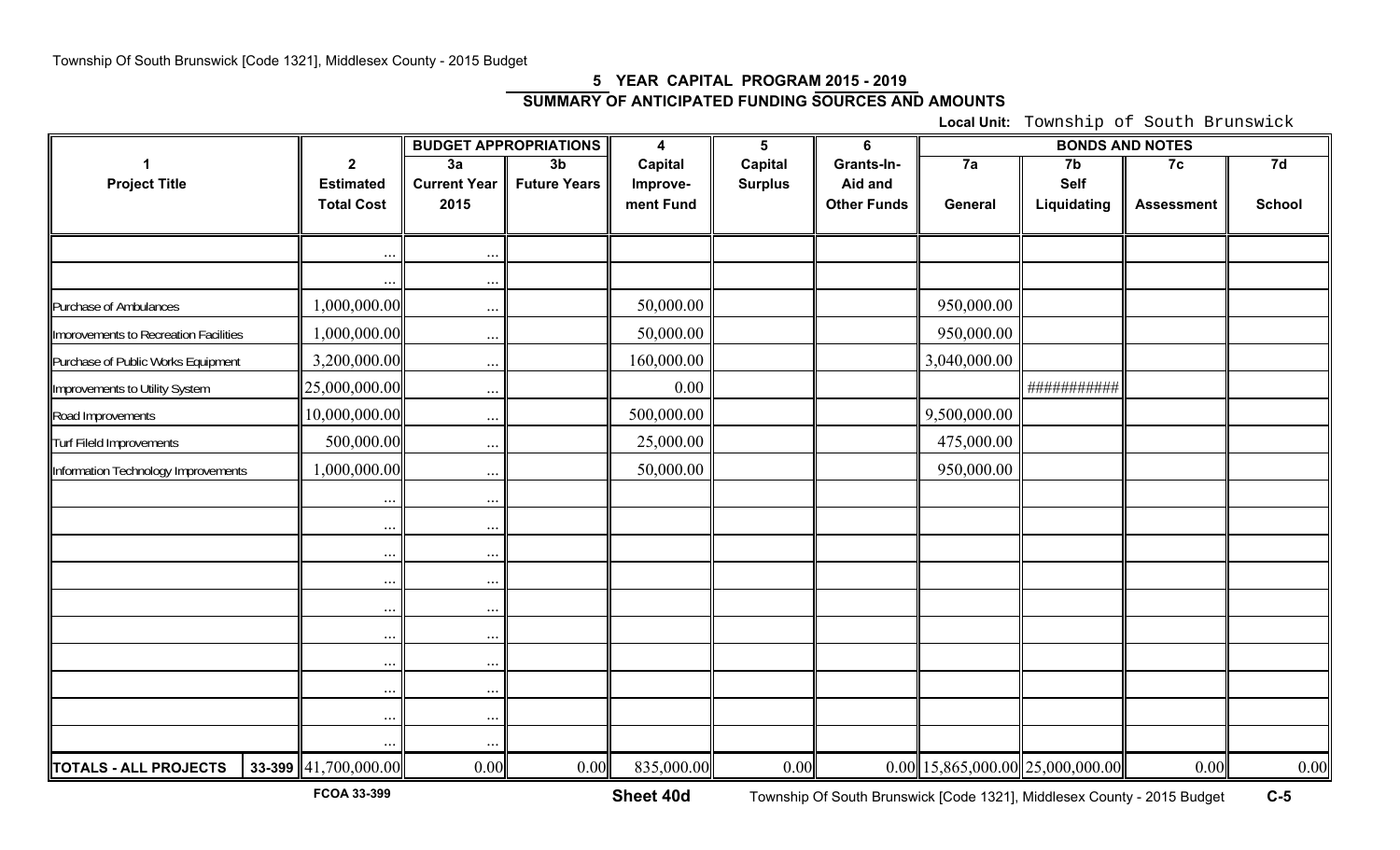Township Of South Brunswick [Code 1321], Middlesex County - 2015 Budget

### **SECTION 2 - UPON ADOPTION FOR YEAR 2015**

**(Only to be included in the Budget as Finally Adopted)**

### **RESOLUTION**

| Be it Resolved by the Township Council<br>South Brunswick<br>of<br>shall constitute an appropriation for the purposes stated of the sums therein set forth as appropriations, and authorization of the amount of:<br>$(a)$ \$<br>$(b)$ \$<br>$(c)$ \$ |             | , County of Middlesex<br>$29,328,664.67$ (Item 2 below) for municipal purposes, and<br>0.00 (Item 3 below) for school purposes in Type I School Districts only (N.J.S. 18A:9-2) to be raised by taxation and,<br>$0.00$ (Item 4 below) to be added to the certificate of amount to be raised by taxation for local school purposes in<br>Type II School Districts only (N.J.S. 18A:9-3) and certification to the County Board of Taxation of |             |  | of the | Township | that the budget hereinbefore set forth is hereby adopted and |                     |                    |                    |
|-------------------------------------------------------------------------------------------------------------------------------------------------------------------------------------------------------------------------------------------------------|-------------|----------------------------------------------------------------------------------------------------------------------------------------------------------------------------------------------------------------------------------------------------------------------------------------------------------------------------------------------------------------------------------------------------------------------------------------------|-------------|--|--------|----------|--------------------------------------------------------------|---------------------|--------------------|--------------------|
| $(d)$ \$<br>(e)\$                                                                                                                                                                                                                                     |             | the following summary of general revenues and appropriations.<br>$1,449,585.97$ (Sheet 43) Open Space, Recreation, Farmland and Historic Preservation Trust Fund Levy<br>$2,633,702.76$ (Item 5 below) Minimum Library Levy                                                                                                                                                                                                                  |             |  |        |          |                                                              |                     |                    |                    |
| <b>RECORDED VOTE</b><br>(Insert last name)                                                                                                                                                                                                            | <b>Ayes</b> | Gambatese<br>Carley<br>Camoratta<br>Hochman                                                                                                                                                                                                                                                                                                                                                                                                  | <b>Nays</b> |  |        |          | <b>Abstained</b><br><b>Absent</b>                            |                     | Killmurray         |                    |
| 1. General Revenues                                                                                                                                                                                                                                   |             | <b>SUMMARY OF REVENUES</b>                                                                                                                                                                                                                                                                                                                                                                                                                   |             |  |        |          |                                                              |                     |                    |                    |
| <b>Surplus Anticipated</b>                                                                                                                                                                                                                            |             |                                                                                                                                                                                                                                                                                                                                                                                                                                              |             |  |        |          |                                                              |                     | 08-100             | \$<br>3,090,000.00 |
| <b>Miscellaneous Revenues Anticipated</b>                                                                                                                                                                                                             |             |                                                                                                                                                                                                                                                                                                                                                                                                                                              |             |  |        |          | 13-099                                                       | \$<br>13,505,408.00 |                    |                    |
| <b>Receipts from Delinquent Taxes</b>                                                                                                                                                                                                                 |             |                                                                                                                                                                                                                                                                                                                                                                                                                                              |             |  |        |          |                                                              | 15-499              | \$<br>1,461,000.00 |                    |
| 2. AMOUNT TO BE RAISED BY TAXATION FOR MUNICIPAL PURPOSES (Item 6(a), Sheet 11)                                                                                                                                                                       |             |                                                                                                                                                                                                                                                                                                                                                                                                                                              |             |  |        |          | 07-190                                                       | \$<br>29,328,664.67 |                    |                    |
| Item 6, Sheet 42                                                                                                                                                                                                                                      |             | 3. AMOUNT TO BE RAISED BY TAXATION FOR SCHOOLS IN TYPE I_SCHOOL DISTRICTS ONLY:                                                                                                                                                                                                                                                                                                                                                              |             |  |        | 07-195   | \$                                                           | 0.00                |                    |                    |

| Item 6, Sheet 42                                                                                                    | 07-195 |  | 0.00 |        |  |               |  |  |
|---------------------------------------------------------------------------------------------------------------------|--------|--|------|--------|--|---------------|--|--|
| Item 6(b), sheet 11 (N.J.S. 40A:4-14)                                                                               |        |  |      |        |  |               |  |  |
| Total Amount to be Raised by Taxation for Schools in Type I School Districts Only                                   |        |  |      |        |  |               |  |  |
| 4. To Be Added TO THE CERTIFICATE FOR AMOUNT TO BE RAISED BY TAXATION FOR SCHOOLS IN TYPE II SCHOOL DISTRICTS ONLY: |        |  |      |        |  |               |  |  |
| 07-191<br>Item 6(b), Sheet 11 (N.J.S. 40A:4-14)                                                                     |        |  |      |        |  |               |  |  |
| 07-192<br>5. AMOUNT TO BE RAISED BY TAXATION MINIMUM LIBRARY LEVY                                                   |        |  |      |        |  |               |  |  |
| <b>Total Revenues</b>                                                                                               |        |  |      | 13-299 |  | 50,018,775.43 |  |  |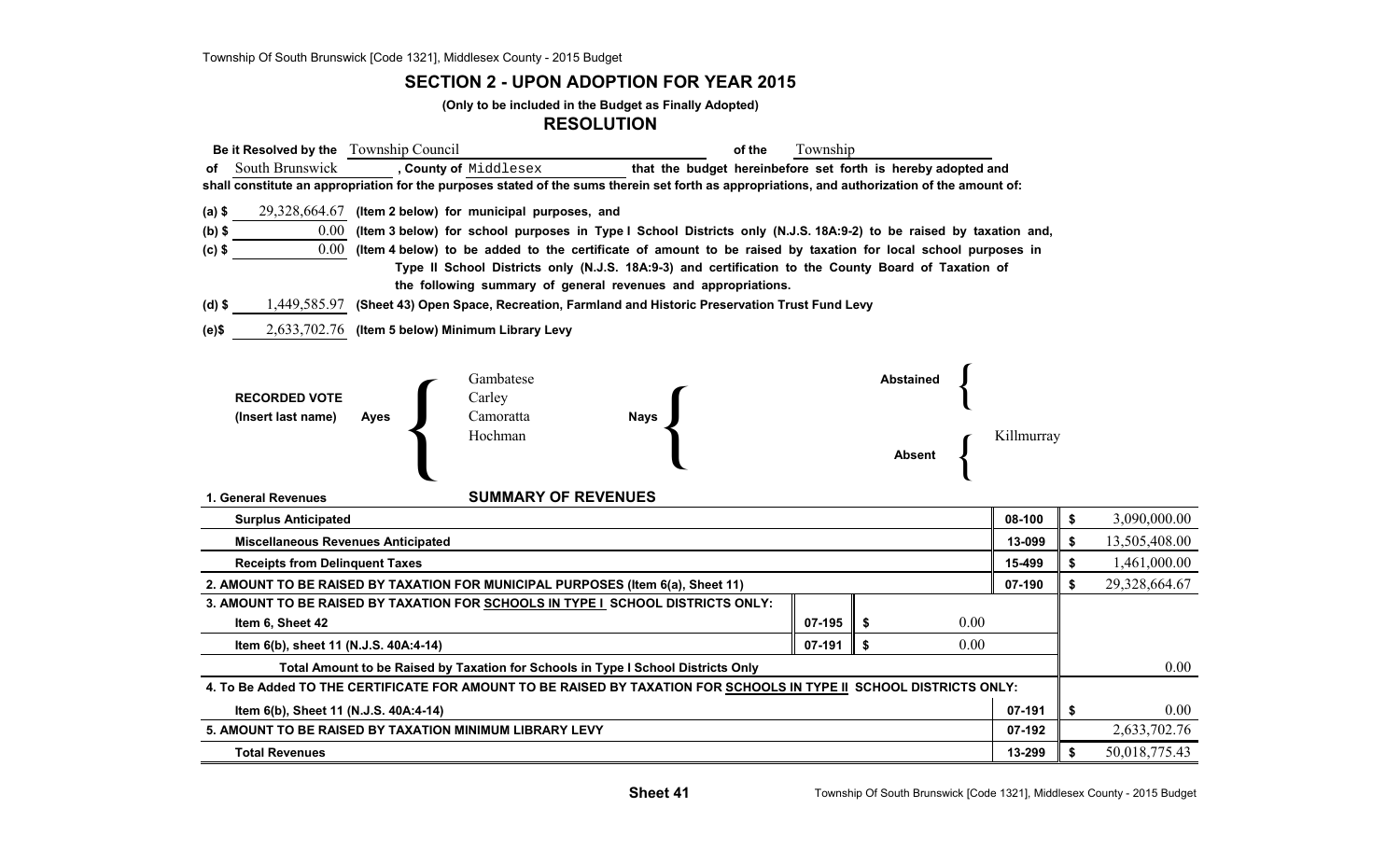## **SUMMARY OF APPROPRIATIONS**

|                                                                                           |                 | 2015                   |
|-------------------------------------------------------------------------------------------|-----------------|------------------------|
| <b>5. GENERAL APPROPRIATIONS</b>                                                          | <b>XXXXXXXX</b> | XXXXXXXXXX.XX          |
| <b>Within "CAPS"</b>                                                                      | <b>XXXXXXXX</b> | <b>XXXXXXXXXX.XX</b>   |
| (a&b) Operations Including Contingent                                                     | 34-201          | 33, 163, 204. 46<br>\$ |
| (e) Deferred Charges and Statutory Expenditures - Municipal                               | 34-209          | 4,979,898.06<br>\$     |
| (g) Cash Deficit                                                                          | 46-885          | 0.00<br>\$             |
| <b>Excluded from "CAPS"</b>                                                               | <b>XXXXXXXX</b> | <b>XXXXXXXXXX.XX</b>   |
| (a) Operations - Total Operations Excluded from "CAPS"                                    | 34-305          | 3,494,474.00<br>\$     |
| (c) Capital Improvements                                                                  | 44-999          | 100,000.00<br>\$       |
| (d) Municipal Debt Service                                                                | 45-999          | 6,010,809.96<br>\$     |
| (e) Deferred Charges - Municipal                                                          | 46-999          | 835,000.00<br>\$       |
| (f) Judgements                                                                            | 37-480          | 0.00<br>\$             |
| (n) Transferred to Board of Education for Use of Local Schools (N.J.S. 40:48-17.1 & 17.3) | 29-405          | 0.00<br>\$             |
| (g) Cash Deficit                                                                          | 46-885          | 0.00<br>\$             |
| (k) For Local District School Purposes                                                    | 29-410          | 0.00<br>\$             |
| (m) Reserve for Uncollected Taxes (Include Other Reserves if Any)                         | 50-899          | 1,435,388.95<br>\$     |
| 6. SCHOOL APPROPRIATIONS - TYPE I SCHOOL DISTRICTS ONLY (N.J.S. 40A:4-13)                 | 07-195          | 0.00<br>\$             |
| <b>Total Appropriations</b>                                                               | 34-499          | 50,018,775.43<br>\$    |

It is hereby certified that the within budget is a true copy of the budget finally adopted by resolution of the Governing Body on the 26th day of May, 2015 **. It is further certified that each item of revenue and appropriation is set forth in the same amount and by the same title as appeared in the 2015 approved budget and all amendments thereto, if any, which have been previously approved by the Director of Local Government Services.**

| Certified by me this 26th | dav of          | May, 2015 | Clerk.                                                                  |
|---------------------------|-----------------|-----------|-------------------------------------------------------------------------|
|                           |                 |           | Signature                                                               |
|                           | <b>Sheet 42</b> |           | Township Of South Brunswick [Code 1321], Middlesex County - 2015 Budget |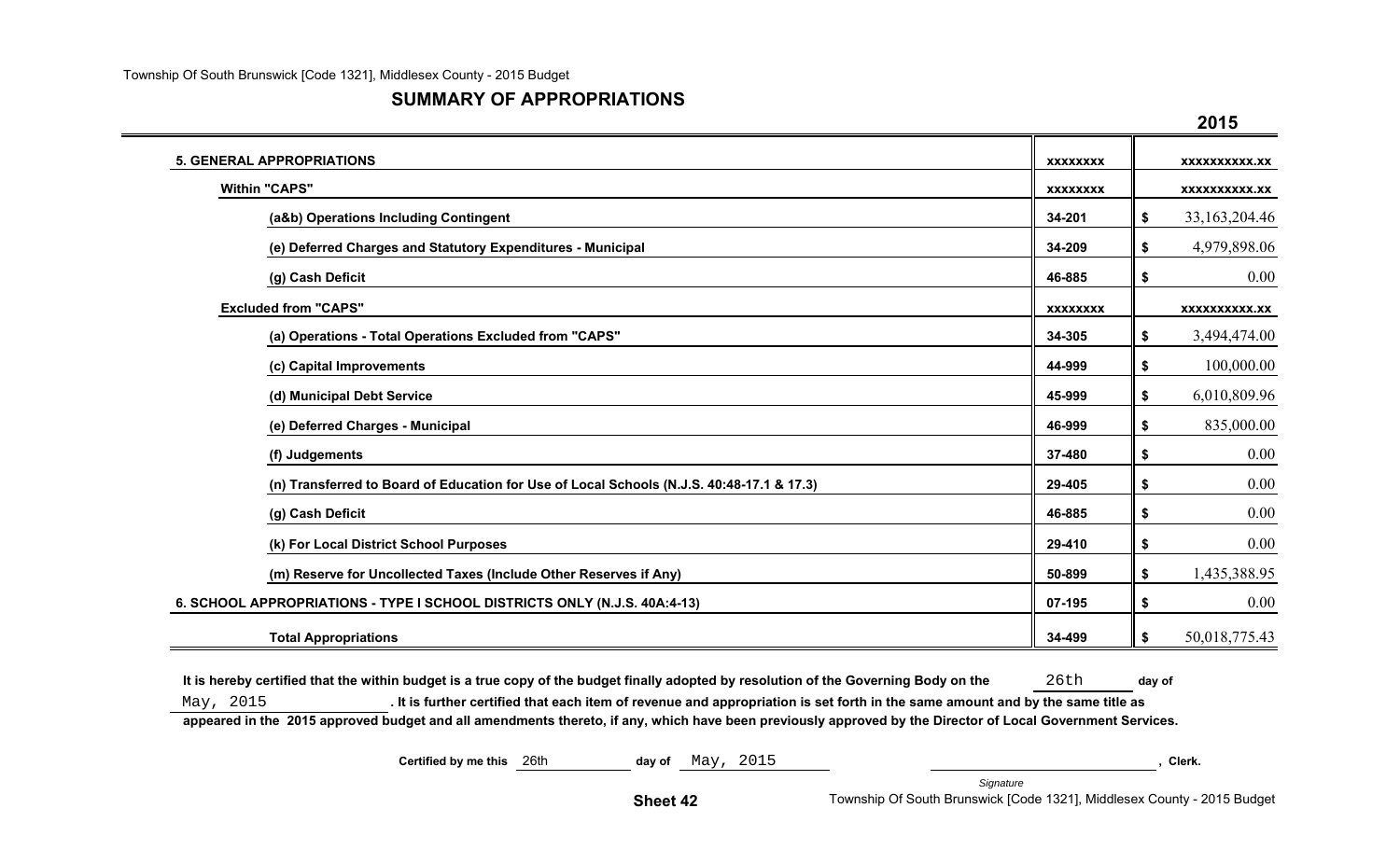# **Local Unit: TOWNSHIP OF SOUTH BRUNSWICK [CODE 1321], MIDDLESEX COUNTY -**

# **MUNICIPAL OPEN SPACE, RECREATIONAL, FARMLAND AND HISTORIC PRESERVATION TRUST FUND**

|                                                  |             |                           |                                                             |                             |                                                                        |             | Appropriated      |              | <b>Expended 2014</b> |                   |  |
|--------------------------------------------------|-------------|---------------------------|-------------------------------------------------------------|-----------------------------|------------------------------------------------------------------------|-------------|-------------------|--------------|----------------------|-------------------|--|
| <b>DEDICATED REVENUES</b>                        | <b>FCOA</b> |                           | Anticipated                                                 | <b>Realized in</b>          | <b>APPROPRIATIONS</b>                                                  | <b>FCOA</b> |                   |              | Paid or              |                   |  |
| <b>FROM TRUST FUND</b>                           |             | 2015                      | 2014                                                        | Cash in 2014                |                                                                        |             | for 2015          | for 2014     | Charged              | <b>Reserved</b>   |  |
| <b>Amount To Be Raised</b><br><b>By Taxation</b> | 54-190      | ,449,585.97               | ,440,502.52                                                 | 440,502.52                  | <b>Development of Lands for</b><br><b>Recreation and Conservation:</b> |             | XXXXXXX.XX        | XXXXXXX.XX   | XXXXXXX.XX           | <b>XXXXXXX.XX</b> |  |
|                                                  |             |                           |                                                             |                             | Salaries & Wages                                                       | 54-385-1    |                   |              |                      |                   |  |
| <b>Interest Income</b>                           | 54-113      | 25,000.00                 | 0.00                                                        | 31,893.37                   | <b>Other Expenses</b>                                                  | 54-385-2    |                   |              |                      |                   |  |
|                                                  |             |                           |                                                             |                             | <b>Maintenance of Lands for</b><br><b>Recreation and Conservation:</b> |             | <b>XXXXXXX.XX</b> | XXXXXXX.XX   | XXXXXXX.XX           | XXXXXXX.XX        |  |
| <b>Reserve Funds:</b>                            |             | 618, 333.53               | 692,458.37                                                  | 493,617.33                  | Salaries & Wages                                                       | 54-375-1    |                   |              |                      |                   |  |
|                                                  |             |                           |                                                             |                             | <b>Other Expenses</b>                                                  | 54-375-2    | 100,000.00        | 100,000.00   | 90,426.98            | 9,573.02          |  |
|                                                  |             |                           |                                                             |                             | <b>Historic Preservation:</b>                                          |             | <b>XXXXXXX.XX</b> | XXXXXXX.XX   | XXXXXXX.XX           | XXXXXXX.XX        |  |
|                                                  |             |                           |                                                             |                             | Salaries & Wages                                                       | 54-176-1    |                   |              |                      |                   |  |
| Dog Park                                         |             | 8,000.00                  | 0.00                                                        | 8,320.00                    | <b>Other Expenses</b>                                                  | 54-176-2    |                   |              |                      |                   |  |
|                                                  |             |                           |                                                             |                             |                                                                        |             |                   |              |                      |                   |  |
|                                                  |             |                           |                                                             |                             | <b>Acquisition of Lands for Recreation</b><br>and Conservation         | 54-915-2    |                   |              |                      |                   |  |
| <b>Total Trust Fund Revenues</b>                 | $54 - 299$  |                           | $\mid$ 2,100,919.50 $\mid$ 2,132,960.89 $\mid$ 1,974,333.22 |                             | <b>Acquisition of Farmland</b>                                         | 54-916-2    |                   |              |                      |                   |  |
|                                                  |             | <b>Summary of Program</b> |                                                             |                             | Down Payments on Improvements                                          | 54-906-2    | 100,000.00        | 100,000.00   | 0.00                 | 100,000.00        |  |
| Year Referendum Passed / Implemented             |             |                           |                                                             | 04/15/1997                  | <b>Debt Service:</b>                                                   |             | <b>XXXXXXX.XX</b> | XXXXXXX.XX   | XXXXXXX.XX           | <b>XXXXXXX.XX</b> |  |
| <b>Rate Assessed:</b>                            |             |                           | \$                                                          | (Date)<br>0.0400            | Payment of Bond Principal                                              | 54-920-2    | 1,454,286.00      | 1,408,274.00 | 1,448,274.00         | <b>XXXXXXX.XX</b> |  |
| <b>Total Tax Collected to date</b>               |             |                           |                                                             | ############                | Payment of Bond Anticipation<br>Notes and Capital Notes                | 54-925-2    |                   |              |                      | <b>XXXXXXX.XX</b> |  |
| <b>Total Expended to date:</b>                   |             |                           | \$.                                                         | ############                | Interest on Bonds                                                      | 54-930-2    | 446,633.50        | 524,686.89   | 435,632.24           | XXXXXXX.XX        |  |
| <b>Total Acreage Preserved to date</b>           |             |                           |                                                             | 0.000                       | Interest on Notes                                                      | 54-935-2    |                   |              |                      | XXXXXXX.XX        |  |
| Recreation land preserved in 2014:               |             |                           |                                                             | (Acres)<br>0.000            | <b>Reserve for Future Use</b>                                          | 54-950-2    |                   |              |                      |                   |  |
| Farmland preserved in 2014:                      |             |                           |                                                             | (Acres)<br>0.000<br>(Acres) | <b>Total Trust Fund Appropriations:</b>                                | 54-499      | 2,100,919.50      | 2,132,960.89 | 1,974,333.22         | 109,573.02        |  |